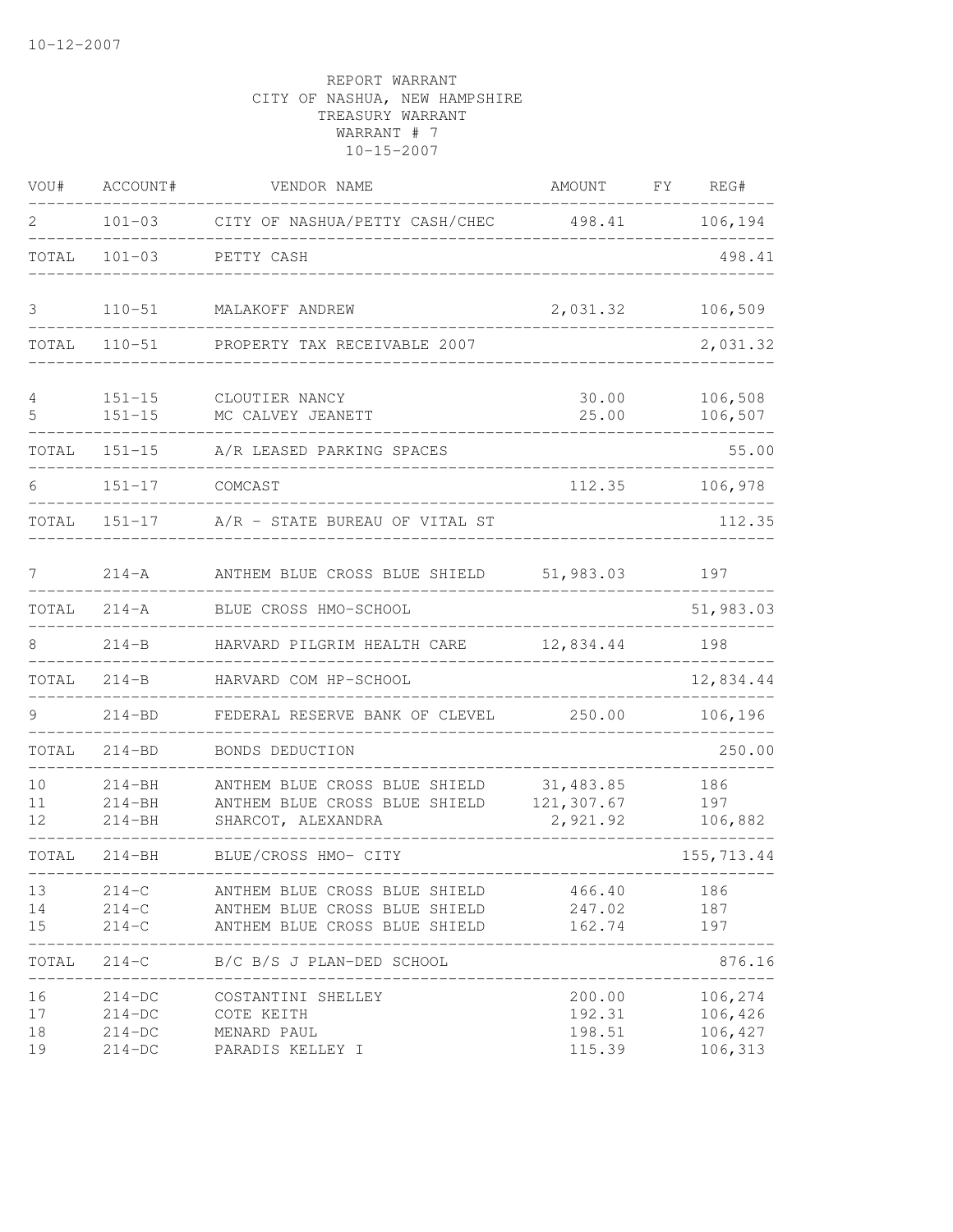| VOU#           | ACCOUNT#                               | VENDOR NAME                                                                                     | AMOUNT                                | FΥ | REG#                  |
|----------------|----------------------------------------|-------------------------------------------------------------------------------------------------|---------------------------------------|----|-----------------------|
| TOTAL          | $214-DC$                               | DEPENDENT CARE DEDUCTION                                                                        |                                       |    | 706.21                |
| 20             | $214-FS$                               | BENEFIT STRATEGIES INC                                                                          | 9,529.97                              |    | 182                   |
| TOTAL          | $214-FS$                               | FLEXIBLE SPENDING ACCOUNT -                                                                     |                                       |    | 9,529.97              |
| 21             | $214 - H$                              | NORTHEAST DELTA                                                                                 | 1,080.84                              |    | 199                   |
| TOTAL          | $214 - H$                              | N.E.DELTA-SCHOOL                                                                                |                                       |    | 1,080.84              |
| 22<br>23       | $214-HC$<br>$214-HC$                   | HARVARD PILGRIM HEALTH CARE<br>HARVARD PILGRIM HEALTH CARE                                      | 13,478.06<br>39, 327.94               |    | 185<br>198            |
| TOTAL          | $214-HC$                               | HARVARD COM HP                                                                                  |                                       |    | 52,806.00             |
| 24<br>25<br>26 | $214-HJ$<br>$214-HJ$<br>214-HJ         | ANTHEM BLUE CROSS BLUE SHIELD<br>ANTHEM BLUE CROSS BLUE SHIELD<br>ANTHEM BLUE CROSS BLUE SHIELD | 40,482.90<br>10,369.92<br>34, 363. 74 |    | 186<br>187<br>197     |
| TOTAL          | 214-HJ                                 | BC/BS J PLAN DED-CITY                                                                           |                                       |    | 85,216.56             |
| 26             | $214-I$                                | ANTHEM BLUE CROSS BLUE SHIELD                                                                   | 36,775.11                             |    | 197                   |
| TOTAL          | $214-I$                                | B/C P.O.S-SCHOOL                                                                                |                                       |    | 36,775.11             |
| 27<br>28       | $214-P$<br>$214 - P$                   | NORTHEAST DELTA<br>NORTHEAST DELTA                                                              | 838.07<br>13, 475.56                  |    | 189<br>199            |
| TOTAL          | $214 - P$                              | NORTHEAST DELTA DEDUCTION                                                                       |                                       |    | 14, 313.63            |
| 29<br>30<br>31 | $214 - PQ$<br>$214 - PQ$<br>$214 - PQ$ | ANTHEM BLUE CROSS BLUE SHIELD<br>ANTHEM BLUE CROSS BLUE SHIELD<br>BELANGER KEITH                | 28,568.61<br>49,278.87<br>410.00      |    | 186<br>197<br>106,598 |
| TOTAL          | $214 - PO$                             | BC/BS POINT OF SERV- CITY                                                                       |                                       |    | 78, 257.48            |
| 32.            | $214 - SL$                             | SUN LIFE ASSURANCE COMPANY OF                                                                   | 3,392.58                              |    | 177                   |
|                |                                        | TOTAL 214-SL BPW GROUP INS-SUN LIFE                                                             |                                       |    | 3,392.58              |
| 33             |                                        | 214-TD NORTHEAST DELTA                                                                          | 19,302.44                             |    | 199                   |
| TOTAL          |                                        | 214-TD TEACHER DENTAL                                                                           |                                       |    | 19,302.44             |
|                | $197, 19$ $214-V$                      | VISION SERVICE PLAN - NH                                                                        | 30.08                                 |    | 106,883               |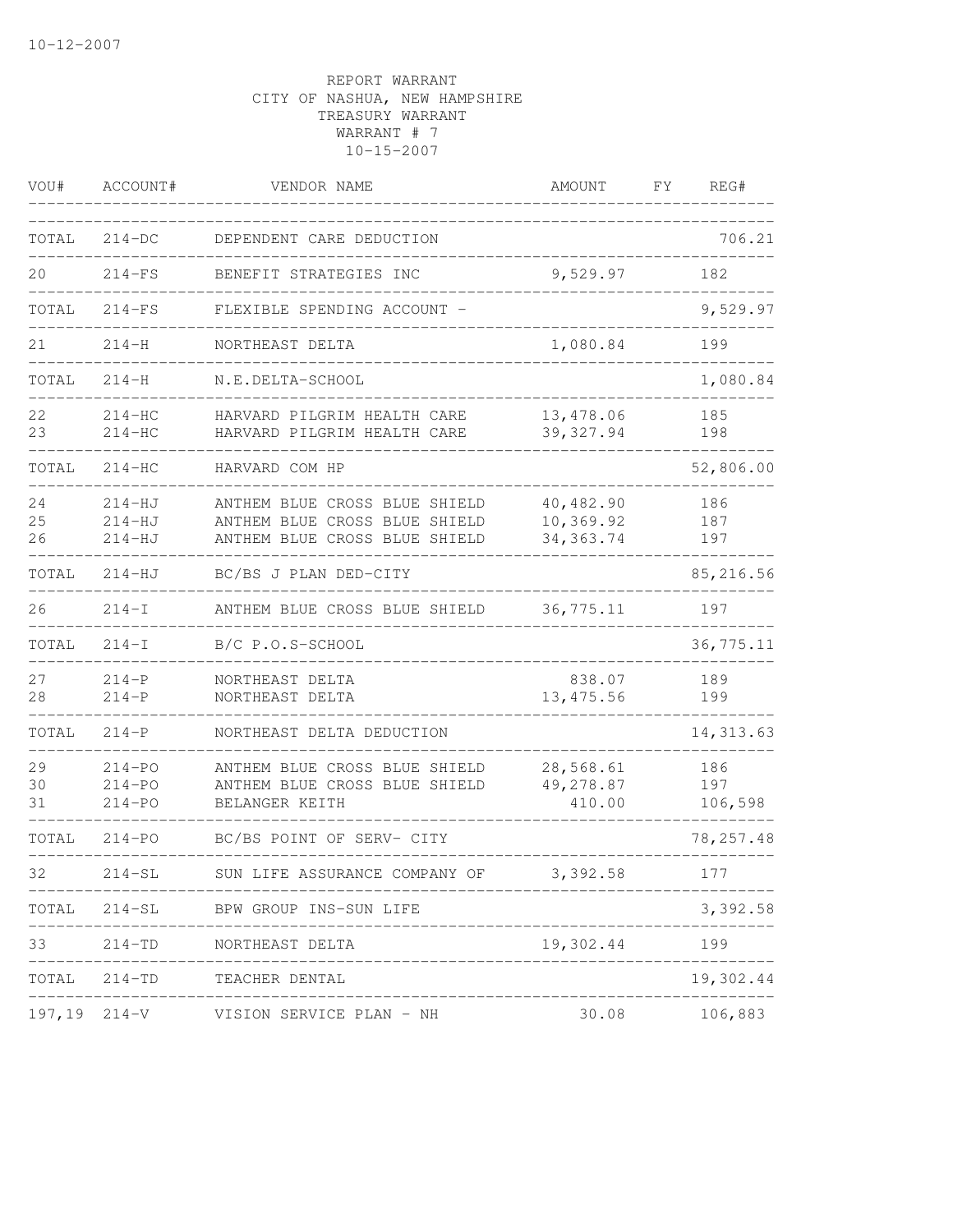|          | VOU# ACCOUNT#<br>__________ | VENDOR NAME<br>--------------     |                | AMOUNT FY REG#     |
|----------|-----------------------------|-----------------------------------|----------------|--------------------|
|          |                             | TOTAL 214-V VISION CARE DEDUCTION |                | 30.08              |
|          |                             |                                   |                |                    |
| 34       | $255 - 00$                  | STATE OF NH-MV                    | 21,613.85      | 176                |
| 35       | $255 - 00$                  | STATE OF NH-MV                    | 11,808.45      | 178                |
| 36       | $255 - 00$                  | STATE OF NH-MV                    | 23,011.70      | 181                |
| 37       | $255 - 00$                  | STATE OF NH-MV                    | 19,108.90      | 190                |
| 38       | $255 - 00$                  | STATE OF NH-MV                    | 13,985.80      | 192                |
| 39       | $255 - 00$                  | STATE OF NH-MV                    | 12,746.40      | 194                |
| 40       | $255 - 00$                  | STATE OF NH-MV                    | 18,069.90      | 196                |
| 41       | $255 - 00$                  | STATE OF NH-MV                    | 12,671.90      | 200                |
| 42       | $255 - 00$                  | STATE OF NH-MV                    | 9,377.90       | 202                |
|          | TOTAL 255-00                | STATE MVR                         |                | 142,394.80         |
|          |                             |                                   |                |                    |
| 43       | $257 - 00$                  | HAERINCK AMIE M                   | 4.30           | 106,463            |
| 44       | $257 - 00$                  | LAWSON RAYMOND                    | 23.00          | 106,464            |
| 45       | $257 - 00$                  | LYNCH KRISTI J                    | 827.00         | 106,467            |
| 46       | $257 - 00$                  | POULIN JEAN C                     | 3.00           | 106,465            |
|          | TOTAL 257-00                | MV REFUND PENDING                 |                | 857.30             |
|          |                             |                                   |                |                    |
| 47       | $258 - 00$                  | BISHOP JENNIFER                   | 35.00          | 106,471            |
| 48       | $258 - 00$                  | BROWN LINCOLN D                   | 10.00          | 106,475            |
| 49       | $258 - 00$                  | GARCIA YAMILE                     | 40.00          | 106,462            |
| 50       | $258 - 00$                  | <b>JEGLINSKI KRIS</b>             | 40.00          | 106,474            |
| 51<br>52 | $258 - 00$<br>$258 - 00$    | SUAREZ FLOR<br>TIBBETTS ROBERT J  | 15.00          | 106,472<br>106,469 |
| 53       | $258 - 00$                  | WORTHEN PATRICIA                  | 55.00<br>20.00 | 106,473            |
|          |                             |                                   |                |                    |
|          | TOTAL 258-00                | TVB REFUND PENDING                |                | 215.00             |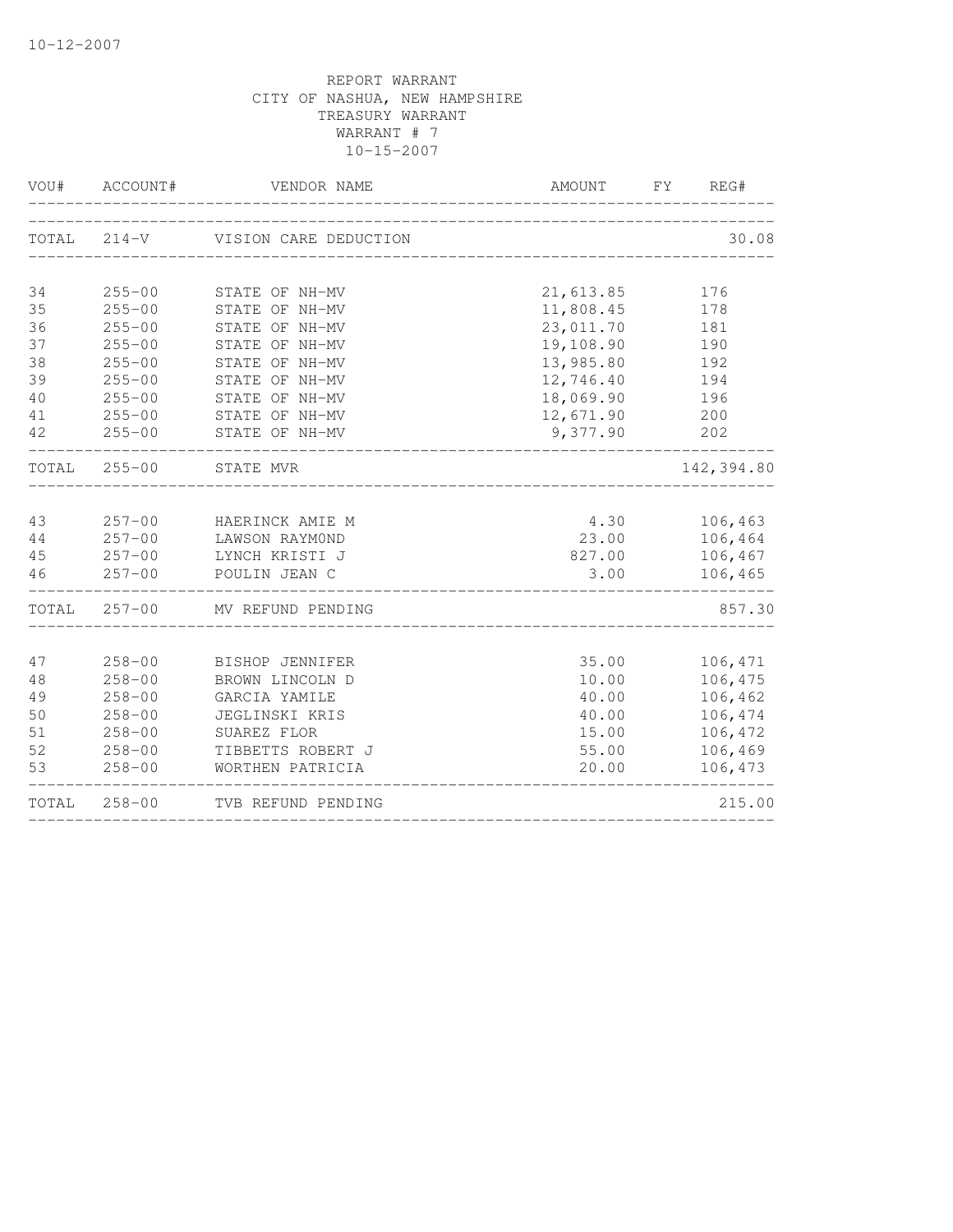| VOU#   | ACCOUNT#  | VENDOR NAME                              | AMOUNT     | FY | REG#         |
|--------|-----------|------------------------------------------|------------|----|--------------|
| 54     | 305-49075 | TAPE SERVICES INC                        | 280.63     |    | 106,423      |
| 55     | 305-59100 | ANDERSON CECIL                           | 100.00     |    | 106,383      |
| 56     | 305-59100 | JEYNES COMPANY/MIKE JEYNES               | 100.00     |    | 106,333      |
| 57     | 305-59100 | JOHNSON PETER N                          | 150.00     |    | 106,382      |
| 58     | 305-59100 | MCLEAN JIM                               | 100.00     |    | 106,440      |
| 59     | 305-59100 | NEXTEL COMMUNICATIONS                    | 13.34      |    | 106,946      |
| 60     |           | 305-59100 O'NEIL TIM                     | 50.00      |    | 106,443      |
| 61     |           |                                          |            |    | 106,414<br>. |
|        |           | TOTAL 305 SRF - CIVIC & COMM ACTIVITIES  |            |    | 3, 211.53    |
|        |           |                                          |            |    |              |
| 62     | 308-83012 | ANTHEM BLUE CROSS BLUE SHIELD 144,062.05 |            |    | 186          |
| 63     | 308-83012 | ANTHEM BLUE CROSS BLUE SHIELD 45,148.85  |            |    | 187          |
| 64     | 308-83013 | ANTHEM BLUE CROSS BLUE SHIELD            | 143,548.49 |    | 186          |
| 65     | 308-83013 | ANTHEM BLUE CROSS BLUE SHIELD            | 46,865.56  |    | 187          |
| 66     | 308-83013 | ANTHEM BLUE CROSS BLUE SHIELD            | 158,702.65 |    | 197          |
| 67     | 308-83016 | HARVARD PILGRIM HEALTH CARE              | 12,369.06  |    | 184          |
| 68     | 308-83016 | HARVARD PILGRIM HEALTH CARE              | 867.70     |    | 185          |
| 69     | 308-83017 | HARVARD PILGRIM HEALTH CARE              | 13,847.01  |    | 184          |
| 70     | 308-83017 | HARVARD PILGRIM HEALTH CARE              | 16,582.20  |    | 185          |
| $7\,1$ | 308-83017 | HARVARD PILGRIM HEALTH CARE              | 62,260.09  |    | 198          |
| 72     | 308-83018 | ANTHEM BLUE CROSS BLUE SHIELD            | 36,949.73  |    | 186          |
| 73     | 308-83018 | ANTHEM BLUE CROSS BLUE SHIELD            | 10,053.24  |    | 187          |
| 74     | 308-83019 | ANTHEM BLUE CROSS BLUE SHIELD            | 81,443.73  |    | 186          |
| 75     | 308-83019 | ANTHEM BLUE CROSS BLUE SHIELD            | 15, 159.81 |    | 187          |
| 76     | 308-83019 | ANTHEM BLUE CROSS BLUE SHIELD            | 6,647.65   |    | 197          |
| 77     | 308-83020 | NORTHEAST DELTA                          | 24,011.15  |    | 189          |
| 77     | 308-83021 | NORTHEAST DELTA                          | 3,743.70   |    | 189          |
| 78     | 308-83021 | NORTHEAST DELTA                          | 3,702.57   |    | 199          |
| 78     | 308-83022 | NORTHEAST DELTA                          | 94,992.63  |    | 199          |
| 79     | 308-83025 | JOHN R SHARRY INC                        | 4,725.00   |    | 106,395      |
| 80     | 308-83028 | BENEFIT STRATEGIES INC                   | 3,192.00   |    | 183          |
| 81     | 308-83051 | LAVOIE MICHAEL                           | 12,801.60  |    | 106,200      |
| 82     | 308-83051 | LAVOIE MICHAEL                           | 1,604.36   |    | 106,201      |
| 83     | 308-83051 | MOORE PAUL S ATTY                        | 3,200.40   |    | 106,198      |
| 84     | 308-83051 | MOORE PAUL S ATTY                        | 401.09     |    | 106,199      |
| 85     | 308-83053 | APPLE NASHUA W/C                         | 1,193.00   |    | 106,287      |
| 86     | 308-83053 | APPLE THERAPY SERICES                    | 1,502.00   |    | 106,503      |
| 87     | 308-83053 | ASSOCIATED RADIOLOGISTS PA<br>W/         | 233.00     |    | 106,537      |
| 88     | 308-83053 | DARTMOUTH-HITCHCOCK CLINIC               | 90.00      |    | 106,582      |
| 89     | 308-83053 | DEVINE MILLIMET & BRANCH PA<br>W         | 132.79     |    | 106,541      |
| 90     | 308-83053 | FOUR SEASONS ORTHOPAEDIC CTR             | 244.00     |    | 106,568      |
| 91     | 308-83053 | GREATER NASHUA EMERGENCY PHYS            | 138.00     |    | 106,555      |
| 92     | 308-83053 | INTEGRATED PAIN CARE OF BEDFOR           | 330.00     |    | 106,511      |
| 93     | 308-83053 | NASHUA EYE ASSOCIATES PA<br>W/C          | 145.00     |    | 106,545      |
| 94     | 308-83053 | PHYSICAL THERAPY CENTER OF MIL           | 295.00     |    | 106,548      |
| 95     | 308-83053 | QUALITY PHYSICAL THERAPY/DANA            | 150.00     |    | 106,547      |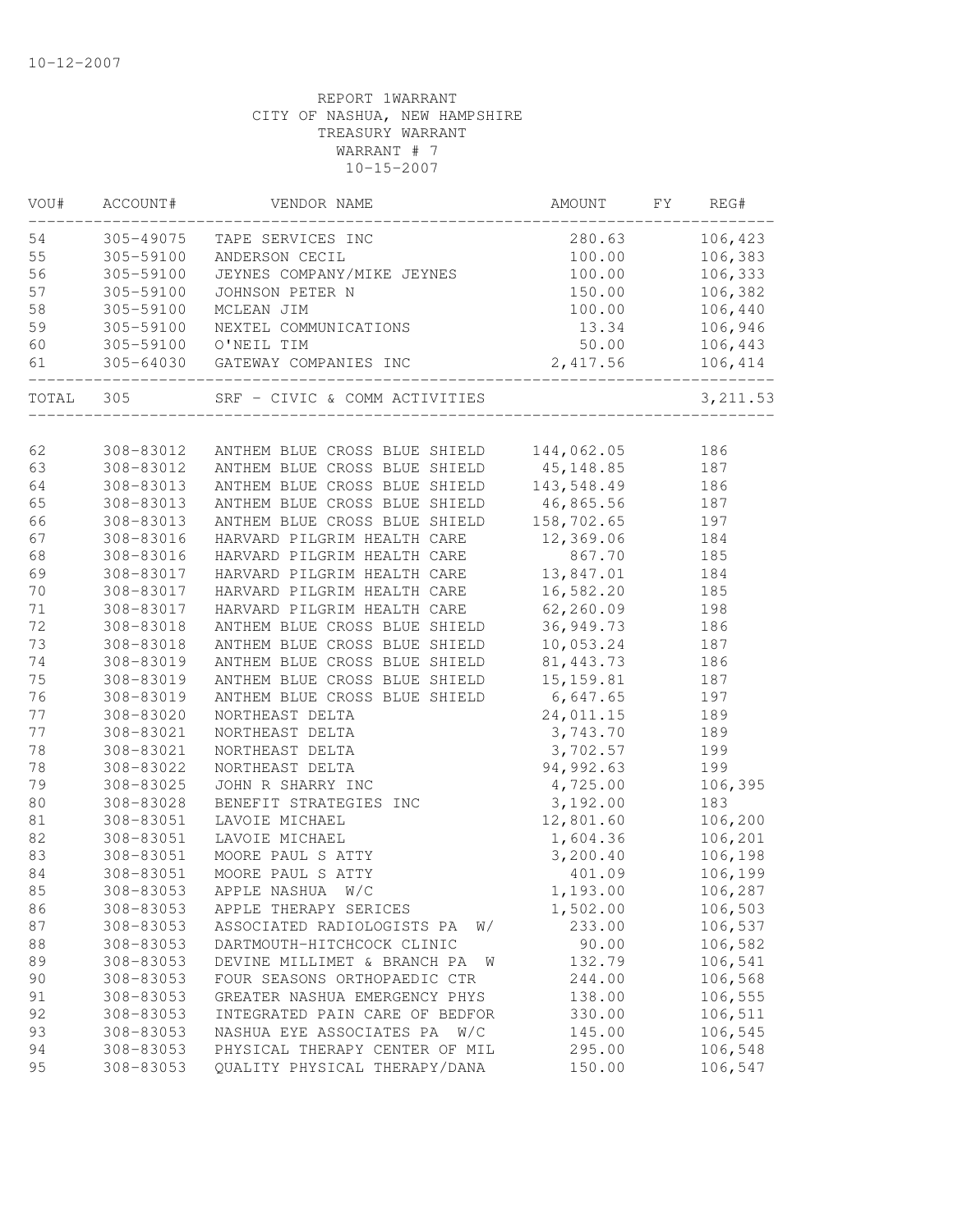| VOU#  | ACCOUNT#                                 | VENDOR NAME                      | AMOUNT             | FY. | REG#         |
|-------|------------------------------------------|----------------------------------|--------------------|-----|--------------|
| 96    | 308-83053                                | SO NH REGIONAL MEDICAL CENTER    | 4,148.03           |     | 106,539      |
| 97    | 308-83053                                | ST JOSEPH'S HOSPITAL W/C         | 712.15             |     | 106,283      |
| 98    | 308-83054                                | CHELMSFORD FAMILY PRACTICE       | 55.00              |     | 106,450      |
| 99    | 308-83054                                | CPTE-NASHUA<br>W/C               | 238.00             |     | 106,275      |
| 100   | 308-83054                                | DARTMOUTH-HITCHCOCK CLINIC       | 119.00             |     | 106,582      |
| 101   | 308-83054                                | FOUR SEASONS ORTHOPAEDIC CTR     | 107.00             |     | 106,568      |
| 102   | 308-83054                                | NASHUA RADIOLOGY PA<br>W/C       | 32.00              |     | 106,538      |
| 103   | 308-83054                                | REDDY UMA                        | 65.00              |     | 106,436      |
| 104   | 308-83054                                | SO NH REGIONAL MEDICAL CENTER    | 4,221.41           |     | 106,539      |
| 105   | 308-83054                                | THIRD PARTY SOLUTIONS<br>W/C     | 974.69             |     | 106,558      |
| 106   | 308-83056                                | HSM ELECTRONIC PROTECTION SERV   | 143.58             |     | 107,005      |
| 107   | 308-83057                                | <b>NHAA</b>                      | 225.00             |     | 106,193      |
| 108   | 308-83058                                | CHABOT GLASS                     | 2,250.00           |     | 106,584      |
| 109   | 308-83064                                | LIBERTY MUTUAL                   | 1,579.21           |     | 106,420      |
| 110   | 308-83064                                | MAC MULKIN CHEVROLET INC         | 9,611.12           |     | 106,844      |
| 111   | 308-83075                                | PYRAMID ENGINEERING PC           | 2,346.98           |     | 106,454      |
| 112   | 308-83077                                | AMERICAN STOP LOSS               | 44, 483.77         |     | 188          |
| 113   | 308-83199                                | STANLEY ELEVATOR CO INC          | 3,379.68           |     | 106,441      |
| TOTAL | 308                                      | SRF - INSURANCE                  |                    |     | 1,026,026.73 |
|       |                                          |                                  |                    |     |              |
|       |                                          | 197,192 3086-49050 HIGHSMITH INC | 28.08              |     | 106,856      |
|       | 197,193 3086-83004                       | VISION SERVICE PLAN - NH         | 32.58              |     | 106,883      |
|       | 3086-83006                               | ANTHEM BLUE CROSS BLUE SHIELD    | 2,531.26           |     | 197          |
|       | 3086-83009                               | NORTHEAST DELTA                  | 214.88             |     | 199          |
| TOTAL | 308                                      | JAVITS GRANT PROGRAM             |                    |     | 2,806.80     |
|       | 197, 194 3097-41015                      | STAPLES BUSINESS ADVANTAGE       | 119.88             |     | 106,557      |
|       | 197, 195 3097-49075                      | BLUE RIBBON MAINTENANCE SUPPLI   | 1,901.26           |     | 106,673      |
|       | 197, 196 3097-49075                      | CENTRAL PAPER PRODUCTS CO        | 6,766.33           |     | 106,864      |
|       | 197, 197 3097-49075                      | CLEAN SOURCE                     | 1,144.00           |     | 106,816      |
|       | 197,198 3097-49085                       | COCA COLA                        | 8,501.00           |     | 106,659      |
|       | 197,199 3097-49085                       | COSTA FRUIT & PRODUCE CO INC     | 20, 114.66         |     | 106,874      |
|       | 197,199 3097-49085                       | COSTA FRUIT & PRODUCE CO INC     | 303.14             |     | 106,875      |
|       | 197,199 3097-49085                       | COSTA FRUIT & PRODUCE CO INC     | 26,391.32          |     | 106,876      |
|       | 197,200 3097-49085                       | FANTINI BAKING CO., INC.         | 3,568.15           |     | 106,754      |
|       | 197,200 3097-49085                       | FANTINI BAKING CO., INC.         | 1,296.93           |     | 106,755      |
|       | 197,201 3097-49085                       | GARELICK FARMS-LYNN              | 13,999.16          |     | 106,522      |
|       | 197,202 3097-49085                       | GILL'S PIZZA CO.                 | 1,881.00           |     | 106,730      |
|       | 197,203 3097-49085                       | GUSTIN KAREN                     | 9.27               |     | 106,710      |
|       | 197,204 3097-49085                       |                                  | 6,805.12           |     | 106,716      |
|       |                                          | M SAUNDERS INC<br>M SAUNDERS INC |                    |     | 106,717      |
|       | 197,204 3097-49085<br>197,205 3097-49085 | MCKEE FOODS CORP                 | 2,008.20<br>652.08 |     | 106,364      |
|       | 197,206 3097-49085                       | NEW ENGLAND ICE CREAM            | 2,598.85           |     | 106,743      |
|       | 197,207 3097-49085                       | SURPLUS DISTRIBUTION SECTION     | 137.50             |     | 106,448      |
|       |                                          |                                  |                    |     |              |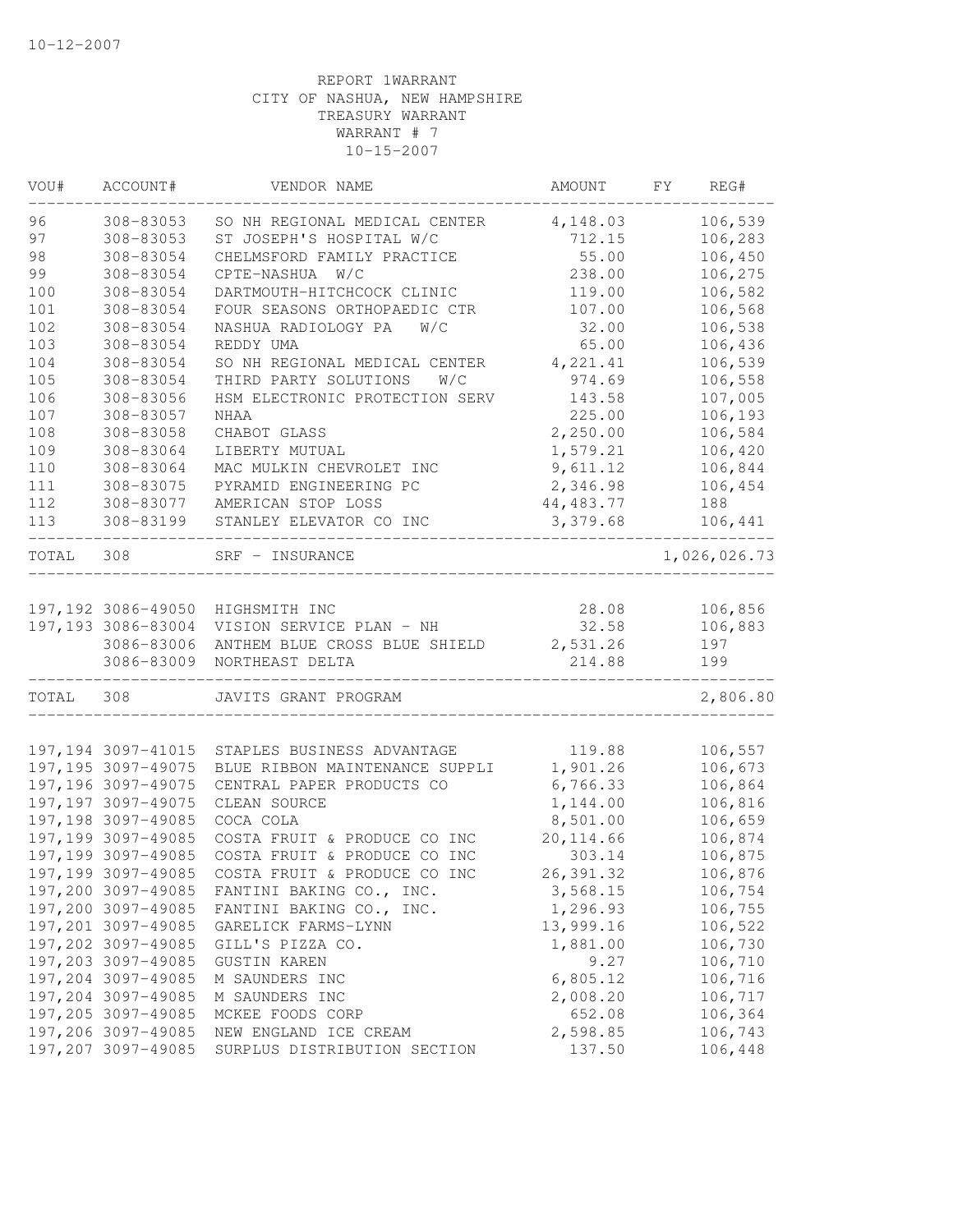| VOU#       | ACCOUNT#                   | VENDOR NAME                                                                       | AMOUNT                | FY | REG#               |
|------------|----------------------------|-----------------------------------------------------------------------------------|-----------------------|----|--------------------|
|            |                            | 197,208 3097-53100 ALL STATE FIRE EQUIPMENT                                       | 225.00                |    | 106,749            |
|            | 197,209 3097-64335         | NORTHEAST FOOD SVC EQUIPMENT &                                                    | 743.65                |    | 106,273            |
|            | 197,210 3097-707           | GARNER CHRISTOPHER                                                                | 62.00                 |    | 106,826            |
|            | 197, 211 3097-74092        | BASSETT SERVICES CORPORATION                                                      | 212.45                |    | 106,691            |
|            | 197, 212 3097-74092        | GOOD MORNING SALES INC                                                            | 828.00                |    | 106,607            |
|            | 197,213 3097-83004         | VISION SERVICE PLAN - NH                                                          | 130.32                |    | 106,883            |
|            | 3097-83006                 | ANTHEM BLUE CROSS BLUE SHIELD<br>HARVARD PILGRIM HEALTH CARE                      | 20,705.01<br>8,739.83 |    | 197                |
|            | 3097-83006<br>3097-83009   | NORTHEAST DELTA                                                                   | 1,464.03              |    | 198<br>199         |
|            | 197,214 3097-91005         | <b>GUSTIN KAREN</b>                                                               | 13.46                 |    | 106,710            |
|            | 197, 215 3097-91005        | HOVEY ANN                                                                         | 15.28                 |    | 106,821            |
|            | 197,216 3097-91005         | KIMBELL JEANETTE                                                                  | 114.95                |    | 106,667            |
|            | 197, 217 3097-91005        | SILVA RICHARD                                                                     | 10.67                 |    | 106,684            |
|            |                            | 197,218 3097-94005 RALPH PAULE                                                    | 95.00                 |    | 106,629            |
|            |                            | 197,219 3097-94005 SCHOOL NUTRITION ASSOCIATION                                   | 97.00                 |    | 107,018            |
| TOTAL 309  |                            | SRF - FOOD SERVICES<br>_____________________________                              |                       |    | 131,654.50         |
|            |                            |                                                                                   |                       |    |                    |
|            | 197,220 3117-66005 LVR INC |                                                                                   |                       |    | 105.40 106,656     |
|            |                            | 197,221 3117-78007 MACMULKIN CHEVROLET INC<br>----------------------------------- | 24.95                 |    | 106,884            |
| TOTAL 311  |                            | DRIVER'S EDUCATION                                                                |                       |    | 130.35             |
|            |                            | 197,222 3118-49050 JOSTENS INC                                                    | 6.18                  |    | 106,653            |
|            |                            | 197, 223 3118-705 PEREZ ESPERANZA                                                 | 70.00                 |    | 106,736            |
| TOTAL 311  |                            | SUMMER SCHOOL                                                                     |                       |    | 76.18              |
|            |                            |                                                                                   |                       |    |                    |
| 119        | 312-43005                  | PRINTGRAPHICS OF MAINE                                                            | 127.54<br>63.13       |    | 106,309            |
| 120<br>121 | 312-64080<br>$312 - 705$   | ROBBINS AUTO PARTS INC<br>D & R TOWING INC                                        | 150.00                |    | 106,416<br>106,843 |
| 122        | $312 - 705$                | DECELLE & SONS AUTO CLINIC INC                                                    | 190.00                |    | 106,300            |
| 123        | $312 - 705$                | FULTON CHERYL                                                                     | 20.00                 |    | 106,482            |
| 124        | $312 - 705$                | KENDALL DOROTHY                                                                   | 210.00                |    | 106,480            |
| 125        | $312 - 705$                | PRASHANT AMIN                                                                     | 50.00                 |    | 106,484            |
|            |                            | TOTAL 312 SRF - FINANCIAL SERVICES                                                |                       |    | 810.67             |
|            |                            | 197,224 3122-49050 PAPANICOLAU MICHELLE                                           | 71.32                 |    | 106,785            |
|            |                            | 197, 224 3122-91040 PAPANICOLAU MICHELLE                                          | 315.11                |    | 106,785            |
| TOTAL      | 312                        | ADULT ED/CONTINUING ED                                                            |                       |    | 386.43             |
|            |                            |                                                                                   |                       |    |                    |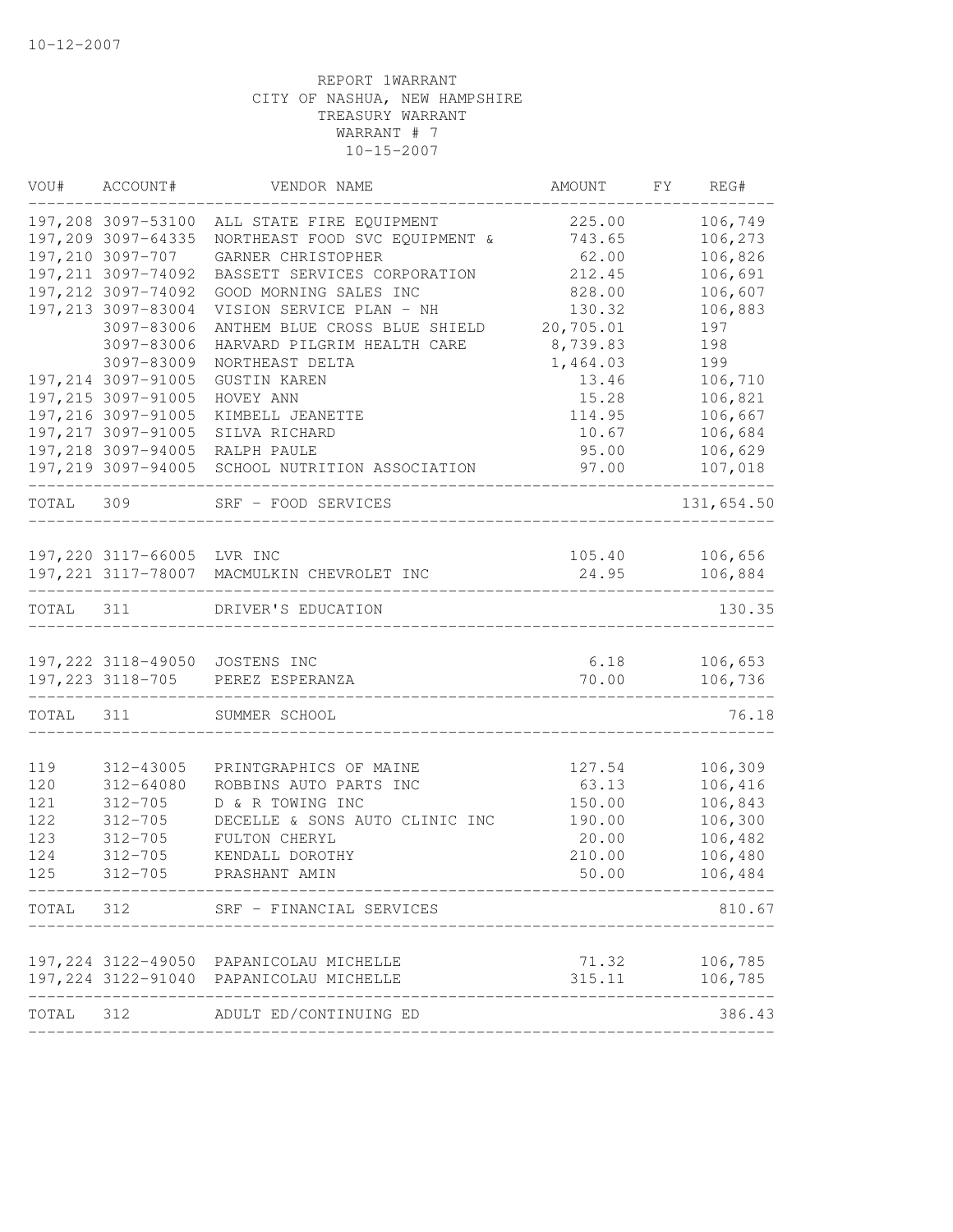| VOU#                                                               | ACCOUNT#                                                                                                                                     | VENDOR NAME                                                                                                                                                                                                             | AMOUNT FY REG#                                                                                           |                                                                                                            |
|--------------------------------------------------------------------|----------------------------------------------------------------------------------------------------------------------------------------------|-------------------------------------------------------------------------------------------------------------------------------------------------------------------------------------------------------------------------|----------------------------------------------------------------------------------------------------------|------------------------------------------------------------------------------------------------------------|
| 126                                                                |                                                                                                                                              | 323-64030 GOVCONNECTION INC                                                                                                                                                                                             | 212.70 106,228                                                                                           |                                                                                                            |
| TOTAL                                                              | 323                                                                                                                                          | $SRF - GIS$                                                                                                                                                                                                             |                                                                                                          | 212.70                                                                                                     |
|                                                                    |                                                                                                                                              | 3245-83006 ANTHEM BLUE CROSS BLUE SHIELD                                                                                                                                                                                | 536.05                                                                                                   | 197                                                                                                        |
| TOTAL                                                              | 324                                                                                                                                          | YOUTH SAFE HAVEN-PAL                                                                                                                                                                                                    |                                                                                                          | 536.05                                                                                                     |
| 128<br>129<br>130<br>131<br>132<br>133<br>134<br>135<br>136<br>137 | 331-01430<br>331-01500<br>$331 - 01500$<br>331-01662<br>$331 - 309$<br>331-45220<br>$331 - 64030$<br>$331 - 64030$<br>331-64045<br>331-64192 | DATA RADIO MGMT CO INC<br>LAW REALTY CO INC<br>RAPID REAL ESTATE LLC<br>THE YOUTH COUNCIL<br>SIEGEL KEN<br>HOME DEPOT CREDIT SERVICES<br>CDW GOVERNMENT INC<br>HILLSBOROUGH COUNTY<br>CDW GOVERNMENT INC<br><b>NECS</b> | 25.00<br>408.33<br>1,500.00<br>2,100.00<br>407.78<br>49.08<br>1,061.68<br>6,371.52<br>1,321.64<br>586.59 | 106,692<br>106,991<br>106,970<br>106,259<br>106,985<br>106,981<br>106,650<br>106,987<br>106,650<br>106,968 |
| TOTAL                                                              | 331                                                                                                                                          | SRF - POLICE DEPARTMENT                                                                                                                                                                                                 |                                                                                                          | 13,831.62                                                                                                  |
|                                                                    |                                                                                                                                              | 3357-91040 CITIZENS BANK                                                                                                                                                                                                | 746.97                                                                                                   | 191                                                                                                        |
| TOTAL 335                                                          |                                                                                                                                              | TITLE IB READ 1ST MT PLEASANT                                                                                                                                                                                           |                                                                                                          | 746.97                                                                                                     |
|                                                                    | 197,225 3358-49050<br>197,226 3358-49075<br>197, 227 3358-83004<br>3358-83006<br>3358-83009<br>197,228 3358-91040                            | TOADSTOOL BOOKSHOP<br>STAPLES BUSINESS ADVANTAGE<br>VISION SERVICE PLAN - NH<br>ANTHEM BLUE CROSS BLUE SHIELD<br>NORTHEAST DELTA<br>PIKE STEPHANIE                                                                      | 95.84<br>19.98<br>16.29<br>536.05<br>42.67<br>36.95                                                      | 106,339<br>106,557<br>106,885<br>197<br>199<br>106,824                                                     |
| TOTAL 335                                                          | __________________________                                                                                                                   | TITLE IB READ 1ST MT PLEASANT                                                                                                                                                                                           | -----------------------------                                                                            | 747.78                                                                                                     |
|                                                                    |                                                                                                                                              | 197,229 3388-53103 YOUTH COUNCIL (THE)                                                                                                                                                                                  | 13,919.80                                                                                                | 106,709                                                                                                    |
| TOTAL                                                              | 338                                                                                                                                          | TITLE IV SDF YOUTH COUNCIL                                                                                                                                                                                              |                                                                                                          | 13,919.80                                                                                                  |
| 141<br>142<br>143<br>143                                           | 341-01962<br>341-01963<br>341-01968<br>341-01969                                                                                             | HARBOR HOMES INC<br>SOUTHERN NH HIV/AIDS TASK FORC<br>HARBOR HOMES INC<br>HARBOR HOMES INC                                                                                                                              | 1,611.97<br>6,186.71<br>24, 165.65<br>1,804.93                                                           | 106,402<br>106,449<br>106,402<br>106,402                                                                   |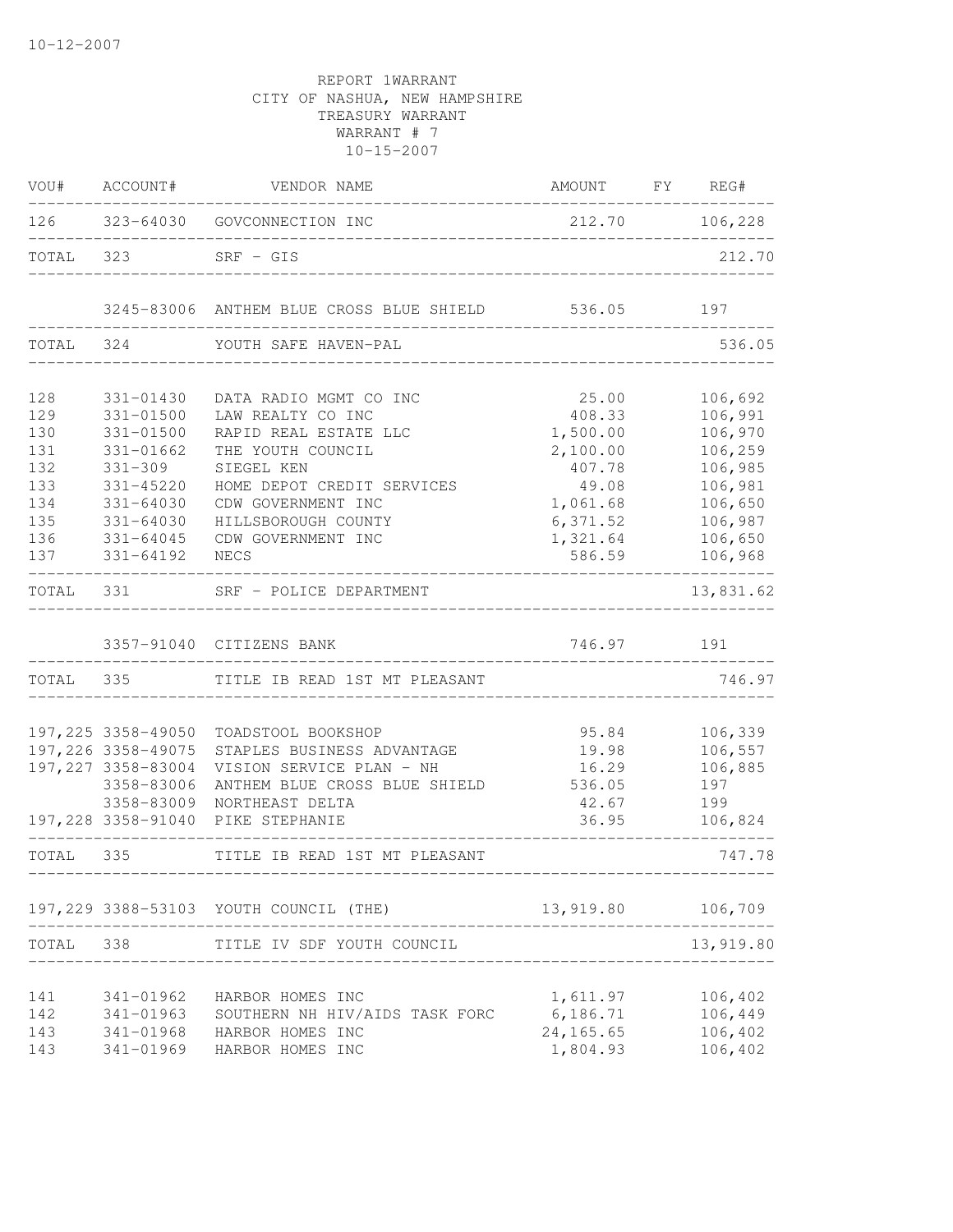| VOU#      | ACCOUNT#               | VENDOR NAME                                     | AMOUNT   | FY REG#            |
|-----------|------------------------|-------------------------------------------------|----------|--------------------|
| 144       | 341-01969              | SOUTHERN NH HIV/AIDS TASK FORC                  | 433.09   | 106,449            |
| 145       | 341-31015              | NEXTEL COMMUNICATIONS                           | 31.44    | 106,946            |
| 145       | 341-31045              | NEXTEL COMMUNICATIONS                           | 116.54   | 106,946            |
| 146       | 341-53025              | RAICHE PAUL                                     | 487.50   | 106,525            |
| 147       | 341-64030              | NEXTEL COMMUNICATIONS                           | 776.68   | 106,946            |
| TOTAL 341 |                        | SRF - COMMUNITY SERVICES                        |          | 35,614.51          |
|           |                        |                                                 |          |                    |
| 147       | 342-31045<br>342-47010 | NEXTEL COMMUNICATIONS<br>STERICYCLE INC         | 62.58    | 106,946<br>106,216 |
| 148       | 342-54035              |                                                 | 35.00    |                    |
| 149       |                        | BUXTON BROWN SCREENPRINTING &                   | 665.00   | 106,533            |
| 150       | 342-91025              | BISSELL NANCY                                   | 97.97    | 106,591            |
| 151       | 342-91025              | CARON CHRISTINE                                 | 75.07    | 106,353            |
| 152       | 342-91025              | COTE JOAN                                       | 24.75    | 106,393            |
| 153       | 342-91025              | WENDT BETTY                                     | 96.52    | 106,600            |
| TOTAL 342 |                        | SRF - COMMUNITY HEALTH                          |          | 1,056.89           |
|           |                        |                                                 |          |                    |
|           |                        | 197,230 3437-53109 MERRILL MARK                 |          | 1,600.00 106,832   |
|           |                        | 197,231 3437-53111 NASHUA ADULT LEARNING CENTER | 6,000.00 | 106,220            |
|           |                        | 197,232 3437-91040 BOSTEELS DIANE               | 138.80   | 106,747            |
| TOTAL 343 |                        | TITLE IV 21ST CENT QUAL. STAFF                  |          | 7,738.80           |
|           |                        |                                                 |          |                    |
|           | 197,233 3440-49075     | AC MOORE INC                                    | 209.84   | 106,705            |
|           | 197,234 3440-49075     | ALMEIDA SUSAN                                   | 39.39    | 106,701            |
|           | 3440-49075             | CITIZENS BANK                                   | 319.90   | 191                |
|           | 197, 235 3440-49075    | COGSWELL CATHERINE                              | 248.42   | 106,697            |
|           | 197,236 3440-49075     | GARELICK FARMS-LYNN                             | 177.10   | 106,522            |
|           | 197, 237 3440-49075    | HAMM LINDA                                      | 111.59   | 106,700            |
|           | 197,238 3440-49075     | HOME DEPOT CREDIT SERVICES                      | 222.57   | 106,651            |
|           | 197,239 3440-49075     | KATELYN TOCCI                                   | 17.28    | 106,835            |
|           | 197,240 3440-49075     | LEVESQUE LAURA                                  | 85.42    | 106,811            |
|           | 197,241 3440-49075     | MARKET BASKET                                   | 243.80   | 106,396            |
|           | 197,242 3440-49075     | MARKET BASKET                                   | 281.72   | 106,671            |
|           | 197,243 3440-49075     | ROUKEY KRYSTAL                                  | 6.99     | 106,836            |
|           | 197,244 3440-49075     | S & S WORLDWIDE                                 | 692.83   | 106,608            |
|           | 197, 245 3440-49075    | SAM'S CLUB                                      | 391.02   | 107,017            |
|           | 197,246 3440-49075     | STAPLES BUSINESS ADVANTAGE                      | 198.31   | 106,557            |
|           | 197, 247 3440-49075    | UNH DEPT OF THEATRE & DANCE PC                  | 400.00   | 106,726            |
|           | 197,248 3440-49075     | WALMART COMMUNITY                               | 265.10   | 106,613            |
|           | 197,249 3440-55020     | FIRST STUDENT INC                               | 628.50   | 106,682            |
|           | 197,250 3440-91040     | CEPAITIS JOHN                                   | 302.52   | 106,635            |
|           |                        |                                                 |          |                    |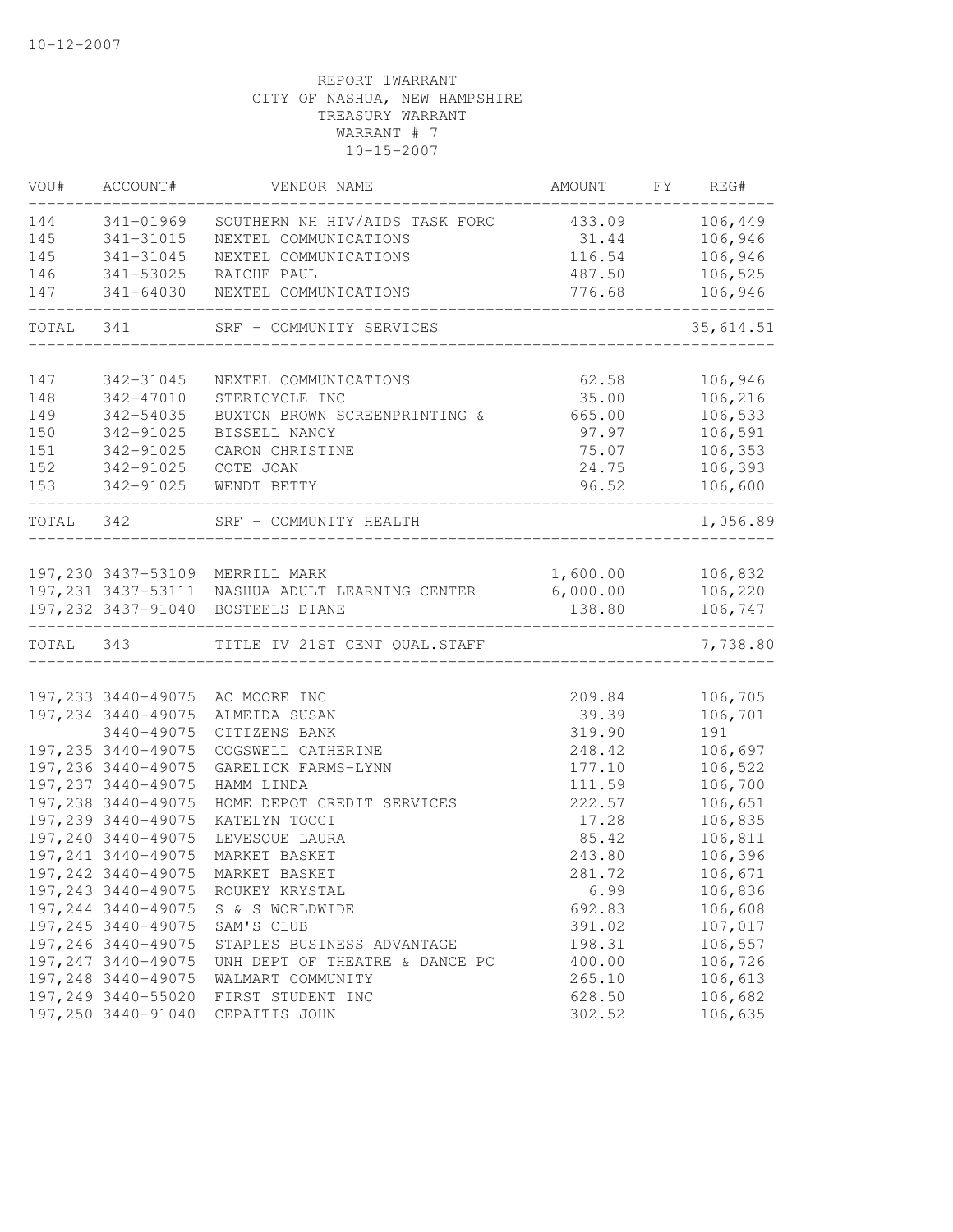|                                                      | VOU# ACCOUNT#                                                                                                  | VENDOR NAME                                                                                                                                             |                                                                                | AMOUNT FY REG#                                                                   |
|------------------------------------------------------|----------------------------------------------------------------------------------------------------------------|---------------------------------------------------------------------------------------------------------------------------------------------------------|--------------------------------------------------------------------------------|----------------------------------------------------------------------------------|
|                                                      |                                                                                                                | TOTAL 344 AFTER SCHOOL PROGRAM                                                                                                                          | ________________________________                                               | 4,842.30                                                                         |
|                                                      |                                                                                                                | 3447-83009 NORTHEAST DELTA                                                                                                                              | 79.99<br>_________________________________                                     | 199                                                                              |
| TOTAL 344                                            |                                                                                                                | TITLE IV SDF 21ST CENTURY                                                                                                                               |                                                                                | 79.99                                                                            |
|                                                      | 3448-83006<br>3448-83009                                                                                       | 197,251 3448-53111 NASHUA ADULT LEARNING CENTER 11,881.50<br>ANTHEM BLUE CROSS BLUE SHIELD<br>NORTHEAST DELTA                                           | 1,447.05<br>42.67                                                              | 106,220<br>197<br>199                                                            |
|                                                      |                                                                                                                | 197,252 3448-91040 ALMEIDA SUSAN<br>197,253 3448-91040 CEPAITIS JOHN                                                                                    | 276.17<br>608.17                                                               | 106,701<br>106,635                                                               |
| TOTAL 344                                            |                                                                                                                | TITLE IV SDF 21ST CENTURY                                                                                                                               |                                                                                | 14,255.56                                                                        |
|                                                      | 3507-83006<br>3507-83009<br>197,254 3507-91040                                                                 | ANTHEM BLUE CROSS BLUE SHIELD<br>NORTHEAST DELTA<br><b>NELMS</b><br>197,255 3507-91040 PERINGER-LEVESQUE ROBIN                                          | 41.60<br>705.00<br>136.38                                                      | 540.60 197<br>199<br>106,951<br>106,639                                          |
| TOTAL 350                                            |                                                                                                                | TITLE 11A TEACHER QUALITY                                                                                                                               |                                                                                | 1,423.58                                                                         |
|                                                      |                                                                                                                | 3508-83006 ANTHEM BLUE CROSS BLUE SHIELD 2, 144.20 197<br>3508-83009 NORTHEAST DELTA                                                                    | 352.62                                                                         | 199                                                                              |
| TOTAL 350                                            | ---------------                                                                                                | TITLE 11A TEACHER QUALITY                                                                                                                               |                                                                                | 2,496.82                                                                         |
| 162<br>163<br>164<br>165<br>166<br>167<br>168<br>169 | 352-01310<br>352-01310<br>352-53030<br>$352 - 705$<br>$352 - 705$<br>$352 - 705$<br>$352 - 705$<br>$352 - 705$ | E D SWETT INC<br>E D SWETT INC/RETAINAGE<br>MCFARLAND-JOHNSON INC<br>BARRETT JOANNE<br>HEARNS SUZANNE<br>LASTOWKA EDWARD<br>MOREAU JOE<br>WESSEL CONNIE | 26,073.00<br>2,897.00<br>3,742.37<br>30.00<br>60.00<br>60.00<br>90.00<br>60.00 | 106,514<br>203<br>106,397<br>106,498<br>106,495<br>106,676<br>106,497<br>106,493 |
| TOTAL                                                | 352                                                                                                            | SRF - PARKS AND RECREATION                                                                                                                              |                                                                                | 33,012.37                                                                        |
| 170                                                  | 353-66045                                                                                                      | WOOD'S CRW CORP OF NH                                                                                                                                   | 1,500.00                                                                       | 106,574                                                                          |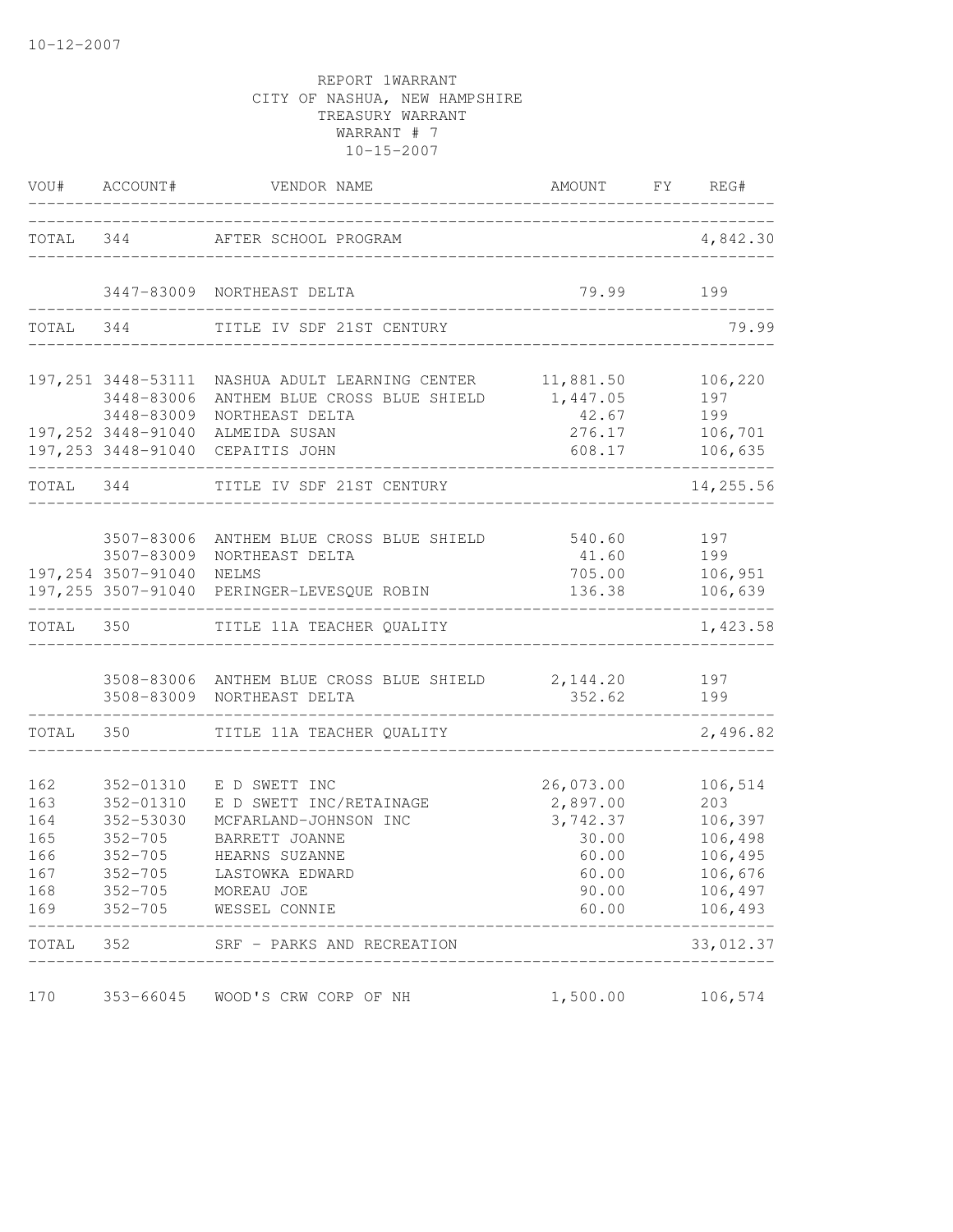| VOU#                     | ACCOUNT#                                                                                           | VENDOR NAME                                                                                                     | AMOUNT FY REG#                              |                                                 |
|--------------------------|----------------------------------------------------------------------------------------------------|-----------------------------------------------------------------------------------------------------------------|---------------------------------------------|-------------------------------------------------|
|                          |                                                                                                    | TOTAL 353 SRF - STREET DEPT                                                                                     |                                             | 1,500.00                                        |
|                          |                                                                                                    | 3557-83009 NORTHEAST DELTA                                                                                      | 80.23                                       | 199                                             |
| TOTAL 355                |                                                                                                    | TITLE IB READING 1ST FES                                                                                        |                                             | 80.23                                           |
|                          | 197,256 3558-83004<br>3558-83009<br>197,257 3558-91040<br>197,258 3558-91040<br>197,259 3558-91040 | VISION SERVICE PLAN - NH<br>NORTHEAST DELTA<br>HEALEY CHARLES<br>MARTELL CYNTHIA<br>TURNER PAMELA               | 16.29<br>42.67<br>41.80<br>151.99<br>112.79 | 106,885<br>199<br>106,678<br>106,654<br>106,644 |
| TOTAL 355                |                                                                                                    | TITLE IB READING 1ST FES                                                                                        |                                             | 365.54                                          |
| 172<br>173               | 373-01956                                                                                          | CITY ARTS OF NASHUA<br>373-53025 LOAN PACKAGING LLC                                                             | 3,215.00<br>480.00                          | 106,886<br>106,459                              |
| TOTAL                    | 373                                                                                                | SRF - ECONOMIC DEVELOPMENT                                                                                      |                                             | 3,695.00                                        |
| 174<br>175<br>176        | 374-01311<br>374-01383<br>374-01383                                                                | T BUCK CONSTRUCTION INC<br>BROX INDUSTRIES INC<br>GATE CITY FENCE CO INC                                        | 122,369.70<br>2,367.84<br>400.00            | 106,429<br>106,278<br>106,347                   |
| 177<br>178<br>179<br>180 | 374-01383<br>374-01383<br>374-01383<br>$374 - 07040$                                               | HOME DEPOT CREDIT SERVICES<br>MAHONEY'S CHELMSFORD<br>REDIMIX COMPANIES INC<br>CHARPENTIER ROLAND &             | 134.04<br>724.85<br>309.00<br>29,250.00     | 106,952<br>106,452<br>106,400<br>106,889        |
| 181<br>182<br>182        | 374-07120<br>374-07145<br>374-07188                                                                | NASHUA AREA HEALTH CENTER<br>NEIGHBORHOOD HOUSING SERVICES<br>NEIGHBORHOOD HOUSING SERVICES                     | 3,454.55<br>4,545.45<br>2,352.82            | 106,599<br>106,418<br>106,418                   |
| 183<br>184<br>185<br>186 | 374-07258<br>374-07340<br>374-07340<br>374-07340                                                   | CORP FOR NATIONAL & COMMUNITY<br>HILLSBOROUGH COUNTY TREASURER<br>NEXTEL COMMUNICATIONS<br>SLATTERY SCOTT       | 1,673.28<br>92.05<br>26.68<br>67.83         | 106,445<br>106,859<br>106,946<br>106,428        |
| 187<br>188<br>189        | 374-07340<br>374-07435<br>374-07470                                                                | SLEBODNICK JOHN<br>STUDER MARQUERITE<br>ADULT LEARNING CENTER &                                                 | 1,024.22<br>792.50<br>36,000.00             | 106,595<br>106,486<br>106,888                   |
| 190<br>191<br>192        | 374-07750<br>374-08211<br>374-08211                                                                | WRN REAL ESTATE LLC &<br>TRANSIT MANAGEMENT OF NASHUA<br>TRANSIT MANAGEMENT OF NASHUA                           | 14,400.00<br>648.08<br>647.97               | 106,887<br>193<br>204                           |
| 193<br>194<br>195<br>196 | 374-09031<br>374-09031<br>374-09061<br>374-09071                                                   | TRANSIT MANAGEMENT OF NASHUA<br>TRANSIT MANAGEMENT OF NASHUA<br>NEXTEL COMMUNICATIONS<br>SHATTUCK MALONE OIL CO | 381.77<br>156.75<br>535.00<br>17,884.62     | 193<br>204<br>106,946<br>106,940                |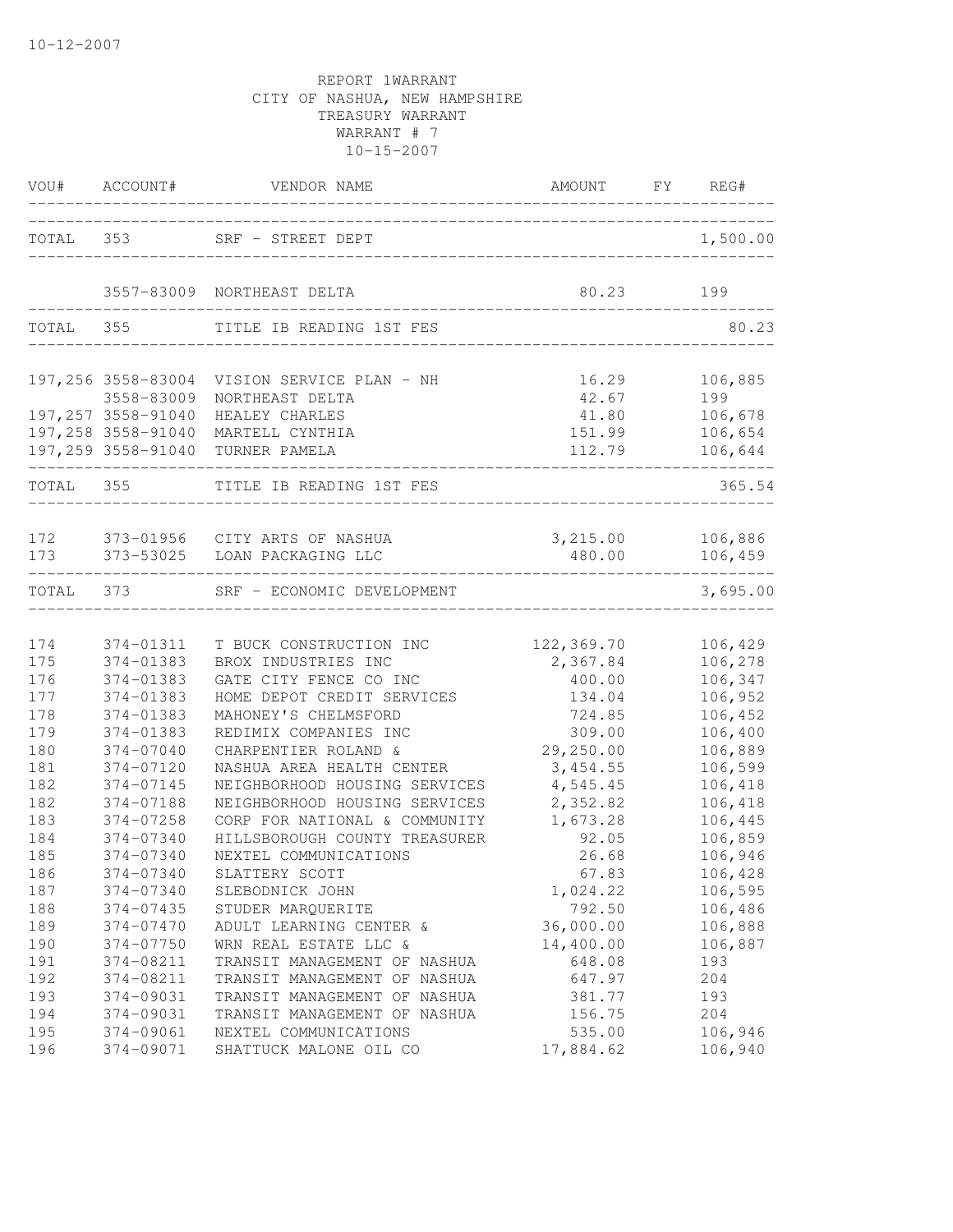| VOU#      | ACCOUNT#                                  | VENDOR NAME                                                | AMOUNT         | FΥ | REG#               |
|-----------|-------------------------------------------|------------------------------------------------------------|----------------|----|--------------------|
| 197       | 374-09102                                 | PUBLIC SERVICE OF NH                                       | 995.21         |    | 106,992            |
| 198       | 374-09114                                 | KEYSPAN ENERGY DELIVERY                                    | 28.31          |    | 106,954            |
| 199       | 374-09120                                 | PENNICHUCK WATER                                           | 138.13         |    | 106,956            |
| 199       | 374-09124                                 | PENNICHUCK WATER                                           | 30.82          |    | 106,956            |
| 200       | 374-09133                                 | NEXTEL COMMUNICATIONS                                      | 204.54         |    | 106,946            |
| 201       | 374-09133                                 | VERIZON                                                    | 30.00          |    | 106,965            |
| 202       | 374-09201                                 | TRANSIT MANAGEMENT OF NASHUA                               | 16,557.13      |    | 193                |
| 203       | 374-09201                                 | TRANSIT MANAGEMENT OF NASHUA                               | 17,938.88      |    | 204                |
| 204       | 374-09211                                 | TRANSIT MANAGEMENT OF NASHUA                               | 895.36         |    | 193                |
| 205       | 374-09211                                 | TRANSIT MANAGEMENT OF NASHUA                               | 830.20         |    | 204                |
| 206       | 374-53095                                 | VANASSE HANGEN BRUSTLIN INC                                | 985.00         |    | 106,219            |
| TOTAL 374 |                                           | SRF - URBAN PROGRAMS<br>_______________________            |                |    | 278,872.58         |
|           |                                           | 207 375-45050 POLK CITY DIRECTORIES                        |                |    | 248.50 106,961     |
| TOTAL 375 |                                           | SRF - PUBLIC LIBRARIES                                     |                |    | 248.50             |
|           |                                           |                                                            |                |    |                    |
|           |                                           | 197,260 3767-49035 BENCHMARK EDUCATION CO                  | 382.50         |    | 106,718            |
|           |                                           | 197,261 3767-49035 NATIONAL GEOGRAPHIC SCHOOL PUB 1,418.31 |                |    | 106,569            |
| TOTAL 376 |                                           | TITLE I ESEA                                               |                |    | 1,800.81           |
|           |                                           |                                                            |                |    |                    |
|           | 197,262 3768-49035                        | PEARSON EDUCATION                                          | 1,739.70       |    | 106,725            |
|           | 197,263 3768-49050                        | REALLY GOOD STUFF INC                                      | 93.14          |    | 106,638            |
|           | 197,264 3768-49050                        | SCHOLASTIC INCORPORATED                                    | 76.68          |    | 106,868            |
|           | 197,265 3768-49050                        | SCHOOL SPECIALTY                                           | 1,071.99       |    | 106,657            |
|           | 197,266 3768-49050                        | STAPLES BUSINESS ADVANTAGE                                 | 440.71         |    | 106,557            |
|           | 197, 267 3768-49075                       | JEANNOTTE'S MARKET                                         | 167.38         |    | 106,320            |
|           | 197,268 3768-53101                        | CROWDER LUCIE L                                            | 271.66         |    | 106,619            |
|           | 197,269 3768-53101                        | EDWARDS EDUCATIONAL SERVICES,                              | 3,044.76       |    | 106,834            |
|           | 197,270 3768-53101                        | SHEA DENISE                                                | 37.50          |    | 106,652            |
|           | 197,271 3768-83004                        | VISION SERVICE PLAN - NH                                   | 16.29          |    | 106,890            |
|           | 3768-83006                                | ANTHEM BLUE CROSS BLUE SHIELD                              | 8,887.86       |    | 197                |
|           | 3768-83009                                | NORTHEAST DELTA                                            | 3,305.68       |    | 199                |
|           | 197,272 3768-94030<br>197, 273 3768-95010 | BURNS PATRICIA<br>EDUCATION WEEK                           | 43.65<br>79.94 |    | 106,628<br>106,202 |
| TOTAL     | 376                                       | TITLE I ESEA                                               |                |    | 19,276.94          |
|           |                                           |                                                            |                |    |                    |
|           | 197, 274 3777-49075                       | HARCOURT ACHIEVE                                           | 155.80         |    | 106,734            |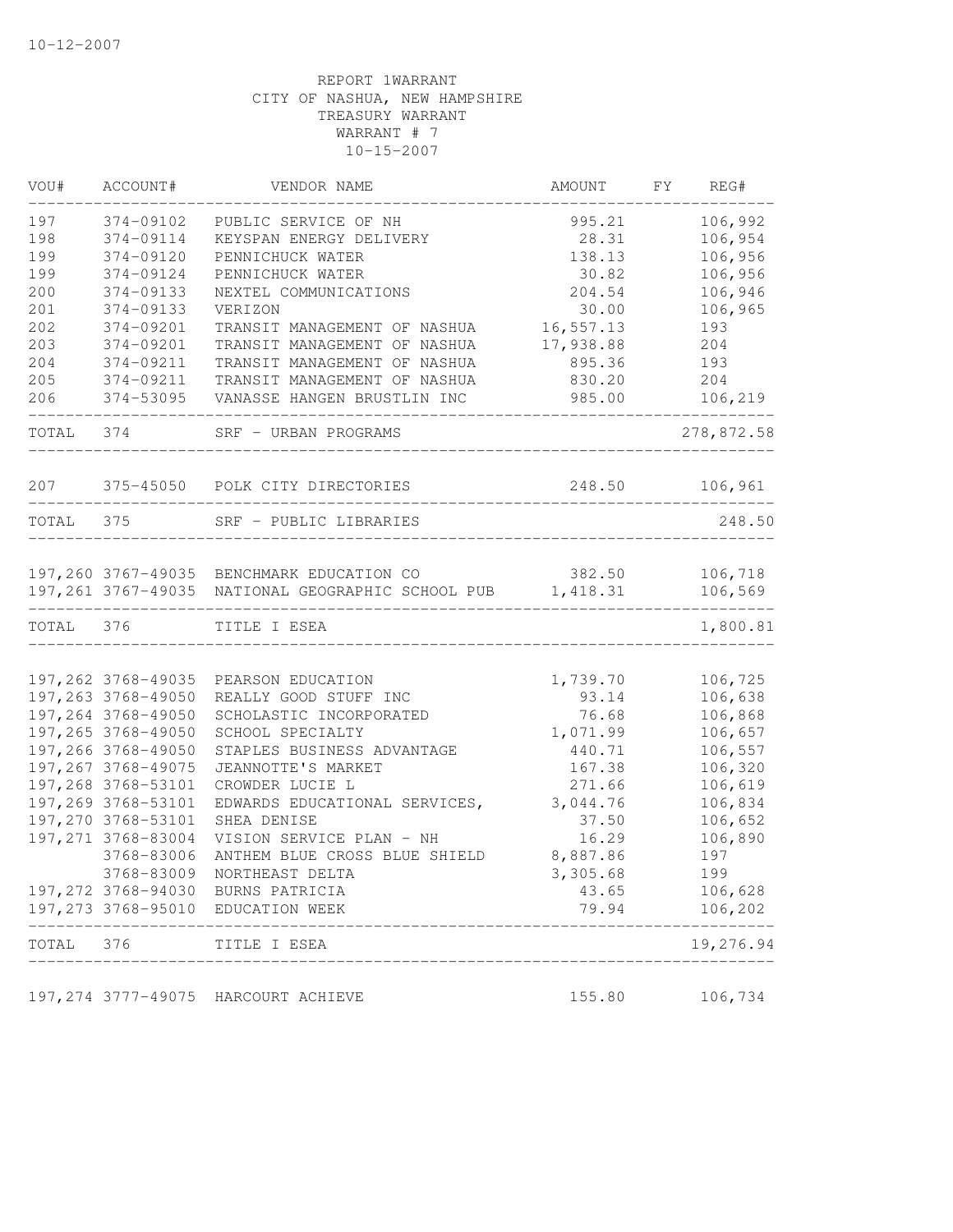| VOU#      | ACCOUNT#                               | VENDOR NAME                                                                                                                    | AMOUNT                                     | FY | REG#                          |
|-----------|----------------------------------------|--------------------------------------------------------------------------------------------------------------------------------|--------------------------------------------|----|-------------------------------|
| TOTAL     | 377                                    | TITLE III ENHANCE ENG LANGUAGE                                                                                                 |                                            |    | 155.80                        |
|           | 3888-83009                             | 3888-83006 ANTHEM BLUE CROSS BLUE SHIELD<br>NORTHEAST DELTA                                                                    | 21.62<br>2.69                              |    | 197<br>199                    |
| TOTAL     | 388                                    | TITLE V INNOVATIVE PROGRAMS                                                                                                    |                                            |    | 24.31                         |
|           |                                        | 197,275 3907-91040 ROCHESTER INSTITUTE OF TECH                                                                                 | 3,000.00                                   |    | 106,828                       |
| TOTAL     | 390                                    | VOC ED SECONDARY PERKINS                                                                                                       |                                            |    | 3,000.00                      |
|           |                                        | 3908-83006 ANTHEM BLUE CROSS BLUE SHIELD<br>3908-83009 NORTHEAST DELTA                                                         | 1,071.92<br>79.99                          |    | 197<br>199                    |
| TOTAL     | 390                                    | VOC ED SECONDARY PERKINS                                                                                                       |                                            |    | 1,151.91                      |
|           | 3937-83006<br>3937-83009               | 197,276 3937-83004 VISION SERVICE PLAN - NH<br>ANTHEM BLUE CROSS BLUE SHIELD 1,447.05<br>NORTHEAST DELTA                       | 16.29<br>134.65                            |    | 106,890<br>197<br>199         |
| TOTAL 393 |                                        | DAY CARE                                                                                                                       |                                            |    | 1,597.99                      |
|           | 197,279 3957-94030                     | 197,277 3957-49050 GUILFORD PUBLICATIONS INC<br>197,278 3957-53109 LRP PUBLICATION<br>UNIVERSITY OF MARYLAND                   | 78.00<br>438.00<br>4,800.00                |    | 106,270<br>107,014<br>106,830 |
| TOTAL 395 |                                        | IDEA BASIC SPEC ED                                                                                                             |                                            |    | 5,316.00                      |
|           | 3958-83006<br>3958-83006<br>3958-83009 | 197,280 3958-83004 VISION SERVICE PLAN - NH<br>ANTHEM BLUE CROSS BLUE SHIELD<br>HARVARD PILGRIM HEALTH CARE<br>NORTHEAST DELTA | 16.29<br>26,200.68<br>5,915.39<br>3,086.13 |    | 106,890<br>197<br>198<br>199  |
| TOTAL     | 395                                    | IDEA BASIC SPEC ED                                                                                                             |                                            |    | 35, 218.49                    |
|           | 3968-83009                             | 3968-83006 ANTHEM BLUE CROSS BLUE SHIELD<br>NORTHEAST DELTA                                                                    | 1,071.92<br>144.62                         |    | 197<br>199                    |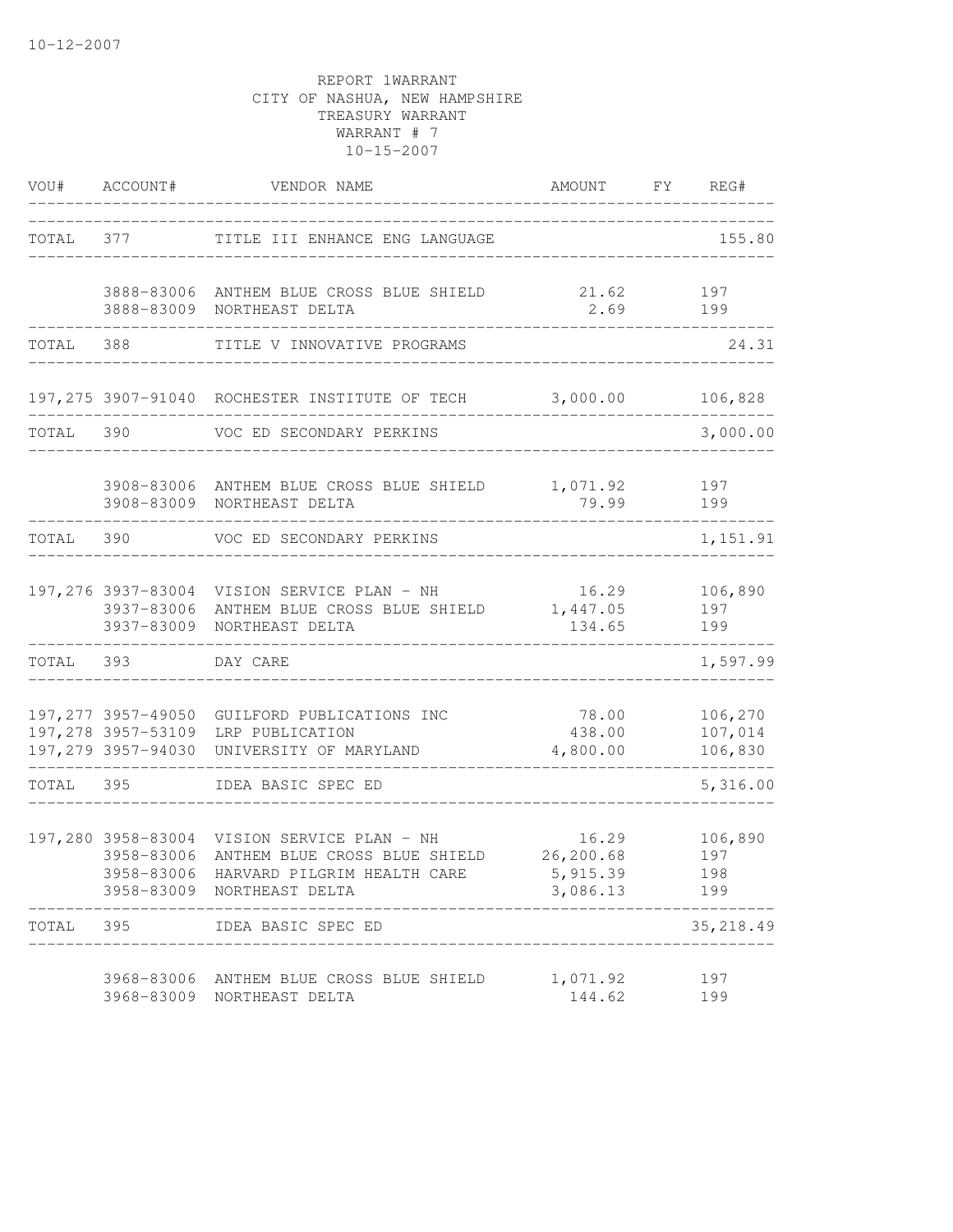| VOU#  | ACCOUNT#           | VENDOR NAME                                                                                 | AMOUNT                           | <b>EXECUTE</b> | REG#                      |
|-------|--------------------|---------------------------------------------------------------------------------------------|----------------------------------|----------------|---------------------------|
| TOTAL | 396                | IDEA PRESCHOOL SPEC ED                                                                      |                                  |                | 1,216.54                  |
|       | 197,281 3977-53100 | OFFICETEAM<br>197,282 3977-53101 SUNBERG ROBERT<br>3977-83006 ANTHEM BLUE CROSS BLUE SHIELD | 2,199.45<br>1,245.39<br>1,200.26 |                | 106,819<br>106,715<br>197 |
| TOTAL | 397                | SPECIAL ED LOCAL                                                                            |                                  |                | 4,645.10                  |
|       |                    |                                                                                             |                                  |                |                           |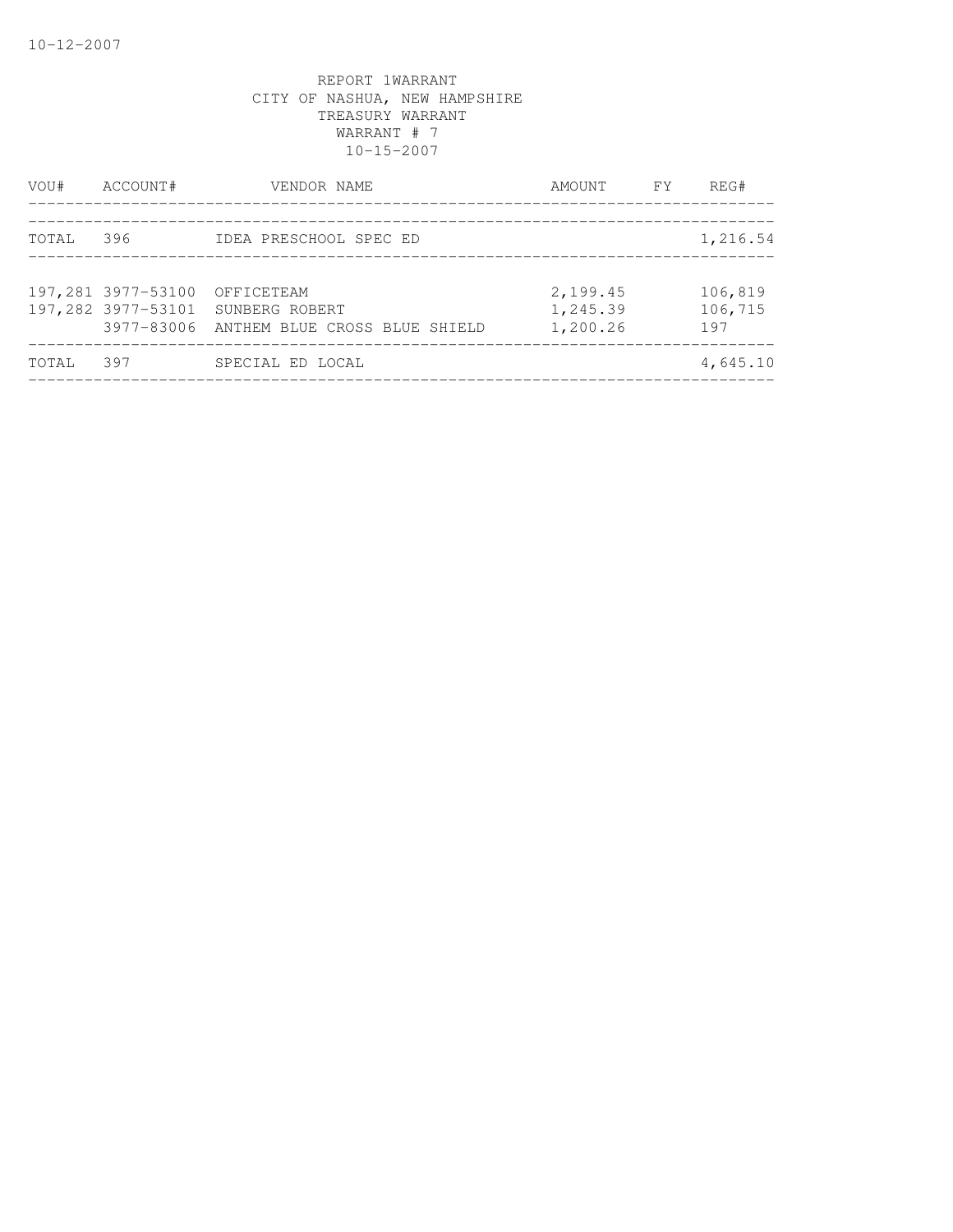| VOU#              | ACCOUNT#                                  | VENDOR NAME                                                     | AMOUNT FY REG#            |                               |
|-------------------|-------------------------------------------|-----------------------------------------------------------------|---------------------------|-------------------------------|
|                   |                                           | 222  412-162  HILLSBOROUGH COUNTY TREASURER  111.64  106,859    |                           |                               |
|                   |                                           | TOTAL 412-16 FINANCIAL SERVICES<br>INT & COST ON REDEMPTION     |                           | 111.64                        |
| 223<br>224<br>225 | $412 - 180$<br>$412 - 180$<br>412-180     | FLEET AUTO TAG & TITLE<br>KAFANABO JANKAY<br>KELLEY CHRISTOPHER | 330.00<br>76.00<br>199.00 | 106,477<br>106,476<br>106,456 |
|                   | TOTAL 412-18                              | FINANCIAL SERVICES<br>AUTO PERMITS                              |                           | 605.00                        |
|                   | 226 413-203                               | TREASURER STATE OF NH                                           | 3,268.00                  | 106,971                       |
|                   | TOTAL 413-20                              | CITY CLERK'S OFFICE<br>MARRIAGE LICENSES                        |                           | 3,268.00                      |
| 226               |                                           | 413-303 TREASURER STATE OF NH                                   | 7,825.00 106,971          |                               |
|                   |                                           | TOTAL 413-30 CITY CLERK'S OFFICE<br>CERTIFIED COPIES            |                           | 7,825.00                      |
| 227               |                                           | 431-207 CITY OF NASHUA                                          | 5.00                      | 106,891                       |
|                   |                                           | TOTAL 431-20 POLICE DEPARTMENT<br>ALARM SYSTEM PERMITS & FEES   |                           | 5.00                          |
|                   |                                           | 227 431-314 CITY OF NASHUA                                      |                           | 24.79 106,891                 |
|                   | TOTAL 431-31                              | POLICE DEPARTMENT<br>SALE OF PHOTOCOPIES                        |                           | 24.79                         |
| 228               | 452-583                                   | ZACHAROPOULOS PETROS                                            | 30.00                     | 106,499                       |
| TOTAL             | $452 - 58$                                | PARKS AND RECREATION<br>SWIMMING CLASSES/LOCKER FEES            |                           | 30.00                         |
| 229<br>230<br>231 | $457 - 345$<br>$457 - 345$<br>$457 - 345$ | LEBAK JANE<br>MCNISS CHARLES<br>SK TAXI                         | 6.82<br>3.02<br>93.40     | 106,470<br>106,491<br>106,510 |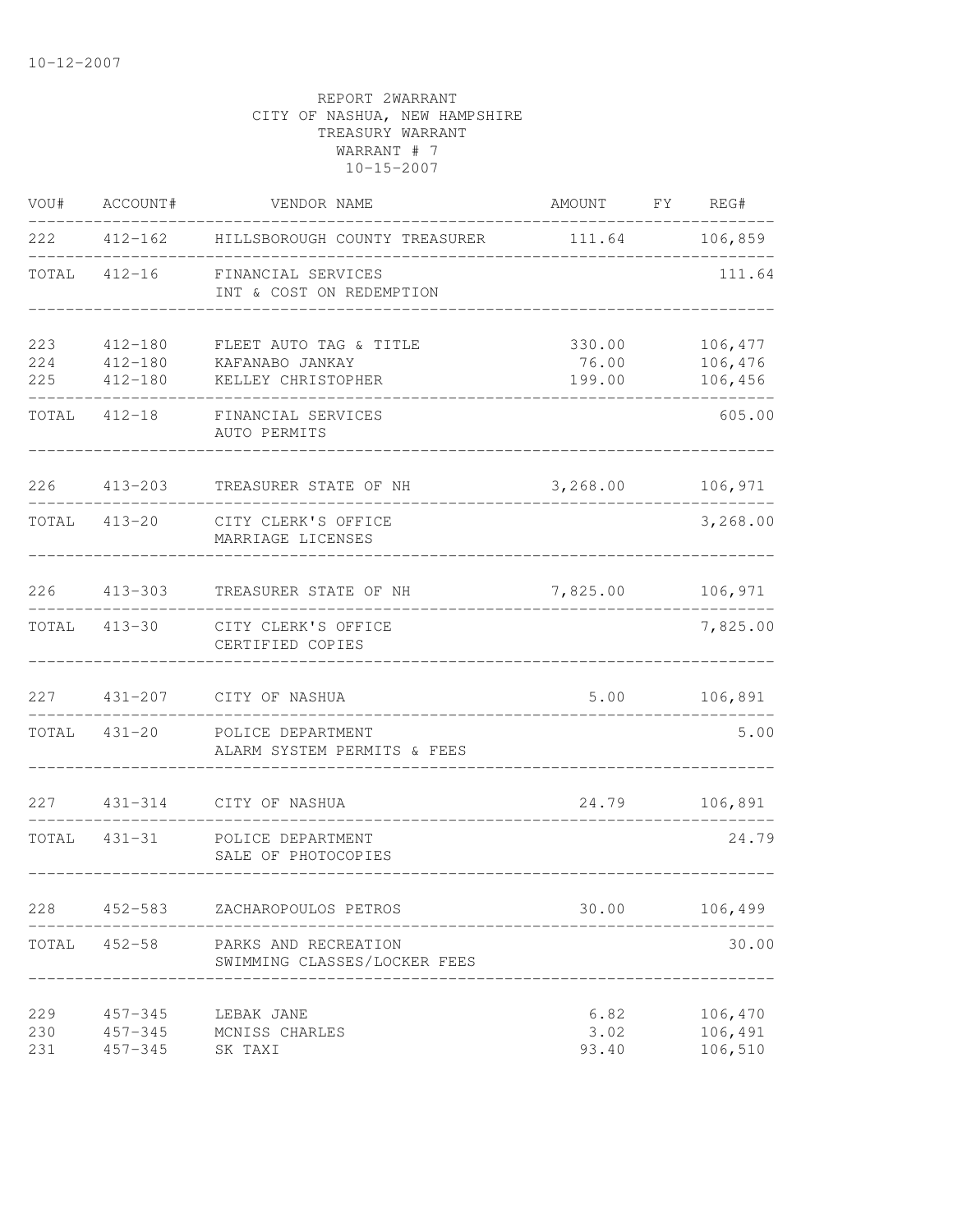| VOU# | ACCOUNT#     | VENDOR NAME                                  | AMOUNT FY | REG#   |
|------|--------------|----------------------------------------------|-----------|--------|
|      |              |                                              |           |        |
|      | TOTAL 457-34 | PARKING LOTS<br>PARKING METERS-LOTS & STREET |           | 103.24 |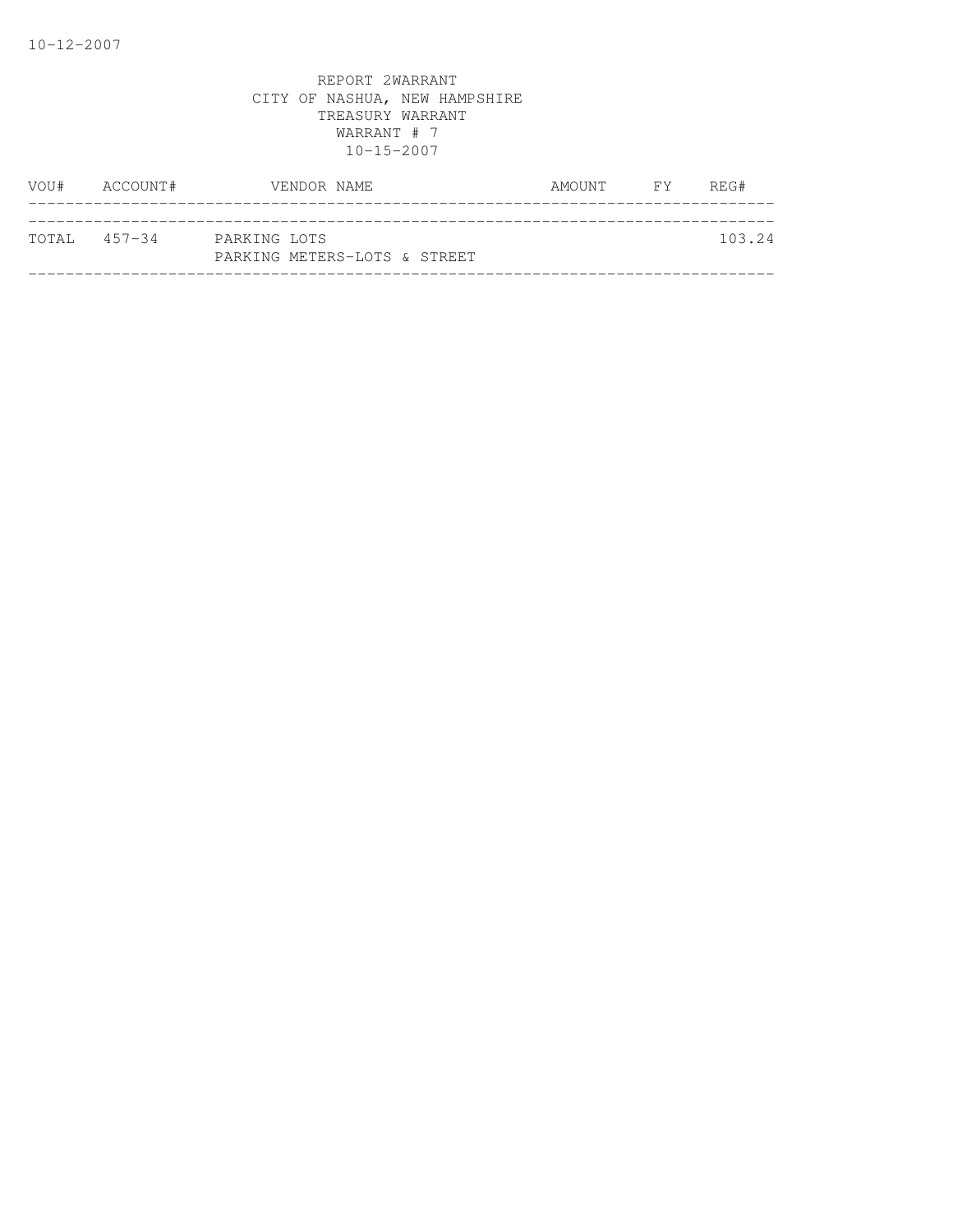| VOU#                                                 | ACCOUNT#                                                                                             | VENDOR NAME                                                                                                                                                                                                                                              | AMOUNT                                                                                        | FY | REG#                                                                                              |
|------------------------------------------------------|------------------------------------------------------------------------------------------------------|----------------------------------------------------------------------------------------------------------------------------------------------------------------------------------------------------------------------------------------------------------|-----------------------------------------------------------------------------------------------|----|---------------------------------------------------------------------------------------------------|
| 232<br>233                                           | 501-98015<br>$501 - 31050$                                                                           | BEAUCHER ROBERT<br>NEXTEL COMMUNICATIONS                                                                                                                                                                                                                 | 300.00<br>72.28                                                                               |    | 106,892<br>106,946                                                                                |
| TOTAL                                                | 501                                                                                                  | MAYOR'S OFFICE                                                                                                                                                                                                                                           |                                                                                               |    | 372.28                                                                                            |
| 234<br>235                                           | 502-66025<br>502-51010                                                                               | GE CAPITAL INC<br>HILLSBOROUGH COUNTY TREASURER                                                                                                                                                                                                          | 133.00<br>69.23                                                                               |    | 106,597<br>106,859                                                                                |
| TOTAL                                                | 502                                                                                                  | LEGAL DEPARTMENT                                                                                                                                                                                                                                         |                                                                                               |    | 202.23                                                                                            |
| 236<br>237<br>238<br>239<br>240<br>241<br>242<br>243 | 505-81058<br>505-81024<br>505-81039<br>505-81115<br>505-81061<br>505-81110<br>505-81068<br>505-81078 | BRIDGES DOMESTIC & SEXUAL VIOL<br>HOME HEALTH & HOSPICE CARE<br>HUMANE SOCIETY OF NEW ENGLAND<br>MARGUERITE'S PLACE INC<br>NASHUA REGIONAL PLANNING COMMI<br>NASHUA SOUP KITCHEN & SHELTER<br>NASHUA YOUTH COUNCIL INC<br>ST JOSEPH COMMUNITY SERVICES I | 7,500.00<br>9,500.00<br>7,756.75<br>2,750.00<br>15,356.50<br>4,750.00<br>7,250.00<br>1,704.85 |    | 106,280<br>106,336<br>106,341<br>106,544<br>106,871<br>106,210<br>106,243<br>106,857              |
| TOTAL                                                | 505                                                                                                  | CIVIC & COMM. ACTIVITIES                                                                                                                                                                                                                                 |                                                                                               |    | 56,568.10                                                                                         |
| 244<br>245<br>246                                    | 506-31005<br>506-31005<br>506-31005                                                                  | LOVERING SUE<br>PAETEC COMMUNICATIONS INC<br>VERIZON                                                                                                                                                                                                     | 33.83<br>600.00<br>440.21                                                                     |    | 106,893<br>106,941<br>106,965                                                                     |
| TOTAL                                                | 506                                                                                                  | TELECOMMUNICATIONS                                                                                                                                                                                                                                       |                                                                                               |    | 1,074.04                                                                                          |
| 247                                                  | $511 - 31050$                                                                                        | NEXTEL COMMUNICATIONS                                                                                                                                                                                                                                    | 13.49                                                                                         |    | 106,946                                                                                           |
| TOTAL                                                | 511                                                                                                  | ADMINISTRATIVE SERVICES                                                                                                                                                                                                                                  |                                                                                               |    | 13.49                                                                                             |
| 248<br>249<br>250<br>251<br>252<br>253<br>253<br>253 | 512-59095<br>512-98035<br>512-43005<br>512-41055                                                     | ANACOMP INC<br>CITY OF NASHUA/PETTY CASH/SLIP<br>POSTMASTER<br>512-59182 PRINTGRAPHICS OF MAINE<br>512-41055 STANDARD REGISTER COMPANY<br>512-41005 STAPLES BUSINESS ADVANTAGE<br>512-41015 STAPLES BUSINESS ADVANTAGE<br>STAPLES BUSINESS ADVANTAGE     | 410.47<br>544.57<br>1,260.00<br>722.70<br>495.80<br>174.34<br>197.70<br>95.55                 |    | 106,281<br>106, 195<br>106,964<br>106,309<br>106,282<br>106,610<br>106,610<br>106,610<br>-------- |
| TOTAL 512                                            |                                                                                                      | FINANCIAL SERVICES                                                                                                                                                                                                                                       |                                                                                               |    | 3,901.13                                                                                          |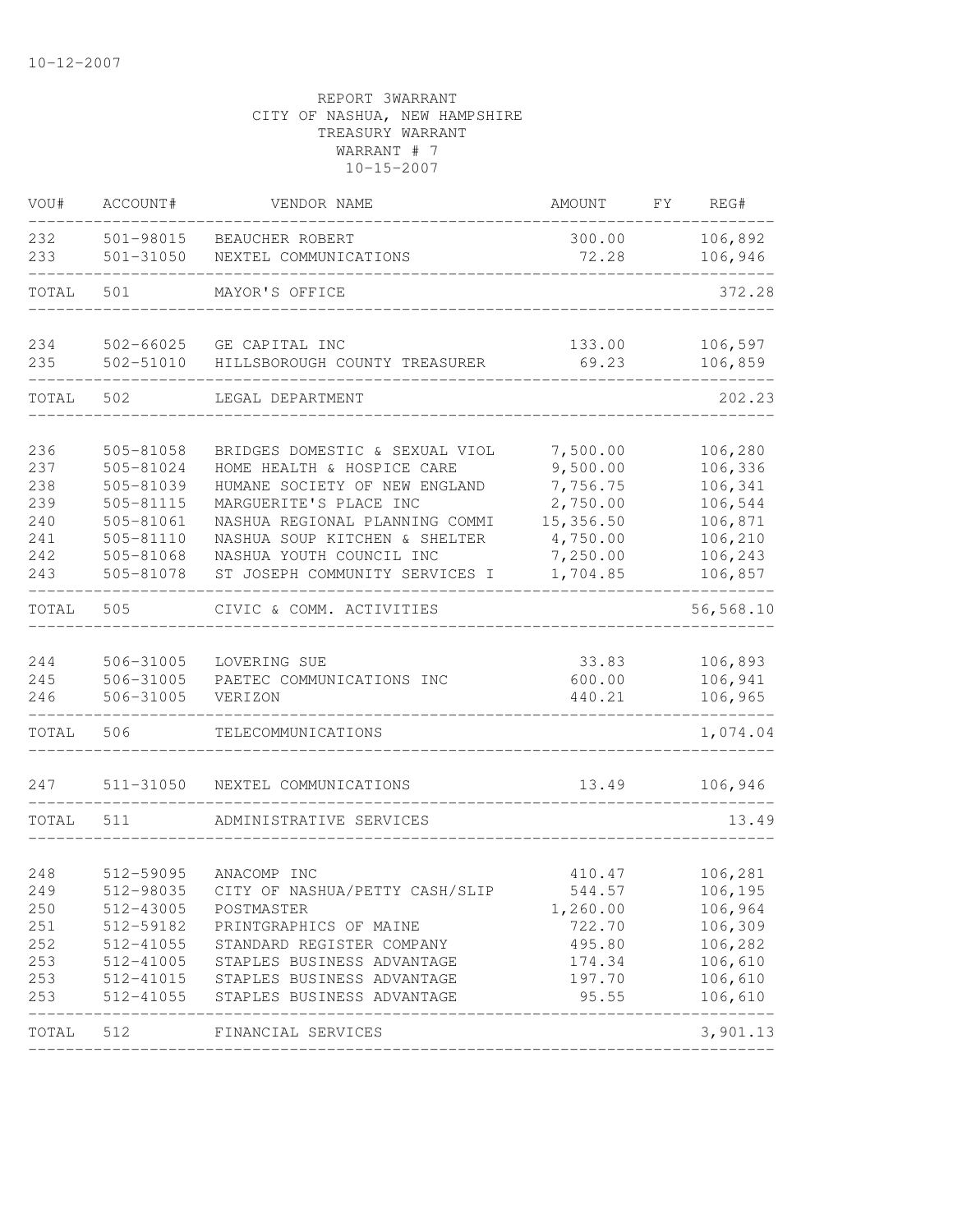| VOU#  | ACCOUNT#  | VENDOR NAME                           | AMOUNT   | FΥ | REG#     |
|-------|-----------|---------------------------------------|----------|----|----------|
| 254   | 515-81051 | OSBORNE NOELLE                        | 1,377.00 |    | 106,369  |
| TOTAL | 515       | HUMAN RESOURCES                       |          |    | 1,377.00 |
| 255   | 516-45240 | AB DICK PRODUCTS CO                   | 168.89   |    | 106,601  |
| 256   | 516-54016 | NEW HAMPSHIRE BAR ASSOC               | 108.30   |    | 106,975  |
| 257   | 516-41015 | PITNEY BOWES INC                      | 168.98   |    | 107,001  |
| 258   | 516-54016 | THE LOWELL PUBLISHING CO              | 2,750.00 |    | 106,950  |
| 259   | 516-54006 | UNION LEADER CORPORATION              | 109.87   |    | 106,945  |
| 259   | 516-54016 | UNION LEADER CORPORATION              | 1,459.58 |    | 106,945  |
| TOTAL | 516       | PURCHASING DEPARTMENT                 |          |    | 4,765.62 |
| 260   | 517-59135 | BAIN PEST CONTROL SERVICE INC         | 72.00    |    | 106,867  |
| 261   | 517-34015 | KEYSPAN ENERGY DELIVERY               | 277.31   |    | 106,954  |
| 262   | 517-74085 | NEVERETTS SEW & VAC INC               | 46.95    |    | 106,269  |
| 263   | 517-31050 | NEXTEL COMMUNICATIONS                 | 45.93    |    | 106,946  |
| 264   | 517-33005 | PENNICHUCK WATER                      | 511.90   |    | 106,956  |
| 265   | 517-32005 | PUBLIC SERVICE OF NH                  | 1,205.97 |    | 106,992  |
| 266   | 517-75023 | W E AUBUCHON COMPANY INC              | 4.48     |    | 106,254  |
| TOTAL | 517       | BUILDING MAINT - CITY ADMIN           |          |    | 2,164.54 |
|       |           |                                       |          |    |          |
| 267   | 519-91005 | DAME DOUGLAS                          | 11.16    |    | 106,289  |
| 268   | 519-91005 | LAKEMAN ROBERT                        | 77.12    |    | 106,566  |
| 269   | 519-94005 | LOCAL GOVERNMENT CTR                  | 550.00   |    | 106,969  |
| 270   | 519-91005 | SCHRADER BECKY                        | 167.20   |    | 106,894  |
| 271   | 519-41005 | STAPLES BUSINESS ADVANTAGE            | 270.50   |    | 106,610  |
| 271   | 519-41010 | STAPLES BUSINESS ADVANTAGE            | 17.78    |    | 106,610  |
| 271   | 519-41015 | STAPLES BUSINESS ADVANTAGE            | 352.17   |    | 106,610  |
| 272   | 519-91005 | TURGISS GARY                          | 171.69   |    | 106,326  |
| 273   | 519-91005 | TURGISS GREG                          | 131.92   |    | 106,237  |
| TOTAL | 519       | ASSESSORS                             |          |    | 1,749.54 |
|       |           | 274 520-34015 KEYSPAN ENERGY DELIVERY | 27.10    |    | 106,954  |
| TOTAL | 520       | HUNT BUILDING                         |          |    | 27.10    |
|       |           |                                       |          |    |          |
| 275   | 522-49025 | CITIZENS BANK                         | 38.42    |    | 191      |
| 275   |           | 522-64040 CITIZENS BANK               | 60.00    |    | 191      |
| 276   |           | 522-74030 COCCI COMPUTER SERVICES INC | 1,231.50 |    | 106,377  |
| 277   |           | 522-64045 DELL MARKETING LP           | 280.00   |    | 106,323  |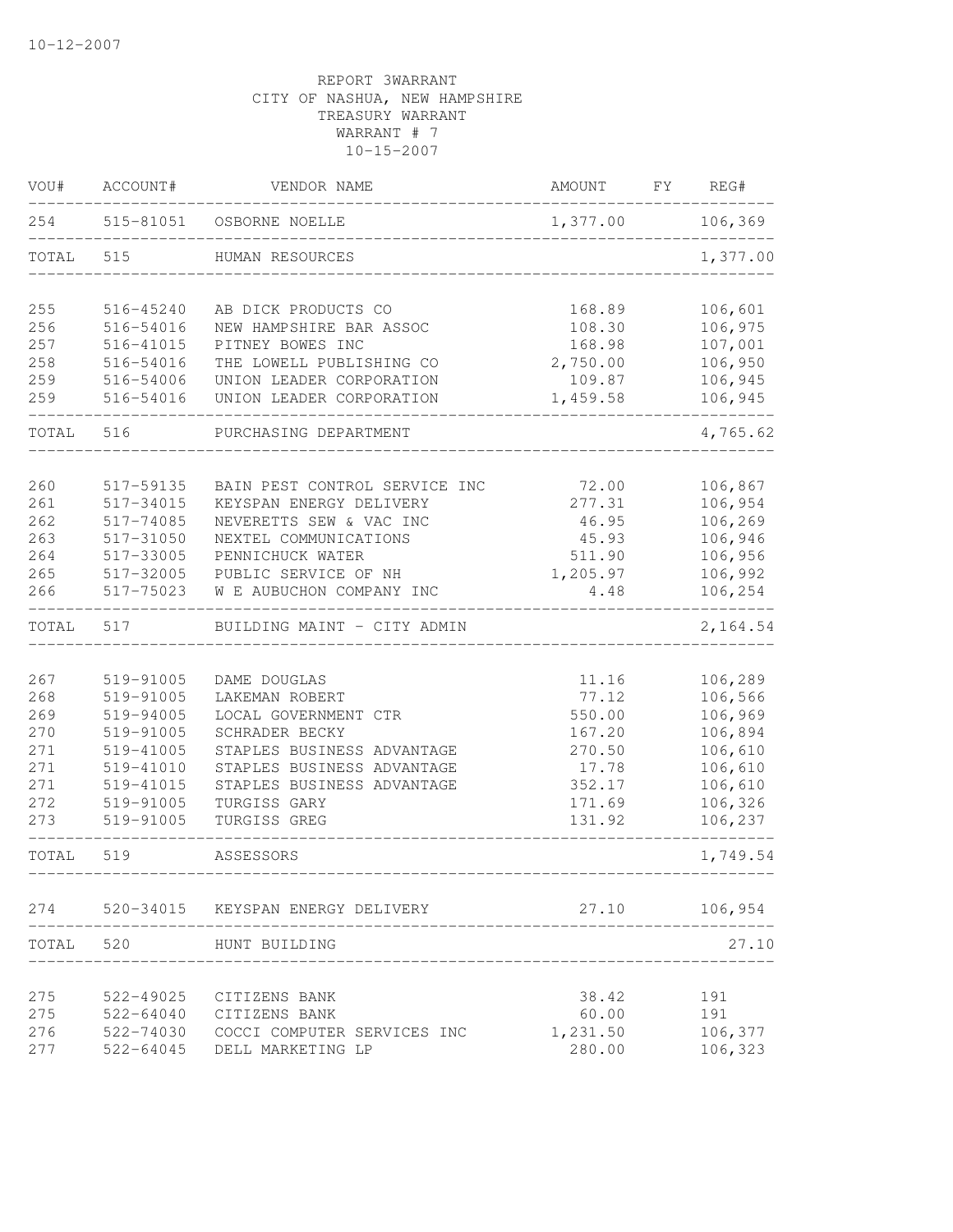| VOU#  | ACCOUNT#      | VENDOR NAME                    | AMOUNT   | FΥ | REG#     |
|-------|---------------|--------------------------------|----------|----|----------|
| 278   | 522-57005     | FOEDUS GROUP LLC               | 1,665.00 |    | 106,515  |
| 279   | 522-43005     | GOVCONNECTION INC              | 5.58     |    | 106,228  |
| 279   | 522-45120     | GOVCONNECTION INC              | 226.40   |    | 106,228  |
| 280   | 522-74030     | INSIGHT PUBLIC SECTOR          | 590.40   |    | 106,288  |
| 281   | 522-31040     | MCMULLEN DAN                   | 53.45    |    | 106,895  |
| 282   | 522-31050     | NEXTEL COMMUNICATIONS          | 233.43   |    | 106,946  |
| 283   | 522-49025     | PC MAGAZINE                    | 46.97    |    | 107,008  |
| 284   | 522-31040     | TYRRELL KEN                    | 46.33    |    | 106,565  |
| TOTAL | 522           | INFORMATION TECHNOLOGY         |          |    | 4,477.48 |
| 285   | $524 - 64045$ | CDW GOVERNMENT INC             | 178.99   |    | 106,650  |
| 286   | $524 - 64040$ | CITIZENS BANK                  | 34.95    |    | 191      |
| 287   | $524 - 64045$ | DELL MARKETING LP              | 310.00   |    | 106,323  |
| 288   | $524 - 64045$ | GOVCONNECTION INC              | 553.93   |    | 106,228  |
| TOTAL | 524           | COMPUTERS - CITYWIDE           |          |    | 1,077.87 |
|       |               |                                |          |    |          |
| 289   | 531-42000     | AIR FILTER SALES INC           | 230.34   |    | 106,204  |
| 290   | 531-45175     | AIRGAS EAST                    | 96.12    |    | 106,292  |
| 291   | $531 - 46045$ | ALEC'S SHOE STORE INC          | 69.95    |    | 106,360  |
| 292   | $531 - 94005$ | ALLARD CRAIG                   | 105.00   |    | 106,898  |
| 293   | 531-74092     | AMERICAN TANK MANAGEMENT INC   | 390.00   |    | 106,376  |
| 294   | 531-94005     | BATTAGLIA BRIAN                | 490.61   |    | 106,913  |
| 295   | 531-75023     | BELLETETES INC                 | 34.49    |    | 106,372  |
| 295   | 531-78007     | BELLETETES INC                 | 11.51    |    | 106,372  |
| 296   | $531 - 46030$ | BEN'S UNIFORMS                 | 129.00   |    | 106,870  |
| 296   | $531 - 46040$ | BEN'S UNIFORMS                 | 937.95   |    | 106,870  |
| 297   | 531-78007     | BEST FORD/BEST CYCLE           | 653.05   |    | 106,252  |
| 298   | 531-59100     | CANAL ST COLLECTIBLES & FRAMIN | 398.00   |    | 106,588  |
| 299   | 531-45220     | CARD TECH INC                  | 32.06    |    | 106,468  |
| 300   | $531 - 46040$ | CARIGNAN MICHAEL               | 48.58    |    | 106,911  |
| 301   | 531-42000     | CENTRAL PAPER PRODUCTS CO      | 793.11   |    | 106,864  |
| 302   | 531-75023     | CHEM-DRY OF FOUR SEASONS       | 486.78   |    | 106,246  |
| 303   | 531-31025     | CINFO PETER                    | 45.96    |    | 106,899  |
| 304   | 531-53065     | CITIZENS BANK                  | 999.10   |    | 191      |
| 305   | 531-53075     | CITY OF NASHUA                 | 60.00    |    | 106,902  |
| 305   | $531 - 95000$ | CITY OF NASHUA                 | 40.00    |    | 106,902  |
| 306   | 531-95000     | <b>CLUB</b>                    | 135.00   |    | 106,967  |
| 307   | 531-98035     | CONLEY DONALD                  | 46.00    |    | 106,903  |
| 308   | 531-41015     | CONLEY DONALD                  | 52.94    |    | 106,904  |
| 308   | 531-53056     | CONLEY DONALD                  | 64.00    |    | 106,904  |
| 309   | 531-41015     | CONLEY DONALD                  | 41.94    |    | 106,905  |
| 309   | 531-48015     | CONLEY DONALD                  | 30.00    |    | 106,905  |
| 309   | 531-75023     | CONLEY DONALD                  | 2.49     |    | 106,905  |
| 309   | 531-78007     | CONLEY DONALD                  | 37.33    |    | 106,905  |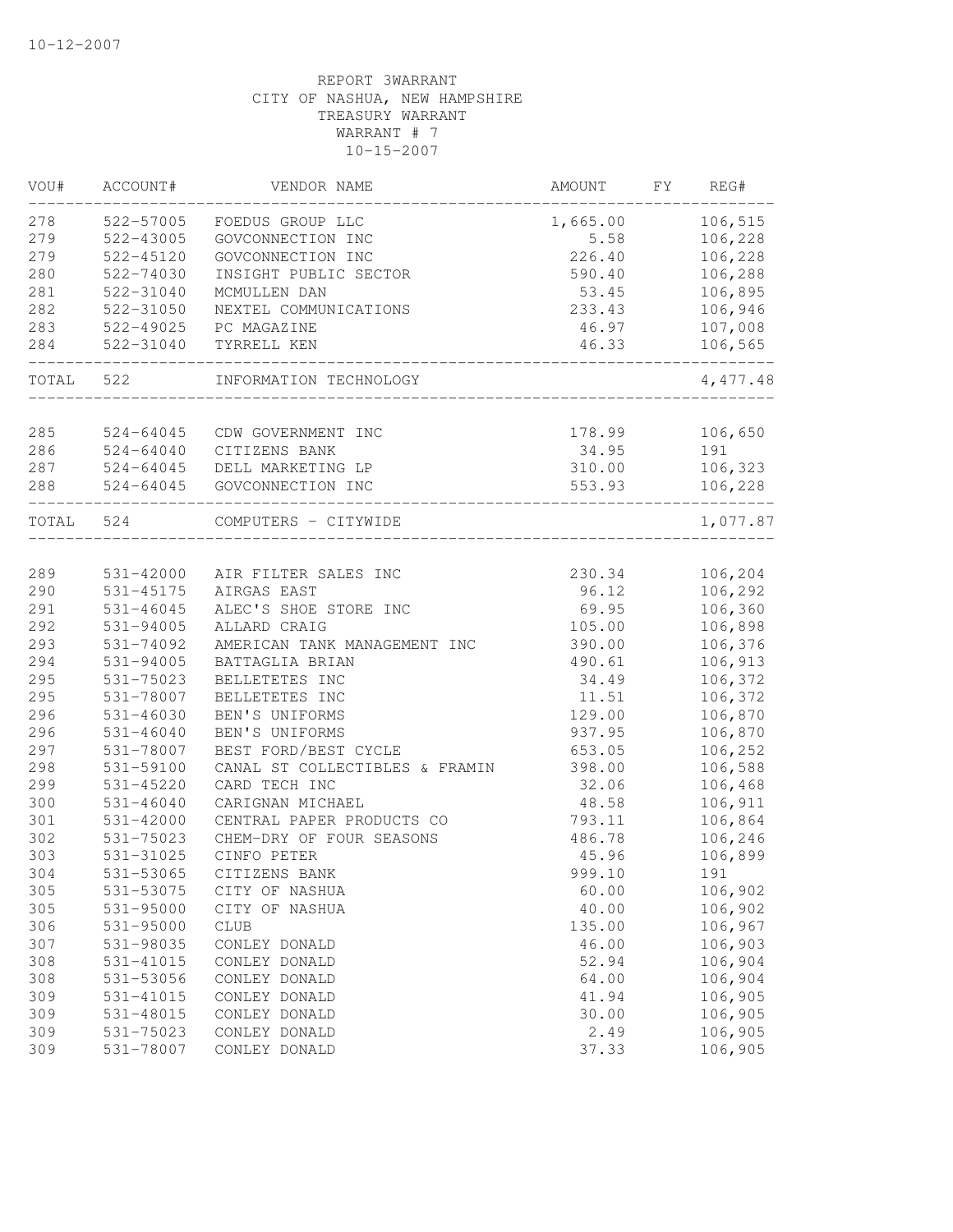| VOU#       | ACCOUNT#               | VENDOR NAME                    | AMOUNT          | FY | REG#    |
|------------|------------------------|--------------------------------|-----------------|----|---------|
| 309        | 531-91070              | CONLEY DONALD                  | 174.50          |    | 106,905 |
| 309        | 531-98035              | CONLEY DONALD                  | 184.50          |    | 106,905 |
| 310        | 531-94005              | CROSSHAIRS INC                 | 500.00          |    | 106,998 |
| 311        | 531-53125              | FAY JOSEPH                     | 200.00          |    | 106,896 |
| 312        | $531 - 46040$          | FISHER JOHN                    | 375.00          |    | 106,909 |
| 313        | 531-48015              | FLEET SERVICES                 | 766.47          |    | 106,431 |
| 314        | 531-53125              | GAUTIER KURT W                 | 250.00          |    | 106,908 |
| 315        | $531 - 46040$          | GEORGE'S APPAREL               | 500.00          |    | 106,301 |
| 316        | 531-78100              | GOODYEAR AUTO SERVICE CENTER   | 36.00           |    | 106,212 |
| 317        | 531-78007              | GRAPPONE AUTOMOTIVE GROUP      | 26.00           |    | 106,457 |
| 318        | $531 - 74050$          | GYM SERVICES INC               | 1,657.68        |    | 106,229 |
| 319        | $531 - 46040$          | HILL SHAWN                     | 59.73           |    | 106,900 |
| 320        | 531-42000              | HOME DEPOT CREDIT SERVICES     | 64.02           |    | 106,981 |
| 320        | 531-75023              | HOME DEPOT CREDIT SERVICES     | 30.97           |    | 106,981 |
| 321        | 531-94005              | HOWE SCOTT                     | 170.00          |    | 106,907 |
| 322        | 531-53125              | HUDON SCOTT                    | 200.00          |    | 106,914 |
| 323        | 531-94005              | JOHNSON KIM                    | 125.00          |    | 106,906 |
| 324        | 531-34015              | KEYSPAN ENERGY DELIVERY        | 2,461.31        |    | 106,954 |
| 325        | $531 - 45920$          | LYNN PEAVEY CO                 | 360.00          |    | 106,240 |
| 326        | 531-78007              | MAC MULKIN CHEVROLET INC       | 279.54          |    | 106,844 |
| 326        | 531-78075              | MAC MULKIN CHEVROLET INC       | 64.60           |    | 106,844 |
| 327        | 531-74092              | MOBIL SATELLITE TECHNOLOGIES   | 1,199.88        |    | 106,984 |
| 328        | $531 - 46040$          | MOLINARI JOSEPH                | 333.74          |    | 106,912 |
| 329        | $531 - 46040$          | MOORE WILLIAM                  | 164.99          |    | 106,910 |
| 330        | 531-94005              | NAMI NH                        | 40.00           |    | 106,988 |
| 331        | 531-75023              | NASHUA WALLPAPER & PAINT CO    | 11.78           |    | 106,394 |
| 332        | 531-94005              | NEDIAI                         | 190.00          |    | 106,982 |
| 333        | 531-78007              | NORTHERN FOREIGN CAR PARTS INC | 557.61          |    | 106,878 |
| 334        | 531-45125              | PC MALL GOV INC                | 29.08           |    | 106,668 |
| 335        | 531-33005              | PENNICHUCK WATER               | 1,060.63        |    | 106,956 |
| 336        | 531-32005              | PUBLIC SERVICE OF NH           | 17, 135.14      |    | 106,992 |
| 336        | 531-32035              | PUBLIC SERVICE OF NH           | 277.20          |    | 106,992 |
| 337        | 531-31025              | RAE BRIAN                      | 141.53          |    | 106,901 |
| 338        | 531-42000              | REXEL CLS                      | 219.63          |    | 106,791 |
| 339        | $531 - 45005$          | RILEY'S SPORT SHOP INC         | 99.40           |    | 106,231 |
| 339        | $531 - 46040$          | RILEY'S SPORT SHOP INC         | 118.00          |    | 106,231 |
| 340        | 531-78007              | ROBBINS AUTO PARTS INC         | 147.98          |    | 106,416 |
| 341        | 531-94005              | SAFE KIDS CERTIF SERVICES      | 60.00           |    | 106,986 |
| 342        | 531-41005              | STAPLES BUSINESS ADVANTAGE     | 464.91          |    | 106,610 |
| 343        | $531 - 46030$          | STAR PACKER BADGES             | 20.00           |    | 106,310 |
| 344        | 531-91070              | TESTAVERDE JAMES               | 606.44          |    | 106,897 |
| 345        | 531-75130              | THE METRO GROUP INC            | 126.00          |    | 106,505 |
| 346        | 531-78007              | TOWERS MOTOR PARTS CORP        | 51.37           |    | 106,575 |
| 347        | 531-94005              | TREASURER STATE OF NH          | 270.00          |    | 106,989 |
| 348        | $531 - 45005$          | TRIPLE NICKEL TACTICAL SUPPLY  | 309.05          |    | 106,433 |
| 349<br>350 | 531-43005              | UNITED PARCEL SERVICE          | 15.68           |    | 107,010 |
|            | 531-31025<br>531-41015 | VERIZON                        | 31.53<br>868.30 |    | 106,965 |
| 351        |                        | WB MASON COMPANY INC           |                 |    | 106,272 |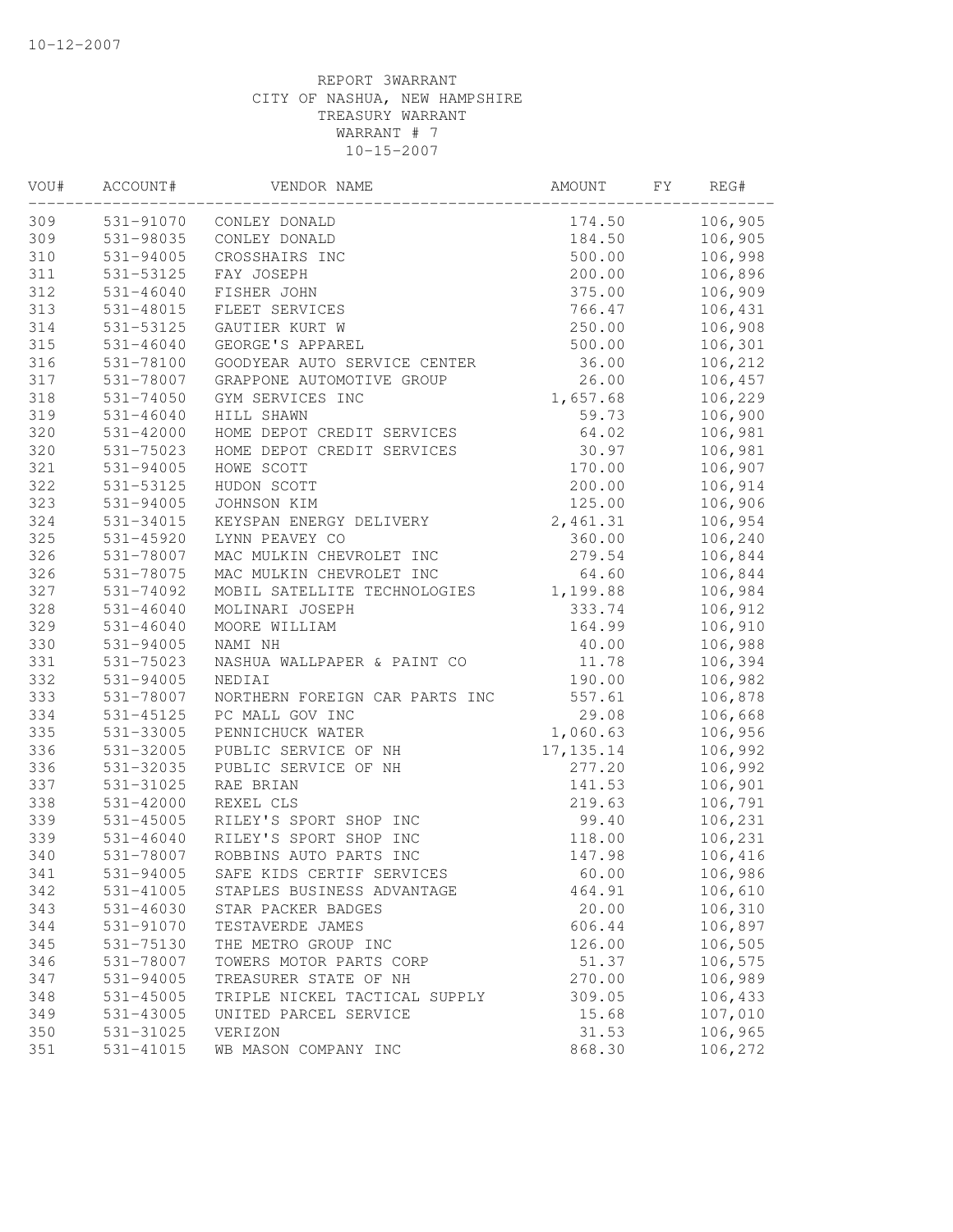| VOU#  | ACCOUNT#  | VENDOR NAME                                               | AMOUNT         | FY | REG#      |
|-------|-----------|-----------------------------------------------------------|----------------|----|-----------|
| 352   |           | 531-78007 ZEP MANUFACTURING CO                            | 195.16 106,357 |    |           |
| TOTAL | 531       | POLICE DEPARTMENT<br><br>________________________________ |                |    | 39,691.66 |
| 353   | 532-94010 | BAILEY NEWELL JR                                          | 50.00          |    | 106,461   |
| 354   | 532-79040 | BATTERIES PLUS 400                                        | 612.90         |    | 106,603   |
| 355   | 532-75901 | BELLETETES INC                                            | 10.20          |    | 106,372   |
| 355   | 532-98005 | BELLETETES INC                                            | 43.17          |    | 106,372   |
| 356   | 532-75023 | BURRIS CUSTOM PAINTING/JOHN BU 1,425.00                   |                |    | 106,399   |
| 357   | 532-75023 | BUXTON CONCRETE LLC                                       | 1,450.00       |    | 106,478   |
| 358   | 532-78100 | C & M DISTRIBUTING CO                                     | 75.00          |    | 106,703   |
| 359   | 532-46045 | CRONIN DANIEL                                             | 25.70          |    | 106,564   |
| 360   | 532-95010 | FIRE FINDINGS                                             | 86.00          |    | 106,977   |
| 361   | 532-49025 | FSP BOOKS & VIDEOS                                        | 368.90         |    | 106,512   |
| 362   | 532-69025 | HOME DEPOT CREDIT SERVICES                                | 79.00          |    | 106,952   |
| 362   | 532-75023 | HOME DEPOT CREDIT SERVICES                                | 93.92          |    | 106,952   |
| 363   | 532-94010 | HUSSEY STEVEN                                             | 50.00          |    | 106,460   |
| 364   | 532-59135 | J P PEST SERVICES                                         | 235.00         |    | 106,439   |
| 365   | 532-78007 | JACK YOUNG COMPANY INC                                    | 562.99         |    | 106,855   |
| 366   | 532-49025 | JONES & BARTLETT PUBLISHERS IN                            | 953.48         |    | 106,349   |
| 367   | 532-75160 | KERRY FIRE PROTECTION INC                                 | 341.50         |    | 106,387   |
| 368   | 532-34015 | KEYSPAN ENERGY DELIVERY                                   | 824.68         |    | 106,954   |
| 369   | 532-98020 | KIRK JAMES                                                | 123.01         |    | 106,214   |
| 370   | 532-94010 | LEUCI ROBERT M JR                                         | 50.00          |    | 106,578   |
| 371   | 532-94010 | LEWIS NICK                                                | 150.00         |    | 106,521   |
| 372   | 532-44005 | LYNN CARD COMPANY                                         | 62.00          |    | 106,362   |
| 373   | 532-75105 | M & M ELECTRICAL SUPPLY CO INC                            | 184.37         |    | 106,838   |
| 374   | 532-78065 | MAYNARD & LESIEUR INCORPORATED                            | 130.00         |    | 106,851   |
| 375   | 532-64094 | MEDTRONIC PHYSIO-CONTROL CORP                             | 751.34         |    | 106,250   |
| 376   | 532-94010 | MINER ALAN                                                | 100.00         |    | 106,520   |
| 377   | 532-53055 | NATIONAL REGISTRY OF EMT'S                                | 380.00         |    | 106,291   |
| 378   | 532-42005 | NEW ENGLAND PAPER & SUPPLY                                | 546.45         |    | 106,407   |
| 378   | 532-42010 | NEW ENGLAND PAPER & SUPPLY                                | 346.39         |    | 106,407   |
| 378   | 532-42020 | NEW ENGLAND PAPER & SUPPLY                                | 308.96         |    | 106,407   |
| 379   | 532-31040 | NEXTEL COMMUNICATIONS                                     | 498.82         |    | 106,946   |
| 380   | 532-33005 | PENNICHUCK WATER                                          | 1,018.39       |    | 106,956   |
| 381   | 532-74092 | PRECISION FITNESS EQUIPMENT IN                            | 190.00         |    | 106,552   |
| 382   | 532-32005 | PUBLIC SERVICE OF NH                                      | 2,875.74       |    | 106,992   |
| 383   | 532-74038 | R WHITE EQUIPMENT CENTER INC                              | 52.50          |    | 106,853   |
| 384   | 532-79045 | REXEL CLS                                                 | 81.94          |    | 106,791   |
| 385   | 532-78007 | SANEL AUTO PARTS CO                                       | 286.71         |    | 106,378   |
| 385   | 532-78100 | SANEL AUTO PARTS CO                                       | 11.71          |    | 106,378   |
| 386   | 532-41005 | STAPLES BUSINESS ADVANTAGE                                | 206.29         |    | 106,610   |
| 386   | 532-41015 | STAPLES BUSINESS ADVANTAGE                                | 83.35          |    | 106,610   |
| 386   | 532-98030 | STAPLES BUSINESS ADVANTAGE                                | 449.23         |    | 106,610   |
| 387   | 532-59100 | TRUE BLUE CLEANERS                                        | 128.11         |    | 106,435   |
| 388   | 532-94010 | TUFTS BEVERLY                                             | 200.00         |    | 106,519   |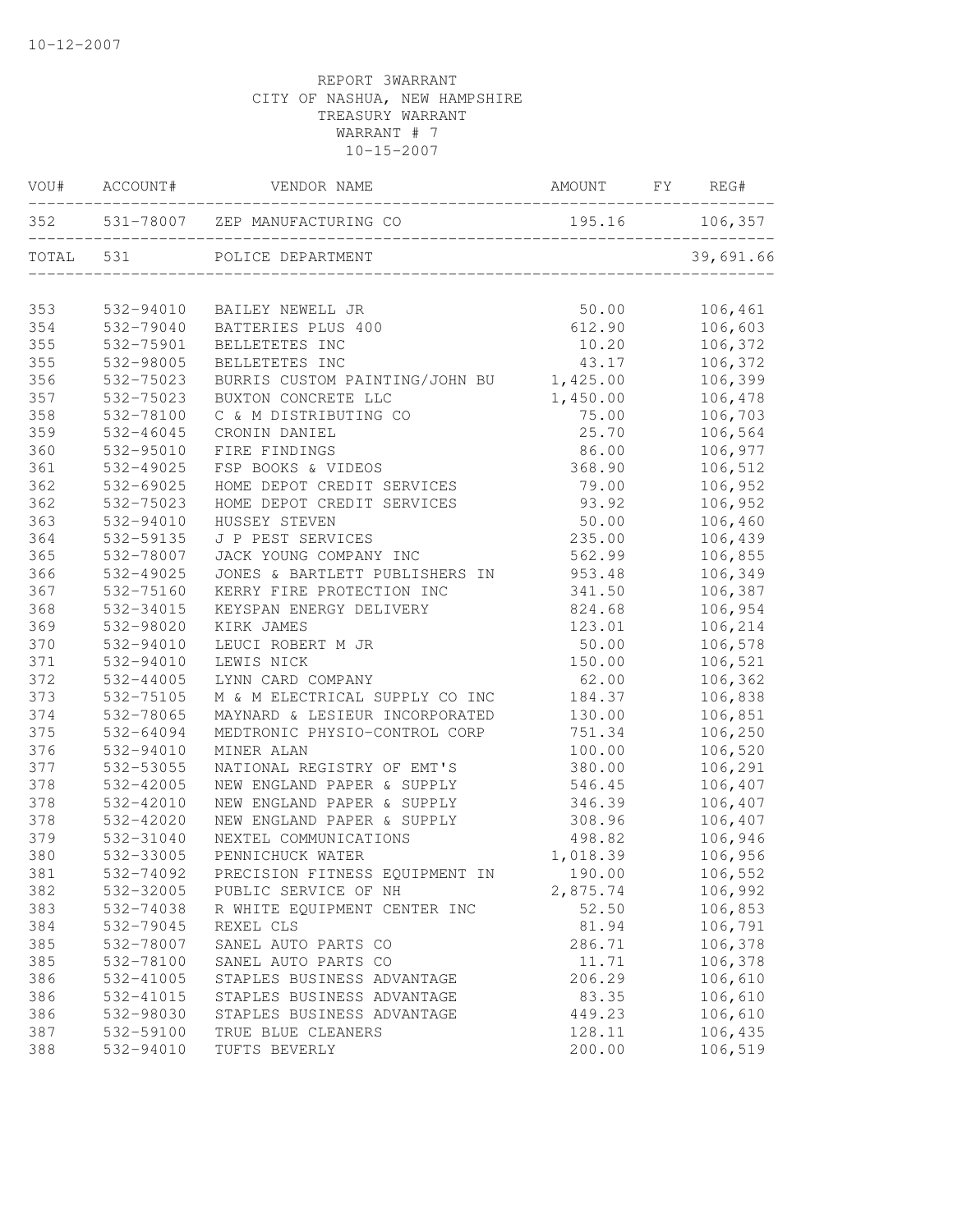| VOU#      | ACCOUNT#  | VENDOR NAME                          | AMOUNT     | FY. | REG#       |
|-----------|-----------|--------------------------------------|------------|-----|------------|
| 389       | 532-75023 | UNITED SUPPLY COMPANY INC            | 98.64      |     | 106,861    |
| 390       | 532-94010 | WEATHERWAX-KNIGHT JUDY               | 50.00      |     | 106,518    |
| 391       | 532-75023 | WILKINS RICHARD                      | 180.00     |     | 106,466    |
| 392       | 532-78035 | WINDWARD PETROLEUM                   | 322.69     |     | 106,302    |
| 393       | 532-78020 | YANKEE TRUCKS                        | 308.85     |     | 106,265    |
| 393       | 532-78080 | YANKEE TRUCKS                        | 6.41       |     | 106,265    |
| 394       | 532-44005 | ZAX SIGNAGE                          | 102.00     |     | 106,447    |
| 394       | 532-98030 | ZAX SIGNAGE                          | 985.00     |     | 106,447    |
| TOTAL     | 532       | FIRE DEPARTMENT                      |            |     | 18,556.34  |
| 395       | 533-33010 | PENNICHUCK WATER                     | 191,626.26 |     | 106,956    |
| TOTAL     | 533       | WATER SUPPLY (PUBLIC HYDRANTS)       |            |     | 191,626.26 |
|           |           |                                      |            |     |            |
| 396       | 534-64297 | PSNH                                 | 129.31     |     | 106,996    |
| 397       | 534-32020 | PUBLIC SERVICE OF NH                 | 52,578.29  |     | 106,992    |
| TOTAL     | 534       | STREET LIGHTING                      |            |     | 52,707.60  |
| 398       | 535-81023 | CARAHSOFT TECHNOLOGY CORP            | 138.14     |     | 106,517    |
| 399       | 535-64030 | DIVER'S DEN DIVE SHOP INC            | 207.90     |     | 106,442    |
| 400       | 535-94025 | MARRIOTT                             | 794.88     |     | 106,915    |
| 401       | 535-81023 | NEXTEL COMMUNICATIONS                | 86.47      |     | 106,946    |
| TOTAL     | 535       | EMERGENCY MANAGEMENT                 |            |     | 1,227.39   |
| 402       | 536-64255 | CLIFFORD OF VERMONT                  | 2,519.40   |     | 106,446    |
| 403       | 536-59135 | CONLEY DONALD                        | 25.96      |     | 106,916    |
| 404       | 536-49075 | HEADSETS.COM                         | 57.90      |     | 106,293    |
| 405       | 536-64255 | MOTOROLA                             | 9,400.27   |     | 106,324    |
| 405       | 536-74150 | MOTOROLA                             | 4,603.15   |     | 106,324    |
| 406       | 536-95000 | MTUG                                 | 65.00      |     | 106,947    |
| 407       | 536-32035 | PUBLIC SERVICE OF NH                 | 686.49     |     | 106,992    |
|           |           | TOTAL 536 CITYWIDE COMMUNICATIONS    |            |     | 17,358.17  |
| 408       |           | 541-33005 PENNICHUCK WATER           | 264.25     |     | 106,956    |
| 409       |           | 541-41015 STAPLES BUSINESS ADVANTAGE | 161.65     |     | 106,610    |
| TOTAL 541 |           | COMMUNITY SERVICES DIVISION          |            |     | 425.90     |
|           |           |                                      |            |     |            |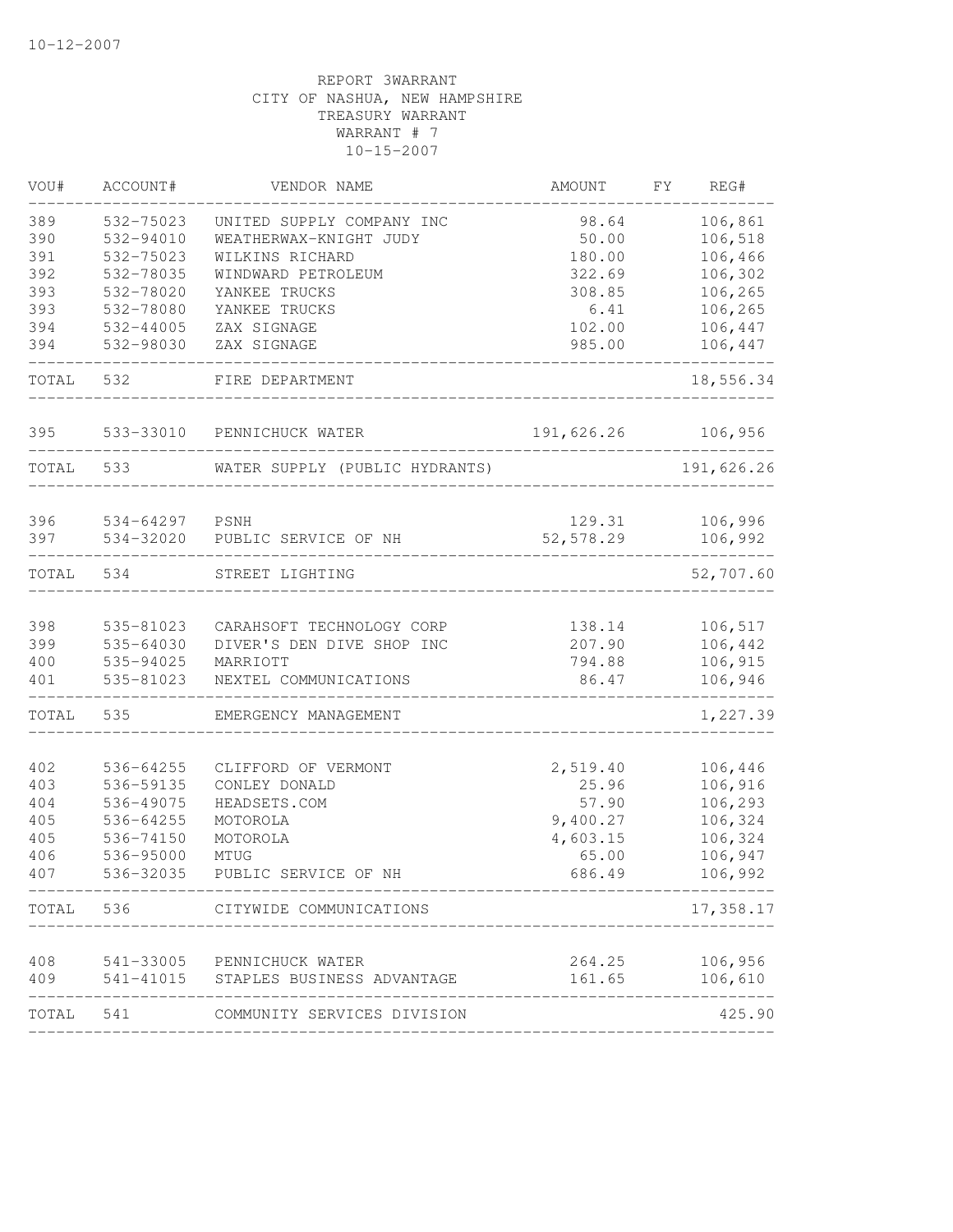| VOU#      | ACCOUNT#  | VENDOR NAME                    | AMOUNT   | FΥ | REG#    |
|-----------|-----------|--------------------------------|----------|----|---------|
| 410       | 542-91005 | FELICIANO SANDRA               | 40.30    |    | 106,213 |
| 411       | 542-91005 | WENDT BETTY                    | 1.94     |    | 106,600 |
| TOTAL     | 542       | COMMUNITY HEALTH               |          |    | 42.24   |
|           |           |                                |          |    |         |
| 412       | 543-94005 | APHL                           | 85.00    |    | 107,003 |
| 413       | 543-31050 | NEXTEL COMMUNICATIONS          | 24.68    |    | 106,946 |
| 414       | 543-41015 | STAPLES BUSINESS ADVANTAGE     | 304.80   |    | 106,610 |
| TOTAL     | 543       | ENVIRONMENTAL HEALTH DEPT.     |          |    | 414.48  |
| 414       | 544-41015 | STAPLES BUSINESS ADVANTAGE     | 178.73   |    | 106,610 |
| TOTAL 544 |           | WELFARE ADMINISTRATION         |          |    | 178.73  |
|           |           |                                |          |    |         |
| 415       | 545-97020 | 188 CONCORD ST LLC DBA LILLIAN | 1,720.00 |    | 106,524 |
| 416       | 545-97020 | 23-25 TEMPLE ST REALTY LLC     | 596.00   |    | 106,543 |
| 417       | 545-97020 | 35-37 CROWN ST REALTY LLC      | 600.00   |    | 106,528 |
| 418       | 545-97020 | AMH REAL ESTATE LLC            | 606.28   |    | 106,234 |
| 419       | 545-97020 | BAYRIDGE AT NASHUA             | 749.63   |    | 106,248 |
| 420       | 545-97020 | BEAULIEU FRANCIS               | 454.71   |    | 106,335 |
| 421       | 545-97020 | BISHOP PROPERTY MANAGEMENT INC | 1,349.20 |    | 106,550 |
| 422       | 545-97020 | BISHOP REAL ESTATE MGMT INC    | 177.00   |    | 106,361 |
| 423       | 545-97020 | BRODEUR CLAUDE                 | 797.06   |    | 106,367 |
| 424       | 545-97020 | BROOK VILLAGE NORTH ASSOCIATES | 636.00   |    | 106,422 |
| 425       | 545-97020 | CAKINAGA TURGUT                | 172.00   |    | 106,331 |
| 426       | 545-97020 | CANTERBURY APARTMENTS          | 410.17   |    | 106,249 |
| 427       | 545-97020 | CAYER ROBERT JR                | 789.23   |    | 106,532 |
| 428       | 545-97020 | CENTRAL REALTY                 | 425.00   |    | 106,403 |
| 429       | 545-97020 | CITY VIEW MANAGEMENT CO INC    | 225.00   |    | 106,609 |
| 430       | 545-97020 | CONSTANT DANIEL                | 1,000.00 |    | 106,577 |
| 431       | 545-97020 | COUNTRY BARN MOTEL             | 150.00   |    | 106,374 |
| 432       | 545-97020 | D & W MCCULLOUGH PROPERTIES    | 656.80   |    | 106,523 |
| 433       | 545-97020 | DAVIS FUNERAL HOME             | 1,500.00 |    | 106,266 |
| 434       | 545-97020 | DOBENS SUSAN                   | 1,182.18 |    | 106,314 |
| 435       | 545-97020 | DOWNTOWNER NELSON/DAVID A GREG | 337.50   |    | 106,262 |
| 436       | 545-97020 | GAUTHIER CONRAD J              | 904.92   |    | 106,375 |
| 437       | 545-97020 | GAUTHIER REALTY/CONNIE GAUTHIE | 1,422.81 |    | 106,605 |
| 438       | 545-97020 | GOULET DANNY                   | 1,000.00 |    | 106,529 |
| 439       | 545-97020 | GREER DARRYL                   | 950.00   |    | 106,235 |
| 440       | 545-97020 | JUNGKMAN ROBERT O              | 247.43   |    | 106,581 |
| 441       | 545-97015 | KEYSPAN ENERGY DELIVERY        | 7,543.00 |    | 107,002 |
| 442       | 545-97020 | LAFLAMME PAUL                  | 305.28   |    | 106,207 |
| 443       | 545-97020 | LAVOIE LEO M                   | 341.04   |    | 106,570 |
| 444       | 545-97020 | LEITH ROBERT W                 | 991.69   |    | 106,562 |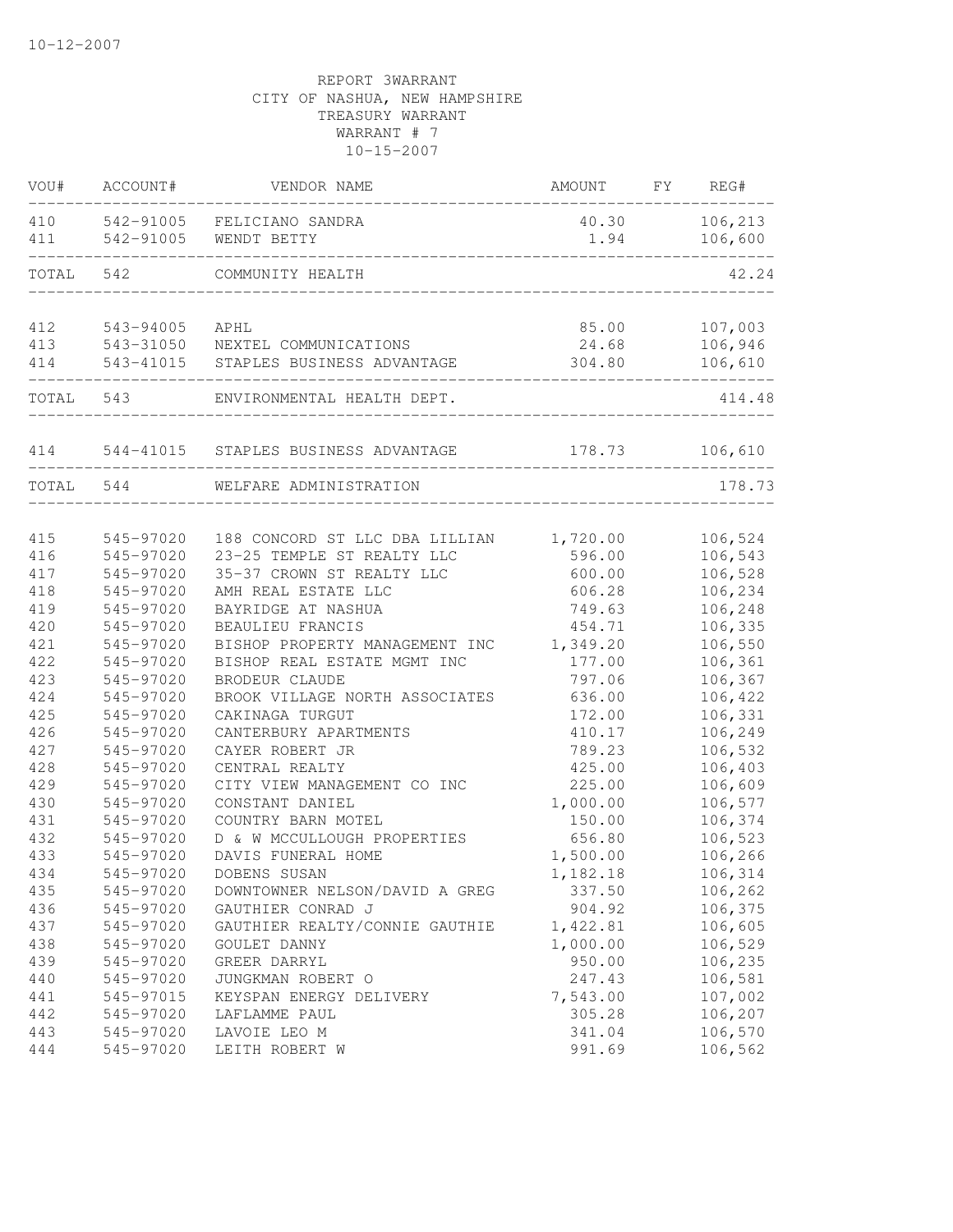| VOU#       | ACCOUNT#               | VENDOR NAME                                   | AMOUNT                          | FY | REG#               |
|------------|------------------------|-----------------------------------------------|---------------------------------|----|--------------------|
| 445        | 545-97020              | MOTEL 6                                       | 99.98                           |    | 106,573            |
| 446        | 545-97020              | MUNYU ELIZABETH                               | 797.06                          |    | 106,455            |
| 447        | 545-97020              | NASHUA HOUSING AUTHORITY                      | 1,044.00                        |    | 106,580            |
| 448        | 545-97020              | NUNEZ RAFAEL                                  | 500.00                          |    | 106,239            |
| 449        | 545-97020              | OAK LEAF TRUST                                | 799.00                          |    | 106,530            |
| 450        | 545-97020              | OH ASH STREET HOLDINGS LLC                    | 326.65                          |    | 106,531            |
| 451        | 545-97020              | PARSLOW HARRIETTE                             | 835.14                          |    | 106,526            |
| 452        | 545-97020              | PEDRAZA ELIA                                  | 1,000.00                        |    | 106,534            |
| 453        | 545-97020              | PEPI VICTOR A                                 | 797.06                          |    | 106,412            |
| 454        | 545-97015              | PUBLIC SERVICE CO OF NH                       | 872.93                          |    | 106,997            |
| 455        | 545-97020              | QUARATIELLO NICHOLAS                          | 405.00                          |    | 106,211            |
| 456        | 545-97020              | QUIRION GILLES                                | 437.50                          |    | 106,411            |
| 457        | 545-97020              | REGENT PARK ASSOCIATES                        | 551.68                          |    | 106,332            |
| 458        | 545-97020              | ROSA JUSSARA                                  | 630.00                          |    | 106,380            |
| 459        | 545-97020              | RTN LLC                                       | 738.90                          |    | 106,453            |
| 460        | 545-97020              | SAYERS CHARLES O                              | 311.69                          |    | 106,215            |
| 461        | 545-97020              | SNOW BROOK MEADOW VILLAGE HOUS                | 403.00                          |    | 106,535            |
| 462        | 545-97020              | ST AMANT CATHERINE                            | 1,000.00                        |    | 106,536            |
| 463        | 545-97020              | THOMPSON JOHN                                 | 491.77                          |    | 106,344            |
| 464        | 545-97020              | TREMBLAY JEANNINE                             | 650.00                          |    | 106,203            |
| 465        | 545-97020              | WRN REAL ESTATE LLC                           | 735.76                          |    | 106,554            |
| TOTAL      | 545                    | WELFARE COSTS                                 | . _ _ _ _ _ _ _ _ _ _ _ _ _ _ _ |    | 41,667.05          |
|            |                        |                                               |                                 |    |                    |
| 466        | 551-59100              | CORBETT CLEANING CO/STEPHEN CO                | 320.00                          |    | 106,398            |
| 467        | $551 - 31050$          | NEXTEL COMMUNICATIONS                         | 297.78                          |    | 106,946            |
| 468        | $551 - 95005$          | NH PUBLIC WORKS ASSOCIATION                   | 100.00                          |    | 106,959            |
| 469        | 551-33005              | PENNICHUCK WATER                              | 40.16                           |    | 106,956            |
| 470        | 551-32005              | PUBLIC SERVICE OF NH                          | 756.36                          |    | 106,992            |
| 471        | $551 - 95010$          | RAGAN COMMUNICATIONS INC                      | 70.96                           |    | 106,948            |
| 472        | 551-41015              | STAPLES BUSINESS ADVANTAGE                    | 94.72                           |    | 106,610            |
| 473        | 551-72010              | XEROX CORPORATION                             | 525.00                          |    | 106,385            |
| TOTAL      | 551                    | PUBLIC WORKS DIV & ENGINEERING                |                                 |    | 2,204.98           |
|            |                        |                                               |                                 |    |                    |
| 474        |                        | 552-75021 A & L EASTERN LABORATORIES INC      | 34.79                           |    | 106,585            |
| 475        | 552-75022              | BELLETETES INC                                | 184.41                          |    | 106,372            |
| 476        | 552-78007              | BEST FORD/BEST CYCLE                          | 29.98                           |    | 106,252            |
| 477        | 552-78007              | CARPARTS OF NASHUA                            | 135.69                          |    | 106,251            |
| 478        | 552-75022              | CORBETT CLEANING CO/STEPHEN CO                | 300.00                          |    | 106,398            |
| 479        | 552-48015              | DENNIS K BURKE INC                            | 1,733.32                        |    | 107,011            |
| 480        | 552-75021              | FRANKLIN PAINT CO INC                         | 3,232.20                        |    | 106,683            |
| 480        | 552-75040              | FRANKLIN PAINT CO INC                         | 175.00                          |    | 106,683            |
| 481<br>482 | 552-75135              | GRANITE STATE PRESSURE WASHING                | 1,985.00                        |    | 106,260            |
| 483        | 552-66000<br>552-69035 | HANDY HOUSE INC<br>HOME DEPOT CREDIT SERVICES | 59.00<br>70.62                  |    | 106,973<br>106,952 |
|            |                        |                                               |                                 |    |                    |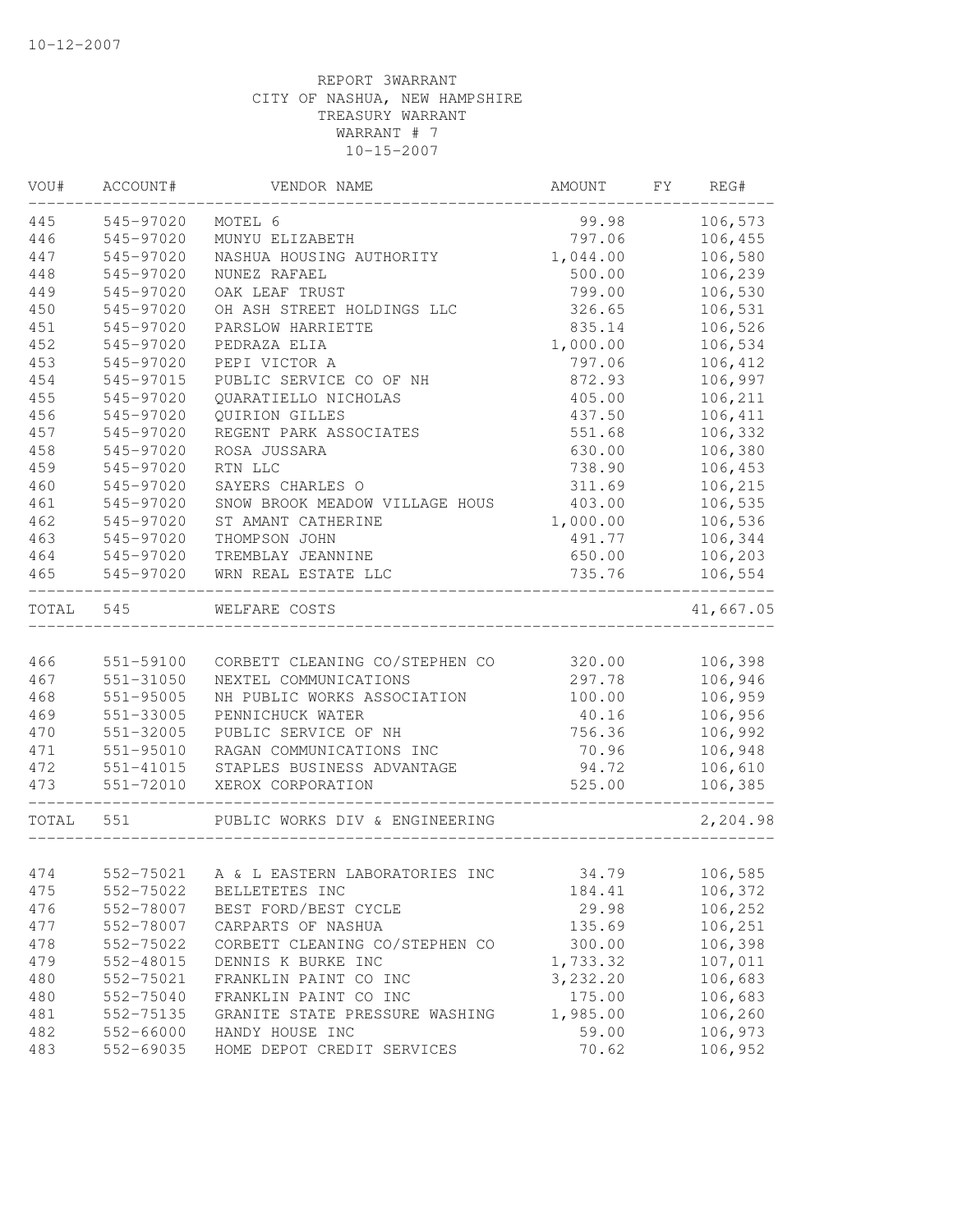| VOU# | ACCOUNT#      | VENDOR NAME                    | AMOUNT   | FΥ | REG#      |
|------|---------------|--------------------------------|----------|----|-----------|
| 483  | 552-75021     | HOME DEPOT CREDIT SERVICES     | 100.63   |    | 106,952   |
| 483  | 552-75022     | HOME DEPOT CREDIT SERVICES     | 465.55   |    | 106,952   |
| 483  | 552-75135     | HOME DEPOT CREDIT SERVICES     | 38.74    |    | 106,952   |
| 484  | 552-75021     | JOHNSON'S ELECTRIC SUPPLY      | 637.11   |    | 106,317   |
| 484  | 552-75040     | JOHNSON'S ELECTRIC SUPPLY      | 615.60   |    | 106,317   |
| 484  | 552-75135     | JOHNSON'S ELECTRIC SUPPLY      | 84.76    |    | 106,317   |
| 485  | 552-34015     | KEYSPAN ENERGY DELIVERY        | 34.82    |    | 106,954   |
| 485  | 552-34045     | KEYSPAN ENERGY DELIVERY        | 720.76   |    | 106,954   |
| 486  | $552 - 46045$ | LEHIGH SAFETY SHOE LLC         | 82.00    |    | 106,356   |
| 487  | 552-78100     | LIONEL'S WHEEL ALIGNMENT INC   | 95.95    |    | 106,350   |
| 488  | 552-75021     | M & M ELECTRICAL SUPPLY CO INC | 32.58    |    | 106,838   |
| 489  | 552-94005     | MASS TREE WARDENS & FORESTERS  | 370.00   |    | 106,974   |
| 490  | 552-78007     | NAPA AUTO PARTS                | 44.34    |    | 106,571   |
| 491  | 552-74085     | NASHUA OUTDOOR POWER EQUIP     | 67.67    |    | 106,388   |
| 492  | 552-75022     | NASHUA WALLPAPER & PAINT CO    | 24.75    |    | 106,394   |
| 493  | 552-31050     | NEXTEL COMMUNICATIONS          | 175.26   |    | 106,946   |
| 494  | 552-45290     | NHIAA                          | 770.00   |    | 106,257   |
| 495  | 552-95005     | NHRP PROF CERTIFICATION BOARD  | 25.00    |    | 106,983   |
| 496  | 552-33005     | PENNICHUCK WATER               | 7,888.99 |    | 106,956   |
| 496  | 552-33005     | PENNICHUCK WATER               | 1,073.37 |    | 106,957   |
| 496  | 552-33040     | PENNICHUCK WATER               | 377.41   |    | 106,957   |
| 497  | 552-78007     | PINE MOTOR PARTS               | 57.87    |    | 106,852   |
| 498  | 552-32005     | PUBLIC SERVICE OF NH           | 1,421.65 |    | 106,992   |
| 498  | 552-32005     | PUBLIC SERVICE OF NH           | 4,141.84 |    | 106,993   |
| 498  | 552-32030     | PUBLIC SERVICE OF NH           | 3,711.43 |    | 106,992   |
| 498  | 552-32030     | PUBLIC SERVICE OF NH           | 540.71   |    | 106,993   |
| 498  | 552-32040     | PUBLIC SERVICE OF NH           | 3,998.59 |    | 106,993   |
| 499  | 552-74085     | R WHITE EQUIPMENT CENTER INC   | 108.00   |    | 106,853   |
| 500  | 552-78100     | RBG INC                        | 598.21   |    | 106,209   |
| 501  | 552-75021     | RF MORSE TURF & ORNAMENTAL INC | 492.00   |    | 106,322   |
| 502  | 552-42010     | SAM'S CLUB DIRECT              | 118.34   |    | 106,966   |
| 502  | 552-75040     | SAM'S CLUB DIRECT              | 419.80   |    | 106,966   |
| 502  | 552-75135     | SAM'S CLUB DIRECT              | 392.92   |    | 106,966   |
| 503  | 552-78007     | SANEL AUTO PARTS CO            | 303.29   |    | 106,378   |
| 504  | 552-94005     | SPORTS TURF MANAGERS ASSOCIATI | 520.00   |    | 106,962   |
| 505  | 552-41015     | STAPLES BUSINESS ADVANTAGE     | 45.35    |    | 106,610   |
| 506  | 552-78100     | TURF PRODUCTS CORP             | 1,481.51 |    | 106,612   |
| 507  | 552-31040     | VERIZON                        | 83.12    |    | 106,965   |
|      |               | TOTAL 552 PARKS AND RECREATION |          |    | 40,099.93 |
|      |               |                                |          |    |           |
| 508  | 553-42010     | BANNER SYSTEMS OF MASSACHUSETT | 204.75   |    | 106,837   |
| 509  | 553-47010     | BASS FIRST AID SERVICE COMPANY | 76.55    |    | 106,308   |
| 510  | 553-59150     | BCM CONTROLS CORPORATION       | 1,213.60 |    | 106,438   |
| 511  | 553-45060     | BELLETETES INC                 | 15.29    |    | 106,372   |
| 511  | 553-45175     | BELLETETES INC                 | 13.00    |    | 106,372   |
| 511  | 553-49075     | BELLETETES INC                 | 38.71    |    | 106,372   |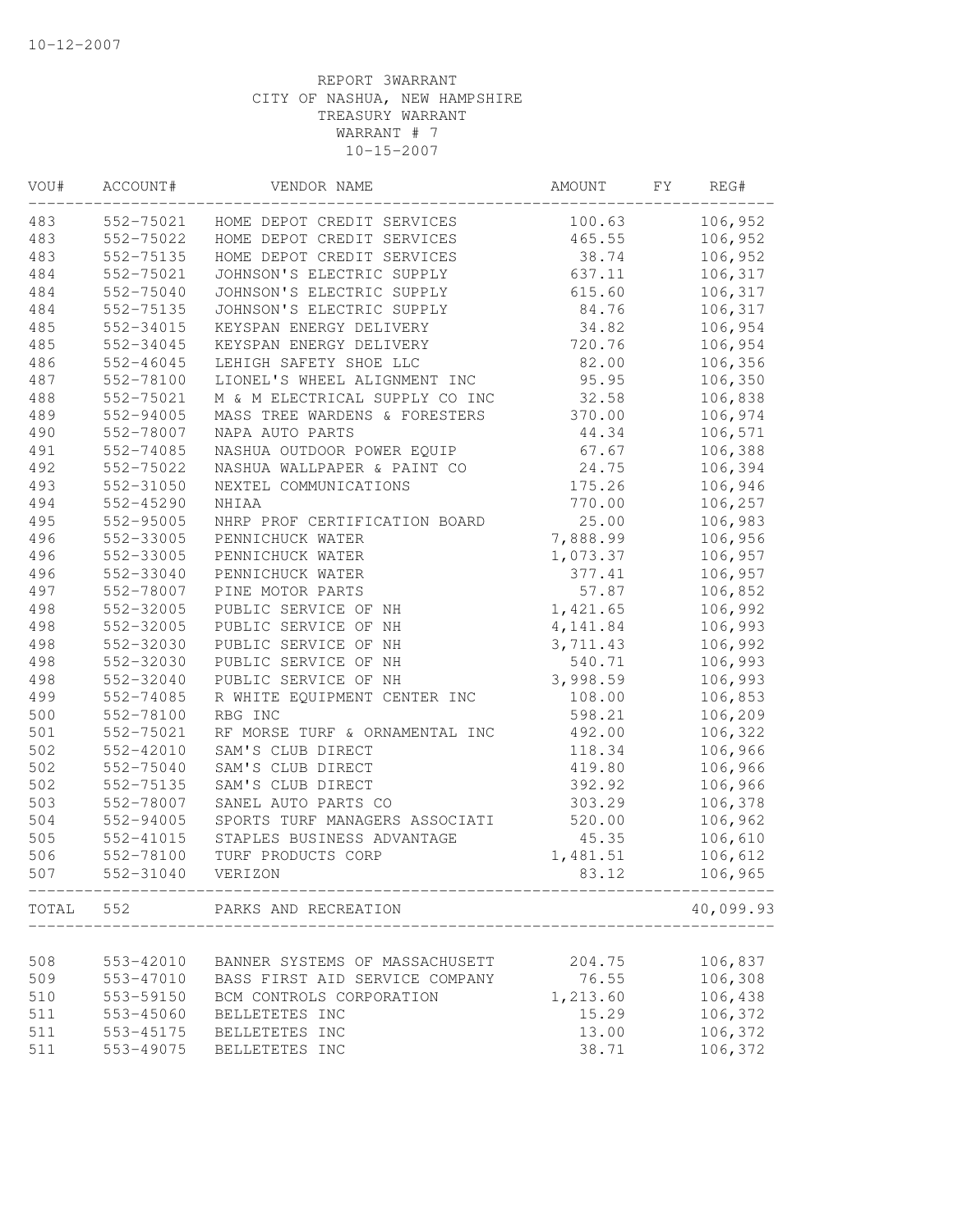| VOU#  | ACCOUNT#               | VENDOR NAME                                  | AMOUNT             | FY | REG#      |
|-------|------------------------|----------------------------------------------|--------------------|----|-----------|
| 511   | 553-78100              | BELLETETES INC                               | 25.04              |    | 106,372   |
| 512   | 553-45175              | BOT-L-GAS INCORPORATED                       | 84.00              |    | 106,854   |
| 513   | 553-45015              | BROX INDUSTRIES INC                          | 4,255.00           |    | 106,278   |
| 513   | 553-45025              | BROX INDUSTRIES INC                          | 152.00             |    | 106,278   |
| 513   | 553-45190              | BROX INDUSTRIES INC                          | 561.70             |    | 106,278   |
| 514   | 553-78100              | CHADWICK-BAROSS INC                          | 25.20              |    | 106,279   |
| 515   | 553-59105              | CORBETT CLEANING CO/STEPHEN CO               | 500.00             |    | 106,398   |
| 516   | 553-45060              | CORRIVEAU ROUTHIER INC                       | 315.66             |    | 106,842   |
| 517   | 553-46045              | DEBOISBRIAND ROGER                           | 54.31              |    | 106,917   |
| 518   | 553-78100              | DONOVAN SPRING COMPANY INC                   | 668.52             |    | 106,276   |
| 519   | 553-45260              | EASTERN MINERALS INC                         | 29,594.81          |    | 106,596   |
| 520   | 553-46045              | GRAINGER                                     | 244.89             |    | 106,297   |
| 520   | 553-69025              | GRAINGER                                     | 111.38             |    | 106,297   |
| 521   | 553-34015              | KEYSPAN ENERGY DELIVERY                      | 176.41             |    | 106,954   |
| 522   | 553-46045              | LEHIGH SAFETY SHOE LLC                       | 158.54             |    | 106,356   |
| 523   | 553-78100              | LIBERTY INTN'L TRUCKS OF NH LL               | 99.47              |    | 106,848   |
| 524   | 553-69025              | MATCO TOOLS                                  | 179.60             |    | 106,227   |
| 525   | 553-78065              | MAYNARD & LESIEUR INCORPORATED               | 740.36             |    | 106,851   |
| 526   | 553-78100              | MCDEVITT TRUCKS INC                          | 576.62             |    | 106,604   |
| 527   | 553-78100              | MINUTEMAN TRUCKS INC                         | 102.36             |    | 106,437   |
| 528   | 553-78100              | NAPA AUTO PARTS                              | 34.92              |    | 106,571   |
| 529   | 553-31050              | NEXTEL COMMUNICATIONS                        | 160.60             |    | 106,946   |
| 530   | 553-33005              | PENNICHUCK WATER                             | 295.97             |    | 106,957   |
| 531   | 553-32005              | PUBLIC SERVICE OF NH                         | 3,050.01           |    | 106,993   |
| 532   | 553-49075              | SANEL AUTO PARTS CO                          | 41.04              |    | 106,378   |
| 532   | 553-69025              | SANEL AUTO PARTS CO                          | 17.87              |    | 106,378   |
| 532   | 553-78100              | SANEL AUTO PARTS CO                          | 348.88             |    | 106,378   |
| 533   | 553-48005              | SHATTUCK MALONE OIL CO                       | 14,883.90          |    | 106,940   |
| 534   | 553-69025              | SNAP ON TOOLS                                | 20.40              |    | 106,277   |
| 535   | 553-41015              | STAPLES BUSINESS ADVANTAGE                   | 140.98             |    | 106,610   |
| 536   | 553-46045              | UNIFIRST CORPORATION                         | 301.98             |    | 106,586   |
| TOTAL | 553                    | STREET DEPARTMENT                            |                    |    | 59,484.32 |
| 537   | 555-75023              | BELLETETES INC                               | 3.87               |    | 106,372   |
| 538   | 555-46045              | DION ROBERT                                  | 82.00              |    | 106,918   |
| 539   | 555-95005              | IMSA                                         | 250.00             |    | 106,990   |
| 540   | 555-46045              | LEHIGH SAFETY SHOE LLC                       | 82.00              |    | 106,356   |
| 541   | 555-45288              | M & M ELECTRICAL SUPPLY CO INC               | 27.36              |    | 106,838   |
| 542   | 555-74170              | MARLIN CONTROLS INC                          | 2,700.00           |    | 106,315   |
| 543   | 555-46045              | N H BRAGG & SONS INC                         | 259.48             |    | 106,218   |
| 544   | 555-31050              | NEXTEL COMMUNICATIONS                        | 198.14             |    | 106,946   |
| 545   |                        |                                              |                    |    | 106,263   |
| 546   | 555-45285              | PERMA-LINE CORP OF NEW ENGLAND               | 317.55             |    | 106,993   |
| 546   | 555-32025              | PUBLIC SERVICE OF NH<br>PUBLIC SERVICE OF NH | 315.51<br>1,237.72 |    | 106,994   |
| 547   | 555-32025<br>555-75023 | UNIFIRST CORPORATION                         | 22.70              |    | 106,586   |
| 548   | 555-49075              | W E AUBUCHON COMPANY INC                     | 14.48              |    | 106,254   |
|       |                        |                                              |                    |    |           |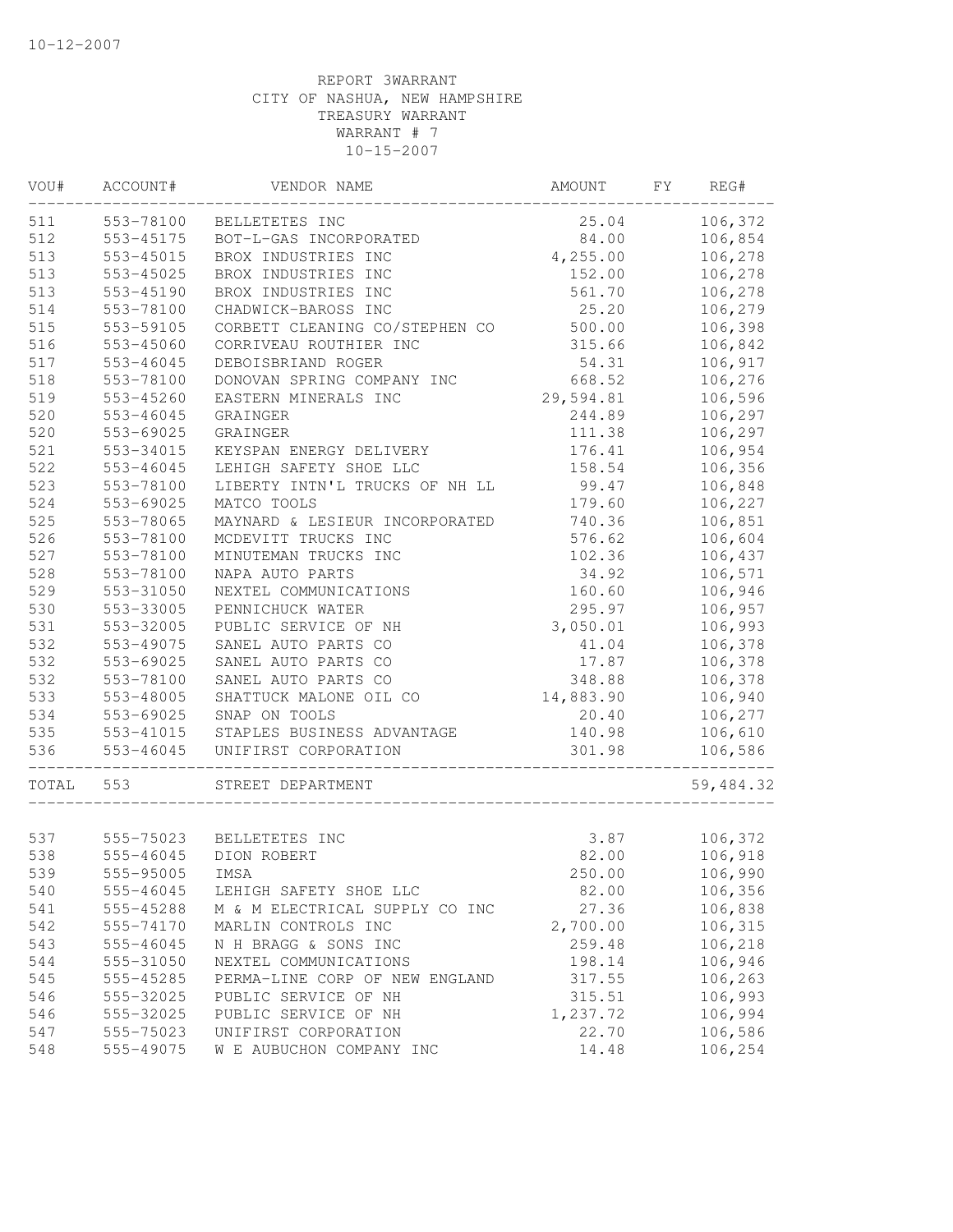| VOU#  | ACCOUNT#      | VENDOR NAME                | AMOUNT | FΥ | REG#     |
|-------|---------------|----------------------------|--------|----|----------|
| TOTAL | 555           | TRAFFIC DEPARTMENT         |        |    | 5,510.81 |
| 549   | 557-69025     | BELLETETES INC             | 25.78  |    | 106,372  |
| 550   | $557 - 46045$ | LEHIGH SAFETY SHOE LLC     | 82.00  |    | 106,356  |
| 551   | $557 - 46045$ | N H BRAGG & SONS INC       | 89.50  |    | 106,218  |
| 552   | 557-32005     | PUBLIC SERVICE OF NH       | 239.85 |    | 106,994  |
| 553   | 557-49075     | W E AUBUCHON COMPANY INC   | 96.35  |    | 106,254  |
| TOTAL | 557           | PARKING LOTS               |        |    | 533.48   |
| 554   | 561-48015     | DENNIS K BURKE INC         | 544.04 |    | 107,011  |
| 555   | $561 - 75023$ | HOME DEPOT CREDIT SERVICES | 8.10   |    | 106,952  |
| 556   | $561 - 78100$ | MAFFEE'S GARAGE INC        | 188.39 |    | 106,839  |
| 557   | 561-74085     | NASHUA OUTDOOR POWER EQUIP | 30.26  |    | 106,388  |
| 558   | 561-32005     | PUBLIC SERVICE OF NH       | 80.83  |    | 106,994  |
| 559   | 561-95010     | TREASURER STATE OF NH      | 22.00  |    | 106,939  |
| TOTAL | 561           | EDGEWOOD CEMETERY          |        |    | 873.62   |
| 560   | 562-33005     | PENNICHUCK WATER           | 136.46 |    | 106,957  |
| TOTAL | 562           | SUBURBAN CEMETERIES        |        |    | 136.46   |
| 561   | 563-48015     | DENNIS K BURKE INC         | 520.00 |    | 107,011  |
| TOTAL | 563           | WOODLAWN CEMETERY          |        |    | 520.00   |
| 562   | 571-41015     | STAPLES BUSINESS ADVANTAGE | 40.54  |    | 106,610  |
| TOTAL | 571           | COMMUNITY DEVELOPMENT      |        |    | 40.54    |
| 563   | 572-94005     | FALK CARTER                | 100.00 |    | 106,919  |
| 564   | 572-91005     | HOUSTON ROGER              | 245.90 |    | 106,922  |
| 565   | 572-94005     | HOUSTON ROGER              | 100.00 |    | 106,923  |
| 566   | 572-31050     | NEXTEL COMMUNICATIONS      | 11.49  |    | 106,946  |
| 567   | 572-94005     | SULLIVAN CHRISTOPHER       | 100.00 |    | 106,921  |
| 568   | 572-94005     | YEOMANS MICHAEL            | 100.00 |    | 106,920  |
| TOTAL | 572           | PLANNING DEPARTMENT        |        |    | 657.39   |
|       |               |                            |        |    |          |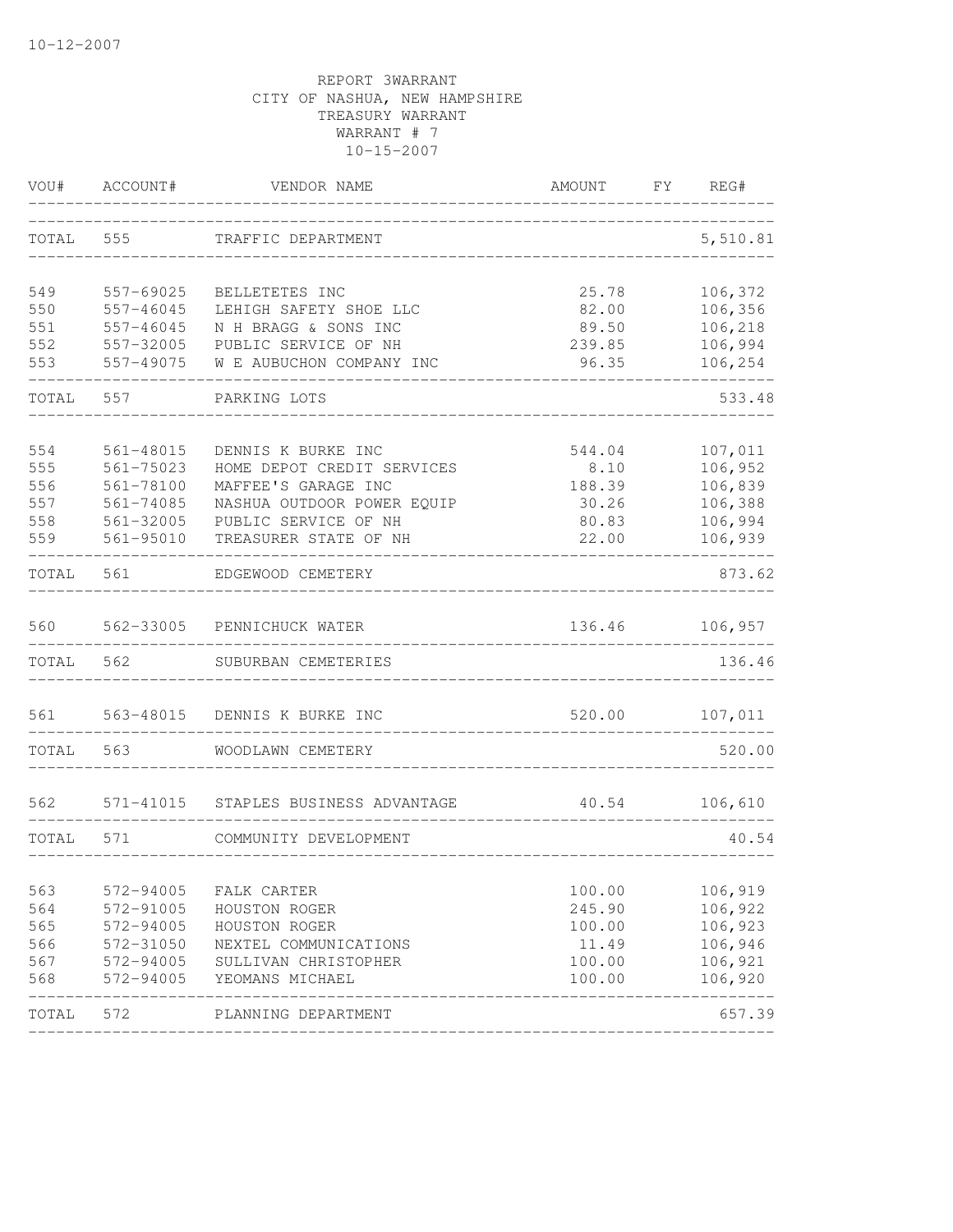| VOU#  | ACCOUNT#  | VENDOR NAME                    | AMOUNT   | FY | REG#      |
|-------|-----------|--------------------------------|----------|----|-----------|
| 569   | 575-45150 | AC MOORE INC                   | 93.46    |    | 106,409   |
| 570   | 575-41015 | ALPHAGRAPHICS                  | 6.00     |    | 106,384   |
| 571   | 575-45050 | AMERICAN INSTITUTE OF SMALL BU | 162.90   |    | 106,527   |
| 572   | 575-45050 | BAKER & TAYLOR                 | 2,317.99 |    | 106,304   |
| 572   | 575-45050 | BAKER & TAYLOR                 | 2,542.66 |    | 106,305   |
| 572   | 575-45050 | BAKER & TAYLOR                 | 823.14   |    | 106,306   |
| 573   | 575-45085 | BAKER & TAYLOR ENTERTAINMENT   | 19.22    |    | 106,298   |
| 573   | 575-45315 | BAKER & TAYLOR ENTERTAINMENT   | 349.85   |    | 106,298   |
| 574   | 575-45050 | BOTTOM LINE BOOKS              | 47.90    |    | 107,007   |
| 575   | 575-41005 | CARTRIDGE WORLD                | 251.98   |    | 107,004   |
| 576   | 575-45050 | CBC INTERNATIONAL              | 49.00    |    | 107,006   |
| 577   | 575-64045 | CDW GOVERNMENT INC             | 2,075.00 |    | 106,650   |
| 578   | 575-45220 | DEMCO INC                      | 153.03   |    | 106,303   |
| 579   | 575-45220 | GAYLORD BROS INC               | 468.00   |    | 106,863   |
| 580   | 575-75023 | J P PEST SERVICES              | 125.00   |    | 106,439   |
| 581   | 575-91015 | JASINSKI JENNIFER              | 29.66    |    | 106,329   |
| 582   | 575-34015 | KEYSPAN ENERGY DELIVERY        | 67.04    |    | 106,954   |
| 583   | 575-45085 | MICROMARKETING LLC             | 29.70    |    | 106,370   |
| 584   | 575-45315 | MULTI-CULTURAL BOOKS & VIDEOS  | 117.70   |    | 106,401   |
| 585   | 575-57010 | MV COMMUNICATIONS INC          | 141.00   |    | 106,242   |
| 586   | 575-43005 | NASHUA PUBLIC LIBRARY          | 25.80    |    | 106,924   |
| 586   | 575-45150 | NASHUA PUBLIC LIBRARY          | 35.88    |    | 106,924   |
| 586   | 575-45220 | NASHUA PUBLIC LIBRARY          | 78.47    |    | 106,924   |
| 586   | 575-74085 | NASHUA PUBLIC LIBRARY          | 20.00    |    | 106,924   |
| 587   | 575-42020 | NEW ENGLAND PAPER & SUPPLY     | 175.36   |    | 106,407   |
| 588   | 575-31040 | NEXTEL COMMUNICATIONS          | 98.02    |    | 106,946   |
| 589   | 575-33005 | PENNICHUCK WATER               | 48.53    |    | 106,957   |
| 590   | 575-32005 | PUBLIC SERVICE OF NH           | 7,630.45 |    | 106,994   |
| 591   | 575-45085 | RANDOM HOUSE INC               | 157.00   |    | 106,614   |
| 592   | 575-45085 | RECORDED BOOKS LLC             | 153.44   |    | 106,589   |
| 593   | 575-45315 | SAM'S CLUB DIRECT              | 86.66    |    | 106,966   |
| 593   | 575-59100 | SAM'S CLUB DIRECT              | 75.05    |    | 106,966   |
| 594   | 575-45050 | SCHOLASTIC LIBRARY PUBLISHING  | 347.10   |    | 106,712   |
| 595   | 575-45050 | SIMON & SCHUSTER               | 34.44    |    | 106,299   |
| 596   | 575-73015 | SMITH BRADLEY J                | 341.00   |    | 106,553   |
| 597   | 575-41015 | STAPLES BUSINESS ADVANTAGE     | 248.13   |    | 106,610   |
| 598   | 575-57010 | SURVEYMONKEY.COM               | 59.85    |    | 106,408   |
| 599   | 575-45050 | THE MCGRAW-HILL COMPANIES      | 191.39   |    | 106,702   |
| 600   | 575-45050 | THOMSON GALE                   | 345.99   |    | 106,328   |
| 601   | 575-59100 | UNIVERSITY OF NH SPEAKERS BURE | 50.00    |    | 106,925   |
| 602   | 575-41005 | WB MASON COMPANY INC           | 682.72   |    | 106,272   |
| 603   | 575-46045 | WORK'N GEAR                    | 220.91   |    | 106,311   |
| TOTAL | 575       | PUBLIC LIBRARIES               |          |    | 20,976.42 |
| 604   | 576-94005 | BUTTRICK BRUCE                 | 206.88   |    | 106,542   |
| 605   | 576-95010 | EDM PUBLISHERS INC             | 98.78    |    | 106,963   |
|       |           |                                |          |    |           |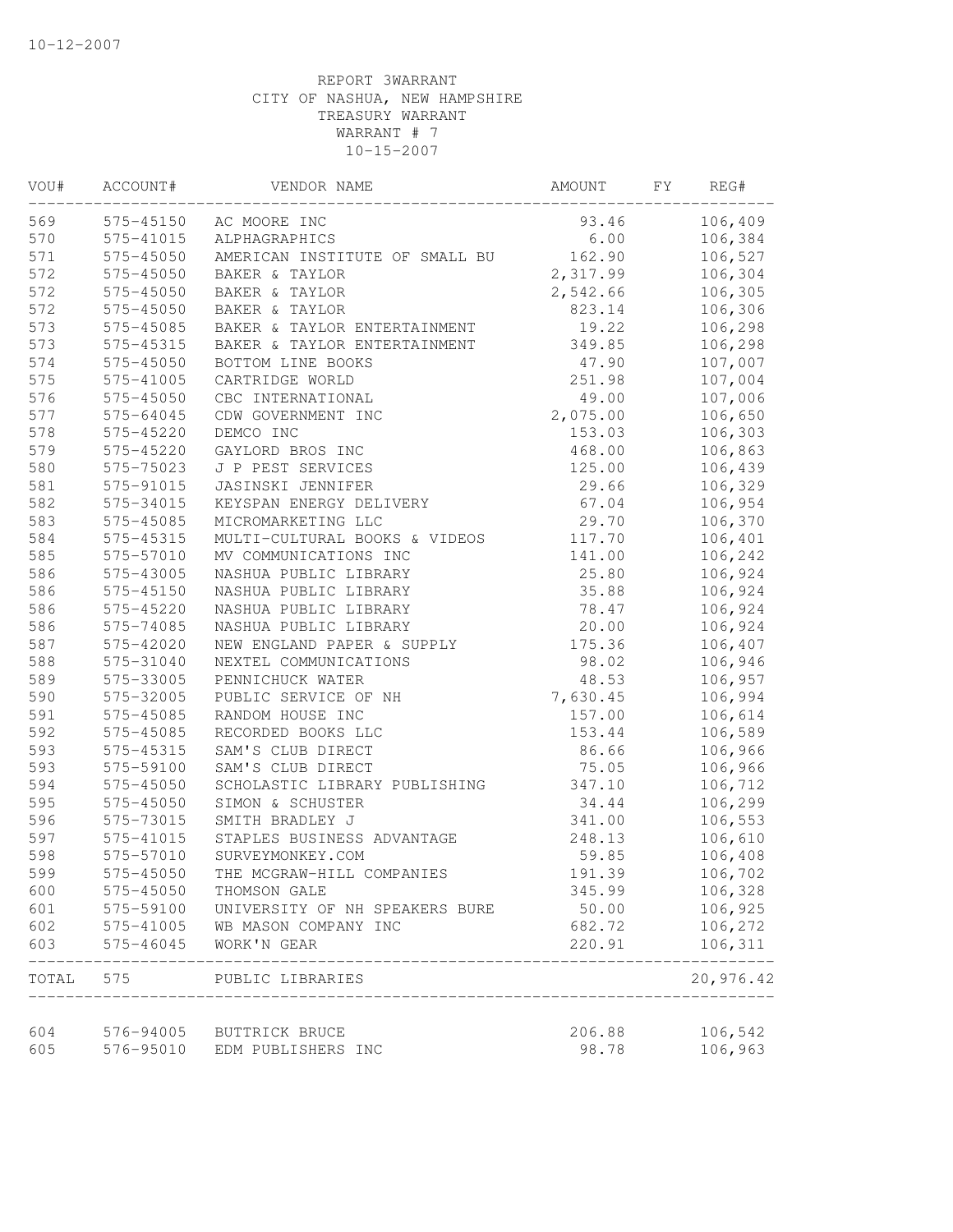| VOU#       | ACCOUNT#               | VENDOR NAME                                   | AMOUNT            | FY | REG#               |
|------------|------------------------|-----------------------------------------------|-------------------|----|--------------------|
| 606<br>607 | 576-91005<br>576-49025 | FINDLEY MICHAEL<br>INTERNATIONAL CODE COUNCIL | 86.49<br>2,257.97 |    | 106,926<br>106,955 |
| TOTAL      | 576                    | BUILDING DEPARTMENT                           |                   |    | 2,650.12           |
|            |                        |                                               |                   |    |                    |
| 608        | 577-95005              | AACE                                          | 225.00            |    | 106,958            |
| 609        | 577-62022              | GOVCONNECTION INC                             | 264.36            |    | 106,228            |
| 610<br>611 | 577-31050<br>577-94005 | NEXTEL COMMUNICATIONS<br>ORTEGA NELSON        | 45.93<br>1,307.23 |    | 106,946<br>106,927 |
|            |                        |                                               |                   |    |                    |
| TOTAL      | 577                    | CODE ENFORCEMENT                              |                   |    | 1,842.52           |
|            | 197,283 581-49050      | AB DICK PRODUCTS CO                           | 57.04             |    | 106,601            |
|            | 197,283 581-74092      | AB DICK PRODUCTS CO                           | 145.00            |    | 106,601            |
|            | 197,284 581-44005      | ACE PRINTING COMPANY                          | 2,000.00          |    | 106,563            |
|            | 197,285 581-53103      | ACUCARE NURSING PROFESSIONALS                 | 286.65            |    | 106,641            |
|            | 197,286 581-53101      | ADULT LEARNING CENTER                         | 25,000.00         |    | 106,587            |
|            | 197,286 581-84030      | ADULT LEARNING CENTER                         | 17,452.80         |    | 106,587            |
|            | 197,287 581-53100      | ALL STATE FIRE EQUIPMENT                      | 754.50            |    | 106,749            |
|            | 197,288 581-72065      | ALTERNATIVE COMMUNICATIONS SER                | 231.25            |    | 106,567            |
|            | 197,288 581-74092      | ALTERNATIVE COMMUNICATIONS SER                | 590.00            |    | 106,567            |
|            | 197,289 581-53100      | AMERICAN ALARM                                | 777.50            |    | 106,744            |
|            | 197,290 581-53100      | AMERICAN SECURITY & FIRE PROTE                | 3,800.00          |    | 106,221            |
| 612        | 581-53100              | ANACOMP INC                                   | 84.40             |    | 106,281            |
|            | 197,291 581-59130      | ANDRICK JOHN                                  | 56.00             |    | 106,827            |
|            | 197,292 581-59130      | AYOTTE JASON                                  | 76.00             |    | 106,752            |
|            | 197,293 581-49050      | B & H PHOTO VIDEO PRO AUDIO                   | 396.05            |    | 106,225            |
|            | 197,294 581-49075      | B & S LOCKSMITHS INC                          | 562.79            |    | 106,579            |
|            | 197,295 581-91005      | BAGLEY MARCIA                                 | 124.04            |    | 106,815            |
|            | 197,296 581-49035      | BARNES & NOBLE INC                            | 100.74            |    | 106,206            |
|            | 197,297 581-49075      | BELLETETES INC                                | 192.90            |    | 106,372            |
|            | 197,298 581-59130      | BERTELMANN REINER                             | 188.00            |    | 106,781            |
|            | 197,299 581-84030      | BEVERLY SCHOOL FOR THE DEAF                   | 4,240.64          |    | 106,729            |
|            | 197,300 581-59130      | BLAZE MIKE                                    | 76.00             |    | 106,268            |
|            | 197,301 581-49050      | BLICK ART MATERIALS                           | 502.55            |    | 106,788            |
|            | 197,302 581-49050      | BORDERS INC                                   | 322.19            |    | 106,695            |
|            | 197,303 581-94010      | BOSCH TIM                                     | 1,723.20          |    | 106,724            |
|            | 197,304 581-45910      | BOSTON GLOBE                                  | 15.00             |    | 107,000            |
|            | 197,305 581-49050      | BSN SPORTS                                    | 62.62             |    | 106,707            |
|            | 197,306 581-42130      | BUCKLEY ASSOCIATES INC                        | 660.00            |    | 106,546            |
|            | 197,307 581-55010      | BUDGET CAR & TRUCK RENTAL                     | 175.94            |    | 106,699            |
|            | 197,308 581-49035      | <b>BUDGETEXT</b>                              | 3,758.15          |    | 106,572            |
|            | 197,309 581-59130      | BURKHART DENNIS                               | 76.00             |    | 106,355            |
|            | 197,310 581-49050      | CAMBIUM LEARNING INC                          | 439.12            |    | 106,739            |
|            | 197, 311 581-59130     | CAMPBELL-KELLEY KATHLEEN                      | 264.00            |    | 106,757            |
|            | 197,312 581-55015      | CANFIELD BRAD                                 | 645.05            |    | 106,711            |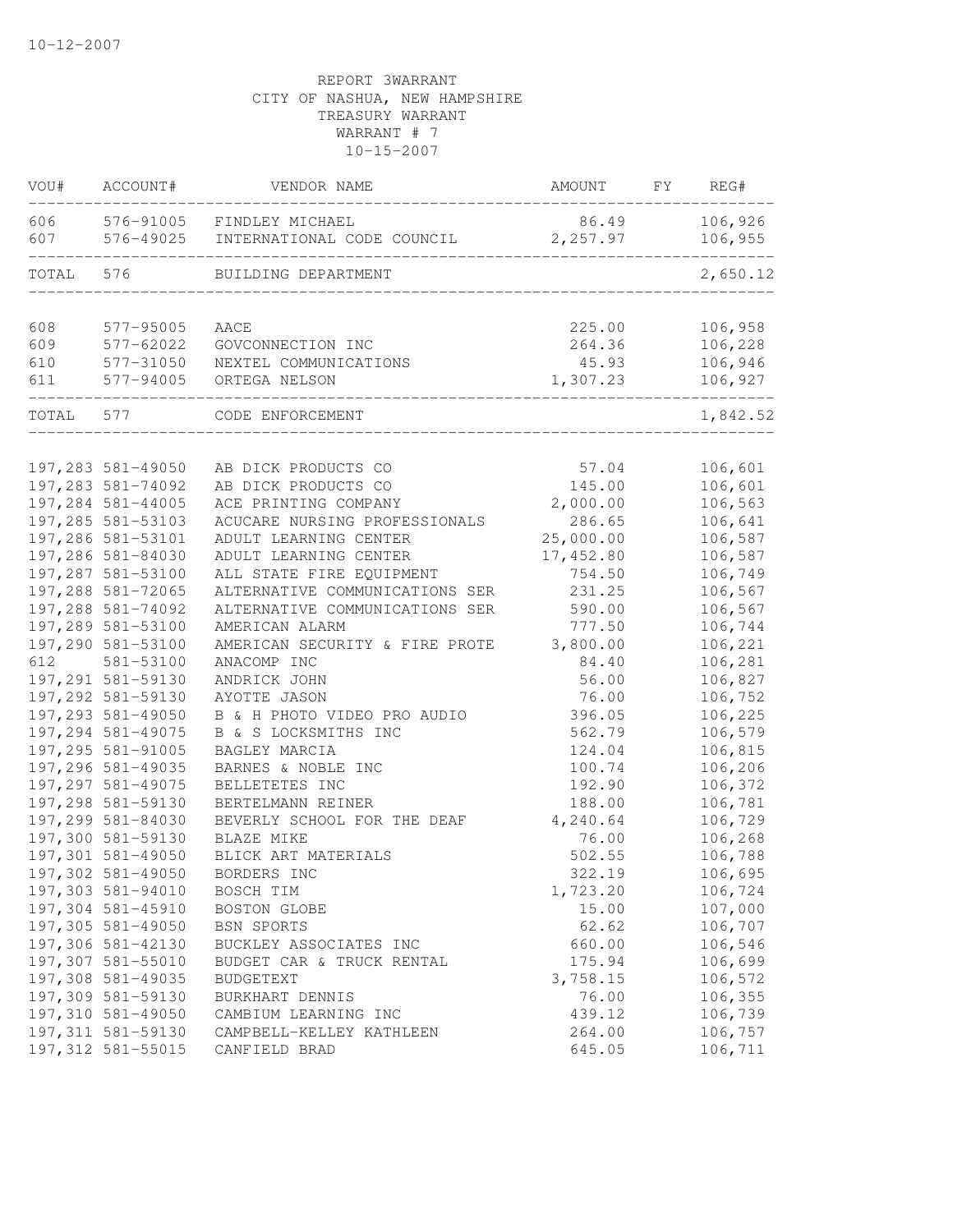|     | VOU# ACCOUNT#<br>------------------------- | VENDOR NAME                             | AMOUNT          | FY | REG#               |
|-----|--------------------------------------------|-----------------------------------------|-----------------|----|--------------------|
|     | 197,313 581-55015                          | CANTARA DEBORAH A                       | 43.65           |    | 106,390            |
|     | 197,314 581-42130                          | CAPP INC                                | 707.00          |    | 106,616            |
|     | 197,315 581-49050                          | CARD TECH                               | 824.05          |    | 106,421            |
|     | 197,316 581-49050                          | CARD TECH INC                           | 202.55          |    | 106,468            |
|     | 197, 317 581-55015                         | CARING HANDS TRANSPORTATION LL          | 14,420.00       |    | 106,803            |
|     | 197,318 581-49050                          | CAROLINA BIOLOGICAL SUPPLY COM          | 299.48          |    | 106,633            |
|     | 197,319 581-78007                          | CARPARTS OF NASHUA                      | 51.10           |    | 106,840            |
|     | 197,320 581-55015                          | CARSON KATHLEEN                         | 110.58          |    | 106,241            |
|     | 197, 321 581-41015                         | CARTRIDGE WORLD                         | 269.97          |    | 106,774            |
|     | 197,321 581-49050                          | CARTRIDGE WORLD                         | 221.49          |    | 106,774            |
|     | 197,322 581-64192                          | CDW GOVERNMENT INC                      | 54.10           |    | 106,650            |
|     | 197,323 581-84030                          | CEDARCREST INC                          | 7,344.21        |    | 106,238            |
|     | 197,324 581-42010                          | CENTRAL PAPER PRODUCTS CO               | 1,628.69        |    | 106,864            |
|     | 197,325 581-59130                          | CHERBONNEAU MARK                        | 76.00           |    | 106,371            |
| 613 | 581-49075                                  | CITIZENS BANK                           | 1,229.63        |    | 191                |
|     | 197,326 581-53103                          | CLARK ASSOCIATES/DEBBIE CLARK 23,341.00 |                 |    | 106,285            |
|     | 197,327 581-49050                          | CLARK LEANNE                            | 89.95           |    | 106,627            |
|     | 197,328 581-95005                          | CLASS L LEAGUE                          | 70.00           |    | 106,663            |
|     | 197,329 581-74092                          | COMPUTER HUT OF N E INC                 | 347.94          |    | 106,869            |
|     | 197,330 581-49050                          | CONNECTICUT VALLEY BIOLOGICAL           | 72.00           |    | 106,847            |
|     | 197,331 581-42130                          | CONTROL TECHNOLOGIES INC                | 2,685.20        |    | 106,617            |
|     | 197,332 581-44005                          | COPY SHOP                               | 414.00          |    | 106,342            |
|     | 197,333 581-49050                          | CORREIA KRISTEEN                        | 21.98           |    | 106,831            |
|     | 197,334 581-49910                          | CORRIVEAU ROUTHIER INC                  | 16.94           |    | 106,631            |
|     | 197,335 581-84030                          | CROTCHED MOUNTAIN REHAB CTR             | 22,584.26       |    | 106,630            |
|     | 197,336 581-49035                          | CURRICULUM ASSOCIATES, INC              | 98.17           |    | 106,662            |
|     | 197,337 581-53100                          | DAVE'S SEPTIC SERVICE INC               | 272.01          |    | 106,296            |
|     | 197,338 581-49050                          | DAVID H BAILEY                          | 80.00           |    | 106,294            |
|     | 197,339 581-59130                          | DICKSON DAVID                           | 76.00           |    | 106,593            |
|     | 197,340 581-59130                          | DOMINICI DAVID                          | 76.00           |    | 106,753            |
|     | 197,341 581-91005                          | DROLET KATHLEEN                         | 35.41           |    | 106,648            |
|     | 197,342 581-59130                          | DUBISZ MICHAEL                          | 132.00          |    | 106,762            |
|     | 197,343 581-59130                          | DUDA MONIQUE                            | 315.00          |    | 106,930            |
|     | 197,344 581-49050                          | DURACO INC                              | 819.59          |    | 106,728            |
|     | 197,345 581-59130                          | DURRANCE STEVEN                         | 152.00          |    | 106,822            |
|     | 197,346 581-55015                          | EASTER SEALS NEW HAMPSHIRE              | 537.00          |    | 106,592            |
|     | 197,346 581-84030                          | EASTER SEALS NEW HAMPSHIRE              | 95.68           |    | 106,592            |
|     | 197,346 581-84055                          | EASTER SEALS NEW HAMPSHIRE              | 5,328.48        |    | 106,592            |
|     | 197,347 581-45910                          | EBSCO SUBSCRIPTION SERVICES             | 586.09          |    | 106,862            |
|     | 197,348 581-84030                          | EDGEWOOD CENTRE                         | 3,944.50        |    | 106,748            |
|     | 197,349 581-59130                          | EGAN JOHN                               | 76.00           |    | 106,559            |
|     | 197,350 581-42120                          | F W WEBB COMPANY                        | 318.30          |    | 106,312            |
|     | 197,350 581-49050                          | F W WEBB COMPANY                        | 795.88          |    | 106,312            |
|     | 197,351 581-59130                          | FARIA FILOMONO                          |                 |    |                    |
|     | 197,352 581-94030                          | FARRINGTON SARA                         | 76.00<br>360.00 |    | 106,801<br>106,733 |
|     | 197,353 581-55005                          |                                         | 1,246.04        |    |                    |
|     |                                            | FIRST STUDENT INC                       |                 |    | 106,682            |
|     | 197,354 581-55005                          | FIRST STUDENT INC                       | 3,885.15        |    | 106,693            |
|     | 197,354 581-55005                          | FIRST STUDENT INC                       | 2,065.35        |    | 106,694            |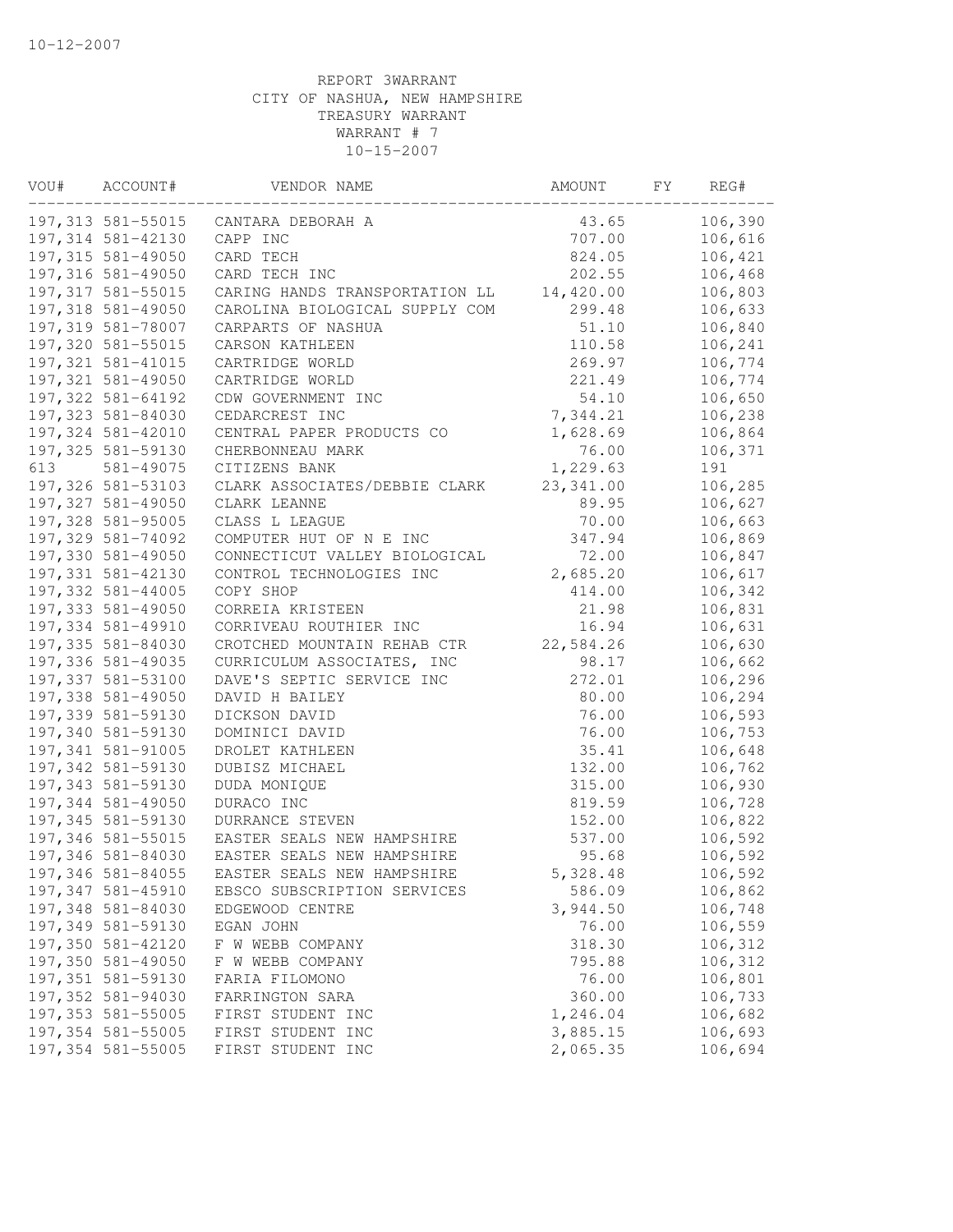| VOU# | ACCOUNT#                       | VENDOR NAME                                           | AMOUNT           | FY. | REG#               |
|------|--------------------------------|-------------------------------------------------------|------------------|-----|--------------------|
|      | 197,354 581-55015              | FIRST STUDENT INC                                     | 372.19           |     | 106,693            |
|      | 197,354 581-55015              | FIRST STUDENT INC                                     | 117,017.80       |     | 106,694            |
|      | 197,354 581-55025              | FIRST STUDENT INC                                     | 208,807.20       |     | 106,694            |
|      | 197,354 581-55035              | FIRST STUDENT INC                                     | 77.40            |     | 106,694            |
|      | 197,355 581-49050              | FITNESS FINDERS INC                                   | 493.72           |     | 106,680            |
|      | 197,356 581-49030              | FOLLETT LIBRARY RESOURCES                             | 2,663.91         |     | 106,261            |
|      | 197,357 581-91005              | FORAN MARY C                                          | 58.69            |     | 106,745            |
|      | 197,358 581-49910              | FRANKLIN PAINT CO INC                                 | 267.20           |     | 106,683            |
|      | 197,359 581-59130              | FRASER MARK                                           | 152.00           |     | 106,793            |
|      | 197,360 581-49050              | FREESTYLE PHOTOGRAPHIC SUPPLIE                        | 8.24             |     | 106,319            |
|      | 197,361 581-49050              | FREESTYLE PHOTOGRAPHIC SUPPLIE                        | 2,461.95         |     | 106,685            |
|      | 197,362 581-59130              | FRONK KEITH                                           | 56.00            |     | 106,750            |
|      | 197,363 581-75023              | G H PHILBRICK SONS INC                                | 1,875.00         |     | 106,405            |
|      | 197,364 581-59130              | GADBOIS GERALD                                        | 112.00           |     | 106,205            |
|      | 197,365 581-84055              | GERMAINE LAWRENCE SCHOOL                              | 12,880.20        |     | 106,714            |
|      | 197,366 581-49050              | GEYER INSTRUCTIONAL AIDS CO IN                        | 241.40           |     | 106,352            |
|      | 197,367 581-91005              | GINGRAS LISA                                          | 50.20            |     | 106,720            |
|      | 197,368 581-59130              | GOEBEL WILLIAM                                        | 56.00            |     | 106,751            |
|      | 197,369 581-59130              | GOMES MANNY                                           | 280.00           |     | 106,759            |
|      | 197,370 581-91005              | GOODWIN JENNIFER                                      | 114.09           |     | 106,634            |
|      | 197,371 581-42130              | GRAINGER                                              | 3,401.73         |     | 106,325            |
|      | 197,372 581-84030              | GRANITE STATE INDEPENDENT LIVI                        | 483.00           |     | 106,290            |
|      | 197,373 581-49050              | GRAPHICS & PRINTING ASSOC                             | 10.00            |     | 106,789            |
|      | 197,374 581-84030              | GREATER LAWRENCE ED COLLABORAT                        | 8,567.50         |     | 106,706            |
|      | 197,375 581-59130              | HAMILTON MICHAEL                                      | 132.00           |     | 106,776            |
|      | 197,376 581-74092              | HARRIS EQUIPMENT REPAIR SERVIC                        | 509.51           |     | 106,850            |
|      | 197,377 581-59130              | HASTINGS MARK                                         | 84.00            |     | 106,802            |
|      | 197,378 581-59130              | HELLER BARRY                                          | 56.00            |     | 106,768            |
|      | 197,379 581-59130              | HENDERSON MICHAEL                                     | 112.00           |     | 106,784            |
|      | 197,380 581-49050              | HOME DEPOT CREDIT SERVICES                            | 791.92           |     | 106,708            |
|      | 197,381 581-49050              | HOME DEPOT CREDIT SERVICES                            | 46.04            |     | 106,735            |
|      | 197,382 581-42130              | HONEYWELL                                             | 4,233.31         |     | 106,727            |
|      | 197,383 581-59130              | HUARD PAUL                                            | 112.00           |     | 106,761            |
|      | 197,384 581-84030              | HUEBNER MELINDA                                       | 105.00           |     | 106,825            |
|      | 197,385 581-59130              | HURLEY DONALD                                         | 56.00            |     | 106,764            |
|      | 197,386 581-91005              | HYNES STACY                                           | 97.48            |     | 106,643            |
|      | 197,387 581-64040              | INSIGHT PUBLIC SECTOR                                 | 529.00           |     | 106,288            |
|      | 197,387 581-74092              | INSIGHT PUBLIC SECTOR                                 | 252.80           |     | 106,288            |
| 614  | 581-83005<br>197,388 581-41040 | INSURANCE SPECIALISTS INC                             | 10,000.00        |     | 106,197            |
|      | 197,389 581-49050              | INTEGRATED OFFICE SOLUTIONS<br>INTELLIGENT DIRECT INC | 380.00<br>252.50 |     | 106,820<br>106,881 |
|      | 197,390 581-42110              | INTERSTATE BATTERIES OF SO NH                         | 55.95            |     | 106,787            |
|      | 197,391 581-49050              | J W PEPPER & SON INC                                  | 698.93           |     | 106,327            |
|      | 197,392 581-59130              | JONSON EDWARD                                         | 140.00           |     | 106,758            |
|      | 197,393 581-49030              | JUNIOR LIBRARY GUILD                                  | 600.00           |     | 106,626            |
|      | 197,394 581-59130              | KAGELEIRY GREGORY                                     | 76.00            |     | 106,778            |
|      | 197,395 581-75023              | KAMCO SUPPLY CORP OF BOSTON                           | 1,248.03         |     | 106,646            |
|      | 197,396 581-91005              | KATSOHIS CHARLES                                      | 162.52           |     | 106,636            |
|      |                                |                                                       |                  |     |                    |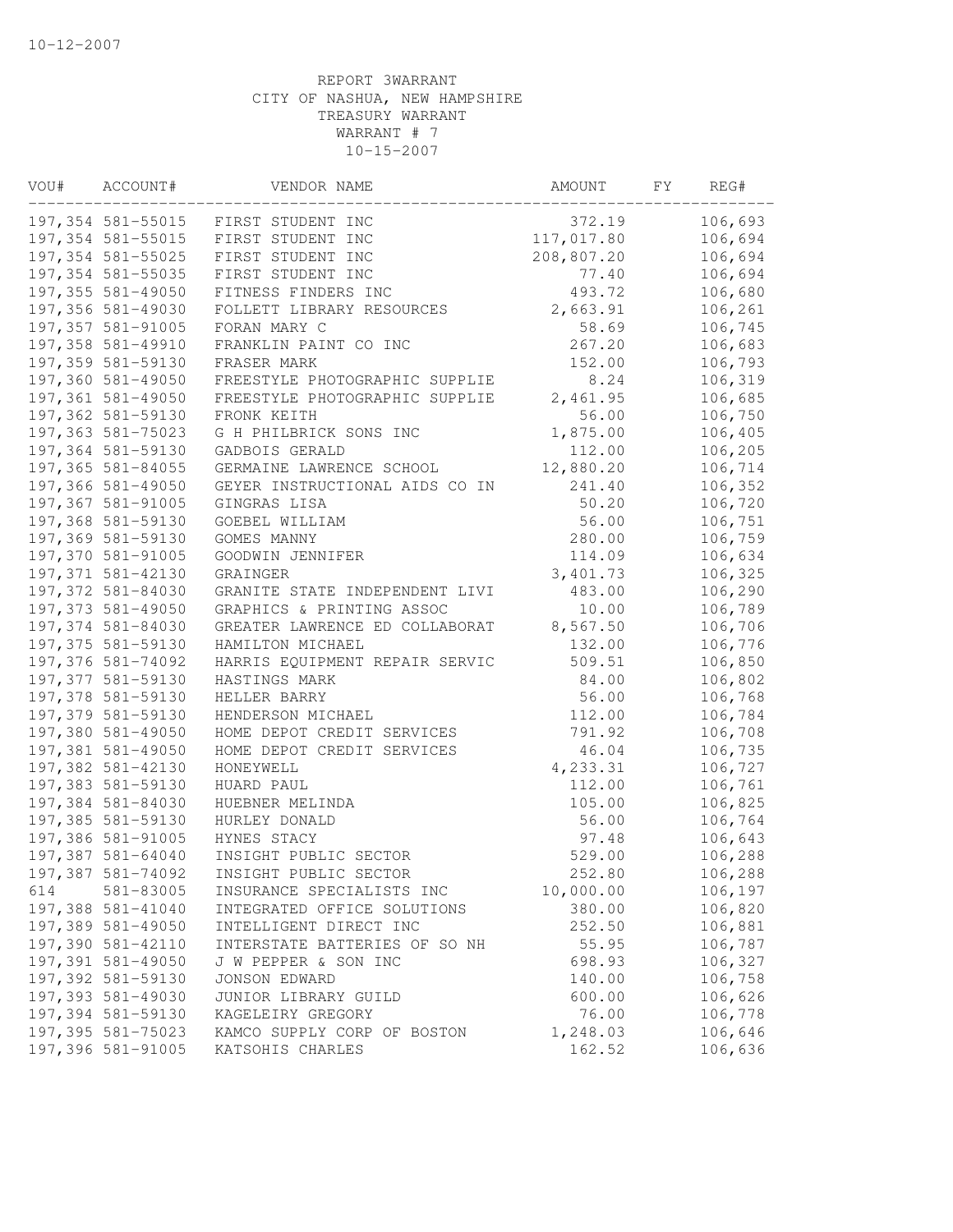| VOU# | ACCOUNT#           | VENDOR NAME                    | AMOUNT    | FY. | REG#    |
|------|--------------------|--------------------------------|-----------|-----|---------|
|      | 197,397 581-49050  | KELVIN                         | 330.55    |     | 106,877 |
|      | 197,398 581-34015  | KEYSPAN ENERGY DELIVERY        | 4,791.63  |     | 106,686 |
|      | 197,399 581-95010  | KNOWLEDGE UNLIMITED INC        | 259.00    |     | 106,318 |
|      | 197,400 581-91005  | KOSOW CARMEN                   | 87.66     |     | 106,669 |
|      | 197,401 581-59130  | KRAFT JOELLE                   | 60.00     |     | 106,929 |
|      | 197,402 581-49050  | KRULL MARY                     | 17.99     |     | 106,649 |
|      | 197,403 581-59130  | KURTA JOSEPH                   | 56.00     |     | 106,338 |
|      | 197,404 581-59130  | LA CHAPELLE ROBERT             | 132.00    |     | 106,775 |
|      | 197,405 581-59130  | LAFORE HOLLY                   | 264.00    |     | 106,796 |
|      | 197,406 581-49050  | LAKESHORE LEARNING MATERIALS   | 56.93     |     | 106,334 |
|      | 197,407 581-59130  | LANGELIER SEAN                 | 56.00     |     | 106,800 |
|      | 197,408 581-59130  | LAROCQUE MICHAEL               | 56.00     |     | 106,769 |
|      | 197,409 581-59130  | LATHAM FREDERICK               | 132.00    |     | 106,763 |
|      | 197,410 581-59130  | LAWLOR ALBERT                  | 76.00     |     | 106,392 |
|      | 197, 411 581-59130 | LEAO WAGNER                    | 112.00    |     | 106,794 |
|      | 197,412 581-84030  | LEARNING PREP SCHOOL           | 2,991.00  |     | 106,624 |
|      | 197, 413 581-59130 | LEBEL ART                      | 140.00    |     | 106,780 |
|      | 197, 414 581-59130 | LENTINI SALVATORE              | 196.00    |     | 106,810 |
|      | 197, 415 581-59130 | LEWIS STEPHEN                  | 224.00    |     | 106,766 |
|      | 197,416 581-49050  | LIBRARY STORE INC              | 87.35     |     | 106,348 |
|      | 197, 417 581-53100 | LIFETRACK SERVICES INC         | 972.00    |     | 106,681 |
|      | 197,418 581-84030  | LIGHTHOUSE SCHOOL INC          | 50,624.55 |     | 106,632 |
|      | 197, 419 581-75023 | LOWE'S                         | 41.82     |     | 106,790 |
|      | 197,420 581-49050  | LULL FARM                      | 97.50     |     | 106,770 |
|      | 197, 421 581-84055 | LUTHERAN COMMUNITY SERVICES OF | 362.13    |     | 106,704 |
|      | 197,422 581-49050  | MAHONEY ANGELA                 | 14.99     |     | 106,797 |
|      | 197, 423 581-59130 | MARCIN CINDY                   | 132.00    |     | 106,813 |
|      | 197,424 581-49050  | MARKET BASKET                  | 290.97    |     | 106,396 |
|      | 197,425 581-59130  | MATSIS MATTHEW                 | 264.00    |     | 106,611 |
|      | 197,426 581-78007  | MAYNARD & LESIEUR INCORPORATED | 25.00     |     | 106,851 |
|      | 197,427 581-94030  | MCCARTHY JILL                  | 16.05     |     | 106,804 |
|      | 197,428 581-53103  | MCCARTNEY AMY D/B/A            | 8,437.50  |     | 106,812 |
|      | 197,429 581-49050  | MCGRAW HILL COMPANIES          | 7,832.02  |     | 106,351 |
|      | 197,430 581-59130  | MCGUIGAN DONALD                | 76.00     |     | 106,772 |
|      | 197,431 581-49050  | MCINTIRE BUSINESS PRODUCTS INC | 480.35    |     | 106,872 |
|      | 197,432 581-47010  | MEDCO SUPPLY INC               | 129.69    |     | 106,677 |
|      | 197, 433 581-75023 | MERRIMACK BUILDING SUPPLY INC  | 70.40     |     | 106,622 |
|      | 197,434 581-74092  | MERRIMACK VALLEY BUSINESS MACH | 133.50    |     | 106,858 |
|      | 197, 435 581-91005 | MILLER MEGAN                   | 43.65     |     | 106,879 |
|      | 197,436 581-49050  | MOHLER JANETTA                 | 27.37     |     | 106,647 |
|      | 197,437 581-59130  | MORAN LINDSAY                  | 132.00    |     | 106,760 |
|      | 197,438 581-59130  | MORRISON JOHN                  | 56.00     |     | 106,782 |
|      | 197,439 581-53100  | MULTI-STATE BILLING SERVICES L | 226.88    |     | 106,814 |
|      | 197,440 581-64192  | MUSICIAN'S FRIEND              | 1,229.98  |     | 106,731 |
|      | 197,441 581-49910  | NARDONE SAND & GRAVEL CO INC   | 961.35    |     | 106,365 |
|      | 197,442 581-49050  | NASCO                          | 259.35    |     | 106,865 |
|      | 197,443 581-84030  | NASHOBA LEARNING GROUP         | 7,048.55  |     | 106,738 |
|      | 197,444 581-84030  | NASHUA CHILDREN'S HOME         | 16,308.16 |     | 106,666 |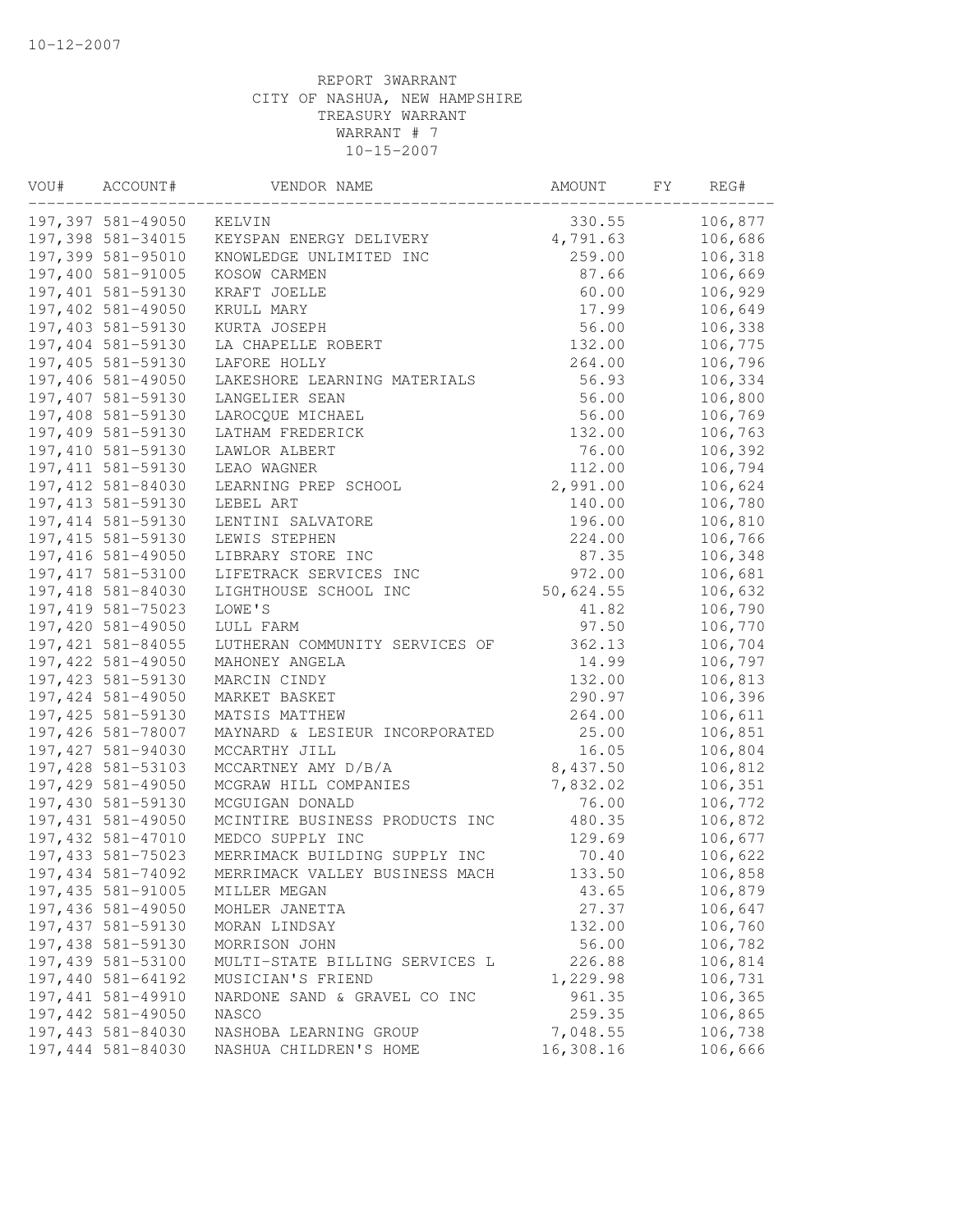| VOU# | ACCOUNT#           | VENDOR NAME                    | AMOUNT     | FY | REG#    |
|------|--------------------|--------------------------------|------------|----|---------|
|      | 197,445 581-49050  | NASHUA OUTDOOR POWER EQUIP     | 137.67     |    | 106,388 |
|      | 197,445 581-49910  | NASHUA OUTDOOR POWER EQUIP     | 149.42     |    | 106,388 |
|      | 197,446 581-49075  | NASHUA WALLPAPER & PAINT CO    | 119.96     |    | 106,394 |
|      | 197,447 581-49095  | NASP                           | 675.00     |    | 106,687 |
|      | 197,448 581-49050  | NATIONAL GEOGRAPHIC SCHOOL PUB | 216.69     |    | 106,569 |
|      | 197,449 581-49050  | NCS PEARSON INC                | 448.66     |    | 106,688 |
|      | 197,450 581-94030  | NELMS                          | $-165.00$  |    | 106,951 |
|      | 197,451 581-74092  | NELSON PIANO SERVICE/FRANK J N | 240.00     |    | 106,358 |
|      | 197,452 581-53100  | NEOPOST LEASING                | 347.41     |    | 106,723 |
|      | 197,453 581-49035  | NEWSWEEK                       | 660.80     |    | 106,679 |
|      | 197,454 581-84055  | NFI NORTH INC                  | 446.25     |    | 106,618 |
|      | 197,455 581-49050  | NORTHCENTER FOODSERVICE        | 1,697.24   |    | 106,690 |
|      | 197,456 581-83009  | NORTHEAST DELTA DENTAL         | 4,342.95   |    | 107,013 |
|      | 197,457 581-47010  | NORTHEAST SCALE CO INC         | 80.19      |    | 106,226 |
|      | 197,458 581-59130  | NOWELL CRAIG                   | 86.00      |    | 106,773 |
|      | 197,459 581-49050  | <b>NSTA</b>                    | 22.46      |    | 106,672 |
|      | 197,460 581-59130  | O'BRIEN JEANNE                 | 132.00     |    | 106,799 |
|      | 197,461 581-49050  | O'DONNELL DANIEL               | 159.60     |    | 106,664 |
|      | 197,462 581-49050  | ORIENTAL TRADING CO INC        | 250.80     |    | 106,660 |
|      | 197,463 581-59130  | OSBORNE BRIAN                  | 188.00     |    | 106,765 |
|      | 197,464 581-49910  | OUTDOOR WORLD OF NE            | 1,950.00   |    | 106,417 |
|      | 197,465 581-49050  | OXFORD UNIVERSITY PRESS INC    | 278.16     |    | 106,866 |
|      | 197,466 581-49050  | P J CURRIER LUMBER CO          | 7.89       |    | 106,674 |
|      | 197,467 581-31005  | PAETEC COMMUNICATIONS INC      | 495.20     |    | 106,721 |
|      | 197,467 581-31040  | PAETEC COMMUNICATIONS INC      | 752.01     |    | 106,721 |
|      | 197,468 581-49050  | PAETZOLD KATHY                 | 55.98      |    | 106,817 |
|      | 197,469 581-59130  | PALAZZOLO RICHARD              | 244.00     |    | 106,795 |
|      | 197,470 581-59130  | PARADISE MALCOLM               | 84.00      |    | 106,741 |
|      | 197,471 581-49050  | PAXTON-PATTERSON               | 138.00     |    | 106,404 |
|      | 197, 472 581-74092 | PC & MACEXCHANGE               | 1,050.00   |    | 106,732 |
|      | 197, 473 581-49050 | PCI EDUCATIONAL PUBLISHING     | 137.39     |    | 106,623 |
|      | 197, 474 581-49035 | PEARSON EDUCATION              | 333.74     |    | 106,725 |
|      | 197,474 581-49050  | PEARSON EDUCATION              | 852.01     |    | 106,725 |
|      | 197, 475 581-59130 | PELTZ MICHEL                   | 76.00      |    | 106,823 |
|      | 197,476 581-33005  | PENNICHUCK WATER WORKS INC     | 7,142.11   |    | 106,944 |
|      | 197, 477 581-53100 | PERFORMANCE REHAB INC.         | 4,866.75   |    | 106,722 |
|      | 197,478 581-84030  | PERKINS SCHOOL FOR THE BLIND   | 23, 475.00 |    | 106,256 |
|      | 197,479 581-53100  | PETERSON CHRISTINE             | 300.00     |    | 106,880 |
|      | 197,480 581-49050  | PETTY CASH                     | 141.29     |    | 106,931 |
|      | 197,481 581-41015  | PETTY CASH                     | 54.47      |    | 106,932 |
|      | 197,481 581-49050  | PETTY CASH                     | 55.56      |    | 106,932 |
|      | 197,482 581-49050  | PETTY CASH                     | 192.48     |    | 106,933 |
|      | 197,483 581-49050  | PETTY CASH                     | 144.97     |    | 106,935 |
|      | 197,484 581-49050  | PETTY CASH                     | 198.69     |    | 106,937 |
|      | 197,485 581-49050  | PITSCO INC                     | 3,093.56   |    | 106,217 |
|      | 197,486 581-55020  | PLACE PATRICIA                 | 24.25      |    | 106,642 |
|      | 197,486 581-98030  | PLACE PATRICIA                 | 46.00      |    | 106,642 |
|      | 197,487 581-49050  | PLANK ROAD PUBLISHING INC      | 224.45     |    | 106,873 |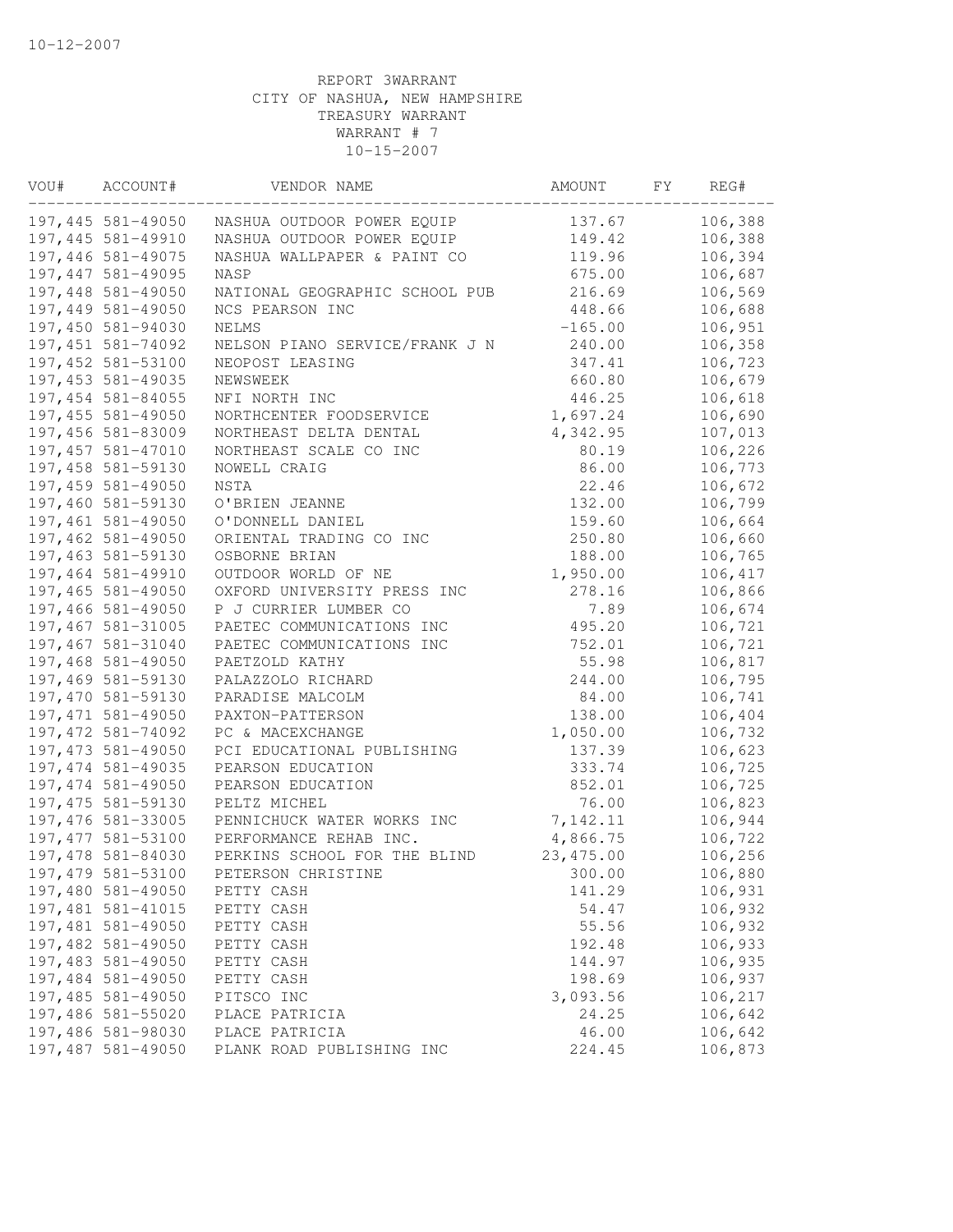| VOU# | ACCOUNT#          | VENDOR NAME                    | AMOUNT     | FY | REG#    |
|------|-------------------|--------------------------------|------------|----|---------|
|      | 197,488 581-53100 | POLAND SPRING                  | 154.58     |    | 106,615 |
|      | 197,489 581-49050 | POSITIVE PROMOTIONS INC        | 105.45     |    | 106,286 |
|      | 197,490 581-59130 | PRESHER JIM                    | 76.00      |    | 106,560 |
|      | 197,491 581-55015 | PROVIDER ENTERPRISES INC (THE) | 46,659.75  |    | 106,670 |
|      | 197,492 581-32005 | PUBLIC SERVICE OF NH           | 7,279.52   |    | 106,994 |
|      | 197,492 581-32005 | PUBLIC SERVICE OF NH           | 47,659.81  |    | 106,995 |
|      | 197,493 581-49050 | PURCHASE ADVANTAGE CARD        | 70.98      |    | 106,786 |
|      | 197,494 581-53085 | QUIMBY EYE CARE INC            | 515.00     |    | 106,621 |
|      | 197,495 581-49050 | RADIO SHACK                    | 49.90      |    | 106,841 |
|      | 197,496 581-42110 | RALPH PILL ELECTRIC SUPPLY COM | 119.00     |    | 106,845 |
|      | 197,497 581-84030 | READING FOUNDATION (THE)       | 2,945.00   |    | 106,696 |
|      | 197,498 581-49050 | REALLY GOOD STUFF INC          | 61.84      |    | 106,638 |
|      | 197,499 581-84030 | REGIONAL SERVICES & EDUCATION  | 23,307.82  |    | 106,244 |
|      | 197,500 581-42110 | REXEL CLS                      | 890.73     |    | 106,791 |
|      | 197,501 581-91005 | RICHARD JOHN                   | 50.44      |    | 106,637 |
|      | 197,502 581-59130 | RIVARD CAROL                   | 132.00     |    | 106,798 |
|      | 197,503 581-59130 | ROBICHAUD GERARD               | 76.00      |    | 106,756 |
|      | 197,504 581-59130 | ROBICHAUD ROGER                | 76.00      |    | 106,576 |
|      | 197,505 581-53100 | RODON BENJAMIN                 | 39.00      |    | 106,432 |
|      | 197,506 581-59130 | ROSEN JEFF                     | 76.00      |    | 106,561 |
|      | 197,507 581-59130 | ROSENSTEIN HARRY               | 56.00      |    | 106,698 |
|      | 197,508 581-49050 | ROSS STEPHANIE                 | 20.00      |    | 106,746 |
|      | 197,509 581-59130 | ROY GEORGE                     | 76.00      |    | 106,806 |
|      | 197,510 581-91005 | RYAN DAVID                     | 117.91     |    | 106,792 |
|      | 197,511 581-49035 | SADDLEBACK EDUCATIONAL INC     | 61.60      |    | 106,245 |
|      | 197,512 581-75023 | SAM'S CLUB                     | 140.00     |    | 107,009 |
|      | 197,513 581-49050 | SAX ARTS & CRAFTS              | 679.30     |    | 106,625 |
|      | 197,514 581-49050 | SCHOLASTIC INC                 | 352.89     |    | 106,236 |
|      | 197,514 581-95010 | SCHOLASTIC INC                 | 266.51     |    | 106,236 |
|      | 197,515 581-49050 | SCHOOL SPECIALTY               | 5,577.04   |    | 106,657 |
|      | 197,515 581-49050 | SCHOOL SPECIALTY               | 274.28     |    | 106,658 |
|      | 197,515 581-63085 | SCHOOL SPECIALTY               | 1,160.00   |    | 106,657 |
|      | 197,516 581-49050 | SCHOOL-TECH INC                | 27.85      |    | 106,846 |
|      | 197,517 581-74092 | SHEEHY FREDERICK JR            | 19.98      |    | 106,665 |
|      | 197,518 581-91005 | SICILIA KATHRYN                | 139.44     |    | 106,809 |
|      | 197,519 581-53100 | SIMPLEXGRINNELL                | 684.00     |    | 106,233 |
|      | 197,519 581-72010 | SIMPLEXGRINNELL                | 395.00     |    | 106,233 |
|      | 197,520 581-59130 | SMITH JAMES                    | 76.00      |    | 106,767 |
|      | 197,521 581-84055 | SPAULDING YOUTH CENTER         | 12, 159.55 |    | 106,222 |
|      | 197,522 581-49050 | SPORTIME                       | 195.58     |    | 106,661 |
|      | 197,523 581-41015 | STAPLES BUSINESS ADVANTAGE     | 1, 115.31  |    | 106,557 |
|      | 197,523 581-41045 | STAPLES BUSINESS ADVANTAGE     | 1,839.61   |    | 106,557 |
|      | 197,523 581-49050 | STAPLES BUSINESS ADVANTAGE     | 2,276.07   |    | 106,557 |
|      | 197,523 581-63085 | STAPLES BUSINESS ADVANTAGE     | 1,706.10   |    | 106,557 |
|      | 197,524 581-53100 | STATE OF NH - CRIMINAL RECORDS | 636.00     |    | 106,936 |
|      | 197,525 581-59130 | STEARNS DALE                   | 56.00      |    | 106,777 |
|      | 197,526 581-59130 | STUART ALISTAR                 | 56.00      |    | 106,343 |
|      | 197,527 581-53100 | SWIFT KARIE                    | 300.00     |    | 106,737 |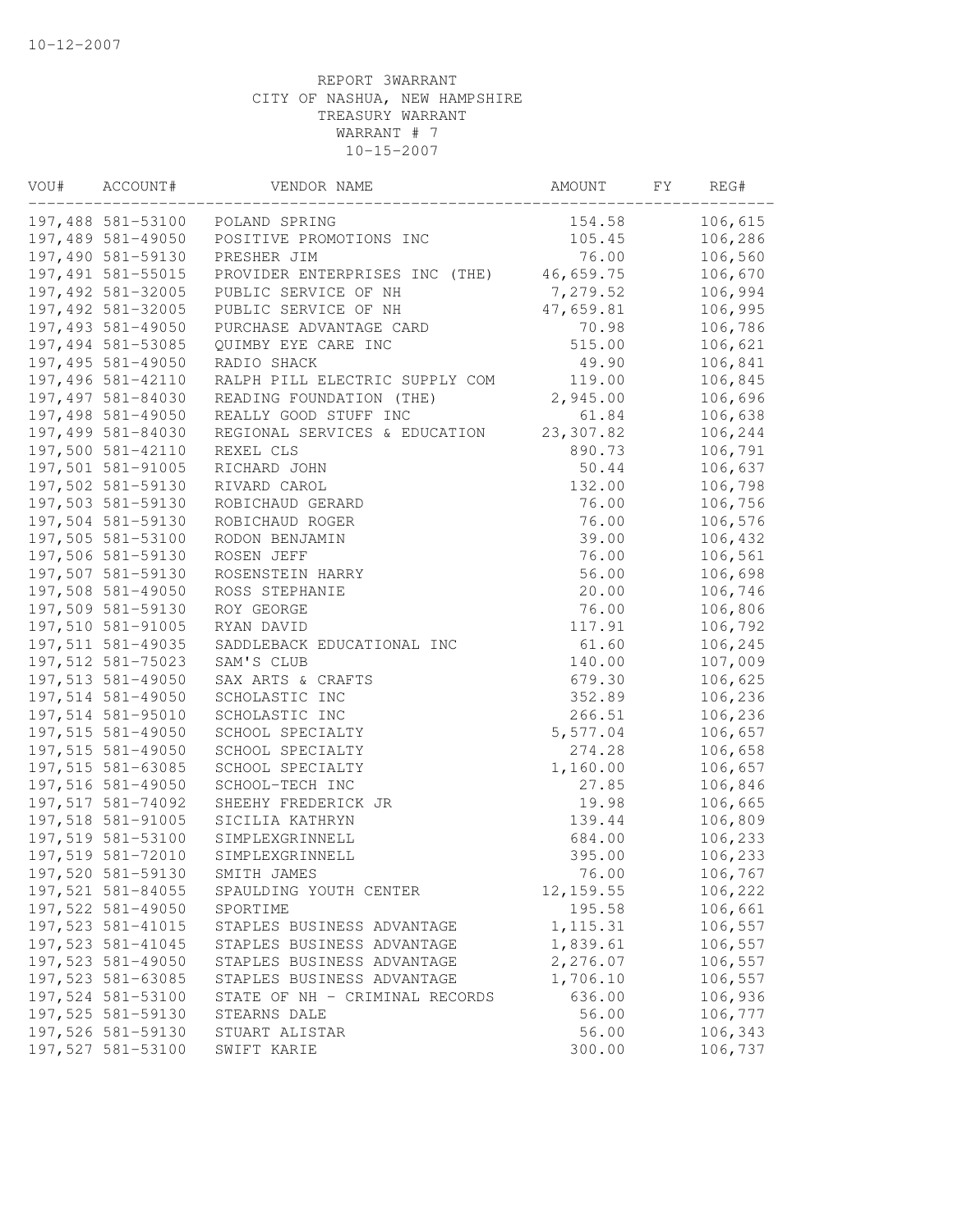| VOU#  | ACCOUNT#          | VENDOR NAME                    | AMOUNT    | FY | REG#       |
|-------|-------------------|--------------------------------|-----------|----|------------|
|       | 197,528 581-91005 | SWINDELL LORNE                 | 284.50    |    | 106,689    |
|       | 197,529 581-49050 | TECHNOLOGY STUDENT ASSN        | 80.00     |    | 106,264    |
|       | 197,530 581-53100 | TERMINIX                       | 92.00     |    | 106,742    |
|       | 197,531 581-91005 | TETLER CAROL                   | 74.93     |    | 106,645    |
|       | 197,532 581-49050 | THE TEACHING COMPANY           | 79.95     |    | 106,232    |
|       | 197,533 581-49050 | TIME FOR KIDS                  | 266.60    |    | 107,012    |
|       | 197,533 581-95010 | TIME FOR KIDS                  | 159.00    |    | 107,012    |
|       | 197,534 581-42120 | TOTAL AIR SUPPLY INC           | 43.01     |    | 106,551    |
|       | 197,535 581-78007 | TOWERS MOTOR PARTS CORP        | 55.80     |    | 106,575    |
|       | 197,536 581-49050 | TRAINER'S WAREHOUSE            | 61.58     |    | 106,818    |
|       | 197,537 581-94030 | TURIEL JEFFREY                 | 99.00     |    | 106,640    |
|       | 197,538 581-43005 | U S POSTAL SERVICES            | 100.00    |    | 106,934    |
|       | 197,539 581-43005 | UNITED PARCEL SERVICE          | 22.93     |    | 106,620    |
|       | 197,540 581-42120 | UNITED SUPPLY COMPANY INC      | 3,525.71  |    | 106,861    |
|       | 197,541 581-53100 | UNIWASTE SERVICES LLC          | 630.66    |    | 106,783    |
|       | 197,542 581-49050 | UPSCHULTE CONNIE               | 59.21     |    | 106,655    |
|       | 197,543 581-59130 | VAN ERON DENNIS                | 132.00    |    | 106,771    |
|       | 197,544 581-59130 | VEILLEUX GERALD                | 76.00     |    | 106,373    |
|       | 197,545 581-31005 | VERIZON                        | 28.74     |    | 107,015    |
|       | 197,546 581-75180 | VIKING ROOFING, INC.           | 75.00     |    | 106,740    |
|       | 197,547 581-83004 | VISION SERVICE PLAN - NH       | 1,582.63  |    | 106,928    |
|       | 197,548 581-49075 | W E AUBUCHON CO INC            | 1.80      |    | 107,016    |
|       | 197,549 581-49050 | WALMART COMMUNITY              | 291.75    |    | 106,613    |
|       | 197,549 581-49075 | WALMART COMMUNITY              | 105.97    |    | 106,613    |
|       | 197,550 581-84030 | WALSH SILVIA                   | 962.50    |    | 106,829    |
|       | 197,551 581-53100 | WATER CHEMICALS INC            | 1,050.00  |    | 106,410    |
|       | 197,552 581-84030 | WATERS MARCIA                  | 466.70    |    | 106,807    |
|       | 197,553 581-49050 | WEEKLY READER PUBLISHING       | 111.78    |    | 106,808    |
|       | 197,553 581-95010 | WEEKLY READER PUBLISHING       | 334.49    |    | 106,808    |
|       | 197,554 581-49050 | WHEELER COLLEEN                | 205.47    |    | 106,805    |
|       | 197,555 581-47010 | WILLIAM V. MACGILL & COMPANY   | 104.78    |    | 106,340    |
|       | 197,556 581-49050 | WILSON LANGUAGE TRAINING CO    | 286.00    |    | 106,354    |
|       | 197,557 581-59130 | WITTE LISA                     | 76.00     |    | 106,434    |
|       | 197,558 581-49050 | WRS GROUP LTD                  | 60.94     |    | 106,345    |
|       | 197,559 581-49050 | YATES CAROLYN H                | 99.00     |    | 106,833    |
|       | 197,560 581-53101 | YOUTH COUNCIL (THE)            | 8,373.90  |    | 106,258    |
|       | 197,561 581-59130 | ZIELINSKI KAREN                | 112.00    |    | 106,779    |
| TOTAL | 581               | SCHOOL DEPARTMENT              |           |    | 889,622.05 |
|       |                   |                                |           |    |            |
| 615   | 590-23531         | RILEY'S SPORT SHOP INC         | 1,524.00  |    | 106,231    |
| 616   | 590-24517         | PROTECTION ONE INC             | 1,689.00  |    | 106,972    |
| 617   | 590-24524         | CHESAPEAKE TECHNOLOGY MANAGEME | 1,402.00  |    | 106,451    |
| 618   | 590-24531         | PARADIGM PLUMBING & HEATING    | 74,000.00 |    | 106,479    |
| 619   | 590-24551         | NASHUA REGIONAL PLANNING COMMI | 26,210.00 |    | 106,871    |
|       | 197,562 590-24581 | BARNES & NOBLE INC             | 2,701.96  |    | 106,206    |
| 620   | 590-24581         | CITIZENS BANK                  | 75.09     |    | 191        |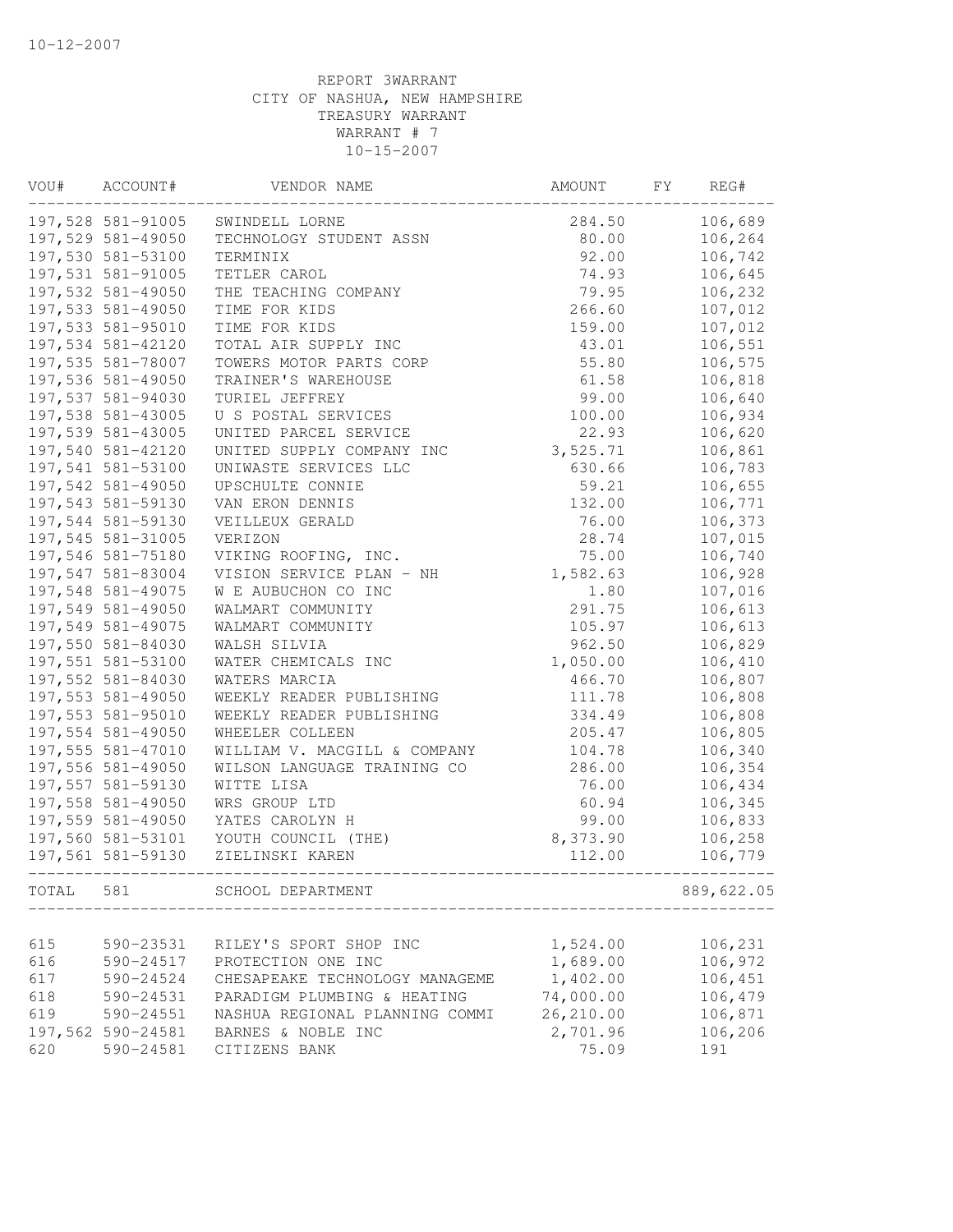| VOU#       | ACCOUNT#               | VENDOR NAME                                                     | AMOUNT                | FY | REG#               |
|------------|------------------------|-----------------------------------------------------------------|-----------------------|----|--------------------|
|            | 197,563 590-24581      | CURRIER MUSEUM OF ART                                           | 120.00                |    | 106,719            |
|            | 197,564 590-24581      | FREESTYLE PHOTOGRAPHIC SUPPLIE                                  | 1,908.82              |    | 106,319            |
|            | 197,565 590-24581      | OFFICE ENVIRONMENTS OF NEW ENG                                  | 800.00                |    | 106,590            |
|            | 197,566 590-24581      | SARGENT-WELCH                                                   | 1,418.03              |    | 106,295            |
|            | 197,567 590-24581      | SOCIAL STUDIES SCHOOL SERVICE                                   | 451.02                |    | 106,337            |
|            | 197,568 590-24581      | UNICOM                                                          | 15,981.18             |    | 106,713            |
| TOTAL      | 590                    | P/Y OBLIGATIONS                                                 |                       |    | 128, 281.10        |
| 621        | 592-85010              | US BANK NA (091000022)                                          | 13,230.00             |    | 180                |
| 622        | 592-85010              | US BANK NA (091000022)                                          | 37,180.00             |    | 179                |
| 623        | 592-85015              | US BANK NA (091000022)                                          | 42,997.50             |    | 180                |
| 624        | 592-85015              | US BANK NA (091000022)                                          | 120,877.50            |    | 179                |
| 625        | 592-85020              | US BANK NA (091000022)                                          | 180,000.00            |    | 180                |
| 626        | 592-85020              | US BANK NA (091000022)                                          | 21,250.00             |    | 179                |
| 627        | 592-85025              | US BANK NA (091000022)                                          | 585,000.00            |    | 180                |
| 628        | 592-85025              | US BANK NA (091000022)                                          | 68,750.00             |    | 179                |
| 629        | 592-85080              | FIRST SOUTHWEST ASSET MANAGEME                                  | 4,350.00              |    | 106,960            |
| TOTAL      | 592                    | BONDED DEBT SERVICE                                             |                       |    | 1,073,635.00       |
|            |                        |                                                                 |                       |    |                    |
| 630        | 595-22015              | AULT STEPHANIE & PHILIP LEMIRE                                  | 72.96                 |    | 106,501            |
| 631        | 595-22015              | MALARET EDUARDO & LYNN                                          | 41.73                 |    | 106,506            |
| 632        | 595-22015              | QUACH CUONG & LYNN                                              | 43.96                 |    | 106,504            |
| 633<br>634 | 595-22020<br>595-22020 | 1987 TAMPOSI LIMITED PARTNERS<br>AULT STEPHANIE & PHILIP LEMIRE | 17,078.44<br>1,465.44 |    | 106,321<br>106,501 |
| 635        | 595-22020              | DRURY DANA                                                      | 498.80                |    | 106,458            |
| 636        | 595-22020              | FIVE N ASSOCIATES                                               | 6,459.30              |    | 106,368            |
| 637        | 595-22020              | JORDAN PAUL                                                     | 256.28                |    | 106,999            |
| 638        | 595-22020              | MALARET EDUARDO & LYNN                                          | 789.48                |    | 106,506            |
| 639        | 595-22020              | POISSON NORMAN                                                  | 589.96                |    | 106,502            |
| 640        | 595-22020              | QUACH CUONG & LYNN                                              | 872.04                |    | 106,504            |
| 641        | 595-22020              | VISWANATHAN ARUN &                                              | 3,215.65              |    | 106,500            |
| TOTAL      | 595                    | OVERLAY                                                         |                       |    | 31, 384.04         |
|            |                        |                                                                 |                       |    |                    |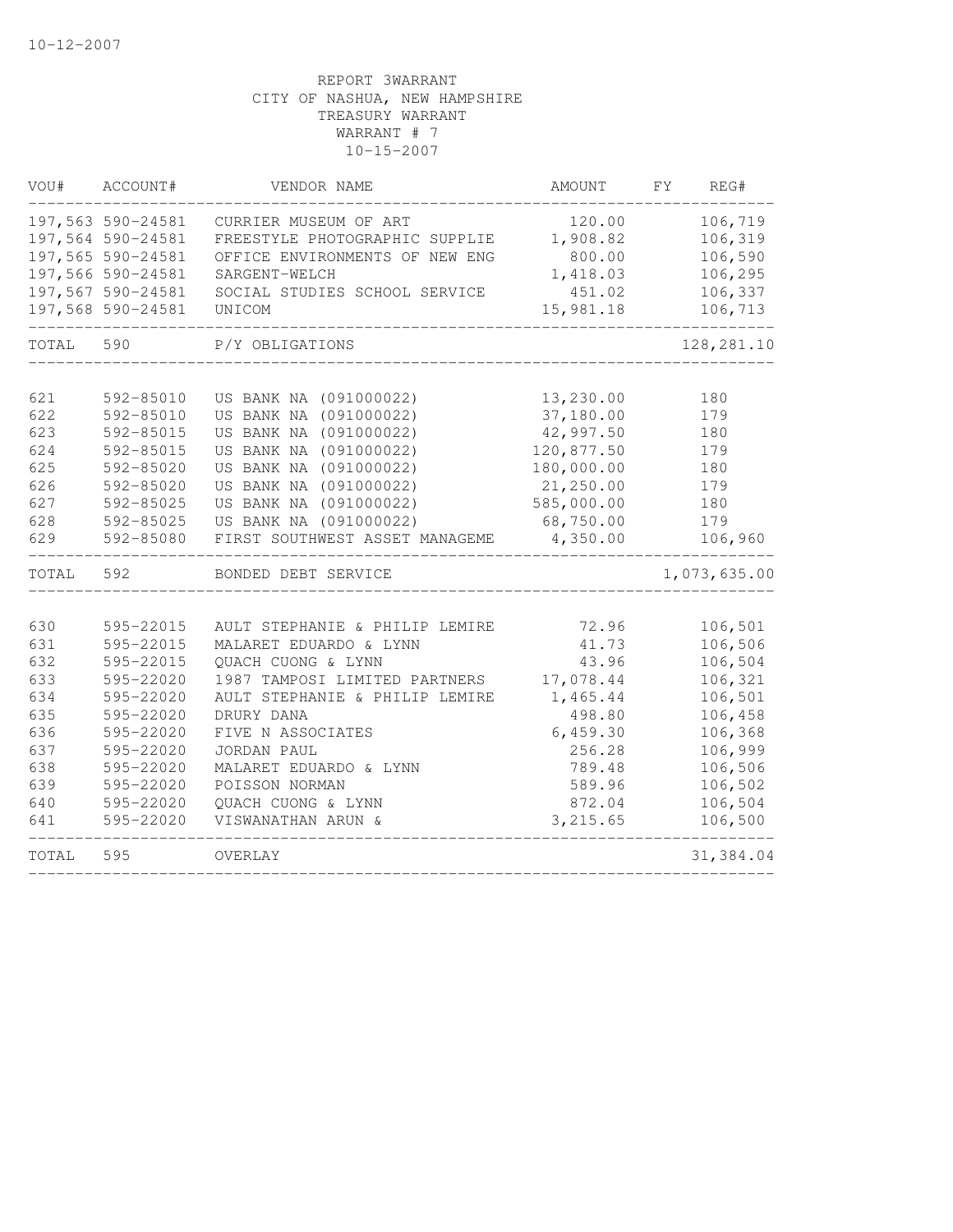|  | VOU# ACCOUNT# VENDOR NAME                                                                 | AMOUNT FY REG#   |                    |
|--|-------------------------------------------------------------------------------------------|------------------|--------------------|
|  | 642 653-05 REDIMIX COMPANIES INC                                                          | 1,545.00 106,400 |                    |
|  | TOTAL 653-05 CAP IMP - STREET DEPT<br>SIDEWALK CONSTR & REPLACEMENT                       |                  | 1,545.00           |
|  | 643 653-09 A H HARRIS & SONS INC 1,018.75 106,255                                         |                  |                    |
|  | TOTAL 653-09 CAP IMP - STREET DEPT<br>SIDEWALK CONSTR & REPLACEMENT                       |                  | 1,018.75           |
|  | 644 653-11 J&B GRANITE & STONEWORKS LTD 15,390.00 106,406                                 |                  |                    |
|  | TOTAL 653-11 CAP IMP - STREET DEPT<br>ALLDS ST/SALMON BROOK RAIL                          |                  | 15,390.00          |
|  | 645 699-07 SHEEHAN PHINNEY BASS & GREEN 4,111.75<br>646 699-07 VEOLIA WATER NORTH AMERICA | 50,000.00        | 106,980<br>106,430 |
|  | TOTAL 699-07 WATER SUPPLY ACQUISITION                                                     |                  | 54, 111.75         |
|  |                                                                                           |                  |                    |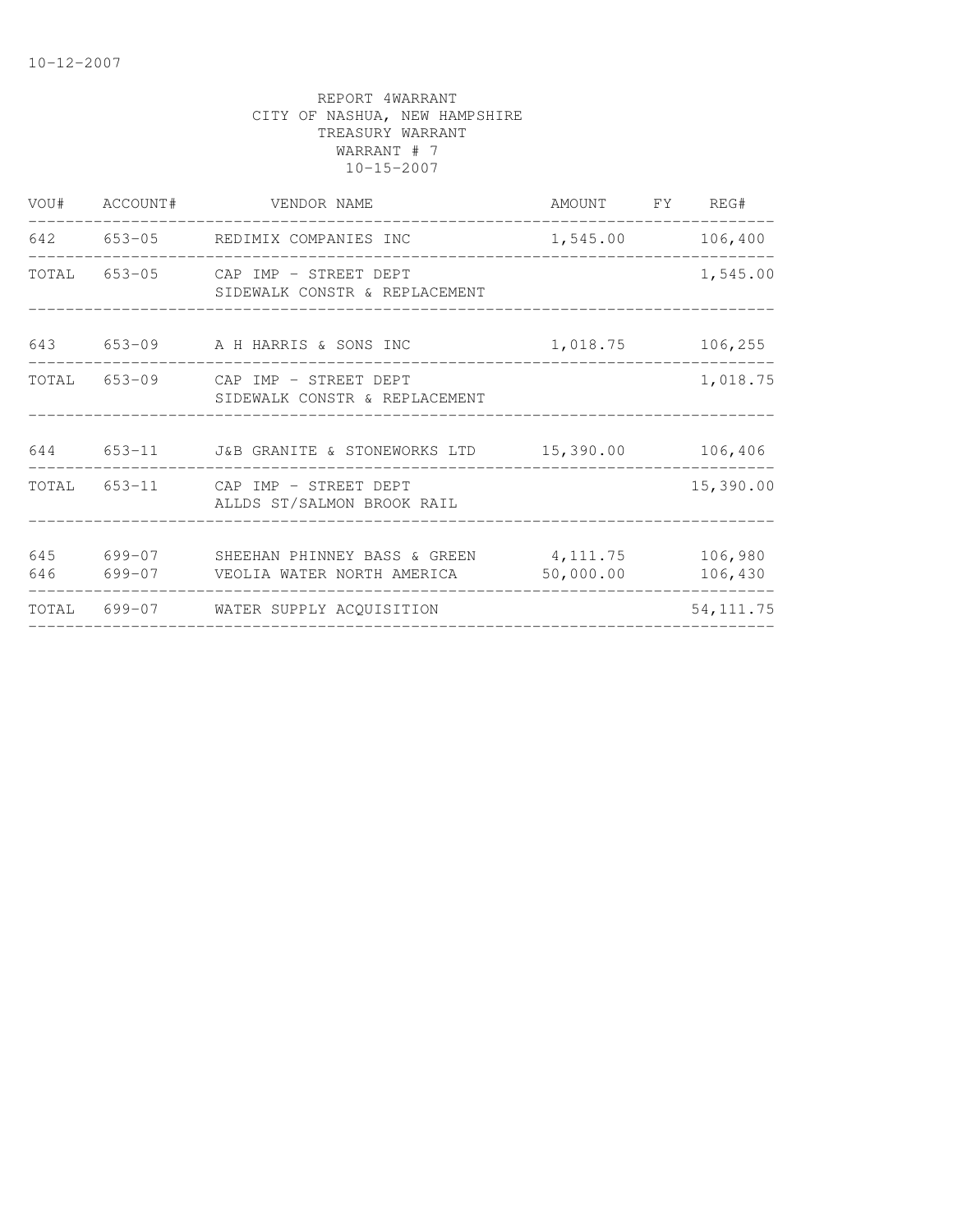|                                                             |                                                                                                                   | VOU# ACCOUNT# PROGRAM VENDOR NAME                                                                                                                                                                                                                                                                                                              | AMOUNT FY REG#                                                                                |                                                                                     |
|-------------------------------------------------------------|-------------------------------------------------------------------------------------------------------------------|------------------------------------------------------------------------------------------------------------------------------------------------------------------------------------------------------------------------------------------------------------------------------------------------------------------------------------------------|-----------------------------------------------------------------------------------------------|-------------------------------------------------------------------------------------|
|                                                             |                                                                                                                   | 647 731-64045 3705 WINCO IDENTIFICATION CORP                                                                                                                                                                                                                                                                                                   | 239.00                                                                                        | 106,389                                                                             |
|                                                             |                                                                                                                   | TOTAL 731 CPF-POLICE DEPARTMENT                                                                                                                                                                                                                                                                                                                | 239.00                                                                                        |                                                                                     |
|                                                             |                                                                                                                   | 648 752-53095 3711 MARSHALL GARY LLC                                                                                                                                                                                                                                                                                                           | 10,023.94                                                                                     | 106,979                                                                             |
| TOTAL                                                       |                                                                                                                   | 752 CPF-PARKS & RECREATION                                                                                                                                                                                                                                                                                                                     | 10,023.94                                                                                     |                                                                                     |
| 649                                                         |                                                                                                                   | 771-01310 3750 T BUCK CONSTRUCTION INC                                                                                                                                                                                                                                                                                                         | 53,577.05                                                                                     | 106,429                                                                             |
|                                                             |                                                                                                                   | TOTAL 771 CPF-COMM DEVELOP DEV                                                                                                                                                                                                                                                                                                                 | 53,577.05                                                                                     |                                                                                     |
| 650<br>650<br>651<br>651<br>652<br>653<br>654<br>655<br>656 | 792-01310<br>792-01310<br>792-01310<br>792-01310<br>792-53030<br>792-53181<br>792-54005<br>792-59232<br>792-59232 | 3798 METHUEN CONSTRUCTION CORP INC 98,646.48<br>3799 METHUEN CONSTRUCTION CORP INC<br>3798 METHUEN CONSTRUCTION CORP<br>INC/<br>3799 METHUEN CONSTRUCTION CORP INC/<br>3796 MAYNARD & PAOUETTE<br>3794 COMPREHENSIVE ENVIRONMENTAL IN<br>3799 UNION LEADER CORPORATION<br>3795 HUDSON PAVING & EXCAVATION INC<br>3795 HUDSON PAVING /RETAINAGE | 551,925.00<br>187.52<br>61,325.00<br>1,000.00<br>19,467.50<br>515.52<br>84,295.94<br>9,366.22 | 106,386<br>106,386<br>201<br>201<br>106,540<br>106,606<br>106,945<br>106,860<br>195 |
| TOTAL                                                       |                                                                                                                   | 792 CPF-WASTEWATER USER FUND                                                                                                                                                                                                                                                                                                                   | 826,729.18                                                                                    |                                                                                     |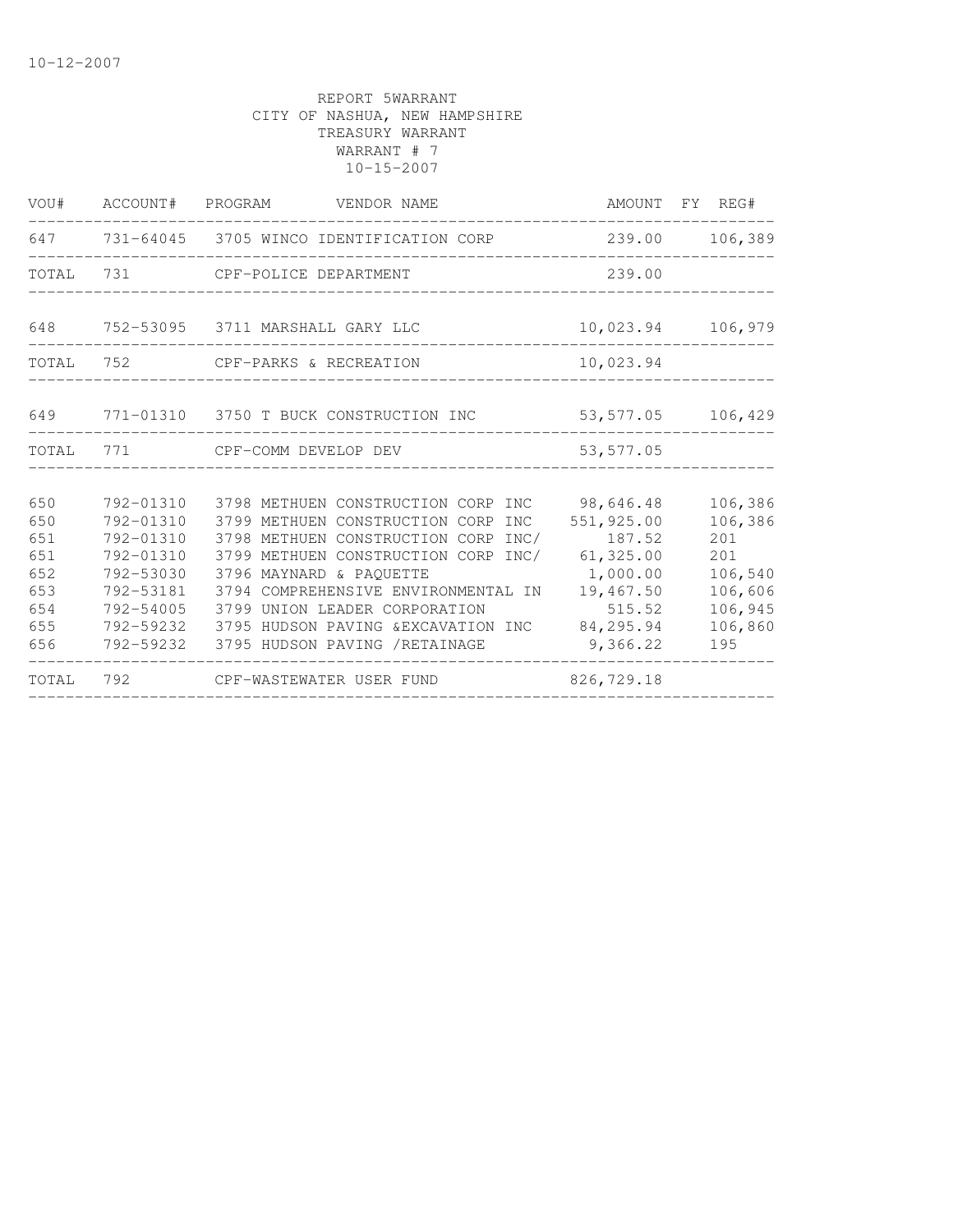| VOU# | ACCOUNT#  | VENDOR NAME                    | AMOUNT    | FΥ | REG#    |
|------|-----------|--------------------------------|-----------|----|---------|
| 657  | 801-31050 | NEXTEL COMMUNICATIONS          | 165.60    |    | 106,946 |
| 658  | 801-32005 | PUBLIC SERVICE OF NH           | 968.29    |    | 106,995 |
| 659  | 801-33005 | PENNICHUCK WATER               | 176.71    |    | 106,957 |
| 660  | 801-34015 | ENERGYNORTH PROPANE            | 40.00     |    | 106,953 |
| 661  | 801-41005 | STAPLES BUSINESS ADVANTAGE     | 760.43    |    | 106,610 |
| 661  | 801-41015 | STAPLES BUSINESS ADVANTAGE     | 154.66    |    | 106,610 |
| 662  | 801-43005 | FEDEX                          | 66.86     |    | 106,943 |
| 663  | 801-46030 | LEHIGH SAFETY SHOE LLC         | 82.00     |    | 106,356 |
| 663  | 801-46030 | LEHIGH SAFETY SHOE LLC         | 214.00    |    | 106,356 |
| 663  | 801-46030 | LEHIGH SAFETY SHOE LLC         | 164.00    |    | 106,356 |
| 664  | 801-48005 | SHATTUCK MALONE OIL CO         | 3,184.44  |    | 106,940 |
| 664  | 801-48005 | SHATTUCK MALONE OIL CO         | 14,330.01 |    | 106,940 |
| 664  | 801-48005 | SHATTUCK MALONE OIL CO         | 2,388.35  |    | 106,940 |
| 665  | 801-49040 | BCM CONTROLS CORPORATION       | 2,370.00  |    | 106,438 |
| 666  | 801-53080 | SOLBERG MANUFACTURING INC      | 235.75    |    | 106,413 |
| 667  | 801-53109 | NORTH SHORE RECYCLED FIBERS    | 3,652.70  |    | 106,330 |
| 668  | 801-53130 | COLUMBIA ANALYTICAL SERVICES I | 889.00    |    | 106,424 |
| 669  | 801-59100 | AMHERST APPLIANCE REPAIR/STEVE | 1,050.00  |    | 106,425 |
| 670  | 801-59238 | ANACOMP INC                    | 17.94     |    | 106,281 |
| 671  | 801-59239 | STAPLES BUSINESS ADVANTAGE     | 73.49     |    | 106,610 |
| 672  | 801-64045 | COMCAST                        | 68.48     |    | 106,976 |
| 673  | 801-64192 | MAGUIRE EQUIPMENT INC          | 5,300.00  |    | 106,549 |
| 674  | 801-75023 | BELLETETES INC                 | 23.26     |    | 106,372 |
| 675  | 801-77020 | BAYNE MACHINE WORKS            | 1,401.18  |    | 106,363 |
| 676  | 801-77020 | CN WOOD CO INC                 | 8,798.08  |    | 106,602 |
| 677  | 801-77020 | LIBERTY INTN'L TRUCKS OF NH LL | 1,601.84  |    | 106,848 |
| 677  | 801-77020 | LIBERTY INTN'L TRUCKS OF NH LL | 158.78    |    | 106,848 |
| 677  | 801-77020 | LIBERTY INTN'L TRUCKS OF NH LL | 76.37     |    | 106,848 |
| 678  | 801-77020 | MCDEVITT TRUCKS INC            | 223.46    |    | 106,604 |
| 678  | 801-77020 | MCDEVITT TRUCKS INC            | 24.20     |    | 106,604 |
| 679  | 801-77020 | SOUTHWORTH-MILTON INC          | 2,257.14  |    | 106,253 |
| 680  | 801-78065 | MAYNARD & LESIEUR INCORPORATED | 124.25    |    | 106,851 |
| 680  | 801-78065 | MAYNARD & LESIEUR INCORPORATED | 2,728.62  |    | 106,851 |
| 680  | 801-78065 | MAYNARD & LESIEUR INCORPORATED | 1,253.62  |    | 106,851 |
| 681  | 801-78100 | B-B CHAIN                      | 160.00    |    | 106,271 |
| 682  | 801-78100 | CARPARTS OF NASHUA             | 52.00     |    | 106,251 |
| 683  | 801-78100 | CN WOOD CO INC                 | 194.34    |    | 106,602 |
| 684  | 801-78100 | FREIGHTLINER OF NH INC         | 127.06    |    | 106,583 |
| 685  | 801-78100 | LIBERTY INTN'L TRUCKS OF NH LL | 204.98    |    | 106,848 |
| 685  | 801-78100 | LIBERTY INTN'L TRUCKS OF NH LL | 9.64      |    | 106,848 |
| 685  | 801-78100 | LIBERTY INTN'L TRUCKS OF NH LL | 33.36     |    | 106,848 |
| 686  | 801-78100 | NAPA AUTO PARTS                | 190.64    |    | 106,571 |
| 686  | 801-78100 | NAPA AUTO PARTS                | 13.42     |    | 106,571 |
| 687  | 801-78100 | SANEL AUTO PARTS CO            | 23.98     |    | 106,378 |
| 687  | 801-78100 | SANEL AUTO PARTS CO            | 185.08    |    | 106,378 |
| 687  | 801-78100 | SANEL AUTO PARTS CO            | 23.99     |    | 106,378 |
| 687  | 801-78100 | SANEL AUTO PARTS CO            | 118.58    |    | 106,379 |
| 687  | 801-78100 | SANEL AUTO PARTS CO            | 46.91     |    | 106,379 |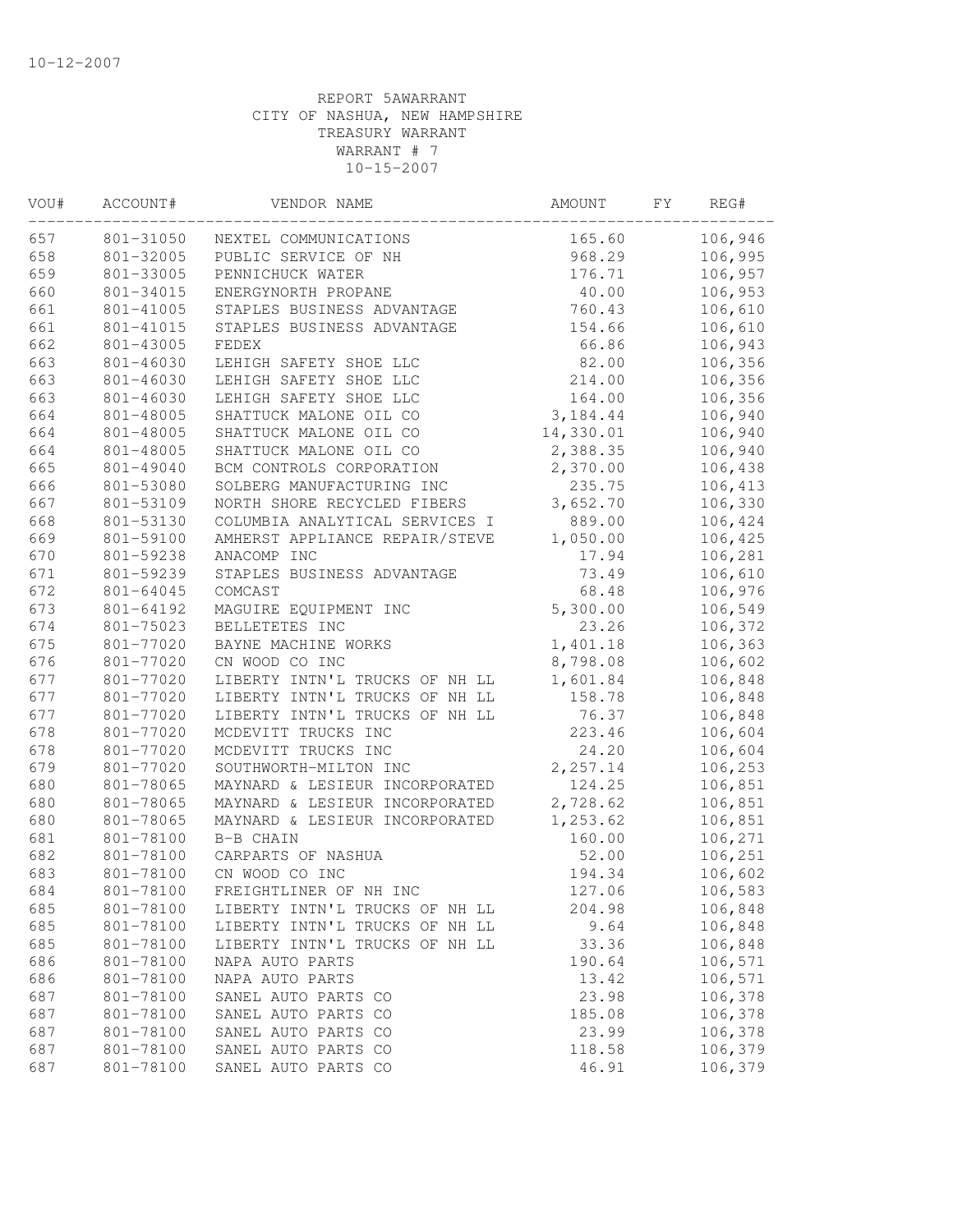| WOU#      | ACCOUNT#         | VENDOR NAME                         | AMOUNT     | FY | REG#       |
|-----------|------------------|-------------------------------------|------------|----|------------|
| 688       | 801-83106        | ANTHEM BLUE CROSS BLUE SHIELD       | 8,344.96   |    | 197        |
| 689       | 801-83106        | HARVARD PILGRIM HEALTH CARE         | 215.83     |    | 198        |
| 690       | 801-83106        | NORTHEAST DELTA                     | 470.33     |    | 199        |
| 691       | 801-83206        | ANTHEM BLUE CROSS BLUE SHIELD       | 17, 150.57 |    | 197        |
| 692       | 801-83206        | NORTHEAST DELTA                     | 1,003.98   |    | 199        |
| 693       | 801-83306        | ANTHEM BLUE CROSS BLUE SHIELD       | 3,527.47   |    | 197        |
| 694       | 801-83306        | HARVARD PILGRIM HEALTH CARE         | 106.58     |    | 198        |
| 695       | 801-83306        | NORTHEAST DELTA                     | 245.94     |    | 199        |
| 696       | 801-83406        | ANTHEM BLUE CROSS BLUE SHIELD       | 5,056.16   |    | 197        |
| 697       | 801-83406        | HARVARD PILGRIM HEALTH CARE         | 1,065.83   |    | 198        |
| 698       | 801-83406        | NORTHEAST DELTA                     | 334.72     |    | 199        |
| 699       |                  | 801-91005 CONVERSE KERRY            | 160.58     |    | 106,208    |
| 700       |                  | 801-96125 GZA GEOENVIRONMENTAL INC  | 3,358.73   |    | 106,675    |
| TOTAL 801 |                  | SOLID WASTE DISPOSAL                |            |    | 97, 449.17 |
|           |                  |                                     |            |    |            |
| 701       |                  | 802-215-00 ATTORNEY MONIQUE DONOVAN | 44.18      |    | 106,494    |
| 702       | $802 - 215 - 00$ | GULAS RICHARD & MARY                | 39.30      |    | 106,487    |
| 703       | $802 - 215 - 00$ | MARKET ST SETTLEMENT GROUP          | 134.94     |    | 106,492    |
| 704       | $802 - 215 - 00$ | MERRIMON CHARLES & JAMA             | 36.86      |    | 106,489    |
| 705       | $802 - 215 - 00$ | RASTELLO TOD & TAMMY                | 69.98      |    | 106,490    |
| 706       | $802 - 215 - 00$ | ROMEY DAVID                         | 23.24      |    | 106,483    |
| 707       | $802 - 215 - 00$ | SHIRLEY JOHN F                      | 40.52      |    | 106,496    |
| 708       | $802 - 215 - 00$ | ST PETER GERALDA                    | 35.64      |    | 106,485    |
| 709       | $802 - 215 - 00$ | STATE OF NH                         | 186.49     |    | 106,481    |
| 710       | 802-31005        | NEXTEL COMMUNICATIONS               | 97.07      |    | 106,946    |
| 710       | 802-31005        | NEXTEL COMMUNICATIONS               | 210.23     |    | 106,946    |
| 711       | 802-31005        | VERIZON                             | 69.58      |    | 106,965    |
| 712       | 802-32005        | PUBLIC SERVICE OF NH                | 12.87      |    | 106,995    |
| 712       | 802-32005        | PUBLIC SERVICE OF NH                | 283.86     |    | 106,995    |
| 713       | 802-33005        | PENNICHUCK WATER                    | 718.44     |    | 106,957    |
| 714       | 802-34015        | KEYSPAN ENERGY DELIVERY             | 138.34     |    | 106,954    |
| 715       | 802-41015        | SAM'S CLUB DIRECT                   | 92.09      |    | 106,966    |
| 716       | 802-41015        | STAPLES BUSINESS ADVANTAGE          | 323.31     |    | 106,610    |
| 717       | 802-42010        | CENTRAL PAPER PRODUCTS CO           | 372.96     |    | 106,864    |
| 718       | 802-42010        | CORBETT CLEANING CO/STEPHEN CO      | 85.00      |    | 106,398    |
| 719       |                  | 802-42010 GREENLEAF WILLIAM         | 765.00     |    | 106,513    |
| 720       | 802-45103        | JCI JONES CHEMICALS INC             | 2,262.70   |    | 106,415    |
| 721       | 802-45106        | KEMIRA WATER SOLUTIONS INC          | 3,534.96   |    | 106,419    |
| 722       | 802-45175        | ARCSOURCE INC                       | 7.79       |    | 106,381    |
| 723       | 802-46045        | LEHIGH SAFETY SHOE LLC              | 82.00      |    | 106,356    |
| 724       | 802-46045        | UNIFIRST CORPORATION                | 41.30      |    | 106,586    |
| 724       | 802-46045        | UNIFIRST CORPORATION                | 231.59     |    | 106,586    |
| 725       | $802 - 467$      | HILLSBOROUGH COUNTY TREASURER       | 23.64      |    | 106,859    |
| 726       | 802-48005        | SHATTUCK MALONE OIL CO              | 3,446.28   |    | 106,940    |
| 726       | 802-48005        | SHATTUCK MALONE OIL CO              | 3,446.27   |    | 106,940    |
| 727       | 802-53030        | CHEMSERVE ENVIRONMENTAL ANALYS      | 1,290.90   |    | 106,556    |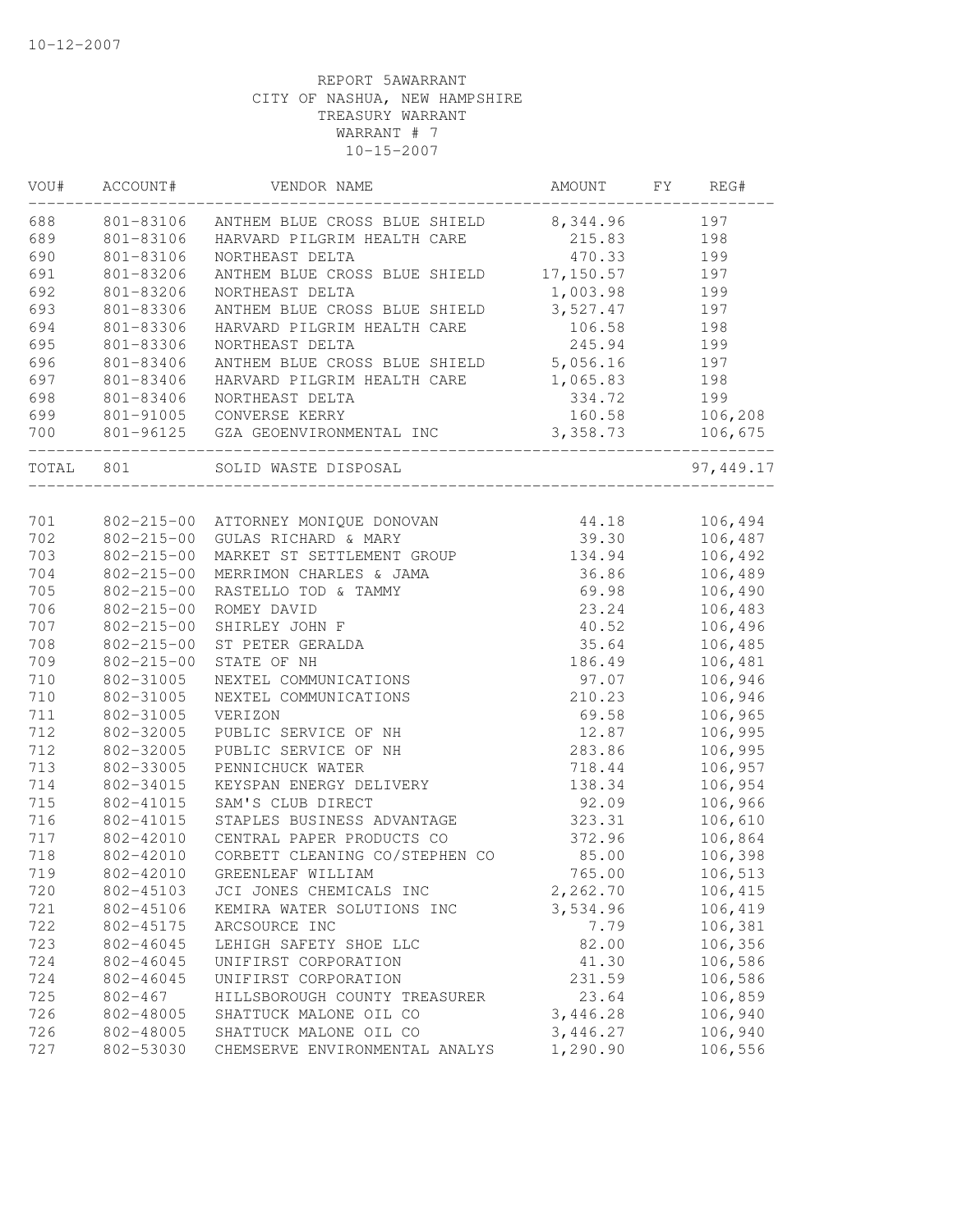| VOU# | ACCOUNT#  | VENDOR NAME                    | AMOUNT    | FΥ | REG#    |
|------|-----------|--------------------------------|-----------|----|---------|
| 728  | 802-53030 | ENVIROSYSTEMS INC              | 1,025.00  |    | 106,316 |
| 729  | 802-54020 | THE LOWELL PUBLISHING CO       | 495.30    |    | 106,950 |
| 730  | 802-54020 | UNION LEADER CORPORATION       | 335.84    |    | 106,945 |
| 731  | 802-59100 | BAU HOPKINS                    | 1,604.33  |    | 106,284 |
| 732  | 802-59220 | PRINTGRAPHICS OF MAINE         | 377.50    |    | 106,309 |
| 733  | 802-59225 | RESOURCE MANAGEMENT INC        | 17,680.70 |    | 106,230 |
| 734  | 802-59230 | BROX INDUSTRIES INC            | 815.97    |    | 106,278 |
| 735  | 802-59230 | CORRIVEAU ROUTHIER INC         | 283.50    |    | 106,842 |
| 736  | 802-59230 | F W WEBB COMPANY               | 83.10     |    | 106,312 |
| 737  | 802-59230 | MCMASTER-CARR SUPPLY CO        | 179.91    |    | 106,366 |
| 738  | 802-59230 | TDD EARTH TECHNOLOGIES INC     | 3,950.00  |    | 106,938 |
| 739  | 802-59238 | ANACOMP INC                    | 37.19     |    | 106,281 |
| 740  | 802-59239 | STAPLES BUSINESS ADVANTAGE     | 73.50     |    | 106,610 |
| 741  | 802-59320 | CN WOOD CO INC                 | 241.42    |    | 106,602 |
| 742  | 802-59320 | SANEL AUTO PARTS CO            | 47.15     |    | 106,379 |
| 742  | 802-59320 | SANEL AUTO PARTS CO            | 171.50    |    | 106,379 |
| 743  | 802-64045 | RADIO SHACK                    | 29.99     |    | 106,942 |
| 744  | 802-64192 | GRAINGER                       | 105.34    |    | 106,297 |
| 745  | 802-64192 | HOME DEPOT CREDIT SERVICES     | 20.46     |    | 106,952 |
| 746  | 802-64192 | LAB SAFETY SUPPLY INC          | 49.20     |    | 106,247 |
| 747  | 802-64192 | M & B MACHINING AND WELDING    | 122.00    |    | 106,849 |
| 748  | 802-64192 | MCMASTER-CARR SUPPLY CO        | 65.67     |    | 106,366 |
| 749  | 802-64192 | PINE MOTOR PARTS               | 43.48     |    | 106,852 |
| 750  | 802-64192 | RADIO SHACK                    | 95.96     |    | 106,942 |
| 751  | 802-64192 | STAPLES BUSINESS ADVANTAGE     | 84.67     |    | 106,610 |
| 752  | 802-66025 | GE CAPITAL INC                 | 105.00    |    | 106,597 |
| 753  | 802-77050 | PINE MOTOR PARTS               | 364.01    |    | 106,852 |
| 754  | 802-77063 | M & B MACHINING AND WELDING    | 908.00    |    | 106,849 |
| 755  | 802-77065 | CARPARTS OF NASHUA             | 38.90     |    | 106,251 |
| 756  | 802-77065 | MCMASTER-CARR SUPPLY CO        | 416.23    |    | 106,366 |
| 757  | 802-77065 | NH HYDRAULICS INC              | 51.82     |    | 106,359 |
| 758  | 802-77067 | APPLIED INDUSTRIAL TECHNOLOGIE | 91.70     |    | 106,307 |
| 759  | 802-77067 | NASCO                          | 195.70    |    | 106,865 |
| 760  | 802-77069 | BEARINGS SPECIALTY CO INC      | 5.20      |    | 106,594 |
| 761  | 802-77069 | GRAINGER                       | 1,368.00  |    | 106,297 |
| 762  | 802-77069 | M & B MACHINING AND WELDING    | 1,080.00  |    | 106,849 |
| 763  | 802-77069 | MCMASTER-CARR SUPPLY CO        | 15.74     |    | 106,366 |
| 764  | 802-77069 | PINE MOTOR PARTS               | 31.47     |    | 106,852 |
| 765  | 802-77069 | UNITED SUPPLY COMPANY INC      | 144.67    |    | 106,861 |
| 766  | 802-77071 | FASTENAL CO                    | 44.53     |    | 106,267 |
| 767  | 802-77071 | UNITED SUPPLY COMPANY INC      | 161.99    |    | 106,861 |
| 768  | 802-77072 | KRAFT POWER CORP               | 2,664.24  |    | 106,223 |
| 769  | 802-77072 | SOUTHWORTH-MILTON INC          | 8.34      |    | 106,253 |
| 770  | 802-83006 | ANTHEM BLUE CROSS BLUE SHIELD  | 29,170.46 |    | 197     |
| 771  | 802-83006 | HARVARD PILGRIM HEALTH CARE    | 13,059.15 |    | 198     |
| 772  | 802-83006 | NORTHEAST DELTA                | 2,500.66  |    | 199     |
| 773  | 802-94005 | KEATING WILLIAM                | 51.90     |    | 106,516 |
| 774  | 802-94005 | NEWEA                          | 135.00    |    | 106,949 |
|      |           |                                |           |    |         |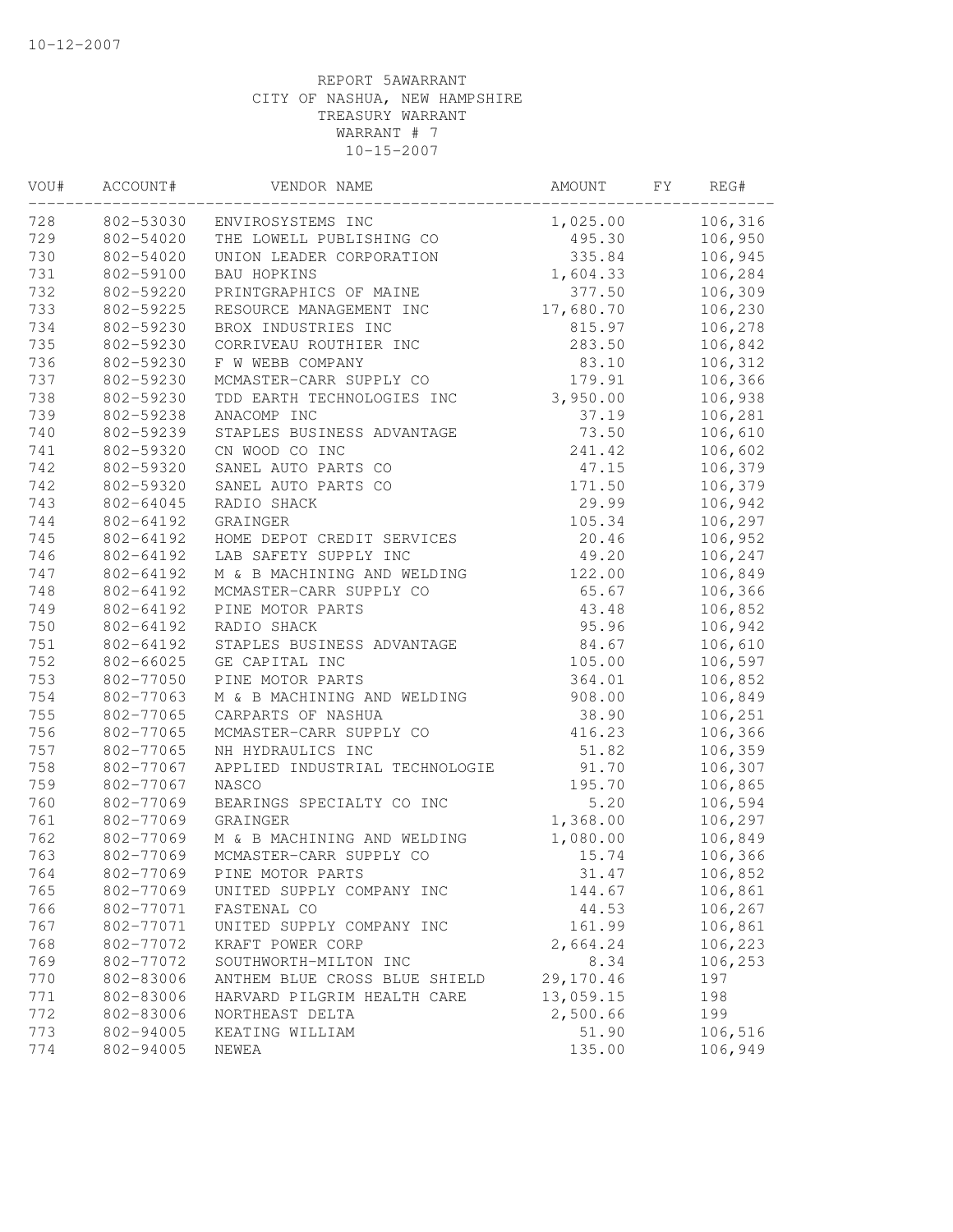| VOU#  | ACCOUNT#      | VENDOR NAME              | AMOUNT   | FY. | REG#       |
|-------|---------------|--------------------------|----------|-----|------------|
| 775   | 802-96004     | FOSTER STEPHEN JR        | 600.00   |     | 106,444    |
| 776   | $802 - 96004$ | HORIZON SOLUTIONS CORP   | 8,698.19 |     | 106,224    |
| 777   | 802-96007     | MCMASTER-CARR SUPPLY CO  | 201.68   |     | 106,366    |
| 777   | $802 - 96060$ | MCMASTER-CARR SUPPLY CO  | 862.50   |     | 106,366    |
| 777   | $802 - 96090$ | MCMASTER-CARR SUPPLY CO  | 605.99   |     | 106,366    |
| TOTAL | 802           | SEWERAGE DISPOSAL SYSTEM |          |     | 109,747.08 |
|       |               |                          |          |     |            |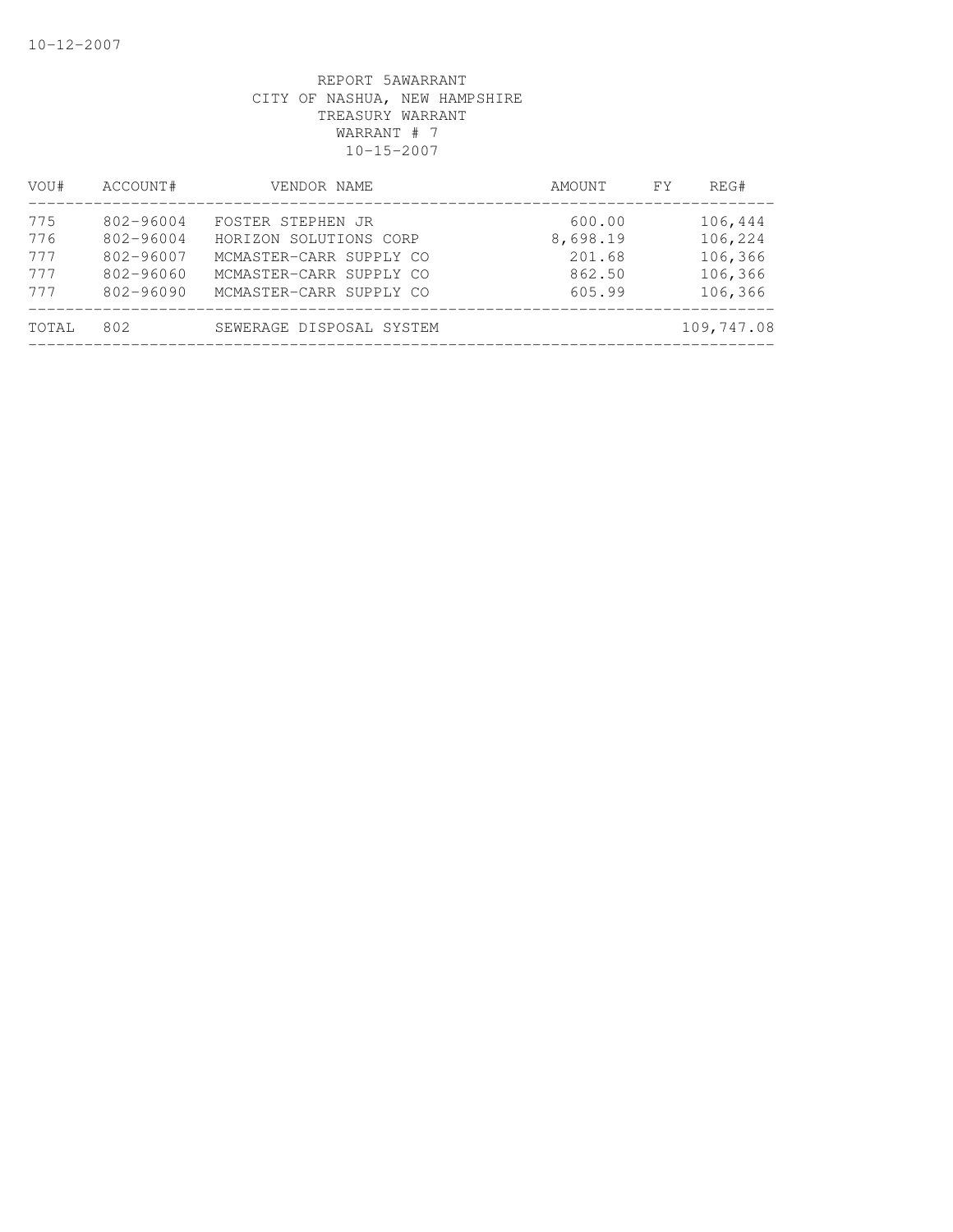| VOU#                     | ACCOUNT#   | VENDOR NAME                                                                                                         | AMOUNT FY REG#                           |                                      |
|--------------------------|------------|---------------------------------------------------------------------------------------------------------------------|------------------------------------------|--------------------------------------|
|                          | 778 951-22 | THE TAMPOSI COMPANY                                                                                                 | 75,759.00                                | 106,191                              |
|                          |            | TOTAL 951 PWD & ENG TRUST FUND                                                                                      |                                          | 75,759.00                            |
| 779<br>780<br>781<br>782 | 952-01310  | E D SWETT INC<br>952-01310 E D SWETT INC/RETAINAGE<br>952-05058 HANDY HOUSE INC<br>952-45065 GATE CITY FENCE CO INC | 14,845.50<br>1,649.50<br>59.00<br>384.00 | 106,514<br>203<br>106,973<br>106,347 |
|                          |            | TOTAL 952 PARK & RECREATION TRUST FUND                                                                              |                                          | 16,938.00                            |
| 783                      |            | 961-45185 HARDY DORIC INC                                                                                           | 1,050.00                                 | 106,391                              |
| TOTAL                    | 961        | EDGEWOOD CEMETERY TRUST FUND                                                                                        |                                          | 1,050.00                             |
|                          |            | 784 963-239 CARRIER GERALD & CHRISTINE                                                                              | 2,370.00                                 | 106,346                              |
| <b>TOTAL</b>             | 963        | WOODLAWN CEMETERY TRUST FUND                                                                                        |                                          | 2,370.00                             |
| 785<br>786               |            | 982-05053 KELLEY MATTHEW & RPI<br>982-05053 VAIBHAV REDDY & BOSTON UNIVERS                                          | 1,275.00<br>1,275.00                     | 106,192<br>106,488                   |
| TOTAL                    |            | SCHOLARSHIP TRUST FUND                                                                                              |                                          | 2,550.00                             |
|                          |            |                                                                                                                     |                                          |                                      |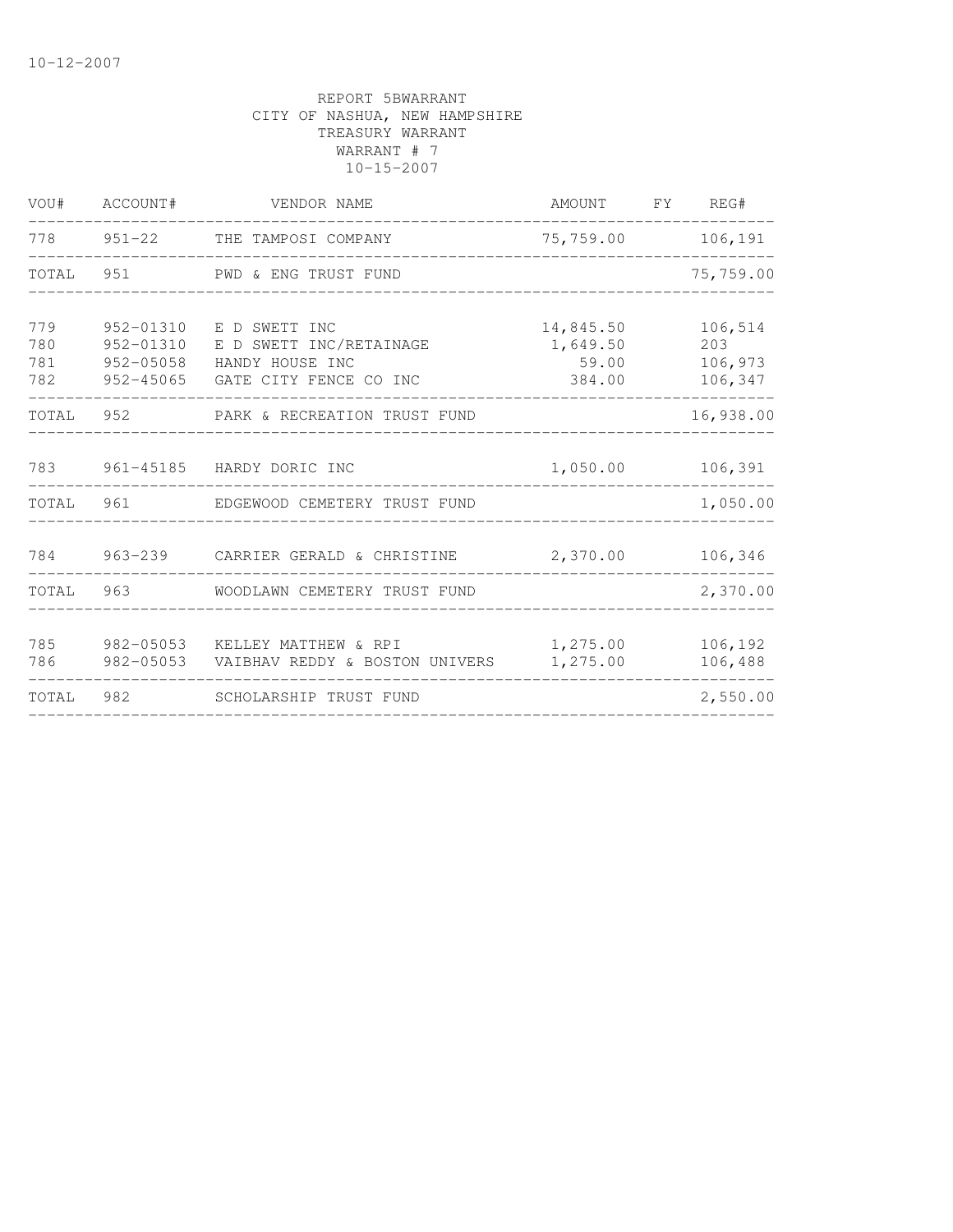|           | ACCOUNT# PAYROLL WEEK ENDING |  |  | AMOUNT |  |
|-----------|------------------------------|--|--|--------|--|
| TOTAL 981 |                              |  |  |        |  |
|           |                              |  |  |        |  |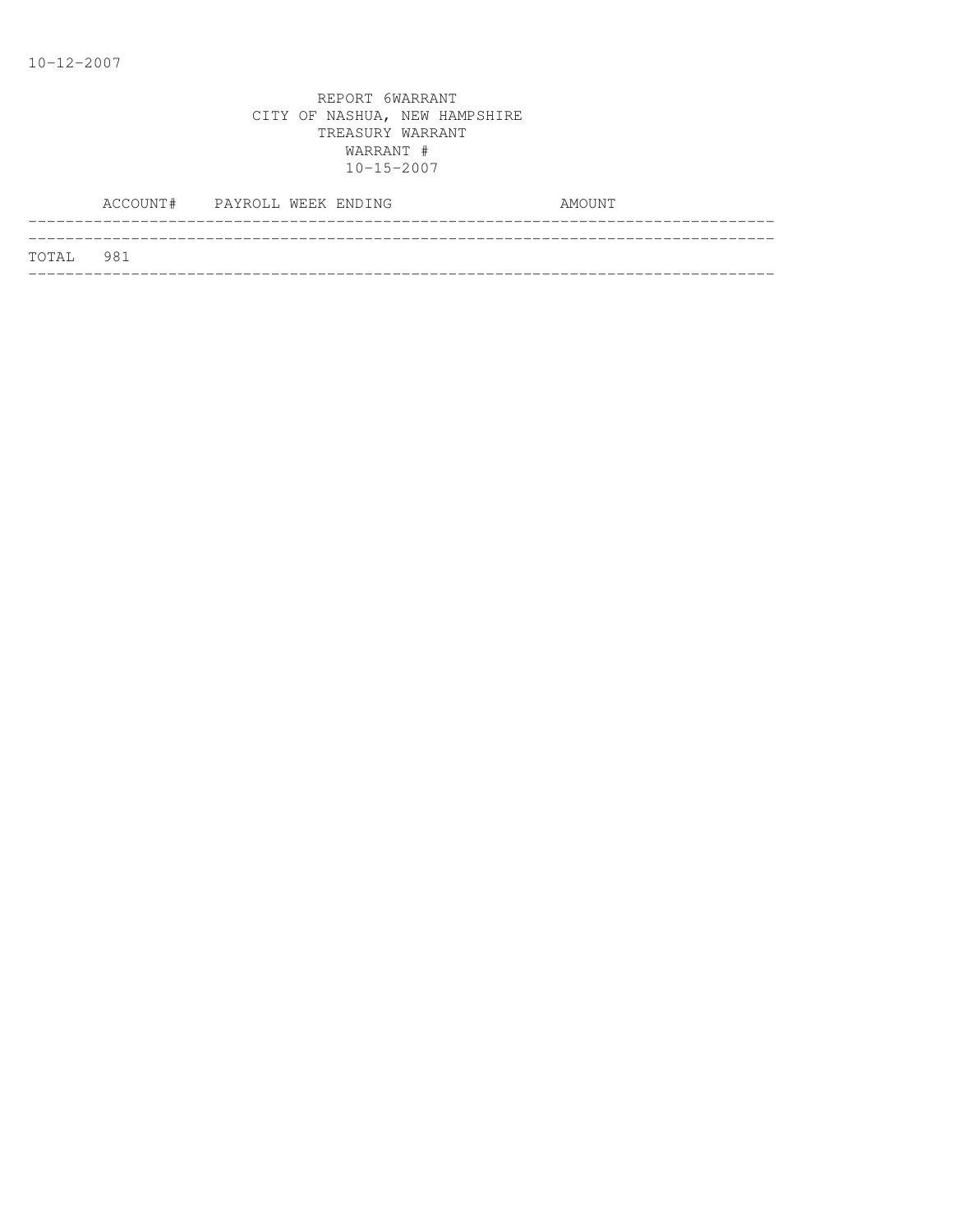|           |            | ACCOUNT# PAYROLL WEEK ENDING                     | AMOUNT                       |          |
|-----------|------------|--------------------------------------------------|------------------------------|----------|
|           |            | 3037-11515 06-OCT-2007                           | 1,143.19                     |          |
| TOTAL 303 |            | ALT - INCENTIVE FUND PROGRAM                     |                              | 1,143.19 |
|           |            | 305-11239 06-OCT-2007                            | 970.14                       |          |
|           |            | 305-11239 29-SEPT-2007                           | 970.14                       |          |
|           |            | 305-59100 29-SEPT-2007                           | 183.75                       |          |
| TOTAL 305 |            | SRF - CIVIC & COMM ACTIVITIES                    | ____________________________ | 2,124.03 |
|           |            | 308-83051  06-OCT-2007                           | 222.42                       |          |
|           |            | 308-83051 29-SEPT-2007                           | 1,602.91                     |          |
|           |            | 308-83052  06-OCT-2007                           | 965.17                       |          |
|           |            | 308-83052 29-SEPT-2007                           | 963.17                       |          |
|           |            | 308-83102  06-OCT-2007                           | 1,028.08                     |          |
|           |            | 308-83102 29-SEPT-2007                           | 1,454.11                     |          |
| TOTAL 308 |            | SRF - INSURANCE                                  |                              | 6,235.86 |
|           |            |                                                  |                              |          |
|           |            | 3086-11870 06-OCT-2007<br>3086-12006 06-OCT-2007 | 2,497.20                     |          |
|           |            | 3086-13032 06-OCT-2007                           | 1,901.54<br>397.68           |          |
|           |            | 3086-13032 29-SEPT-2007                          | 248.55                       |          |
|           |            | 3086-13133 06-OCT-2007                           | 325.00                       |          |
| TOTAL     | 308        | JAVITS GRANT PROGRAM                             |                              | 5,369.97 |
|           |            | 3089-13133 06-OCT-2007                           | 50.00                        |          |
| TOTAL     | 308        |                                                  |                              | 50.00    |
|           |            |                                                  |                              |          |
|           |            | 3097-11162 06-OCT-2007                           | 1,245.00                     |          |
|           |            | 3097-11162 29-SEPT-2007                          | 1,245.00                     |          |
|           | 3097-11408 | $06 - OCT - 2007$                                | 721.60                       |          |
|           | 3097-11408 | 29-SEPT-2007                                     | 721.60                       |          |
|           | 3097-12112 | $06 - OCT - 2007$                                | 2,494.53                     |          |
|           | 3097-12112 | 29-SEPT-2007                                     | 2,804.07                     |          |
|           | 3097-12830 | $06 - OCT - 2007$                                | 66.38                        |          |
|           | 3097-12830 | 29-SEPT-2007                                     | 202.25                       |          |
|           | 3097-19138 | $06 - OCT - 2007$                                | 2,838.17                     |          |
|           | 3097-19139 | $06 - OCT - 2007$                                | 8,403.21                     |          |
|           | 3097-19140 | $06 - OCT - 2007$                                | 7,998.90                     |          |
|           | 3097-19140 | 29-SEPT-2007                                     | 8,442.84                     |          |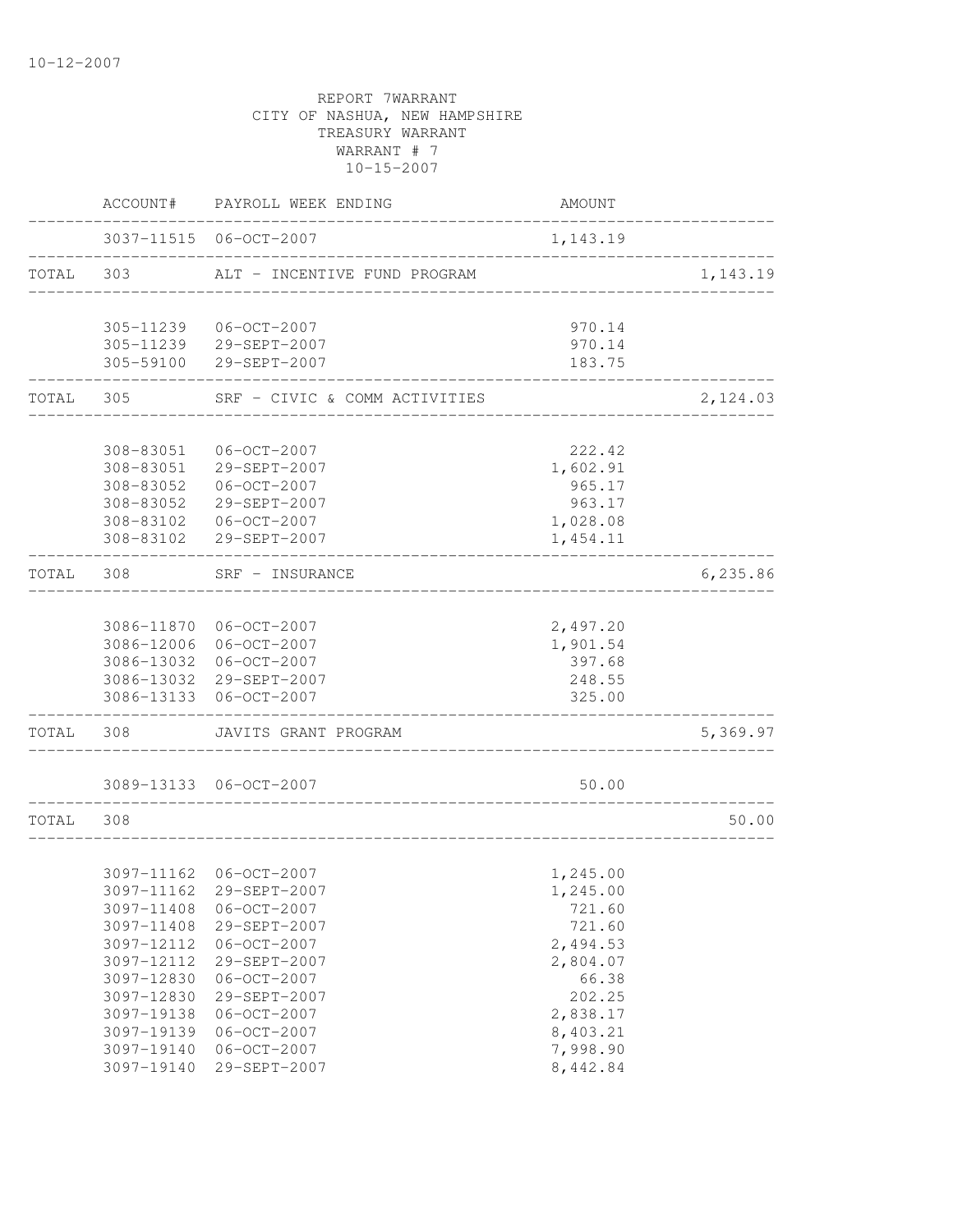|       | ACCOUNT#                 | PAYROLL WEEK ENDING                                               | <b>AMOUNT</b>                    |            |
|-------|--------------------------|-------------------------------------------------------------------|----------------------------------|------------|
|       | 3097-19540<br>3097-19544 | 06-OCT-2007<br>3097-19540 29-SEPT-2007<br>06-OCT-2007             | 20,987.21<br>20,508.20<br>751.79 |            |
|       | 3097-19544               | 29-SEPT-2007                                                      | 768.68                           |            |
|       |                          | 3097-19545 06-OCT-2007                                            | 1,706.68                         |            |
|       |                          | 3097-19545 29-SEPT-2007                                           | 1,306.46                         |            |
| TOTAL | 309                      | SRF - FOOD SERVICES                                               |                                  | 83, 212.57 |
|       |                          | 3117-12006 06-OCT-2007                                            | 2,100.00                         |            |
|       |                          | 3117-12006 29-SEPT-2007                                           | 650.00                           |            |
| TOTAL | 311                      | DRIVER'S EDUCATION                                                |                                  | 2,750.00   |
|       | 312-11165                | 06-OCT-2007                                                       | 745.98                           |            |
|       | 312-11165                | 29-SEPT-2007                                                      | 745.98                           |            |
|       | 312-11191                | $06 - OCT - 2007$                                                 | 703.92                           |            |
|       | 312-11191                | 29-SEPT-2007                                                      | 703.92                           |            |
|       | 312-11547                | $06 - OCT - 2007$                                                 | 3,565.99                         |            |
|       | 312-11547                | 29-SEPT-2007                                                      | 2,006.43                         |            |
|       | 312-12010                | 06-OCT-2007                                                       | 91.27                            |            |
|       | 312-12010                | 29-SEPT-2007                                                      | 91.27                            |            |
|       | 312-12116<br>312-12116   | $06 - OCT - 2007$<br>29-SEPT-2007                                 | 1,002.59                         |            |
|       |                          | 312-13004 06-OCT-2007                                             | 568.49<br>702.75                 |            |
|       | 312-13004                | 29-SEPT-2007                                                      | 452.91                           |            |
| TOTAL | 312                      | SRF - FINANCIAL SERVICES                                          |                                  | 11,381.50  |
|       |                          | 3122-12006 06-OCT-2007                                            | 825.00                           |            |
|       |                          | 3122-12006 29-SEPT-2007                                           | 136.23                           |            |
| TOTAL | 312                      | ADULT ED/CONTINUING ED                                            |                                  | 961.23     |
|       |                          | 3245-11860 06-OCT-2007                                            | 390.38                           |            |
|       |                          | _______________________________<br>TOTAL 324 YOUTH SAFE HAVEN-PAL |                                  | 390.38     |
|       |                          |                                                                   |                                  |            |
|       |                          | 331-11250 06-OCT-2007                                             | 647.10                           |            |
|       |                          | 331-11250 29-SEPT-2007                                            | 647.10                           |            |
|       |                          | 331-11552 06-OCT-2007                                             | 881.04                           |            |
|       |                          | 331-11552 29-SEPT-2007                                            | 881.03                           |            |
|       |                          | 331-11558   06-OCT-2007                                           | 1,053.23                         |            |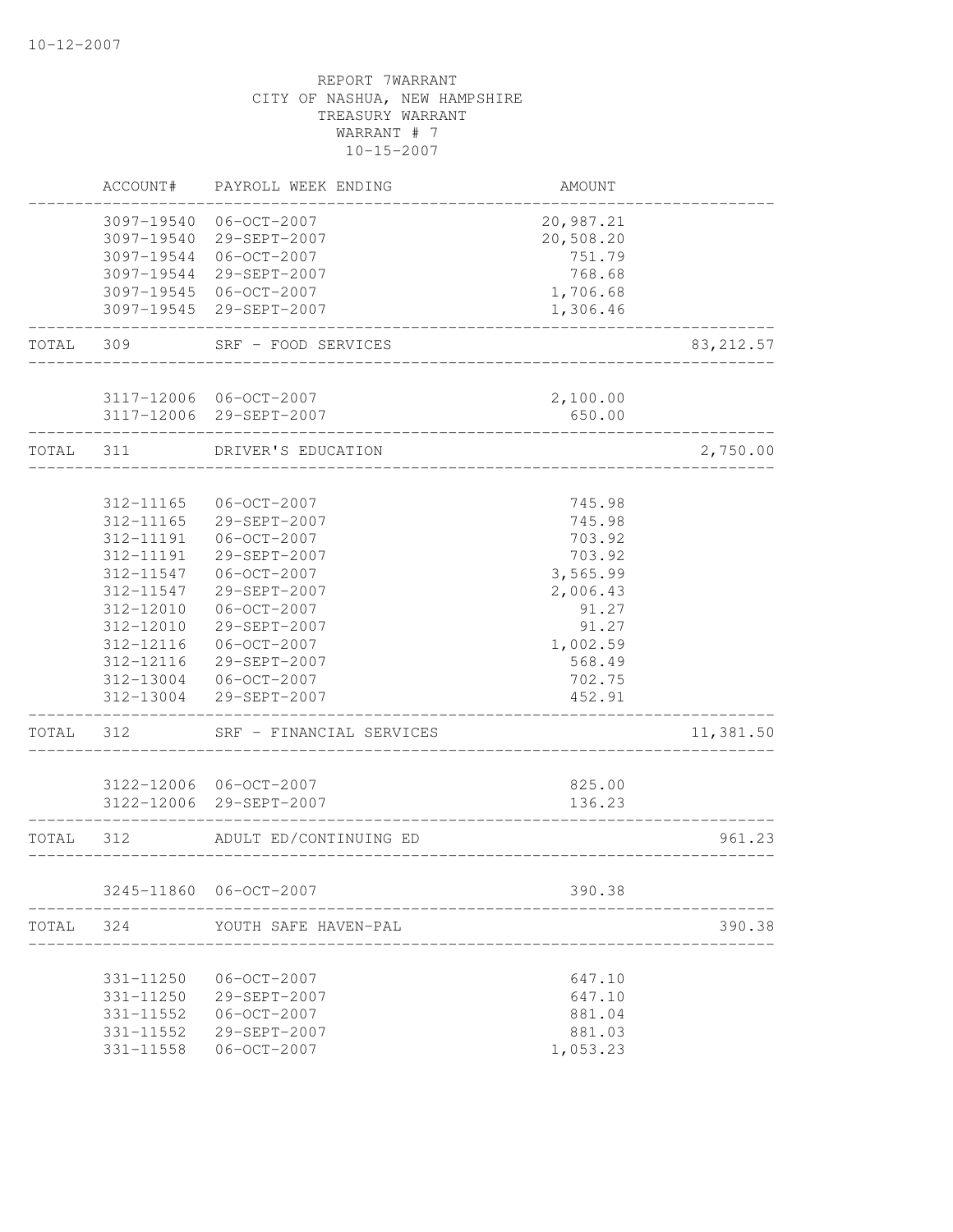|           | ACCOUNT#   | PAYROLL WEEK ENDING           | AMOUNT    |           |
|-----------|------------|-------------------------------|-----------|-----------|
|           | 331-11558  | 29-SEPT-2007                  | 1,053.24  |           |
|           |            | 331-11567 06-OCT-2007         | 1,366.91  |           |
|           | 331-11567  | 29-SEPT-2007                  | 1,366.91  |           |
|           | 331-12115  | $06 - OCT - 2007$             | 524.61    |           |
|           | 331-12115  | 29-SEPT-2007                  | 524.61    |           |
|           | 331-13038  | $06 - OCT - 2007$             | 660.74    |           |
|           | 331-13038  | 29-SEPT-2007                  | 2,021.49  |           |
|           | 331-13044  | $06 - OCT - 2007$             | 4,024.79  |           |
|           | 331-13044  | 29-SEPT-2007                  | 5,874.68  |           |
|           | 331-13048  | $06 - OCT - 2007$             | 1,327.92  |           |
|           |            | 331-13048 29-SEPT-2007        | 1,074.56  |           |
|           |            | 331-18036 06-OCT-2007         | 10,128.23 |           |
|           |            | 331-18036 29-SEPT-2007        | 16,861.45 |           |
| TOTAL     | 331        | SRF - POLICE DEPARTMENT       |           | 50,919.64 |
|           |            |                               |           |           |
|           |            | 332-13004 06-OCT-2007         | 131.89    |           |
|           |            | 332-13004 29-SEPT-2007        | 97.20     |           |
|           |            | 332-18084 29-SEPT-2007        | 211.03    |           |
| TOTAL 332 |            | SRF - FIRE DEPARTMENT         |           | 440.12    |
|           |            | 3358-12006 06-OCT-2007        | 1,471.24  |           |
|           |            | 3358-12078 06-OCT-2007        | 462.50    |           |
|           | 3358-12078 | 29-SEPT-2007                  | 1,780.00  |           |
| TOTAL 335 |            | TITLE IB READ 1ST MT PLEASANT |           | 3,713.74  |
|           |            |                               |           |           |
|           | 341-11107  | $06 - OCT - 2007$             | 687.84    |           |
|           | 341-11107  | 29-SEPT-2007                  | 687.84    |           |
|           | 341-11235  | $06 - OCT - 2007$             | 1,927.43  |           |
|           | 341-11235  | 29-SEPT-2007                  | 1,927.43  |           |
|           | 341-11346  | $06 - OCT - 2007$             | 214.09    |           |
|           | 341-11346  | 29-SEPT-2007                  | 214.09    |           |
|           | 341-11484  | 29-SEPT-2007                  | 8,220.00  |           |
|           | 341-11563  | $06 - OCT - 2007$             | 938.55    |           |
|           | 341-11563  | 29-SEPT-2007                  | 938.55    |           |
|           | 341-12037  | $06 - OCT - 2007$             | 103.03    |           |
|           | 341-12037  | 29-SEPT-2007                  | 103.03    |           |
|           | 341-12101  | $06 - OCT - 2007$             | 382.66    |           |
|           | 341-12101  | 29-SEPT-2007                  | 382.66    |           |
| TOTAL     | 341        | SRF - COMMUNITY SERVICES      |           | 16,727.20 |
|           |            |                               |           |           |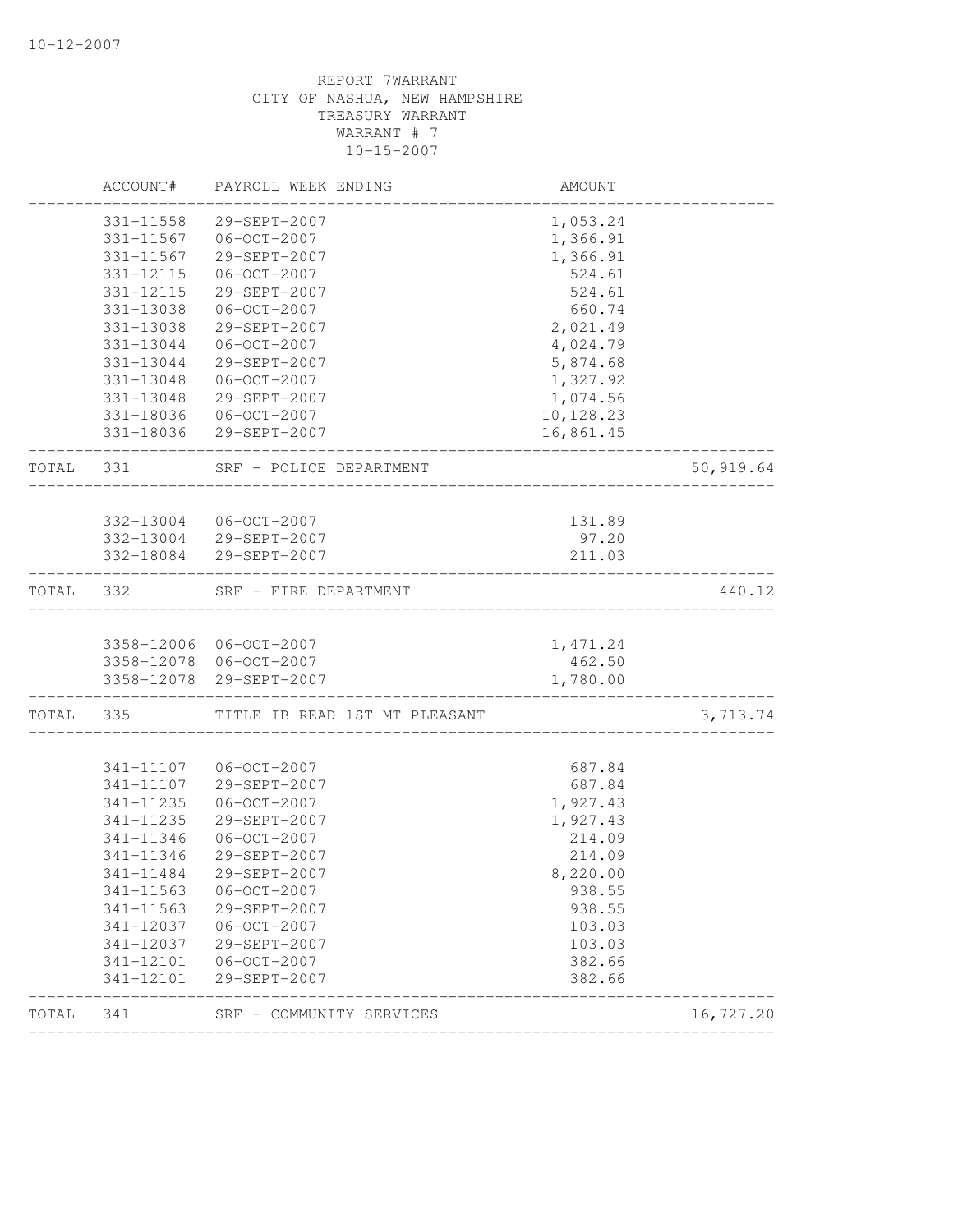|           | ACCOUNT#   | PAYROLL WEEK ENDING                       | AMOUNT                      |           |
|-----------|------------|-------------------------------------------|-----------------------------|-----------|
|           | 342-11499  | $06 - OCT - 2007$                         | 696.60                      |           |
|           | 342-11499  | 29-SEPT-2007                              | 696.60                      |           |
|           | 342-11584  | $06 - OCT - 2007$                         | 1,785.34                    |           |
|           | 342-11584  | 29-SEPT-2007                              | 1,785.34                    |           |
|           | 342-12000  | $06 - OCT - 2007$                         | 556.20                      |           |
|           | 342-12000  | 29-SEPT-2007                              | 556.20                      |           |
|           | 342-12040  | $06 - OCT - 2007$                         | 914.64                      |           |
|           | 342-12040  | 29-SEPT-2007                              | 914.64                      |           |
|           | 342-12081  | 06-OCT-2007                               | 59.23                       |           |
|           | 342-12113  | $06 - OCT - 2007$                         | 194.67                      |           |
|           |            | 342-12113 29-SEPT-2007                    | 194.67                      |           |
|           |            | 342-12582  06-OCT-2007                    | 121.71                      |           |
|           |            | 342-12582 29-SEPT-2007                    | 121.71                      |           |
| TOTAL 342 |            | SRF - COMMUNITY HEALTH<br>_______________ |                             | 8,597.55  |
|           |            | 3440-12078 29-SEPT-2007                   | 375.00                      |           |
| TOTAL 344 |            | AFTER SCHOOL PROGRAM                      |                             | 375.00    |
|           |            |                                           |                             |           |
|           |            | 3448-11162 06-OCT-2007                    | 621.38                      |           |
|           |            | 3448-11162 29-SEPT-2007                   | 621.38                      |           |
|           |            | 3448-11860 06-OCT-2007                    | 6,039.80                    |           |
|           |            | 3448-12006 06-OCT-2007                    | 7,065.34                    |           |
|           |            | 3448-12006 29-SEPT-2007                   | 5,196.36                    |           |
| TOTAL 344 |            | TITLE IV SDF 21ST CENTURY                 |                             | 19,544.26 |
|           |            | 3507-11726 06-OCT-2007                    |                             |           |
|           |            | 3507-13133 06-OCT-2007                    | 1,550.00                    |           |
|           | TOTAL 350  | TITLE 11A TEACHER QUALITY                 | ___________________________ | 1,550.00  |
|           |            |                                           |                             |           |
|           |            | 3508-11726 06-OCT-2007                    | 21,576.67                   |           |
|           | 3508-12201 | 06-OCT-2007                               | 62.00                       |           |
|           | 3508-12201 | 29-SEPT-2007                              | 93.00                       |           |
| TOTAL     | 350        | TITLE 11A TEACHER QUALITY                 |                             | 21,731.67 |
|           | 352-59055  | 06-OCT-2007                               | 712.57                      |           |
|           | 352-59055  | 29-SEPT-2007                              | 712.58                      |           |
|           |            |                                           |                             |           |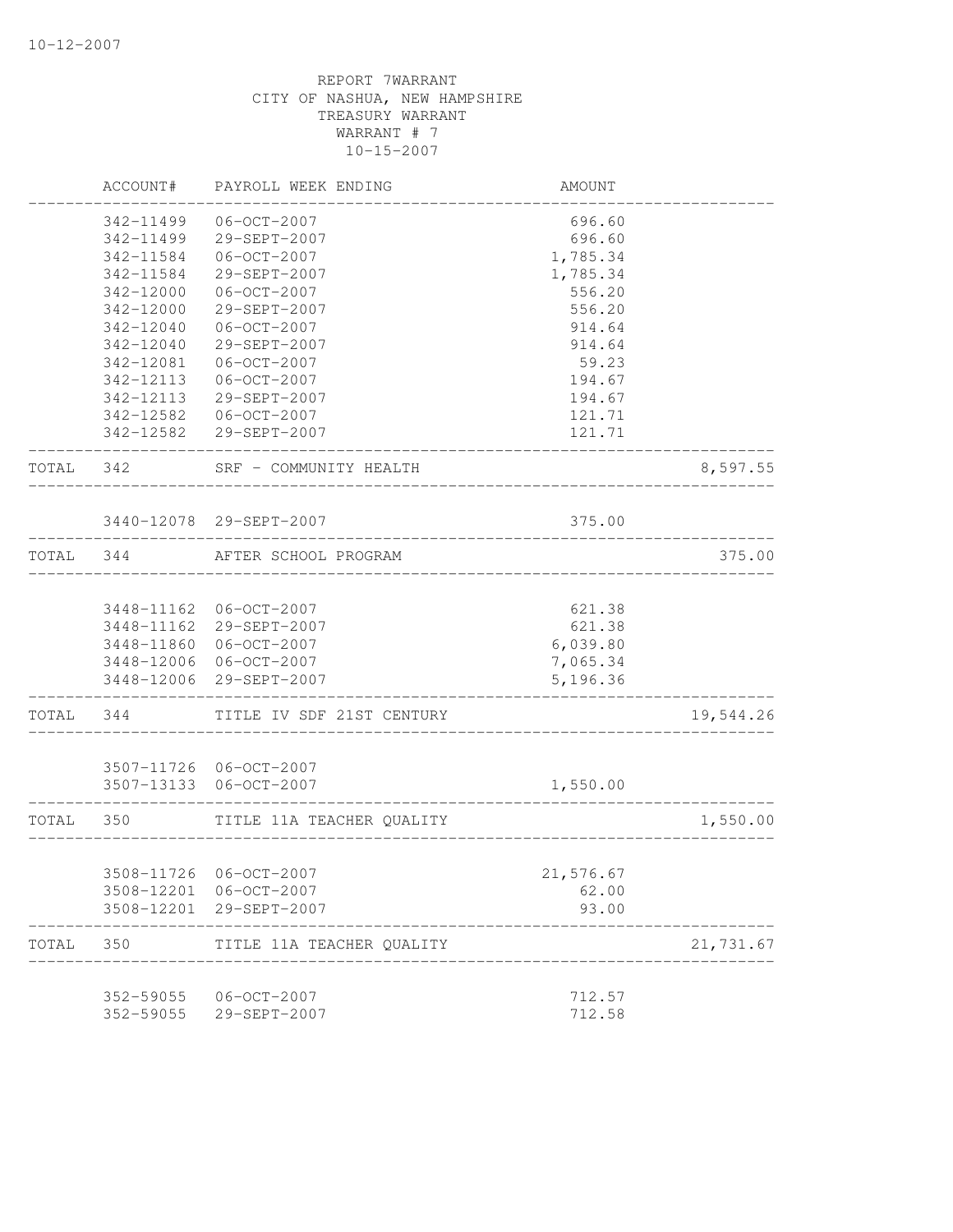|       |                                                                                                                                                          | ACCOUNT# PAYROLL WEEK ENDING                                                                                                                                                                                                              | AMOUNT                                                                                                                                                 |             |
|-------|----------------------------------------------------------------------------------------------------------------------------------------------------------|-------------------------------------------------------------------------------------------------------------------------------------------------------------------------------------------------------------------------------------------|--------------------------------------------------------------------------------------------------------------------------------------------------------|-------------|
|       |                                                                                                                                                          | TOTAL 352 SRF - PARKS AND RECREATION                                                                                                                                                                                                      | ___________________                                                                                                                                    | 1,425.15    |
|       |                                                                                                                                                          | 3538-12006 06-OCT-2007<br>3538-12006 29-SEPT-2007                                                                                                                                                                                         | 2,545.75<br>545.75                                                                                                                                     |             |
|       |                                                                                                                                                          | TOTAL 353 ADULT BASIC EDUCATION                                                                                                                                                                                                           |                                                                                                                                                        | 3,091.50    |
|       |                                                                                                                                                          | 3557-11870 06-OCT-2007                                                                                                                                                                                                                    | $-1,621.91$                                                                                                                                            |             |
|       |                                                                                                                                                          | TOTAL 355 TITLE IB READING 1ST FES                                                                                                                                                                                                        |                                                                                                                                                        | $-1,621.91$ |
|       |                                                                                                                                                          | 3558-11870 06-OCT-2007<br>3558-12006 06-OCT-2007<br>3558-12078 06-OCT-2007<br>3558-12078 29-SEPT-2007                                                                                                                                     | 4,293.60<br>1,615.16<br>775.00<br>400.00                                                                                                               |             |
|       |                                                                                                                                                          | TOTAL 355 TITLE IB READING 1ST FES<br>__________________________                                                                                                                                                                          |                                                                                                                                                        | 7,083.76    |
|       | 374-0703P<br>374-0703P<br>374-0704P<br>374-0704P<br>374-0705P<br>374-0705P<br>374-07235<br>374-07235<br>374-0734P<br>374-0734P<br>374-09003<br>374-09003 | 374-01210 06-OCT-2007<br>374-01210 29-SEPT-2007<br>06-OCT-2007<br>29-SEPT-2007<br>06-OCT-2007<br>29-SEPT-2007<br>06-OCT-2007<br>29-SEPT-2007<br>06-OCT-2007<br>29-SEPT-2007<br>06-OCT-2007<br>29-SEPT-2007<br>06-OCT-2007<br>29-SEPT-2007 | 1,692.03<br>1,692.03<br>361.91<br>188.70<br>292.53<br>257.15<br>1,230.42<br>568.90<br>1,050.14<br>1,292.06<br>1,994.46<br>1,950.67<br>486.74<br>486.74 |             |
| TOTAL | 374                                                                                                                                                      | SRF - URBAN PROGRAMS                                                                                                                                                                                                                      |                                                                                                                                                        | 13,544.48   |
|       | 3768-11726<br>3768-11802<br>3768-11870<br>3768-12111<br>3768-12111<br>3768-12126<br>3768-12126                                                           | $06 - OCT - 2007$<br>$06 - OCT - 2007$<br>$06-0CT-2007$<br>$06 - OCT - 2007$<br>29-SEPT-2007<br>$06 - OCT - 2007$<br>29-SEPT-2007                                                                                                         | 10,935.37<br>1,886.64<br>3, 119.97<br>3,980.93<br>3,993.62<br>522.00<br>522.00                                                                         |             |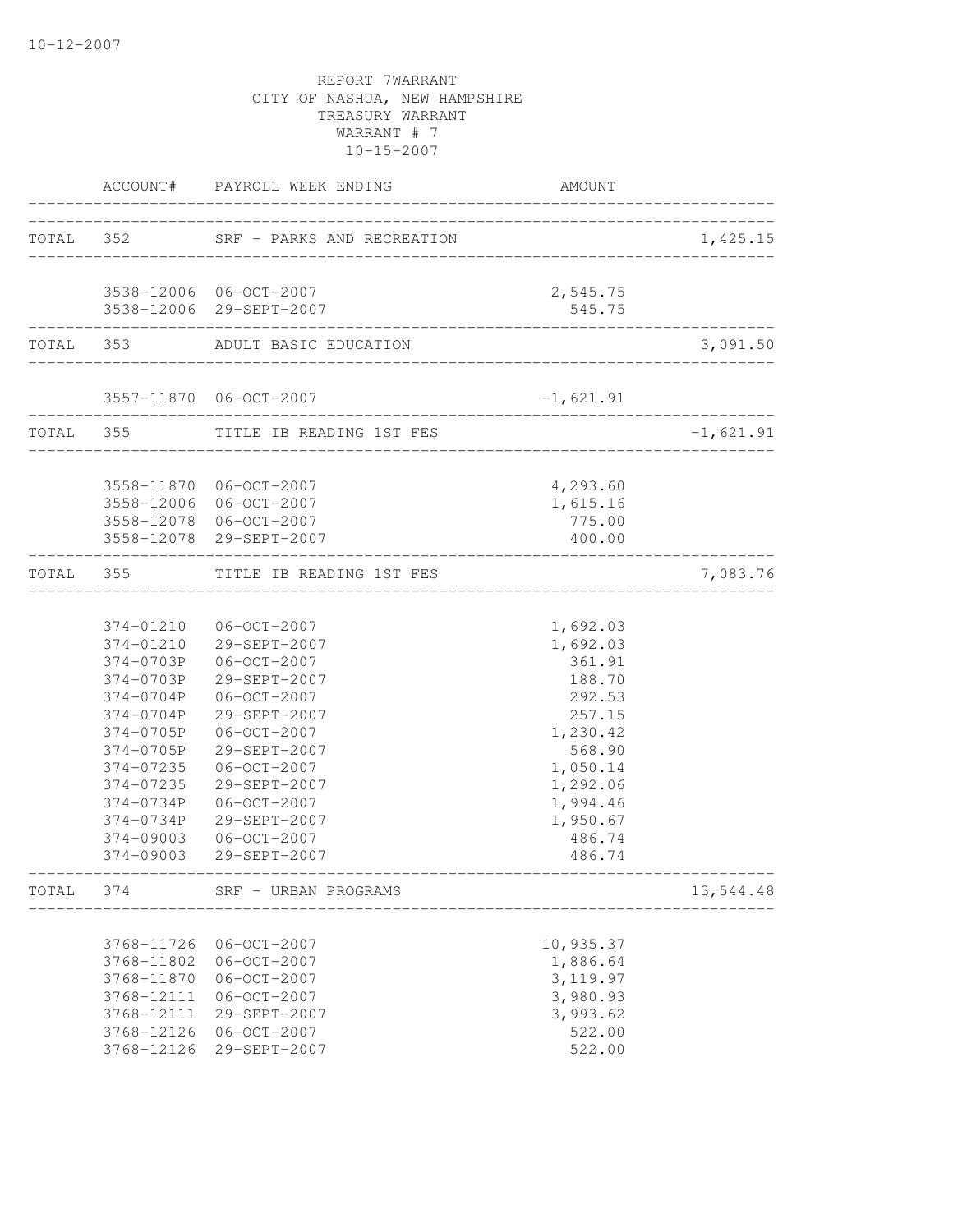|           | ACCOUNT#   | PAYROLL WEEK ENDING         | AMOUNT       |           |
|-----------|------------|-----------------------------|--------------|-----------|
|           | 3768-12198 | 06-OCT-2007                 | 39, 222.44   |           |
|           | 3768-13133 | $06 - OCT - 2007$           | 969.23       |           |
|           | 3768-13137 | $06 - OCT - 2007$           | 38.75        |           |
|           | 3768-17004 | 29-SEPT-2007                | $-1, 250.00$ |           |
|           | 3768-17006 | 29-SEPT-2007                | $-1,750.00$  |           |
|           |            | 3768-19000 06-OCT-2007      | 3,956.21     |           |
|           |            | 3768-19000 29-SEPT-2007     | 1,947.93     |           |
| TOTAL     | 376        | TITLE I ESEA                |              | 68,095.09 |
|           |            | 3887-12126 06-OCT-2007      |              |           |
| TOTAL 388 |            | TITLE V INNOVATIVE PROGRAMS |              |           |
|           |            |                             |              |           |
|           |            | 3888-11870 06-OCT-2007      | 63.67        |           |
|           |            | 3888-12126 06-OCT-2007      | 225.45       |           |
|           |            | 3888-12126 29-SEPT-2007     | 225.45       |           |
| TOTAL 388 |            | TITLE V INNOVATIVE PROGRAMS |              | 514.57    |
|           |            |                             |              |           |
|           |            | 3908-11726 06-OCT-2007      | 1,428.77     |           |
| TOTAL 390 |            | VOC ED SECONDARY PERKINS    |              | 1,428.77  |
|           |            | 3937-19000 06-OCT-2007      | 757.45       |           |
|           |            |                             |              |           |
|           | TOTAL 393  | DAY CARE                    |              | 757.45    |
|           |            |                             |              |           |
|           |            | 3957-12201 29-SEPT-2007     | $-62.00$     |           |
| TOTAL     | 395        | IDEA BASIC SPEC ED          |              | $-62.00$  |
|           | 3958-11726 | $06 - OCT - 2007$           | 61, 141.73   |           |
|           | 3958-11860 | $06-0CT-2007$               | 1,782.69     |           |
|           | 3958-12201 | $06 - OCT - 2007$           | 372.00       |           |
|           | 3958-12201 | 29-SEPT-2007                | 744.00       |           |
|           | 3958-13137 | 06-OCT-2007                 |              |           |
|           | 3958-13137 | 29-SEPT-2007                | $-6.92$      |           |
| TOTAL     | 395        | IDEA BASIC SPEC ED          |              | 64,033.50 |
|           |            | ________________            |              |           |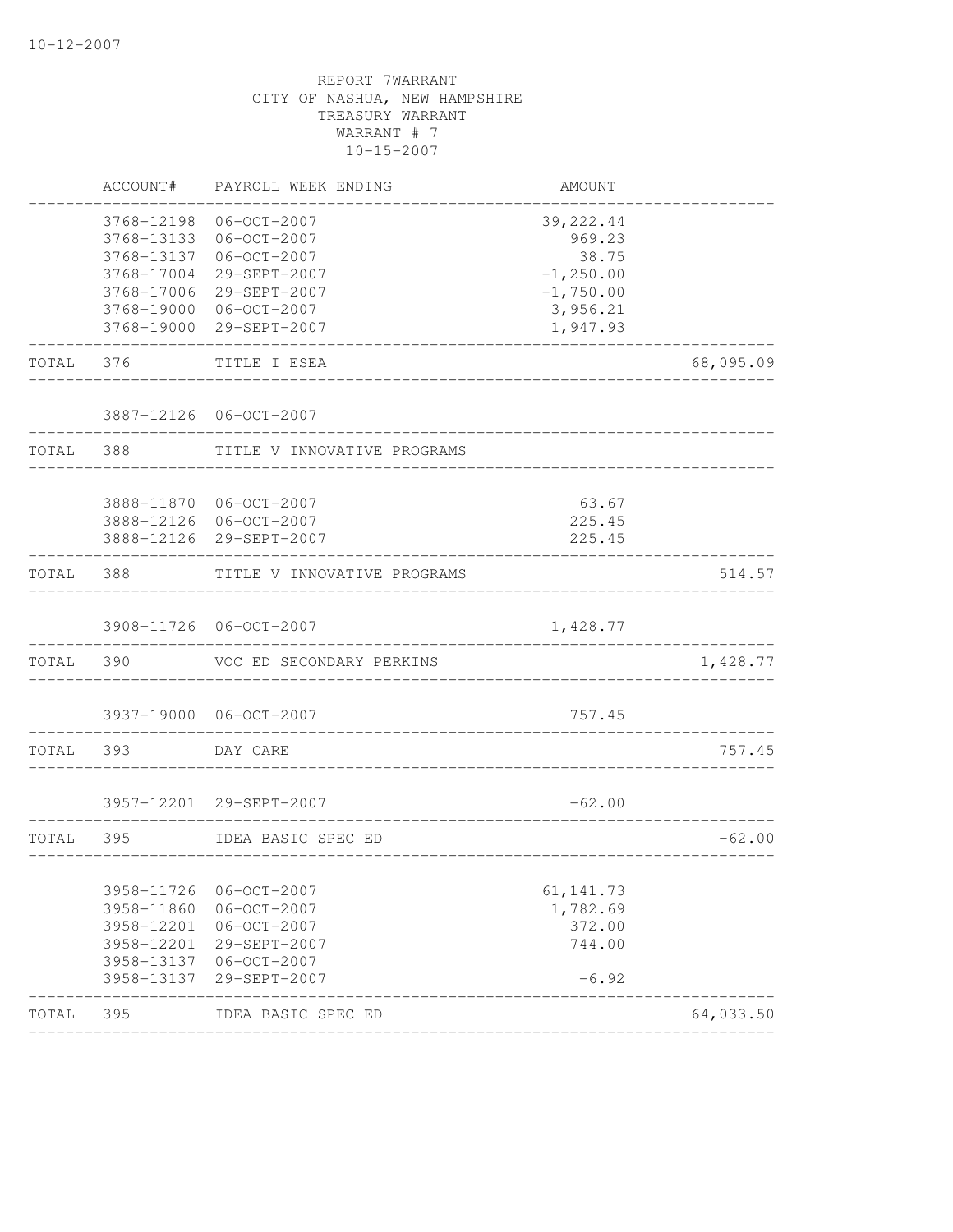|       | ACCOUNT#   | PAYROLL WEEK ENDING                                                         | AMOUNT                        |             |
|-------|------------|-----------------------------------------------------------------------------|-------------------------------|-------------|
|       | 3968-11726 | 06-00T-2007<br>3968-12111 06-OCT-2007<br>3968-12111 29-SEPT-2007            | 2,372.42<br>365.52<br>639.66  |             |
| TOTAL | 396        | IDEA PRESCHOOL SPEC ED                                                      |                               | 3,377.60    |
|       |            | 3977-12111 06-OCT-2007<br>3977-12111 29-SEPT-2007<br>3977-13137 06-OCT-2007 | 7,330.64<br>6,807.82<br>35.99 |             |
| TOTAL | 397        | SPECIAL ED LOCAL                                                            |                               | 14, 174. 45 |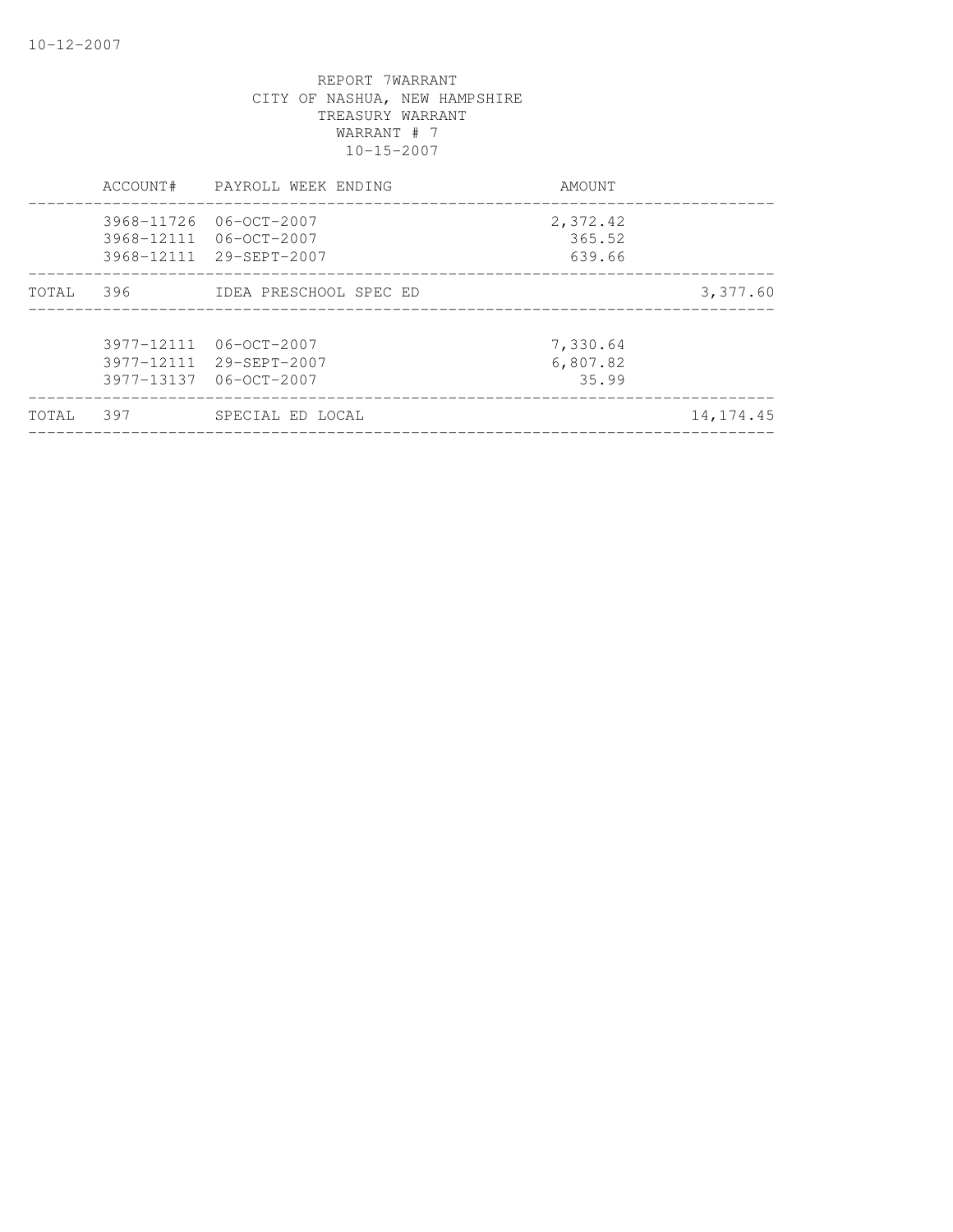|       | ACCOUNT#               | PAYROLL WEEK ENDING               | <b>AMOUNT</b>        |           |
|-------|------------------------|-----------------------------------|----------------------|-----------|
|       | 501-11370              | $06 - OCT - 2007$                 | 701.82               |           |
|       | 501-11370              | 29-SEPT-2007                      | 701.82               |           |
|       | 501-11471              | $06 - OCT - 2007$                 | 1,864.88             |           |
|       | 501-11471              | 29-SEPT-2007                      | 1,864.88             |           |
|       | 501-11472              | $06 - OCT - 2007$                 | 935.65               |           |
|       | $501 - 11472$          | 29-SEPT-2007                      | 935.65               |           |
|       | 501-11624              | $06 - OCT - 2007$                 | 597.90               |           |
|       | 501-11624              | 29-SEPT-2007                      | 597.90               |           |
| TOTAL | 501                    | MAYOR'S OFFICE                    |                      | 8,200.50  |
|       |                        |                                   |                      |           |
|       | 502-11113              | $06 - OCT - 2007$                 | 1,456.87             |           |
|       | 502-11113              | 29-SEPT-2007                      | 1,456.88             |           |
|       | 502-11219              | $06 - OCT - 2007$                 | 1,701.30             |           |
|       | 502-11219              | 29-SEPT-2007                      | 1,701.30             |           |
|       | 502-11518<br>502-11518 | $06 - OCT - 2007$<br>29-SEPT-2007 | 1,541.41<br>1,541.40 |           |
| TOTAL | 502                    |                                   |                      |           |
|       |                        | LEGAL DEPARTMENT                  |                      | 9,399.16  |
|       | 503-11071              | 06-OCT-2007                       | 1,139.10             |           |
|       | 503-11071              | 29-SEPT-2007                      | 1,139.10             |           |
|       | 503-12092              | 06-OCT-2007                       | 465.85               |           |
|       | 503-12092              | 29-SEPT-2007                      | 465.84               |           |
|       | 503-58005              | $06 - OCT - 2007$                 | 487.50               |           |
| TOTAL | 503                    | BOARD OF ALDERMEN                 |                      | 3,697.39  |
|       |                        |                                   |                      |           |
|       | 511-11103              | $06 - OCT - 2007$                 | 869.34               |           |
|       | 511-11103              | 29-SEPT-2007                      | 869.34               |           |
|       | 511-11234<br>511-11234 | $06 - OCT - 2007$                 | 1,712.28             |           |
|       |                        | 29-SEPT-2007                      | 1,712.28             |           |
| TOTAL | 511                    | ADMINISTRATIVE SERVICES           |                      | 5, 163.24 |
|       |                        |                                   |                      |           |
|       | 512-11005              | $06-0CT-2007$                     | 772.08               |           |
|       | 512-11005              | 29-SEPT-2007                      | 772.08               |           |
|       | 512-11050              | $06 - OCT - 2007$                 | 631.46               |           |
|       | 512-11050              | 29-SEPT-2007                      | 1,262.92             |           |
|       | 512-11064              | $06 - OCT - 2007$                 | 944.84               |           |
|       | 512-11064              | 29-SEPT-2007                      | 944.84               |           |
|       | 512-11073<br>512-11073 | $06 - OCT - 2007$                 | 2,009.56             |           |
|       |                        | 29-SEPT-2007                      | 2,009.56             |           |
|       | 512-11165              | $06 - OCT - 2007$                 | 1,426.64             |           |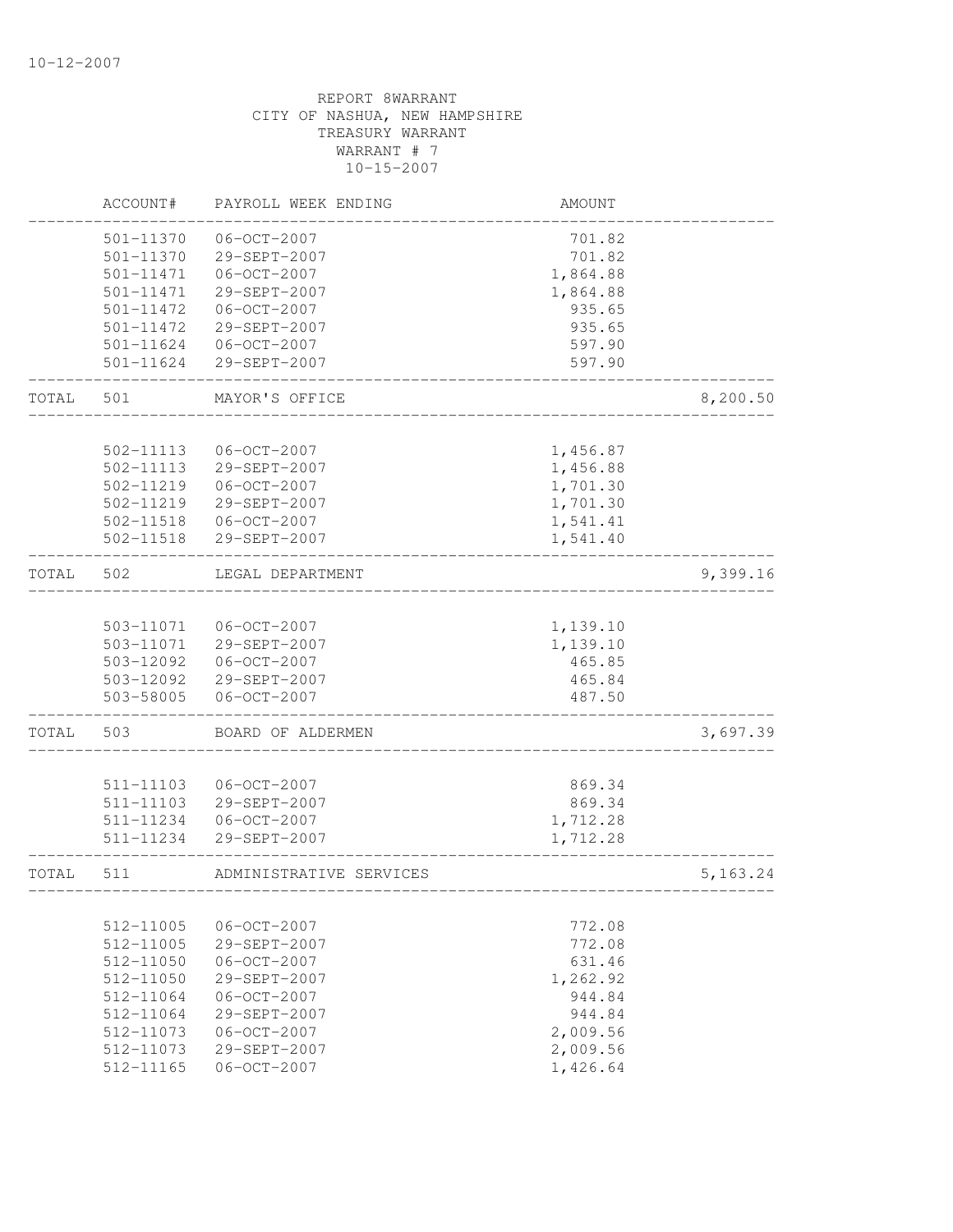|       | ACCOUNT#  | PAYROLL WEEK ENDING | AMOUNT                   |           |
|-------|-----------|---------------------|--------------------------|-----------|
|       | 512-11165 | 29-SEPT-2007        | 1,426.63                 |           |
|       | 512-11173 | $06 - OCT - 2007$   | 1,310.45                 |           |
|       | 512-11173 | 29-SEPT-2007        | 1,310.46                 |           |
|       | 512-11177 | 06-OCT-2007         | 1,871.29                 |           |
|       | 512-11177 | 29-SEPT-2007        | 1,871.29                 |           |
|       | 512-11222 | $06 - OCT - 2007$   | 919.63                   |           |
|       | 512-11222 | 29-SEPT-2007        | 919.63                   |           |
|       | 512-11224 | $06 - OCT - 2007$   | 850.75                   |           |
|       | 512-11224 | 29-SEPT-2007        | 850.75                   |           |
|       | 512-11232 | $06 - OCT - 2007$   | 899.90                   |           |
|       | 512-11232 | 29-SEPT-2007        | 899.90                   |           |
|       | 512-11265 | 06-OCT-2007         | 795.57                   |           |
|       | 512-11265 | 29-SEPT-2007        | 795.56                   |           |
|       | 512-11531 | 06-OCT-2007         | 1,521.35                 |           |
|       | 512-11531 | 29-SEPT-2007        | 1,673.48                 |           |
|       | 512-11581 | 06-OCT-2007         | 647.25                   |           |
|       | 512-11581 | 29-SEPT-2007        | 647.25                   |           |
|       | 512-11714 | 06-OCT-2007         | 862.84                   |           |
|       | 512-11714 | 29-SEPT-2007        | 862.85                   |           |
|       | 512-11740 | $06 - OCT - 2007$   | 1,515.40                 |           |
|       | 512-11740 | 29-SEPT-2007        | 1,515.40                 |           |
|       | 512-12010 | 06-OCT-2007         | 273.79                   |           |
|       | 512-12010 | 29-SEPT-2007        | 273.79                   |           |
|       | 512-12017 | $06 - OCT - 2007$   | 738.61                   |           |
|       | 512-12017 | 29-SEPT-2007        | 738.62                   |           |
|       | 512-12019 | $06 - OCT - 2007$   | 535.40                   |           |
|       | 512-12019 | 29-SEPT-2007        | 535.40                   |           |
|       | 512-12033 | $06 - OCT - 2007$   | 555.46                   |           |
|       | 512-12033 | 29-SEPT-2007        | 555.46                   |           |
|       | 512-12052 | $06 - OCT - 2007$   | 458.45                   |           |
|       | 512-12052 | 29-SEPT-2007        | 504.77                   |           |
|       | 512-12056 | 06-OCT-2007         | 318.21                   |           |
|       | 512-12056 | 29-SEPT-2007        | 330.94                   |           |
|       | 512-13004 | 06-OCT-2007         | 199.34                   |           |
|       | 512-13004 | 29-SEPT-2007        | 101.54                   |           |
| TOTAL | 512       | FINANCIAL SERVICES  | ________________________ | 40,861.39 |
|       | 513-11117 | $06 - OCT - 2007$   |                          |           |
|       | 513-11117 | 29-SEPT-2007        | 1,474.93<br>1,474.94     |           |
|       | 513-11171 | $06 - OCT - 2007$   |                          |           |
|       | 513-11171 | 29-SEPT-2007        | 2,459.28<br>3, 114.16    |           |
|       | 513-11213 | $06 - OCT - 2007$   | 1,136.10                 |           |
|       | 513-11213 | 29-SEPT-2007        | 1,136.10                 |           |
|       | 513-11223 | $06 - OCT - 2007$   | 757.67                   |           |
|       | 513-11223 | 29-SEPT-2007        | 757.67                   |           |
|       |           | $29 - SEPT - 2007$  |                          |           |
|       | 513-12024 |                     | 57.50                    |           |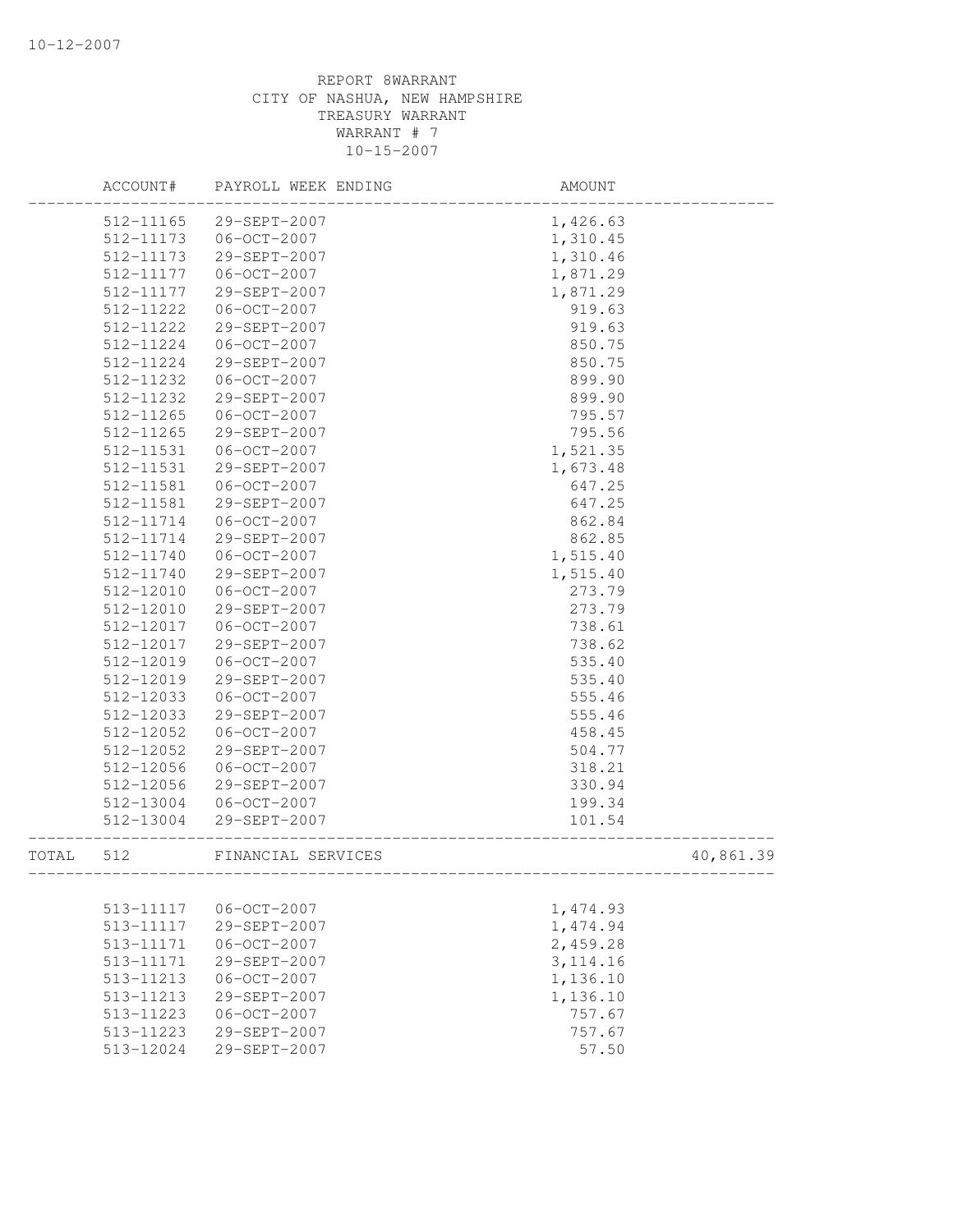|       | ACCOUNT#               | PAYROLL WEEK ENDING                                            | AMOUNT                         |           |
|-------|------------------------|----------------------------------------------------------------|--------------------------------|-----------|
|       |                        | 513-12132 29-SEPT-2007<br>____________________________________ | 125.00                         |           |
|       |                        | TOTAL 513 CITY CLERK'S OFFICE                                  |                                | 12,493.35 |
|       | 515-11031              | 06-OCT-2007                                                    | 999.84                         |           |
|       | 515-11031              | 29-SEPT-2007                                                   | 999.84                         |           |
|       |                        | 515-11350 06-OCT-2007                                          | 862.85                         |           |
|       |                        | 515-11350 29-SEPT-2007                                         | 862.85                         |           |
|       |                        | 515-11447 06-OCT-2007                                          | 1,560.86                       |           |
|       |                        | 515-11447 29-SEPT-2007                                         | 1,560.86                       |           |
|       |                        | 515-12001  06-OCT-2007                                         | 633.41                         |           |
|       |                        | 515-12001 29-SEPT-2007                                         | 633.41                         |           |
|       |                        | TOTAL 515 HUMAN RESOURCES<br>________________________          |                                | 8, 113.92 |
|       |                        |                                                                |                                |           |
|       |                        | 516-11147 06-OCT-2007                                          | 612.62                         |           |
|       |                        | 516-11147 29-SEPT-2007                                         | 612.62                         |           |
|       |                        | 516-11148  06-OCT-2007                                         | 805.63                         |           |
|       |                        | 516-11148 29-SEPT-2007                                         | 805.64                         |           |
|       |                        | 516-11459 06-OCT-2007                                          | 1,474.93                       |           |
|       |                        | 516-11459 29-SEPT-2007                                         | 1,474.94                       |           |
|       |                        | 516-11573 06-OCT-2007                                          | 799.04                         |           |
|       |                        | 516-11573 29-SEPT-2007                                         | 799.04<br>____________________ |           |
|       |                        | TOTAL 516 PURCHASING DEPARTMENT                                |                                | 7,384.46  |
|       |                        |                                                                |                                |           |
|       | 517-11198              | 06-OCT-2007                                                    | 555.62                         |           |
|       | 517-11198              | 29-SEPT-2007                                                   | 555.61                         |           |
|       | 517-11201<br>517-11203 | 29-SEPT-2007                                                   | 568.44<br>448.43               |           |
|       | 517-11203              | $06 - OCT - 2007$<br>29-SEPT-2007                              | 428.57                         |           |
|       | 517-11420              | $06 - OCT - 2007$                                              | 797.40                         |           |
|       | 517-11420              | 29-SEPT-2007                                                   | 797.40                         |           |
|       | 517-12063              | $06 - OCT - 2007$                                              | 255.19                         |           |
|       | 517-12063              | 29-SEPT-2007                                                   | 255.19                         |           |
|       | 517-13020              | 06-OCT-2007                                                    | 156.28                         |           |
| TOTAL | 517                    | BUILDING MAINT - CITY ADMIN                                    |                                | 4,818.13  |
|       |                        |                                                                |                                |           |
|       | 518-11441              | $06 - OCT - 2007$                                              | 272.97                         |           |
|       | 518-11441              | 29-SEPT-2007                                                   | 272.97                         |           |
|       | 518-11442              | $06 - OCT - 2007$                                              | 1,167.25                       |           |
|       | 518-11442              | 29-SEPT-2007                                                   | 1,167.25                       |           |
|       | 518-11578              | $06 - OCT - 2007$                                              | 895.42                         |           |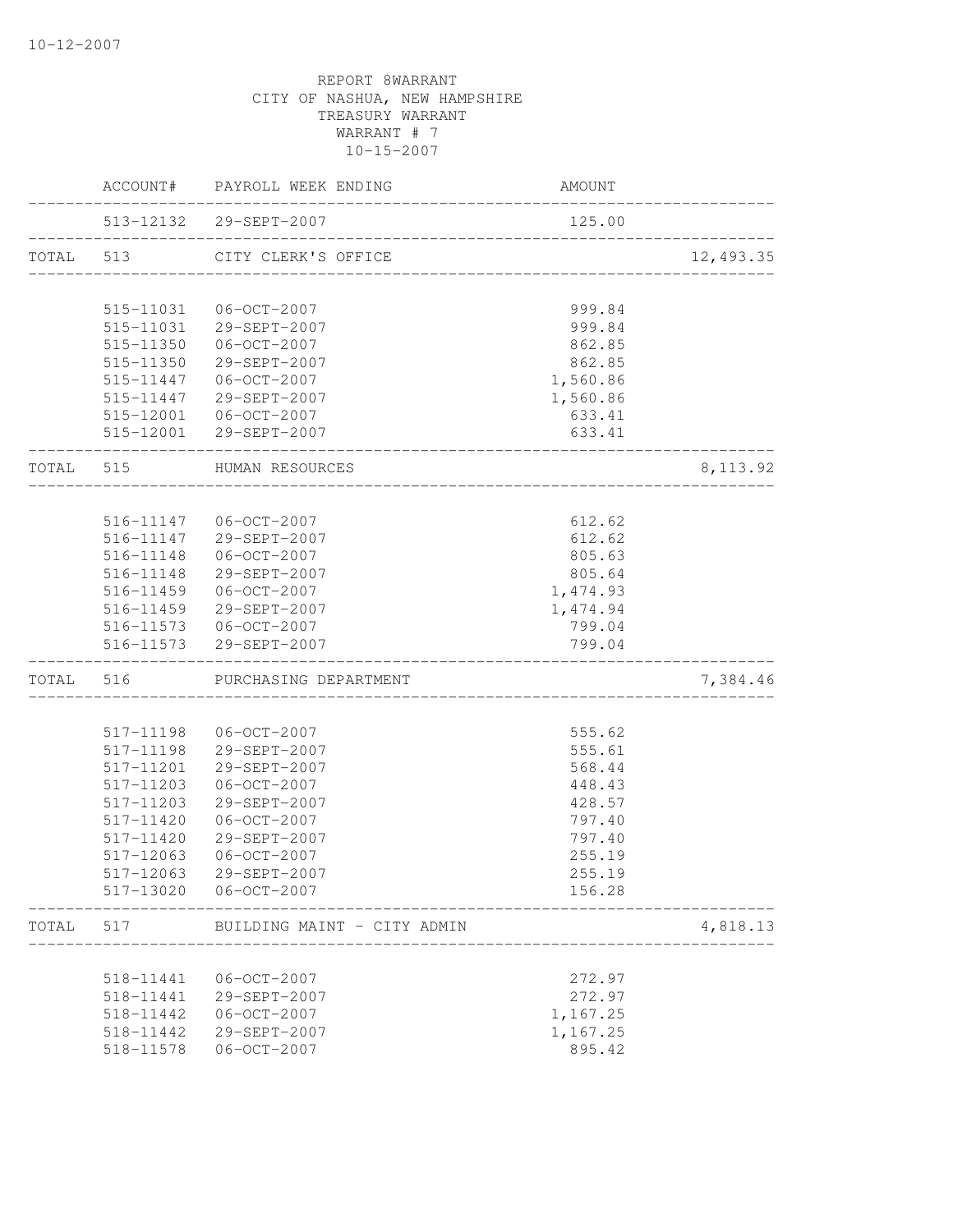|           |                        | ACCOUNT# PAYROLL WEEK ENDING      | AMOUNT                                 |            |
|-----------|------------------------|-----------------------------------|----------------------------------------|------------|
|           | 518-11578              | 29-SEPT-2007                      | 895.42                                 |            |
|           | 518-11589              | 06-OCT-2007                       | 970.72                                 |            |
|           | 518-11589              | 29-SEPT-2007                      | 970.72                                 |            |
|           |                        | 518-11590   06-OCT-2007           | 772.39                                 |            |
|           |                        | 518-11590 29-SEPT-2007            | 772.39                                 |            |
| TOTAL 518 |                        | INSURANCE - ADMINISTRATION        | ______________________________________ | 8,157.50   |
|           |                        |                                   |                                        |            |
|           |                        | 519-11014 06-OCT-2007             | 954.40                                 |            |
|           |                        | 519-11014 29-SEPT-2007            | 954.40                                 |            |
|           |                        | 519-11016 06-OCT-2007             | 830.36                                 |            |
|           | 519-11016              | 29-SEPT-2007                      | 830.36                                 |            |
|           |                        | 519-11017   06-OCT-2007           | 698.14                                 |            |
|           |                        | 519-11017 29-SEPT-2007            | 698.14                                 |            |
|           | 519-11115              | 06-OCT-2007                       | 1,804.91                               |            |
|           | 519-11115              | 29-SEPT-2007                      | 1,804.91                               |            |
|           | 519-11146              | 06-OCT-2007                       | 742.35                                 |            |
|           | 519-11146              | 29-SEPT-2007                      | 742.35                                 |            |
|           | 519-11153              | 06-OCT-2007                       | 534.90                                 |            |
|           | 519-11153              | 29-SEPT-2007                      | 534.90                                 |            |
|           | 519-11154              | $06-0CT-2007$                     | 545.73                                 |            |
|           | 519-11154              | 29-SEPT-2007                      | 545.73                                 |            |
|           | 519-11205              | 06-OCT-2007                       | 680.08                                 |            |
|           |                        | 519-11205 29-SEPT-2007            | 680.08                                 |            |
|           |                        | 519-11241 06-OCT-2007             | 1,275.49                               |            |
|           |                        | 519-11241 29-SEPT-2007            | 1,275.49                               |            |
| TOTAL 519 |                        | ASSESSORS                         |                                        | 16, 132.72 |
|           |                        | 522-11142  06-OCT-2007            | 1,104.29                               |            |
|           |                        | 522-11142 29-SEPT-2007            | 1,104.29                               |            |
|           |                        | 522-11429 06-OCT-2007             | 1,701.30                               |            |
|           |                        | 522-11429 29-SEPT-2007            | 1,701.30                               |            |
|           |                        | 522-11488  06-OCT-2007            | 1,438.68                               |            |
|           | 522-11488              | 29-SEPT-2007                      | 1,438.68                               |            |
|           |                        | 522-11641  06-OCT-2007            | 1,245.58                               |            |
|           | 522-11641              | 29-SEPT-2007                      |                                        |            |
|           | 522-11652              | $06 - OCT - 2007$                 | 1,245.58<br>1,349.78                   |            |
|           |                        |                                   |                                        |            |
|           | 522-11652<br>522-11721 | 29-SEPT-2007<br>$06 - OCT - 2007$ | 1,349.78                               |            |
|           | 522-11721              | 29-SEPT-2007                      | 1,322.71                               |            |
|           |                        |                                   | 1,322.71                               |            |
|           | 522-11724              | $06 - OCT - 2007$                 | 1,241.45                               |            |
|           | 522-11724              | 29-SEPT-2007                      | 1,241.45                               |            |
|           | 522-11729              | $06-0CT-2007$<br>29-SEPT-2007     | 2,801.28                               |            |
|           | 522-11729              |                                   | 2,801.28                               |            |
|           | $522 - 13004$          | $06 - OCT - 2007$                 | 35.42                                  |            |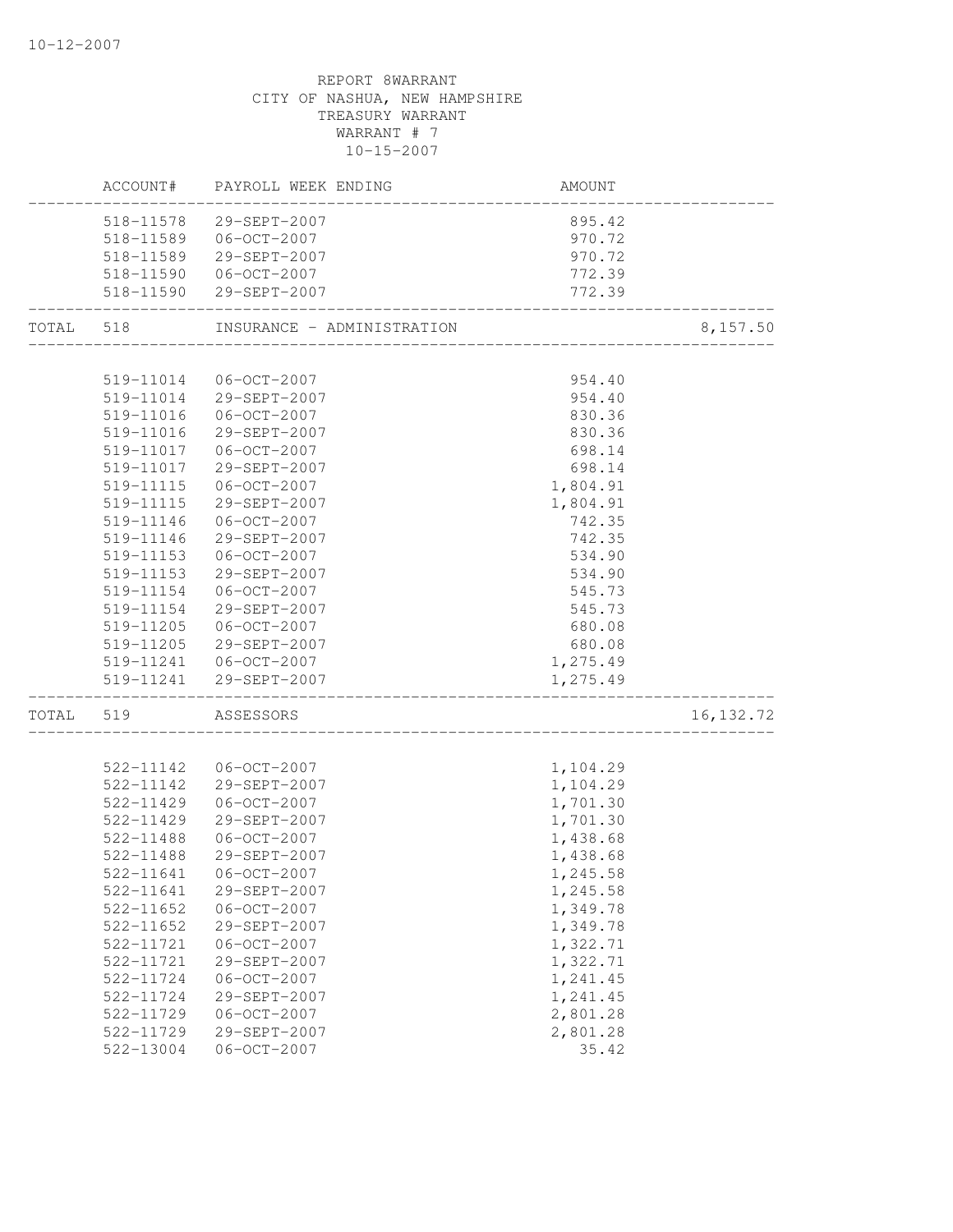|               | ACCOUNT# PAYROLL WEEK ENDING     |            |           |
|---------------|----------------------------------|------------|-----------|
|               | TOTAL 522 INFORMATION TECHNOLOGY |            | 24,445.56 |
|               |                                  |            |           |
|               | 523-11332  06-OCT-2007           | 852.60     |           |
|               | 523-11332 29-SEPT-2007           | 852.60     |           |
| TOTAL 523 GIS |                                  |            | 1,705.20  |
|               |                                  |            |           |
|               | 531-11065 06-OCT-2007            | 1,033.09   |           |
|               | 531-11065 29-SEPT-2007           | 1,033.09   |           |
| 531-11085     | 06-OCT-2007                      | 783.88     |           |
| 531-11085     | 29-SEPT-2007                     | 783.88     |           |
| 531-11114     | 06-OCT-2007                      | 2,414.55   |           |
| 531-11114     | 29-SEPT-2007                     | 2,124.54   |           |
| 531-11129     | $06 - OCT - 2007$                | 1,826.56   |           |
| 531-11129     | 29-SEPT-2007                     | 1,826.58   |           |
| 531-11164     | $06 - OCT - 2007$                | 994.77     |           |
| 531-11164     | 29-SEPT-2007                     | 994.77     |           |
| 531-11166     | $06 - OCT - 2007$                | 1,785.29   |           |
| 531-11166     | 29-SEPT-2007                     | 1,785.28   |           |
| 531-11170     | 06-OCT-2007                      | 1,356.42   |           |
| 531-11170     | 29-SEPT-2007                     | 1,356.42   |           |
| 531-11201     | $06 - OCT - 2007$                | 1,231.74   |           |
| 531-11201     | 29-SEPT-2007                     | 1,231.73   |           |
| 531-11203     | $06 - OCT - 2007$                | 551.70     |           |
| 531-11203     | 29-SEPT-2007                     | 551.70     |           |
| 531-11226     | $06 - OCT - 2007$                | 740.51     |           |
| 531-11226     | 29-SEPT-2007                     | 740.51     |           |
| 531-11398     | $06 - OCT - 2007$                | 574.42     |           |
| 531-11398     | 29-SEPT-2007                     | 574.42     |           |
| 531-11477     | $06 - OCT - 2007$                | 1,230.65   |           |
| 531-11477     | 29-SEPT-2007                     | 1,230.65   |           |
| 531-11489     | $06 - OCT - 2007$                | 1,045.06   |           |
| 531-11489     | 29-SEPT-2007                     | 1,045.06   |           |
| 531-11498     | $06 - OCT - 2007$                | 1,422.44   |           |
| 531-11498     | 29-SEPT-2007                     | 792.15     |           |
| 531-11516     | $06 - OCT - 2007$                | 786.25     |           |
| 531-11516     | 29-SEPT-2007                     | 786.25     |           |
| 531-11535     | $06 - OCT - 2007$                | 13,682.22  |           |
| 531-11535     | 29-SEPT-2007                     | 12, 225.27 |           |
| 531-11537     | $06 - OCT - 2007$                | 13,320.96  |           |
| 531-11537     | 29-SEPT-2007                     | 60,684.40  |           |
| 531-11538     | $06 - OCT - 2007$                | 837.71     |           |
| 531-11538     | 29-SEPT-2007                     | 837.71     |           |
| 531-11539     | $06 - OCT - 2007$                | 1,431.98   |           |
| 531-11539     | 29-SEPT-2007                     | 1,431.98   |           |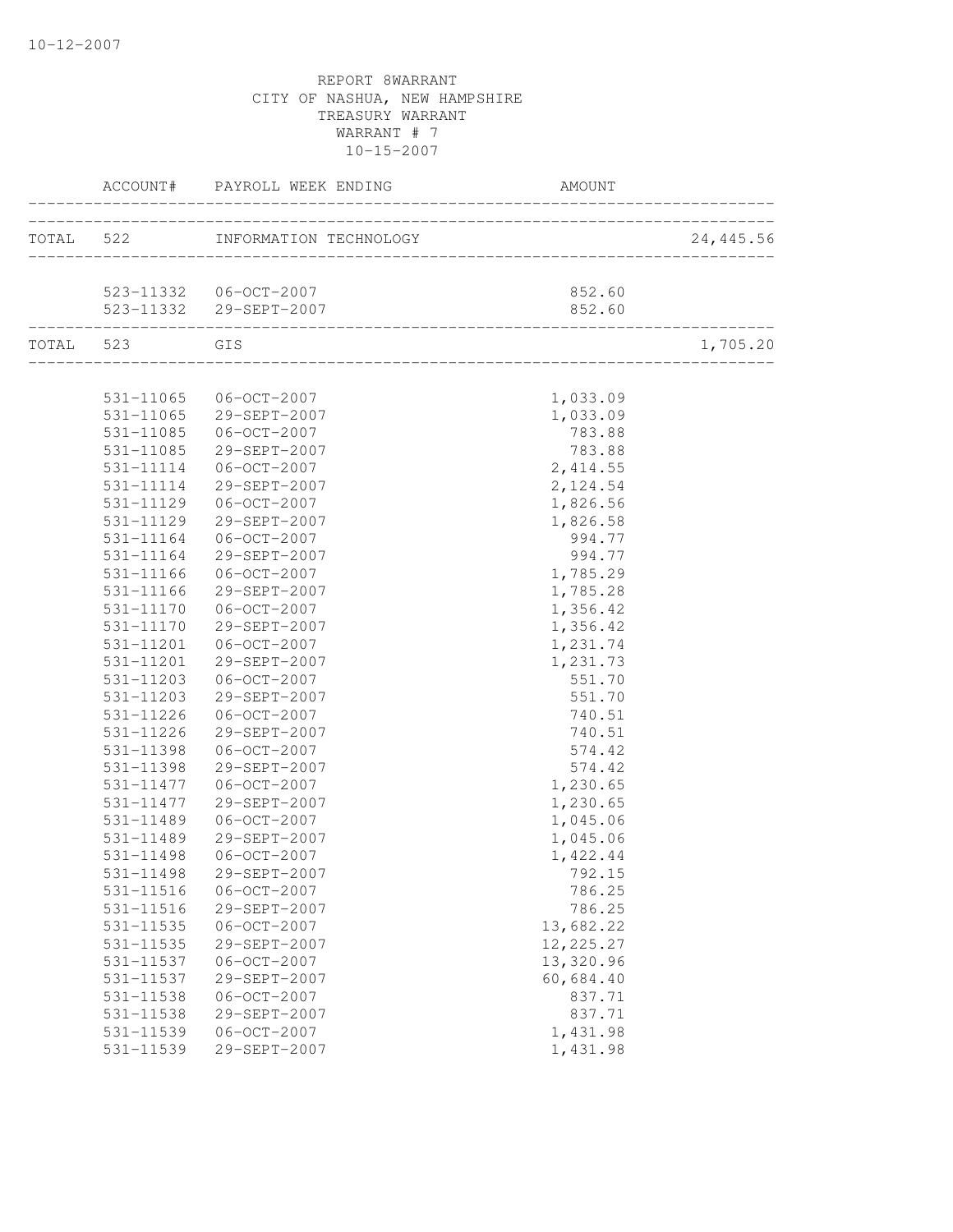| ACCOUNT#      | PAYROLL WEEK ENDING | AMOUNT      |  |
|---------------|---------------------|-------------|--|
| 531-11544     | 06-OCT-2007         | 4,389.82    |  |
| 531-11544     | 29-SEPT-2007        | 3,850.34    |  |
| 531-11549     | 06-OCT-2007         | 4,916.13    |  |
| 531-11549     | 29-SEPT-2007        | 4,594.19    |  |
| 531-11550     | $06 - OCT - 2007$   | 1,180.14    |  |
| 531-11550     | 29-SEPT-2007        | 633.88      |  |
| 531-11552     | $06-0CT-2007$       | 13, 232.58  |  |
| 531-11552     | 29-SEPT-2007        | 9,691.55    |  |
| 531-11555     | $06 - OCT - 2007$   | 24, 124.30  |  |
| 531-11555     | 29-SEPT-2007        | 24, 144. 45 |  |
| 531-11558     | 06-OCT-2007         | 58,883.37   |  |
| 531-11558     | 29-SEPT-2007        | 59,941.88   |  |
| 531-11561     | $06 - OCT - 2007$   | 16,987.70   |  |
| 531-11561     | 29-SEPT-2007        | 16,982.70   |  |
| 531-11567     | $06 - OCT - 2007$   | 30,071.86   |  |
| 531-11567     | 29-SEPT-2007        | 73,968.29   |  |
| 531-11569     | $06 - OCT - 2007$   | 1,032.14    |  |
| 531-11569     | 29-SEPT-2007        | 1,032.13    |  |
| 531-11618     | 06-OCT-2007         | 2,031.70    |  |
| $531 - 11618$ | 29-SEPT-2007        | 2,031.71    |  |
| 531-11622     | 06-OCT-2007         | 2,738.69    |  |
| 531-11622     | 29-SEPT-2007        | 2,738.71    |  |
| 531-11632     | $06 - OCT - 2007$   | 610.55      |  |
| 531-11632     | 29-SEPT-2007        | 610.55      |  |
| 531-11633     | $06-0CT-2007$       | 2,083.80    |  |
| 531-11633     | 29-SEPT-2007        | 2,083.80    |  |
| 531-11635     | $06 - OCT - 2007$   | 803.90      |  |
| 531-11635     | 29-SEPT-2007        | 803.90      |  |
| 531-11664     | $06 - OCT - 2007$   | 1,003.00    |  |
| 531-11664     | 29-SEPT-2007        | 1,003.00    |  |
| 531-11665     | $06 - OCT - 2007$   | 719.43      |  |
| 531-11665     | 29-SEPT-2007        | 719.44      |  |
| 531-11719     | $06 - OCT - 2007$   | 795.34      |  |
| 531-11719     | 29-SEPT-2007        | 795.35      |  |
| 531-11722     | $06 - OCT - 2007$   | 1,639.06    |  |
| 531-11722     | 29-SEPT-2007        | 1,639.06    |  |
| 531-11732     | $06 - OCT - 2007$   | 1,131.25    |  |
| 531-11732     | 29-SEPT-2007        | 1,131.25    |  |
| 531-11733     | $06 - OCT - 2007$   | 2,088.55    |  |
| 531-11733     | 29-SEPT-2007        | 2,088.55    |  |
| 531-12020     | $06 - OCT - 2007$   | 875.50      |  |
| 531-12020     | 29-SEPT-2007        | 875.50      |  |
| 531-12042     | $06 - OCT - 2007$   | 637.93      |  |
| 531-12042     | 29-SEPT-2007        | 1,226.68    |  |
| 531-12066     | $06-0CT-2007$       | 629.36      |  |
| 531-12066     | 29-SEPT-2007        | 629.36      |  |
| 531-12067     | $06 - OCT - 2007$   | 659.14      |  |
| 531-12067     | 29-SEPT-2007        | 659.14      |  |
|               |                     |             |  |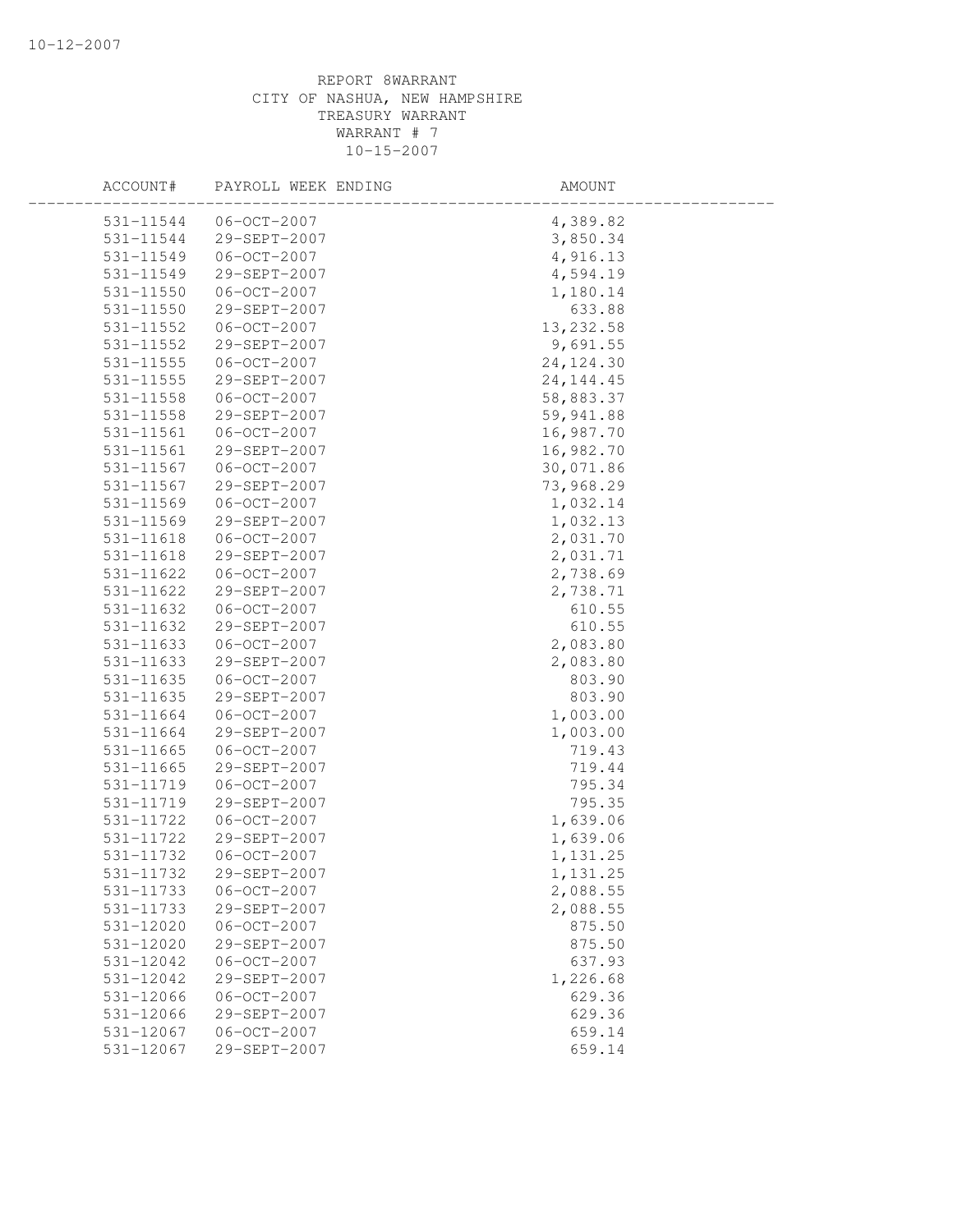|       | ACCOUNT#      | PAYROLL WEEK ENDING           | AMOUNT     |            |
|-------|---------------|-------------------------------|------------|------------|
|       | 531-12068     | $06 - OCT - 2007$             | 1,311.74   |            |
|       | 531-12068     | 29-SEPT-2007                  | 1,311.74   |            |
|       | 531-12071     | $06 - OCT - 2007$             | 236.69     |            |
|       | 531-12071     | 29-SEPT-2007                  | 236.69     |            |
|       | 531-12119     | $06 - OCT - 2007$             | 1,052.59   |            |
|       | 531-12119     | 29-SEPT-2007                  | 1,052.59   |            |
|       | 531-13004     | $06 - OCT - 2007$             | 1,762.21   |            |
|       | 531-13004     | 29-SEPT-2007                  | 3,129.59   |            |
|       | 531-13038     | $06-0CT-2007$                 | 632.11     |            |
|       | 531-13038     | 29-SEPT-2007                  | 744.01     |            |
|       | 531-13040     | $06 - OCT - 2007$             | 2,582.80   |            |
|       | 531-13040     | 29-SEPT-2007                  | 3,961.91   |            |
|       | 531-13044     | $06-0CT-2007$                 | 5,876.91   |            |
|       | 531-13044     | 29-SEPT-2007                  | 1,607.53   |            |
|       | 531-13047     | $06 - OCT - 2007$             | 11,561.62  |            |
|       | 531-13047     | 29-SEPT-2007                  | 17,958.62  |            |
|       | 531-13048     | $06-0CT-2007$                 | 5,383.83   |            |
|       | $531 - 13048$ | 29-SEPT-2007                  | 4,034.34   |            |
|       | 531-17003     | 29-SEPT-2007                  | 1,600.00   |            |
|       | 531-17004     | $06 - OCT - 2007$             | 300.00     |            |
|       | 531-17006     | $06-0CT-2007$                 | 400.00     |            |
|       |               |                               |            |            |
| TOTAL | 531           | POLICE DEPARTMENT             |            | 592,964.76 |
|       |               |                               |            |            |
|       | 532-11024     | $06-0CT-2007$                 | 1,955.16   |            |
|       | 532-11024     | 29-SEPT-2007                  | 1,955.14   |            |
|       | 532-11036     | $06 - OCT - 2007$             | 1,752.34   |            |
|       | 532-11036     | 29-SEPT-2007                  | 1,752.34   |            |
|       | 532-11063     | $06 - OCT - 2007$             | 1,242.12   |            |
|       | 532-11063     | 29-SEPT-2007                  | 1,242.12   |            |
|       | 532-11066     | $06 - OCT - 2007$             | 1,205.58   |            |
|       | 532-11066     | 29-SEPT-2007                  | 1,205.58   |            |
|       | 532-11069     | $06 - OCT - 2007$             | 2,435.39   |            |
|       | 532-11069     | 29-SEPT-2007                  | 2,435.39   |            |
|       | 532-11111     | $06 - OCT - 2007$             | 2,044.81   |            |
|       | 532-11111     | 29-SEPT-2007                  | 2,044.81   |            |
|       | 532-11207     | $06 - OCT - 2007$             | 5, 185.48  |            |
|       | 532-11207     | 29-SEPT-2007                  | 6,213.47   |            |
|       | 532-11281     | $06-0CT-2007$                 | 854.92     |            |
|       | 532-11281     | 29-SEPT-2007                  | 854.92     |            |
|       | 532-11285     | $06 - OCT - 2007$             | 7,391.30   |            |
|       | 532-11285     | 29-SEPT-2007                  | 7,391.28   |            |
|       |               |                               |            |            |
|       | 532-11291     | $06-0CT-2007$<br>29-SEPT-2007 | 5, 471.13  |            |
|       | 532-11291     |                               | 5,584.92   |            |
|       | 532-11298     | $06 - OCT - 2007$             | 986.51     |            |
|       | 532-11298     | 29-SEPT-2007                  | 882.67     |            |
|       | 532-11300     | $06 - OCT - 2007$             | 32, 193.57 |            |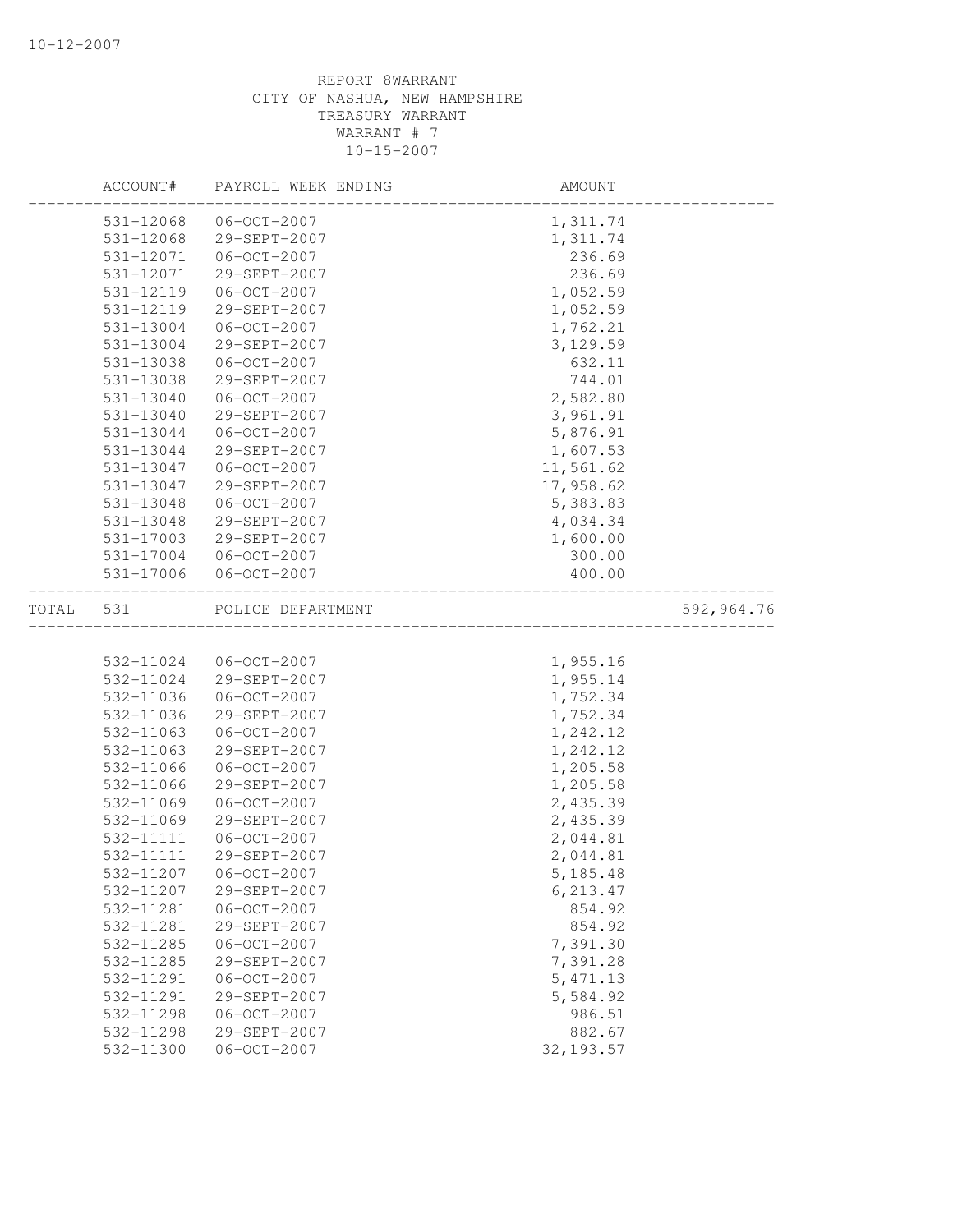|       | ACCOUNT#  | PAYROLL WEEK ENDING  | AMOUNT     |            |
|-------|-----------|----------------------|------------|------------|
|       | 532-11300 | 29-SEPT-2007         | 33, 226.65 |            |
|       | 532-11303 | $06 - OCT - 2007$    | 1,090.35   |            |
|       | 532-11303 | 29-SEPT-2007         | 1,090.36   |            |
|       | 532-11305 | $06 - OCT - 2007$    | 4,383.19   |            |
|       | 532-11305 | 29-SEPT-2007         | 4,383.19   |            |
|       | 532-11309 | $06 - OCT - 2007$    | 91,268.76  |            |
|       | 532-11309 | 29-SEPT-2007         | 91,046.91  |            |
|       | 532-11660 | $06 - OCT - 2007$    | 1,385.40   |            |
|       | 532-11660 | 29-SEPT-2007         | 1,385.40   |            |
|       | 532-11663 | $06-0CT-2007$        | 1,344.65   |            |
|       | 532-11663 | 29-SEPT-2007         | 1,344.65   |            |
|       | 532-11666 | $06 - OCT - 2007$    | 1,331.35   |            |
|       | 532-11666 | 29-SEPT-2007         | 1,331.35   |            |
|       | 532-11669 | $06 - OCT - 2007$    | 1,358.10   |            |
|       | 532-11669 | 29-SEPT-2007         | 1,358.10   |            |
|       | 532-12070 | $06 - OCT - 2007$    | 25, 129.44 |            |
|       | 532-12070 | 29-SEPT-2007         | 20,462.80  |            |
|       | 532-13003 | $06 - OCT - 2007$    | 1,634.04   |            |
|       | 532-13003 | 29-SEPT-2007         | 184.65     |            |
|       | 532-13004 | $06 - OCT - 2007$    | 2,806.89   |            |
|       | 532-13004 | 29-SEPT-2007         | 133.25     |            |
|       | 532-13018 | $06 - OCT - 2007$    | 4,579.90   |            |
|       | 532-13018 | 29-SEPT-2007         | 3,626.62   |            |
|       | 532-13024 | $06 - OCT - 2007$    | 810.54     |            |
|       | 532-13024 | 29-SEPT-2007         | 204.61     |            |
|       | 532-13050 | 29-SEPT-2007         | 7,703.00   |            |
|       | 532-19231 | $06 - OCT - 2007$    | 1,049.07   |            |
|       | 532-19231 | 29-SEPT-2007         | 1,062.05   |            |
|       | 532-19232 | $06 - OCT - 2007$    | 1,478.30   |            |
|       | 532-19232 | 29-SEPT-2007         | 1,491.28   |            |
|       | 532-19233 | $06 - OCT - 2007$    | 2,477.10   |            |
|       | 532-19233 | 29-SEPT-2007         | 2,490.08   |            |
|       | 532-19234 | $06 - OCT - 2007$    | 1,569.43   |            |
|       | 532-19234 | 29-SEPT-2007         | 1,582.41   |            |
| TOTAL | 532       | FIRE DEPARTMENT      |            | 412,084.82 |
|       | 535-81023 | $06 - OCT - 2007$    | 192.30     |            |
|       | 535-81023 | 29-SEPT-2007         | 192.30     |            |
|       |           |                      |            |            |
| TOTAL | 535       | EMERGENCY MANAGEMENT |            | 384.60     |
|       | 536-11178 | $06 - OCT - 2007$    | 1,310.46   |            |
|       | 536-11178 | 29-SEPT-2007         | 1,310.46   |            |
|       | 536-13004 | 29-SEPT-2007         | 366.40     |            |
|       |           |                      |            |            |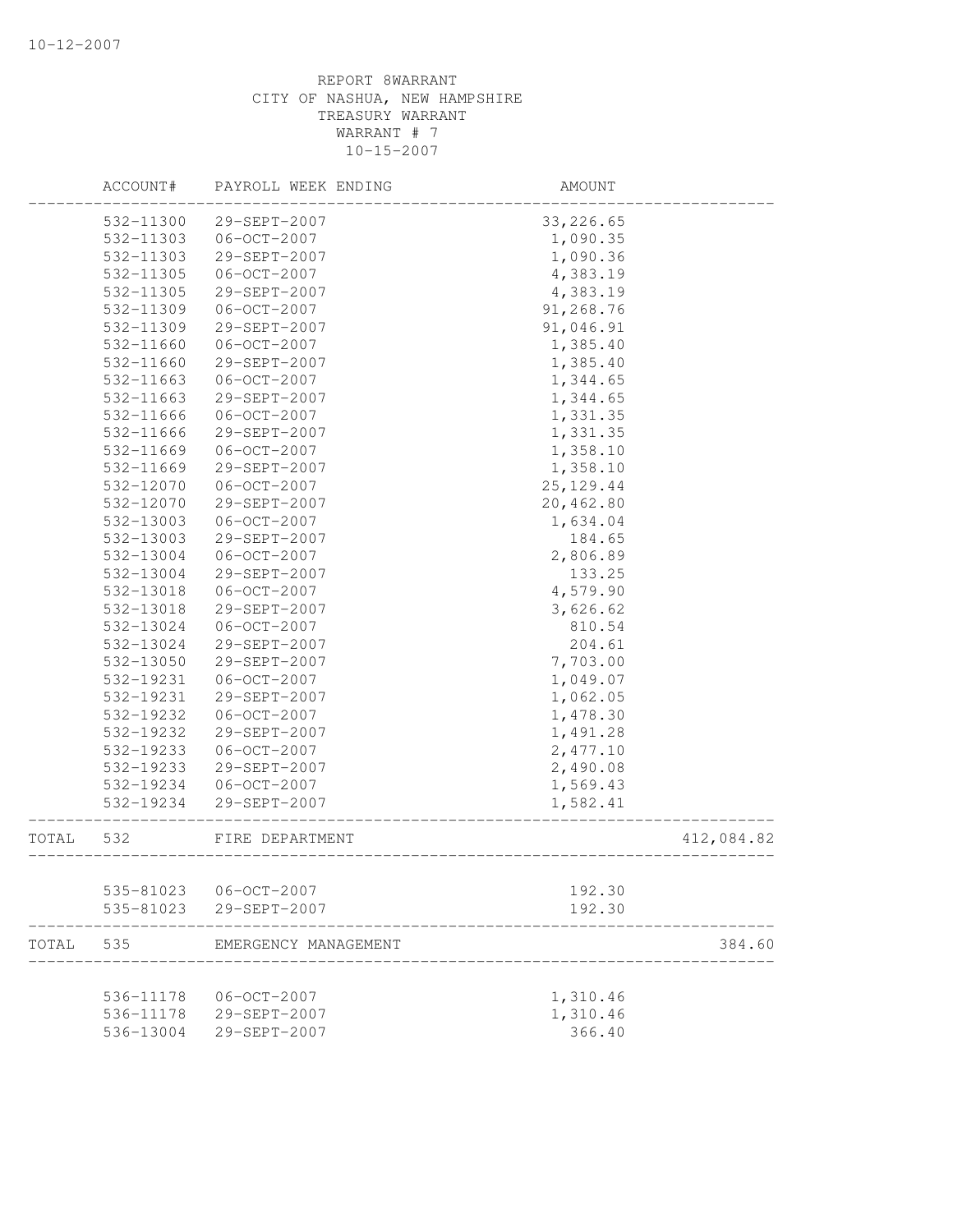|           |           | ACCOUNT# PAYROLL WEEK ENDING                    | AMOUNT                      |           |
|-----------|-----------|-------------------------------------------------|-----------------------------|-----------|
|           | TOTAL 536 | CITYWIDE COMMUNICATIONS                         | --------------------------- | 2,987.32  |
|           |           |                                                 |                             |           |
|           | 541-11024 | $06 - OCT - 2007$                               | 702.81                      |           |
|           |           | 541-11048 29-SEPT-2007                          | 856.19                      |           |
|           | 541-11104 | $06 - OCT - 2007$                               | 942.44                      |           |
|           | 541-11104 | 29-SEPT-2007                                    | 942.45                      |           |
|           | 541-11240 | $06 - OCT - 2007$                               | 1,816.79                    |           |
|           |           | 541-11240 29-SEPT-2007                          | 1,816.79                    |           |
|           |           | 541-11346 06-OCT-2007                           | 428.06                      |           |
|           |           | 541-11346 29-SEPT-2007                          | 428.05<br>_____________     |           |
| TOTAL 541 |           | COMMUNITY SERVICES DIVISION                     |                             | 7,933.58  |
|           | 542-11426 | 06-OCT-2007                                     | 1,272.29                    |           |
|           |           | 542-11426 29-SEPT-2007                          | 1,081.45                    |           |
|           |           | 542-11583 29-SEPT-2007                          | $-57.50$                    |           |
|           |           | 542-11584 06-OCT-2007                           | 2,296.54                    |           |
|           |           | 542-11584 29-SEPT-2007                          | 2,227.54                    |           |
|           |           | 542-12109 06-OCT-2007                           | 90.00                       |           |
|           |           | 542-12109 29-SEPT-2007                          | 348.00                      |           |
|           |           | 542-12582 06-OCT-2007                           | 951.65                      |           |
|           |           | 542-12582 29-SEPT-2007                          | 1,003.40                    |           |
|           |           | TOTAL 542 COMMUNITY HEALTH                      |                             | 9,213.37  |
|           |           |                                                 |                             |           |
|           | 543-11380 | $06 - OCT - 2007$                               | 871.84                      |           |
|           |           | 543-11380 29-SEPT-2007                          | 871.84                      |           |
|           | 543-11438 | 06-OCT-2007                                     | 1,431.98                    |           |
|           | 543-11438 | 29-SEPT-2007                                    | 1,431.98                    |           |
|           | 543-11601 | $06 - OCT - 2007$                               | 1,170.18                    |           |
|           | 543-11601 | 29-SEPT-2007                                    | 1,170.18                    |           |
|           | 543-11602 | 06-OCT-2007                                     | 819.43                      |           |
|           | 543-11602 | 29-SEPT-2007                                    | 819.43                      |           |
|           |           | 543-11604 06-OCT-2007                           | 696.60                      |           |
|           |           | 543-11604 29-SEPT-2007                          | 696.60                      |           |
|           |           | 543-11605 06-OCT-2007<br>543-11605 29-SEPT-2007 | 888.34<br>888.34            |           |
|           |           | TOTAL 543 ENVIRONMENTAL HEALTH DEPT.            |                             | 11,756.74 |
|           |           |                                                 |                             |           |
|           |           | 544-11008 06-OCT-2007                           | 688.22                      |           |
|           |           | 544-11008 29-SEPT-2007                          | 688.21                      |           |
|           | 544-11099 | $06 - OCT - 2007$                               | 1,991.68                    |           |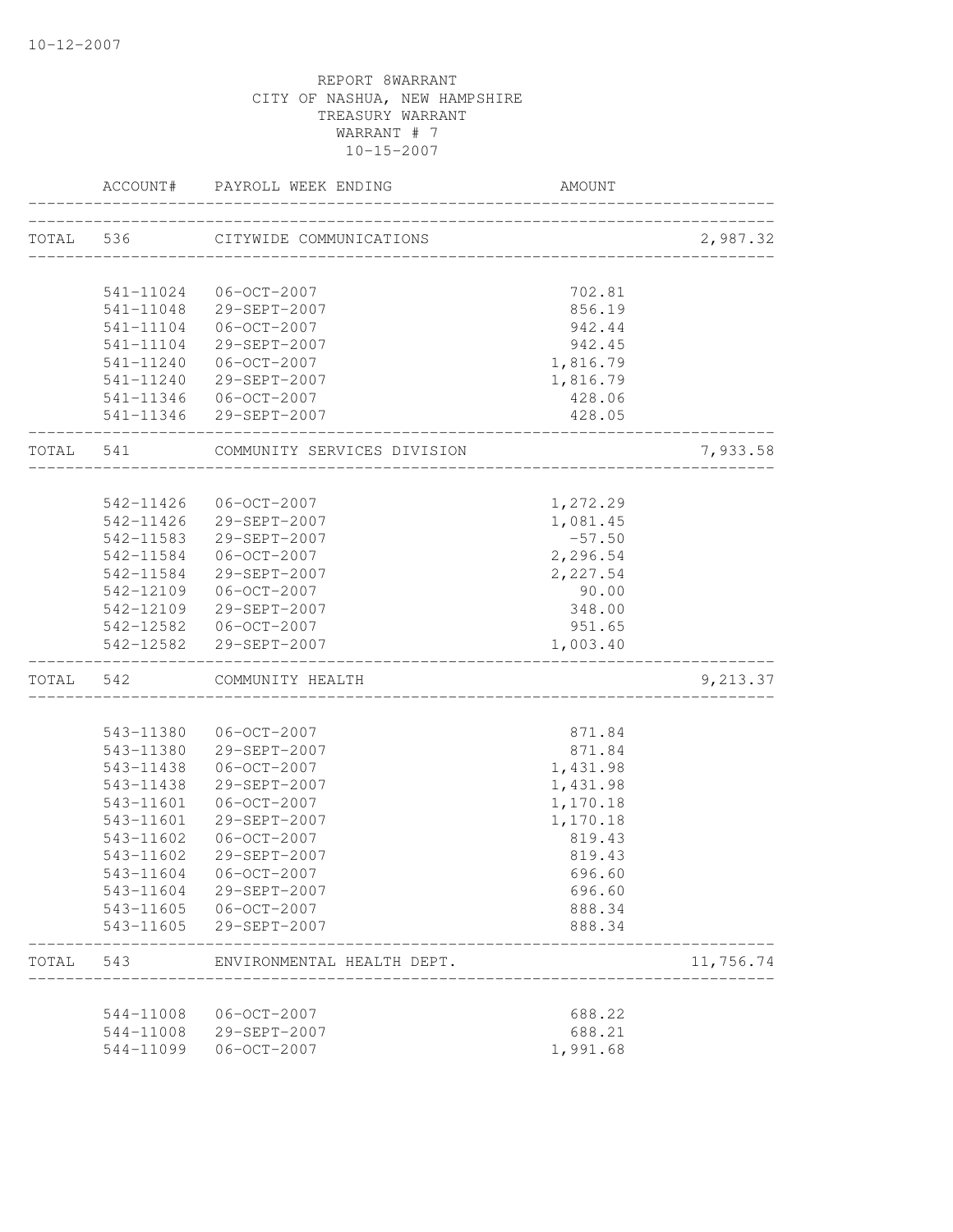|       | ACCOUNT#  | PAYROLL WEEK ENDING            | AMOUNT   |           |
|-------|-----------|--------------------------------|----------|-----------|
|       |           | 544-11099 29-SEPT-2007         | 1,991.69 |           |
|       | 544-11112 | 06-OCT-2007                    | 783.88   |           |
|       | 544-11112 | 29-SEPT-2007                   | 783.88   |           |
|       | 544-11367 | 06-OCT-2007                    | 772.39   |           |
|       | 544-11367 | 29-SEPT-2007                   | 772.39   |           |
|       | 544-11777 | $06 - OCT - 2007$              | 1,202.28 |           |
|       | 544-11777 | 29-SEPT-2007                   | 1,202.27 |           |
|       |           | 544-12101 06-OCT-2007          | 250.21   |           |
|       |           | 544-12101 29-SEPT-2007         | 250.21   |           |
| TOTAL | 544       | WELFARE ADMINISTRATION         |          | 11,377.31 |
|       |           |                                |          |           |
|       | 551-11008 | 06-OCT-2007                    | 612.62   |           |
|       | 551-11008 | 29-SEPT-2007                   | 612.62   |           |
|       | 551-11028 | $06 - OCT - 2007$              | 526.86   |           |
|       | 551-11028 | 29-SEPT-2007                   | 526.86   |           |
|       | 551-11057 | 06-OCT-2007                    | 783.38   |           |
|       | 551-11057 | 29-SEPT-2007                   | 783.38   |           |
|       | 551-11094 | 06-OCT-2007                    | 266.72   |           |
|       | 551-11094 | 29-SEPT-2007                   | 266.72   |           |
|       | 551-11208 | $06 - OCT - 2007$              | 750.61   |           |
|       | 551-11208 | 29-SEPT-2007                   | 750.61   |           |
|       | 551-11211 | $06 - OCT - 2007$              | 445.30   |           |
|       | 551-11211 | 29-SEPT-2007                   | 445.30   |           |
|       | 551-11212 | $06 - OCT - 2007$              | 1,353.16 |           |
|       | 551-11212 | 29-SEPT-2007                   | 1,353.16 |           |
|       | 551-11249 | 06-OCT-2007                    | 1,590.60 |           |
|       | 551-11249 | 29-SEPT-2007                   | 1,590.61 |           |
|       | 551-11273 | $06 - OCT - 2007$              | 2,382.01 |           |
|       | 551-11273 | 29-SEPT-2007                   | 2,382.02 |           |
|       | 551-11435 | $06 - OCT - 2007$              | 850.64   |           |
|       | 551-11435 | 29-SEPT-2007                   | 850.64   |           |
|       | 551-11462 | $06 - OCT - 2007$              | 919.25   |           |
|       | 551-11462 | 29-SEPT-2007                   | 919.25   |           |
|       | 551-11638 | 06-OCT-2007                    | 1,096.00 |           |
|       | 551-11638 | 29-SEPT-2007                   | 1,096.00 |           |
|       | 551-13004 | $06-0CT-2007$                  | 53.51    |           |
|       | 551-13004 | 29-SEPT-2007                   | 315.87   |           |
| TOTAL | 551       | PUBLIC WORKS DIV & ENGINEERING |          | 23,523.70 |
|       |           |                                |          |           |
|       | 552-11077 | $06 - OCT - 2007$              | 1,205.29 |           |
|       | 552-11077 | 29-SEPT-2007                   | 1,205.29 |           |
|       | 552-11087 | $06 - OCT - 2007$              | 754.24   |           |
|       | 552-11087 | 29-SEPT-2007                   | 746.80   |           |
|       | 552-11143 | $06 - OCT - 2007$              | 784.00   |           |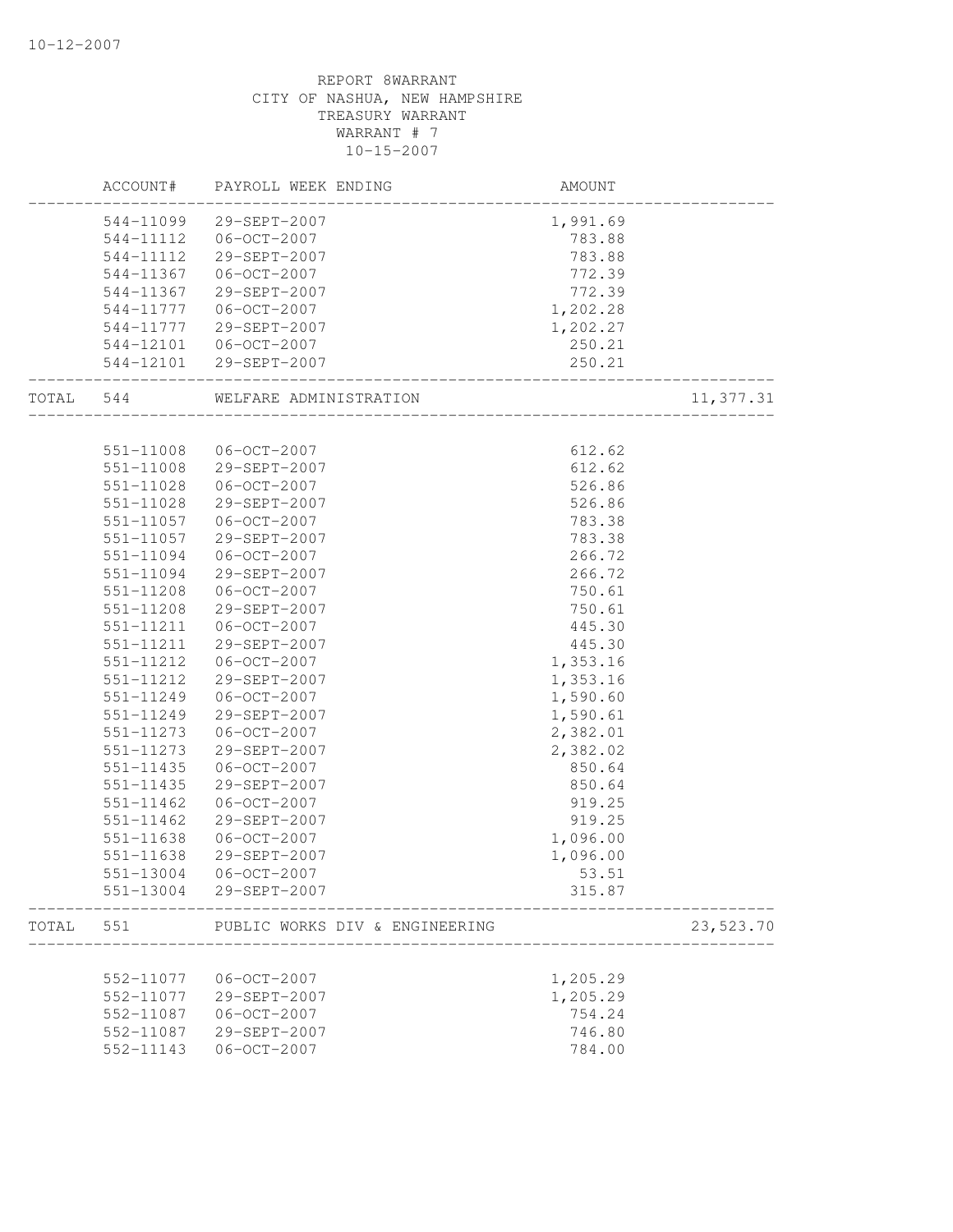|       | ACCOUNT#               | PAYROLL WEEK ENDING               | AMOUNT               |           |
|-------|------------------------|-----------------------------------|----------------------|-----------|
|       | 552-11143              | 29-SEPT-2007                      | 784.00               |           |
|       | 552-11324              | 06-OCT-2007                       | 2,703.70             |           |
|       | 552-11324              | 29-SEPT-2007                      | 2,703.70             |           |
|       | 552-11339              | $06 - OCT - 2007$                 | 2,703.28             |           |
|       | 552-11339              | 29-SEPT-2007                      | 2,704.24             |           |
|       | 552-11342              | $06 - OCT - 2007$                 | 706.00               |           |
|       | 552-11342              | 29-SEPT-2007                      | 706.00               |           |
|       | 552-11343              | $06 - 0CT - 2007$                 | 1,568.00             |           |
|       | 552-11343              | 29-SEPT-2007                      | 1,568.00             |           |
|       | 552-11407              | $06 - OCT - 2007$                 | 4,884.00             |           |
|       | 552-11407              | 29-SEPT-2007                      | 4,897.20             |           |
|       | 552-11492              | $06 - OCT - 2007$                 | 746.80               |           |
|       | 552-11548              | $06 - OCT - 2007$                 | 916.14               |           |
|       | 552-11548              | 29-SEPT-2007                      | 916.14               |           |
|       | 552-11580              | $06 - OCT - 2007$                 | 915.39               |           |
|       | 552-11580              | 29-SEPT-2007                      | 915.39               |           |
|       | 552-11618              | $06 - OCT - 2007$                 | 568.25               |           |
|       | 552-11618              | 29-SEPT-2007                      | 568.26               |           |
|       | 552-11672              | $06 - OCT - 2007$                 | 1,349.78             |           |
|       | 552-11672              | 29-SEPT-2007                      | 1,349.78             |           |
|       | 552-11750              | $06 - OCT - 2007$                 | 733.76               |           |
|       | 552-11750              | 29-SEPT-2007                      | 736.96               |           |
|       | 552-12156              | $06 - OCT - 2007$                 | 1,172.50             |           |
|       | 552-12156              | 29-SEPT-2007                      | 1,637.50             |           |
|       | 552-13004              | $06 - OCT - 2007$                 | 2,084.04             |           |
|       | 552-13004              | 29-SEPT-2007                      | 3,550.06             |           |
|       | 552-17008              | $06 - OCT - 2007$                 | 900.00               |           |
| TOTAL | 552                    | PARKS AND RECREATION              |                      | 49,684.49 |
|       |                        |                                   |                      |           |
|       | 553-11041              | $06 - OCT - 2007$                 | 897.55               |           |
|       | 553-11041              | 29-SEPT-2007                      | 897.56               |           |
|       | 553-11078              | $06 - OCT - 2007$                 | 1,393.76             |           |
|       | 553-11078              | 29-SEPT-2007                      | 1,393.76             |           |
|       | 553-11098              | $06 - OCT - 2007$                 | 937.65               |           |
|       | 553-11098              | 29-SEPT-2007                      | 937.65               |           |
|       | 553-11192              | $06 - OCT - 2007$                 | 833.00               |           |
|       | 553-11192              | 29-SEPT-2007                      | 833.00               |           |
|       | 553-11279              | $06 - OCT - 2007$                 | 5,488.00             |           |
|       | 553-11279<br>553-11327 | 29-SEPT-2007<br>$06 - OCT - 2007$ | 5,488.00<br>3,627.68 |           |
|       | 553-11327              | 29-SEPT-2007                      | 3,610.60             |           |
|       | 553-11336              | $06 - OCT - 2007$                 | 967.44               |           |
|       | 553-11336              | 29-SEPT-2007                      | 957.45               |           |
|       | 553-11375              | $06 - OCT - 2007$                 | 2,017.20             |           |
|       | 553-11375              | 29-SEPT-2007                      | 2,013.00             |           |
|       | 553-11465              | $06 - OCT - 2007$                 | 3,016.49             |           |
|       |                        |                                   |                      |           |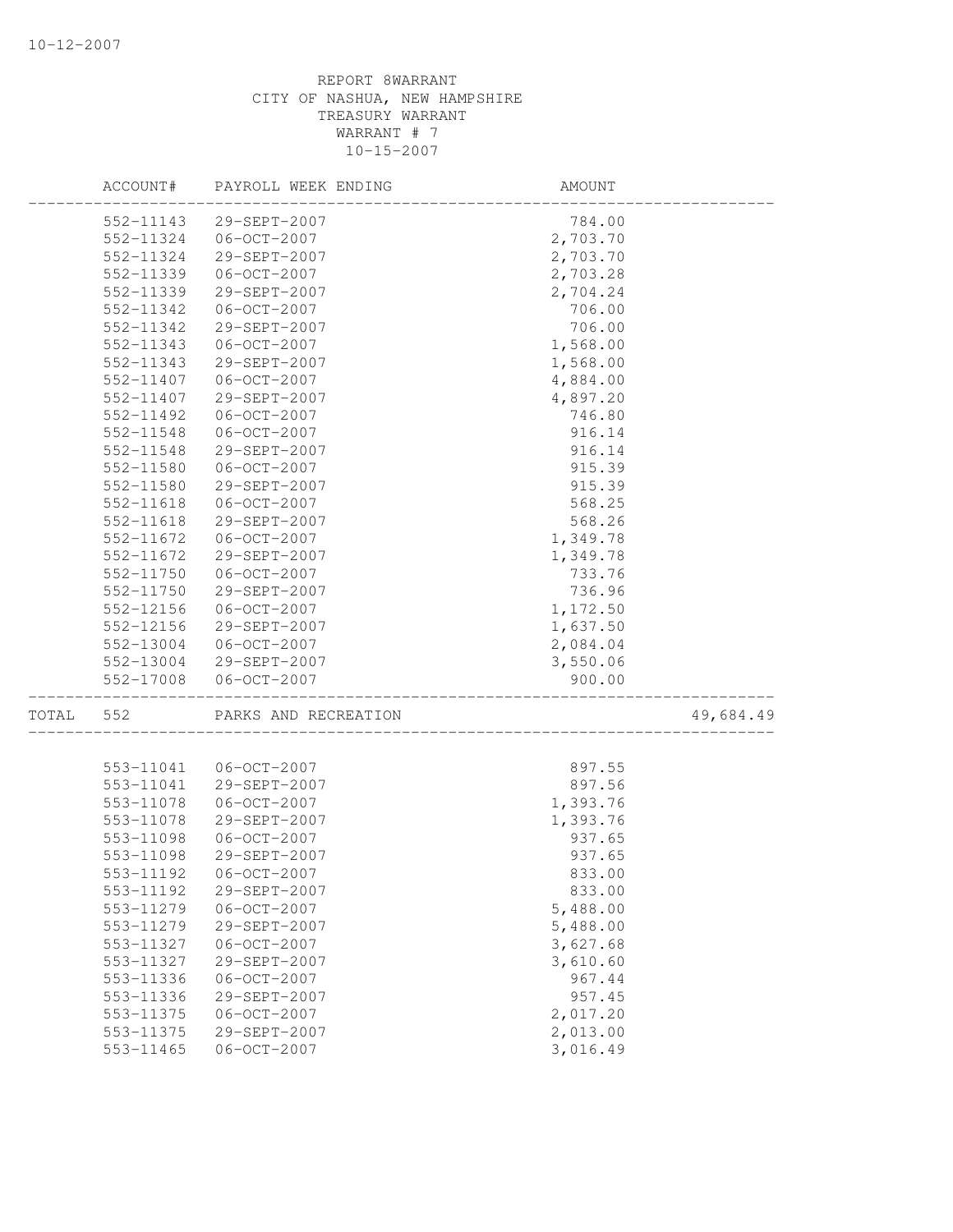|       | ACCOUNT#               | PAYROLL WEEK ENDING | AMOUNT    |            |
|-------|------------------------|---------------------|-----------|------------|
|       | 553-11465              | 29-SEPT-2007        | 2,987.20  |            |
|       | 553-11474              | $06 - OCT - 2007$   | 4,231.57  |            |
|       | 553-11474              | 29-SEPT-2007        | 4,208.00  |            |
|       | 553-11475              | $06 - OCT - 2007$   | 1,704.50  |            |
|       | 553-11475              | 29-SEPT-2007        | 1,706.00  |            |
|       | 553-11630              | $06 - OCT - 2007$   | 1,435.21  |            |
|       | 553-11630              | 29-SEPT-2007        | 1,437.86  |            |
|       | 553-11631              | $06 - OCT - 2007$   | 729.60    |            |
|       | 553-11631              | 29-SEPT-2007        | 729.60    |            |
|       | 553-11648              | $06 - OCT - 2007$   | 732.23    |            |
|       | 553-11648              | 29-SEPT-2007        | 732.24    |            |
|       | 553-11678              | $06 - OCT - 2007$   | 1,560.86  |            |
|       | 553-11678              | 29-SEPT-2007        | 1,560.86  |            |
|       | 553-11759              | $06 - OCT - 2007$   | 10,724.81 |            |
|       | 553-11759              | 29-SEPT-2007        | 10,144.00 |            |
|       | 553-11771              | $06 - OCT - 2007$   | 1,683.20  |            |
|       | 553-11771              | 29-SEPT-2007        | 1,683.20  |            |
|       | 553-12128              | $06 - OCT - 2007$   | 243.17    |            |
|       | 553-12128              | 29-SEPT-2007        | 246.23    |            |
|       | 553-13004              | $06 - OCT - 2007$   | 627.71    |            |
|       | 553-13004              | 29-SEPT-2007        | 2,204.65  |            |
|       | 553-17001              | 29-SEPT-2007        | 300.00    |            |
|       | 553-17004              | 29-SEPT-2007        | 700.00    |            |
|       | 553-17008              | 06-OCT-2007         | 900.00    |            |
|       | 553-17008              | 29-SEPT-2007        | 900.00    |            |
| TOTAL | 553                    | STREET DEPARTMENT   |           | 89, 422.49 |
|       |                        |                     |           |            |
|       | 555-11024              | $06 - OCT - 2007$   | 663.48    |            |
|       | 555-11024              | 29-SEPT-2007        | 663.48    |            |
|       | 555-11058              | $06 - OCT - 2007$   | 915.39    |            |
|       | 555-11058              | 29-SEPT-2007        | 915.39    |            |
|       | 555-11461              | $06 - OCT - 2007$   | 1,390.27  |            |
|       | 555-11461              | 29-SEPT-2007        | 1,390.27  |            |
|       | 555-11639              | $06 - OCT - 2007$   | 746.80    |            |
|       | 555-11639              | 29-SEPT-2007        | 746.80    |            |
|       | 555-11640              | $06 - OCT - 2007$   | 695.60    |            |
|       | 555-11640              | 29-SEPT-2007        | 695.60    |            |
|       | 555-11738              | $06-0CT-2007$       | 1,760.00  |            |
|       | 555-11738              | 29-SEPT-2007        | 1,752.00  |            |
|       | 555-11745              | $06 - OCT - 2007$   | 738.80    |            |
|       | 555-11745              | 29-SEPT-2007        | 738.80    |            |
|       | 555-11746              | $06 - OCT - 2007$   | 1,060.72  |            |
|       | 555-11746<br>555-13004 | 29-SEPT-2007        | 1,060.72  |            |
|       |                        | $06 - OCT - 2007$   | 1,119.89  |            |
|       | 555-13004              | 29-SEPT-2007        | 199.28    |            |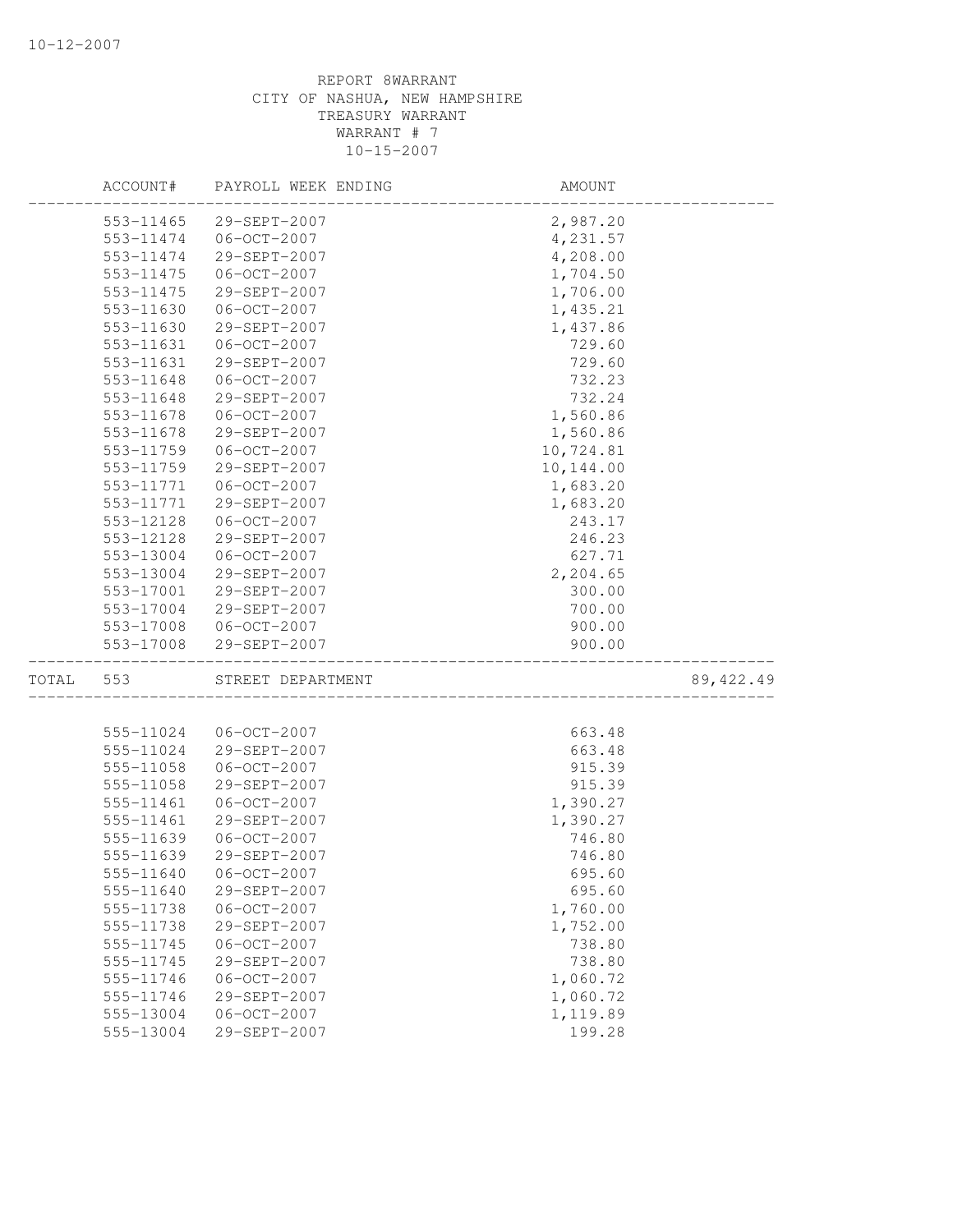|           | ACCOUNT#      | PAYROLL WEEK ENDING                             | AMOUNT               |           |
|-----------|---------------|-------------------------------------------------|----------------------|-----------|
|           | TOTAL 555     | TRAFFIC DEPARTMENT                              | -------------------  | 17,253.29 |
|           |               |                                                 |                      |           |
|           |               | 557-11161 06-OCT-2007<br>557-11161 29-SEPT-2007 | 746.80<br>746.80     |           |
|           |               |                                                 |                      |           |
| TOTAL     | 557           | PARKING LOTS                                    |                      | 1,493.60  |
|           |               |                                                 |                      |           |
|           | 561-11345     | 06-OCT-2007                                     | 1,272.64             |           |
|           |               | 561-11345 29-SEPT-2007                          | 1,272.64             |           |
|           | 561-11651     | 561-11651   06-OCT-2007<br>29-SEPT-2007         | 797.40<br>797.39     |           |
|           | $561 - 11658$ | 06-OCT-2007                                     | 971.14               |           |
|           | 561-11658     | 29-SEPT-2007                                    | 971.14               |           |
|           | 561-12153     | $06 - OCT - 2007$                               | 400.00               |           |
|           | 561-12153     | 29-SEPT-2007                                    | 400.00               |           |
|           | 561-13004     | 29-SEPT-2007                                    | 155.45               |           |
| TOTAL     | 561           | EDGEWOOD CEMETERY                               | ____________________ | 7,037.80  |
|           |               |                                                 |                      |           |
|           |               | 563-11345 06-OCT-2007                           | 1,065.82             |           |
|           |               | 563-11345 29-SEPT-2007                          | 1,065.82             |           |
|           |               | 563-11651 06-OCT-2007                           | 708.48               |           |
|           | 563-11651     | 29-SEPT-2007                                    | 708.49               |           |
|           |               | 563-11657 06-OCT-2007                           | 888.73               |           |
|           | 563-11657     | 29-SEPT-2007                                    | 888.73               |           |
| TOTAL 563 |               | WOODLAWN CEMETERY                               |                      | 5,326.07  |
|           |               |                                                 |                      |           |
|           | 571-11174     | 06-OCT-2007                                     | 773.33               |           |
|           | 571-11174     | 29-SEPT-2007                                    | 773.33               |           |
|           | 571-11237     | $06 - OCT - 2007$                               | 1,871.29             |           |
|           | 571-11237     | 29-SEPT-2007<br>---------------                 | 1,871.29             |           |
| TOTAL     | 571           | COMMUNITY DEVELOPMENT                           |                      | 5,289.24  |
|           |               |                                                 |                      |           |
|           | 572-11024     | $06 - OCT - 2007$                               | 571.96               |           |
|           | 572-11024     | 29-SEPT-2007                                    | 571.96               |           |
|           | 572-11215     | $06 - OCT - 2007$                               | 2,209.03             |           |
|           | 572-11215     | 29-SEPT-2007                                    | 2,209.04             |           |
|           | 572-11238     | $06-0CT-2007$                                   | 750.83               |           |
|           | 572-11238     | 29-SEPT-2007                                    | 750.83               |           |
|           | 572-11450     | $06-0CT-2007$                                   | 1,607.69             |           |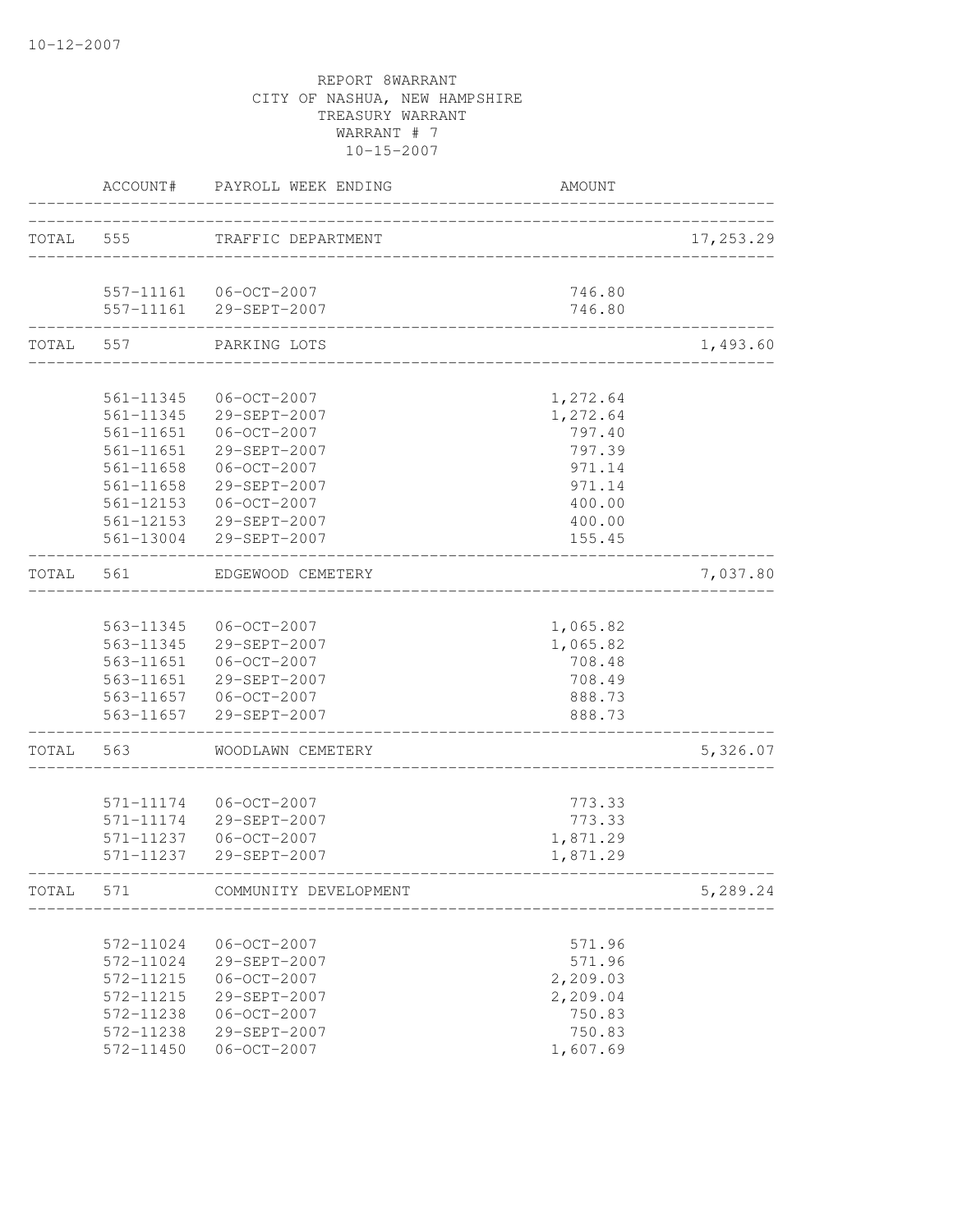|           |                        | ACCOUNT# PAYROLL WEEK ENDING | AMOUNT                                            |           |
|-----------|------------------------|------------------------------|---------------------------------------------------|-----------|
|           |                        | 572-11450 29-SEPT-2007       | 1,607.69                                          |           |
|           | 572-11522              | $06 - OCT - 2007$            | 742.35                                            |           |
|           | 572-11522              | 29-SEPT-2007                 | 742.35                                            |           |
|           | 572-11525              | 06-OCT-2007                  | 916.14                                            |           |
|           | 572-11525              | 29-SEPT-2007                 | 916.14                                            |           |
|           | 572-58005              | $06 - OCT - 2007$            | 200.00                                            |           |
|           |                        | 572-58005 29-SEPT-2007       | 100.00                                            |           |
|           |                        | 572-98046 06-OCT-2007        | 100.00<br>. 100<br>------------------------------ |           |
| TOTAL 572 |                        | PLANNING DEPARTMENT          | ________________________                          | 13,996.01 |
|           |                        |                              |                                                   |           |
|           | 575-11032              | 06-OCT-2007                  | 662.46                                            |           |
|           | 575-11032              | 29-SEPT-2007                 | 662.46                                            |           |
|           | 575-11042              | $06 - OCT - 2007$            | 1,339.46                                          |           |
|           | 575-11042              | 29-SEPT-2007                 | 1,304.37                                          |           |
|           | 575-11062              | $06 - OCT - 2007$            | 559.14<br>559.14                                  |           |
|           | 575-11062<br>575-11189 | 29-SEPT-2007                 |                                                   |           |
|           |                        | 06-OCT-2007                  | 981.93                                            |           |
|           | 575-11189              | 29-SEPT-2007                 | 981.93                                            |           |
|           | 575-11246<br>575-11246 | 06-OCT-2007<br>29-SEPT-2007  | 1,816.79                                          |           |
|           | 575-11387              | $06 - OCT - 2007$            | 1,816.79<br>5,320.91                              |           |
|           | 575-11387              | 29-SEPT-2007                 | 5,320.90                                          |           |
|           | 575-11393              | $06-0CT-2007$                | 3,321.62                                          |           |
|           | 575-11393              | 29-SEPT-2007                 | 3,321.62                                          |           |
|           | 575-11400              | $06 - OCT - 2007$            | 7,547.78                                          |           |
|           | 575-11400              | 29-SEPT-2007                 | 7,547.79                                          |           |
|           | 575-11401              | $06 - OCT - 2007$            | 4,595.33                                          |           |
|           | 575-11401              | 29-SEPT-2007                 | 4,595.32                                          |           |
|           | 575-11403              | $06 - OCT - 2007$            | 795.56                                            |           |
|           | 575-11403              | 29-SEPT-2007                 | 795.56                                            |           |
|           | 575-11404              | 06-OCT-2007                  | 694.68                                            |           |
|           | 575-11404              | 29-SEPT-2007                 | 694.68                                            |           |
|           | 575-11627              | $06 - OCT - 2007$            | 544.61                                            |           |
|           | $575 - 11627$          | $29 - SEPT - 2007$           | 544.61                                            |           |
|           | 575-12087              | $06 - OCT - 2007$            | 421.07                                            |           |
|           | 575-12087              | 29-SEPT-2007                 | 421.07                                            |           |
|           | 575-12090              | $06 - OCT - 2007$            | 1,083.28                                          |           |
|           | 575-12090              | 29-SEPT-2007                 | 1,083.28                                          |           |
|           | 575-12114              | $06 - OCT - 2007$            | 1,004.23                                          |           |
|           | 575-12114              | 29-SEPT-2007                 | 1,124.91                                          |           |
|           | 575-13035              | $06-0CT-2007$                | 666.19                                            |           |
|           | 575-13035              | 29-SEPT-2007                 | 801.39                                            |           |
| TOTAL     | 575                    | PUBLIC LIBRARIES             |                                                   | 62,930.86 |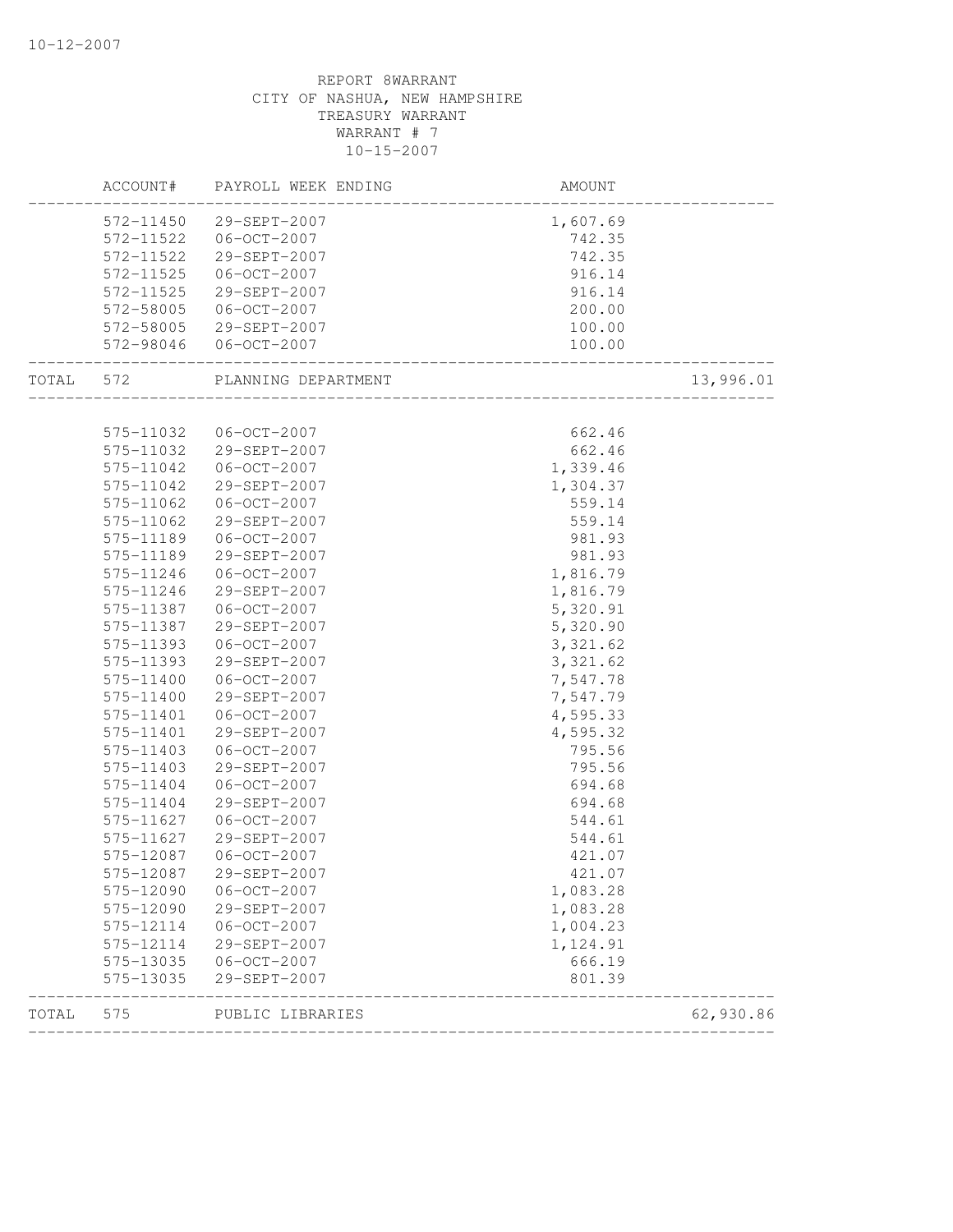|       | ACCOUNT#      | PAYROLL WEEK ENDING | AMOUNT     |            |
|-------|---------------|---------------------|------------|------------|
|       | 576-11059     | $06 - OCT - 2007$   | 1,202.27   |            |
|       | 576-11059     | 29-SEPT-2007        | 1,202.27   |            |
|       | 576-11138     | $06 - OCT - 2007$   | 960.84     |            |
|       | 576-11138     | 29-SEPT-2007        | 558.44     |            |
|       | 576-11139     | $06 - OCT - 2007$   | 204.26     |            |
|       | 576-11139     | 29-SEPT-2007        | 204.26     |            |
|       | 576-11221     | $06 - OCT - 2007$   | 963.96     |            |
|       | 576-11221     | 29-SEPT-2007        | 963.96     |            |
|       | 576-11315     | $06 - OCT - 2007$   | 612.62     |            |
|       | 576-11315     | 29-SEPT-2007        | 612.62     |            |
|       | 576-11361     | $06 - OCT - 2007$   | 2,836.58   |            |
|       | 576-11361     | 29-SEPT-2007        | 2,836.57   |            |
|       | 576-11362     | 06-OCT-2007         | 983.88     |            |
|       | 576-11362     | 29-SEPT-2007        | 983.88     |            |
|       | 576-13004     | 29-SEPT-2007        | 67.10      |            |
| TOTAL | 576           | BUILDING DEPARTMENT |            | 15, 193.51 |
|       |               |                     |            |            |
|       | 577-11067     | $06 - OCT - 2007$   | 1,272.29   |            |
|       | 577-11067     | 29-SEPT-2007        | 1,272.29   |            |
|       | $577 - 11163$ | $06 - OCT - 2007$   | 844.14     |            |
|       | 577-11163     | 29-SEPT-2007        | 844.13     |            |
|       | 577-11183     | $06 - OCT - 2007$   | 937.65     |            |
|       | 577-11183     | 29-SEPT-2007        | 937.65     |            |
| TOTAL | 577           | CODE ENFORCEMENT    |            | 6, 108.15  |
|       |               |                     |            |            |
|       | 581-11012     | $06 - OCT - 2007$   | 3,942.31   |            |
|       | 581-11075     | $06 - OCT - 2007$   | 4,076.92   |            |
|       | 581-11081     | $06 - OCT - 2007$   | 2,021.22   |            |
|       | 581-11162     | $06 - OCT - 2007$   | 54,890.78  |            |
|       | 581-11162     | 29-SEPT-2007        | 54, 557.96 |            |
|       | 581-11204     | $06 - OCT - 2007$   | 11,656.66  |            |
|       | 581-11204     | 29-SEPT-2007        | 11,629.61  |            |
|       | 581-11348     | $06 - OCT - 2007$   | 72,045.71  |            |
|       | 581-11366     | $06 - OCT - 2007$   | 47,549.79  |            |
|       | 581-11366     | 29-SEPT-2007        | 48, 468.36 |            |
|       | 581-11396     | $06 - OCT - 2007$   | 34,760.76  |            |
|       | 581-11408     | $06 - OCT - 2007$   | 15,016.38  |            |
|       | 581-11408     | 29-SEPT-2007        | 14,821.89  |            |
|       | 581-11486     | $06 - OCT - 2007$   | 33,515.61  |            |
|       | 581-11515     | $06 - OCT - 2007$   | 1,345.31   |            |
|       | $581 - 11570$ | $06 - OCT - 2007$   | 56,448.95  |            |
|       | 581-11571     | $06 - OCT - 2007$   | 3,367.30   |            |
|       | 581-11572     | $06 - OCT - 2007$   | 47,041.32  |            |
|       | 581-11579     | $06 - OCT - 2007$   | 31,002.57  |            |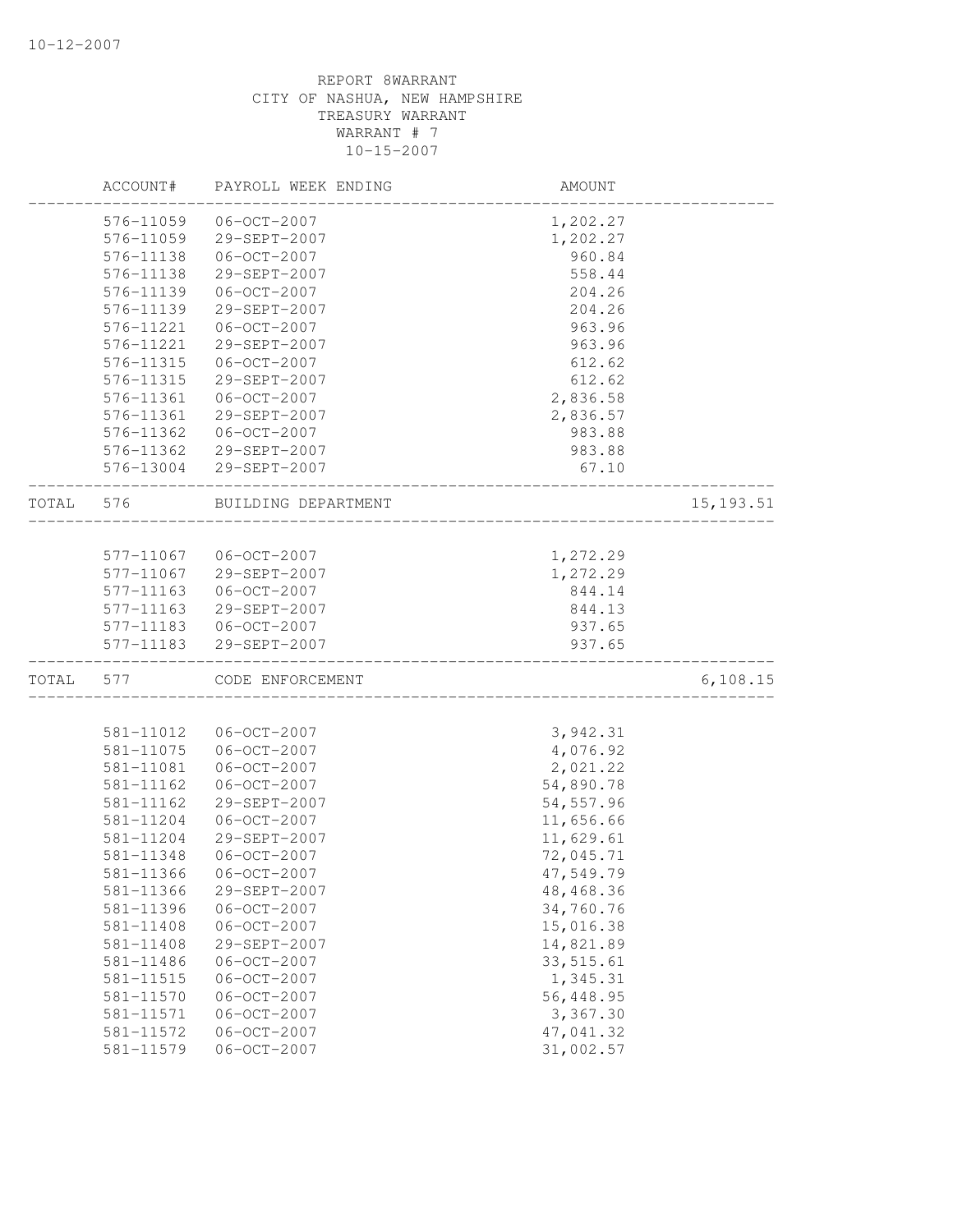| ACCOUNT#      | PAYROLL WEEK ENDING | AMOUNT         |  |
|---------------|---------------------|----------------|--|
| 581-11628     | $06 - OCT - 2007$   | 1,215.20       |  |
| 581-11628     | 29-SEPT-2007        | 1,215.20       |  |
| $581 - 11675$ | $06 - OCT - 2007$   | 5,769.24       |  |
| 581-11709     | $06 - OCT - 2007$   | 5,727.68       |  |
| 581-11726     | $06 - OCT - 2007$   | 1, 437, 157.03 |  |
| 581-11800     | $06 - OCT - 2007$   | 30, 279.14     |  |
| 581-11801     | $06-0CT-2007$       | 16,000.91      |  |
| 581-11802     | $06 - OCT - 2007$   | 12,289.30      |  |
| 581-11803     | $06 - OCT - 2007$   | 12, 137.27     |  |
| 581-11803     | 29-SEPT-2007        | 659.40         |  |
| 581-11804     | $06 - OCT - 2007$   | 14,306.22      |  |
| 581-11805     | $06 - OCT - 2007$   | 24,697.04      |  |
| 581-11812     | $06 - OCT - 2007$   | 2,086.42       |  |
| 581-11830     | $06 - OCT - 2007$   | 3, 145.86      |  |
| 581-11850     | $06 - OCT - 2007$   | 2,584.05       |  |
| 581-11850     | 29-SEPT-2007        | 2,584.05       |  |
| 581-11860     | $06 - OCT - 2007$   | 6, 123.47      |  |
| 581-12006     | $06-0CT-2007$       | 37.50          |  |
| 581-12021     | $06 - OCT - 2007$   | 2,234.56       |  |
| 581-12060     | $06 - OCT - 2007$   | 2,920.68       |  |
| 581-12060     | 29-SEPT-2007        | 2,924.03       |  |
| 581-12078     | $06 - OCT - 2007$   | 2,037.50       |  |
| 581-12078     | 29-SEPT-2007        | 375.00         |  |
| 581-12081     | $06 - OCT - 2007$   | 682.73         |  |
| 581-12084     | $06 - OCT - 2007$   | 2,625.00       |  |
| 581-12084     | 29-SEPT-2007        | 325.00         |  |
| 581-12087     | $06 - OCT - 2007$   | 1,012.32       |  |
| 581-12087     | 29-SEPT-2007        | 1,132.20       |  |
| 581-12111     | $06 - OCT - 2007$   | 129,408.85     |  |
| 581-12111     | 29-SEPT-2007        | 128,931.00     |  |
| 581-12112     | $06 - OCT - 2007$   | 7,691.14       |  |
| 581-12112     | 29-SEPT-2007        | 7,997.08       |  |
| 581-12126     | $06 - OCT - 2007$   | 5,018.08       |  |
| 581-12126     | 29-SEPT-2007        | 5,685.36       |  |
| 581-12135     | $06 - OCT - 2007$   | 4,110.84       |  |
| 581-12135     | 29-SEPT-2007        | 4,984.01       |  |
| 581-12136     | $06 - OCT - 2007$   | 504.01         |  |
| 581-12136     | 29-SEPT-2007        | 314.13         |  |
| 581-12138     | $06 - OCT - 2007$   | 1,314.88       |  |
| 581-12138     | 29-SEPT-2007        | 831.01         |  |
| 581-12141     | $06 - OCT - 2007$   | 700.55         |  |
| 581-12141     | 29-SEPT-2007        | 500.00         |  |
| 581-12153     | $06 - OCT - 2007$   | 263.00         |  |
| 581-12153     | 29-SEPT-2007        | 248.00         |  |
| 581-12198     | $06 - OCT - 2007$   | 12,202.80      |  |
| 581-12201     | $06 - OCT - 2007$   | 17,860.05      |  |
| 581-12201     | 29-SEPT-2007        | 16, 353.76     |  |
| 581-13004     | $06 - OCT - 2007$   | 1,919.40       |  |
|               |                     |                |  |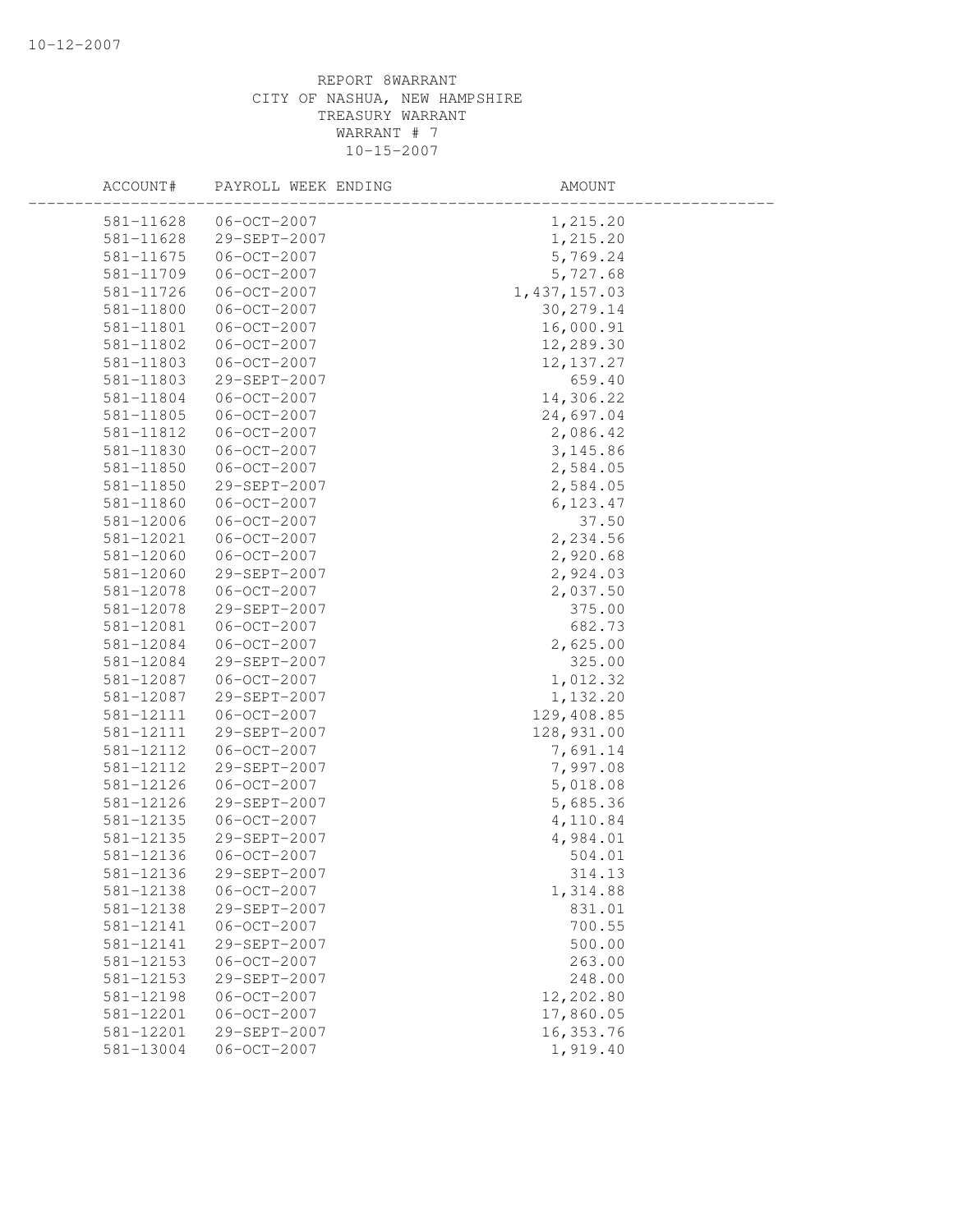| TOTAL 590 |           | P/Y OBLIGATIONS              |           | 262.09       |
|-----------|-----------|------------------------------|-----------|--------------|
|           |           | 590-23512 29-SEPT-2007       | 262.09    |              |
| TOTAL 581 |           | SCHOOL DEPARTMENT            |           | 2,568,057.94 |
|           | 581-53100 | 06-OCT-2007                  | 600.00    |              |
|           | 581-19240 | 06-OCT-2007                  | 1,905.66  |              |
|           | 581-19230 | 06-OCT-2007                  | 862.50    |              |
|           | 581-19210 | 29-SEPT-2007                 | 14,879.70 |              |
|           | 581-19210 | $06 - OCT - 2007$            | 31,546.35 |              |
|           | 581-19000 | $06 - OCT - 2007$            | 9,063.77  |              |
|           | 581-18008 | 29-SEPT-2007                 | 720.00    |              |
|           | 581-17010 | $06 - OCT - 2007$            | 1,800.00  |              |
|           | 581-17008 | $06 - OCT - 2007$            | 1,350.00  |              |
|           | 581-17006 | 29-SEPT-2007                 | 1,750.00  |              |
|           | 581-17004 | 29-SEPT-2007                 | 1,250.00  |              |
|           | 581-13137 | 29-SEPT-2007                 | 463.98    |              |
|           | 581-13137 | 06-OCT-2007                  | 661.25    |              |
|           | 581-13135 | $06 - OCT - 2007$            | 167.04    |              |
|           | 581-13133 | 29-SEPT-2007                 | 50.00     |              |
|           | 581-13133 | 06-OCT-2007                  | 1,250.00  |              |
|           | 581-13120 | 29-SEPT-2007                 | 3,922.51  |              |
|           | 581-13120 | $06 - OCT - 2007$            | 3,989.84  |              |
|           | 581-13032 | 29-SEPT-2007                 | 362.59    |              |
|           | 581-13032 | 06-OCT-2007                  | 144.90    |              |
|           | 581-13021 | 29-SEPT-2007                 | 1,284.76  |              |
|           | 581-13021 | 06-OCT-2007                  | 396.73    |              |
|           | 581-13004 | 29-SEPT-2007                 | 355.00    |              |
|           |           | ACCOUNT# PAYROLL WEEK ENDING | AMOUNT    |              |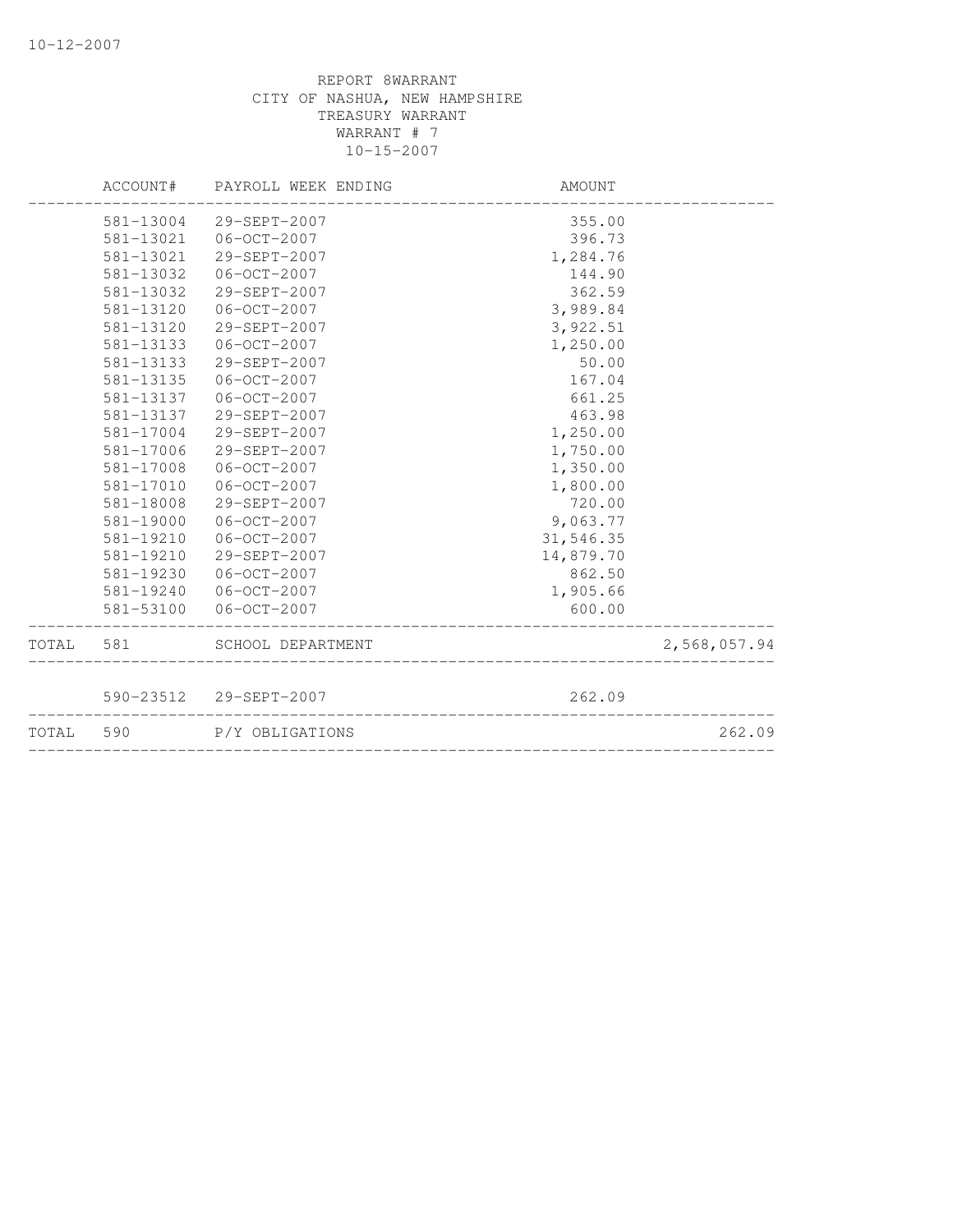|           | ACCOUNT# PAYROLL WEEK ENDING |  |  | AMOUNT |  |
|-----------|------------------------------|--|--|--------|--|
| TOTAL 981 |                              |  |  |        |  |
|           |                              |  |  |        |  |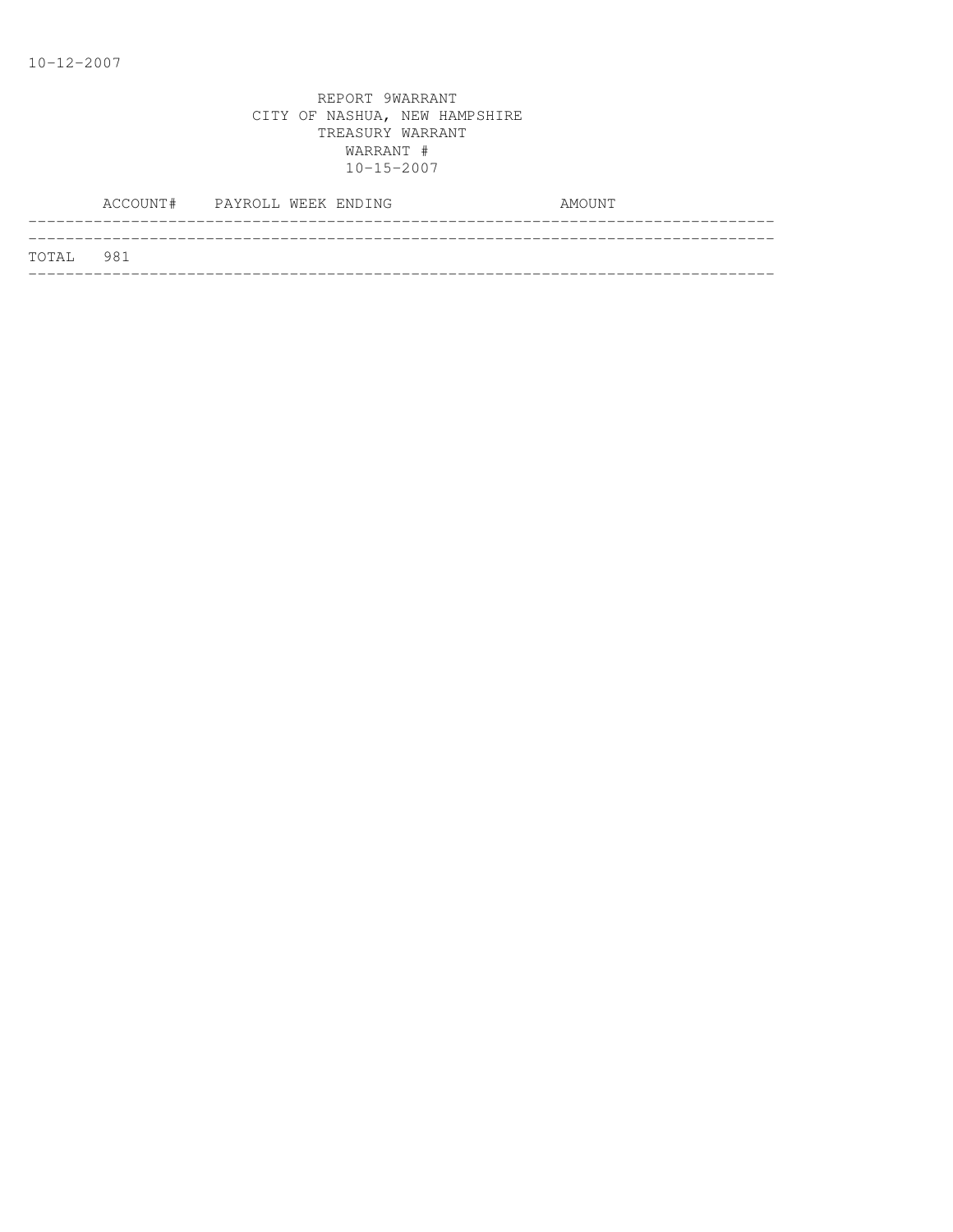| ACCOUNT#  | PAYROLL WEEK ENDING | AMOUNT   |  |
|-----------|---------------------|----------|--|
| 801-11008 | $06 - OCT - 2007$   | 509.14   |  |
| 801-11008 | 29-SEPT-2007        | 509.14   |  |
| 801-11094 | 06-OCT-2007         | 88.91    |  |
| 801-11094 | 29-SEPT-2007        | 88.91    |  |
| 801-11101 | $06 - OCT - 2007$   | 1,727.40 |  |
| 801-11101 | 29-SEPT-2007        | 1,732.81 |  |
| 801-11193 | $06 - OCT - 2007$   | 871.65   |  |
| 801-11193 | 29-SEPT-2007        | 871.65   |  |
| 801-11208 | $06 - OCT - 2007$   | 91.54    |  |
| 801-11208 | 29-SEPT-2007        | 91.54    |  |
| 801-11211 | $06 - OCT - 2007$   | 63.61    |  |
| 801-11211 | 29-SEPT-2007        | 63.61    |  |
| 801-11222 | $06 - OCT - 2007$   | 197.06   |  |
| 801-11222 | 29-SEPT-2007        | 197.06   |  |
| 801-11249 | $06 - OCT - 2007$   | 130.99   |  |
| 801-11249 | 29-SEPT-2007        | 130.99   |  |
| 801-11271 | 06-OCT-2007         | 970.71   |  |
| 801-11271 | 29-SEPT-2007        | 970.72   |  |
| 801-11276 | $06-0CT-2007$       | 2,352.00 |  |
| 801-11276 | 29-SEPT-2007        | 2,352.00 |  |
| 801-11334 | 06-OCT-2007         | 901.24   |  |
| 801-11334 | 29-SEPT-2007        | 901.23   |  |
| 801-11383 | $06 - OCT - 2007$   | 805.64   |  |
| 801-11383 | 29-SEPT-2007        | 805.64   |  |
| 801-11435 | $06 - OCT - 2007$   | 255.20   |  |
| 801-11435 | 29-SEPT-2007        | 255.20   |  |
| 801-11595 | $06 - OCT - 2007$   | 6,678.00 |  |
| 801-11595 | $06 - OCT - 2007$   | 2,968.00 |  |
| 801-11595 | 29-SEPT-2007        | 5,936.00 |  |
| 801-11595 | 29-SEPT-2007        | 2,968.00 |  |
| 801-11596 | $06 - OCT - 2007$   | 3,179.69 |  |
| 801-11596 | 29-SEPT-2007        | 2,922.65 |  |
| 801-11598 | $06 - OCT - 2007$   | 776.81   |  |
| 801-11598 | 29-SEPT-2007        | 776.80   |  |
| 801-11606 | $06 - OCT - 2007$   | 629.46   |  |
| 801-11606 | 29-SEPT-2007        | 629.46   |  |
| 801-11647 | $06 - OCT - 2007$   | 1,386.81 |  |
| 801-11647 | 29-SEPT-2007        | 1,386.81 |  |
| 801-12085 | $06 - OCT - 2007$   | 377.50   |  |
| 801-12085 | 29-SEPT-2007        | 390.00   |  |
| 801-12594 | $06 - OCT - 2007$   | 4,004.00 |  |
| 801-12594 | 29-SEPT-2007        | 3,737.50 |  |
| 801-13004 | $06 - OCT - 2007$   | 919.20   |  |
| 801-13004 | $06 - OCT - 2007$   | 731.45   |  |
| 801-13004 | $06 - OCT - 2007$   | 105.74   |  |
| 801-13004 | $06-0CT-2007$       | 350.27   |  |
| 801-13004 | 29-SEPT-2007        | 2,089.37 |  |
| 801-13004 | 29-SEPT-2007        | 645.19   |  |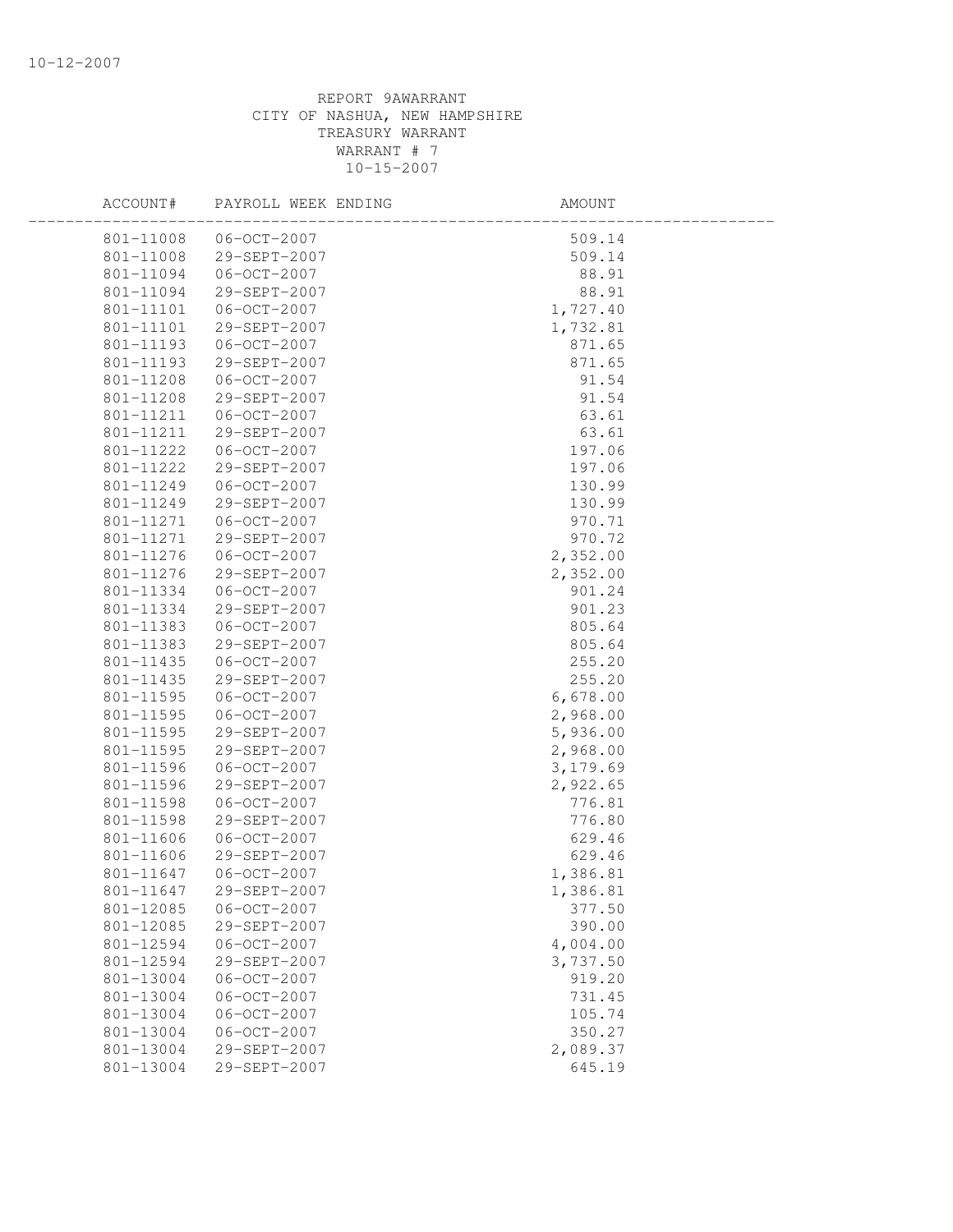|       | ACCOUNT#  | PAYROLL WEEK ENDING    | AMOUNT                           |           |
|-------|-----------|------------------------|----------------------------------|-----------|
|       |           | 801-13004 29-SEPT-2007 | 588.01                           |           |
|       |           | 801-17001 29-SEPT-2007 | 300.00                           |           |
|       | 801-17008 | 29-SEPT-2007           | 900.00                           |           |
|       | 801-59236 | 06-OCT-2007            | 350.34                           |           |
|       | 801-59236 | 29-SEPT-2007           | 350.33                           |           |
|       | 801-59240 | 06-OCT-2007            | 134.98                           |           |
|       |           | 801-59240 29-SEPT-2007 | 134.98<br>______________________ |           |
| TOTAL | 801       | SOLID WASTE DISPOSAL   | ________________________         | 64,282.94 |
|       |           |                        |                                  |           |
|       | 802-11028 | 06-OCT-2007            | 358.26                           |           |
|       | 802-11028 | 06-OCT-2007            | 168.59                           |           |
|       | 802-11028 | 29-SEPT-2007           | 358.26                           |           |
|       | 802-11028 | 29-SEPT-2007           | 168.59                           |           |
|       | 802-11064 | $06 - OCT - 2007$      | 134.98                           |           |
|       | 802-11064 | $06 - OCT - 2007$      | 134.98                           |           |
|       | 802-11064 | 29-SEPT-2007           | 134.98                           |           |
|       | 802-11064 | 29-SEPT-2007           | 134.98                           |           |
|       | 802-11091 | $06 - OCT - 2007$      | 1,029.83                         |           |
|       | 802-11091 | 29-SEPT-2007           | 1,029.83                         |           |
|       | 802-11092 | 06-OCT-2007            | 735.20                           |           |
|       | 802-11092 | 29-SEPT-2007           | 735.20                           |           |
|       | 802-11094 | $06 - OCT - 2007$      | 266.70                           |           |
|       | 802-11094 | $06 - OCT - 2007$      | 266.72                           |           |
|       | 802-11094 | 29-SEPT-2007           | 266.70                           |           |
|       | 802-11094 | 29-SEPT-2007           | 266.72                           |           |
|       | 802-11096 | 06-OCT-2007            | 816.65                           |           |
|       | 802-11096 | 29-SEPT-2007           | 816.65                           |           |
|       | 802-11102 | 06-OCT-2007            | 789.31                           |           |
|       | 802-11102 | 29-SEPT-2007           | 789.31                           |           |
|       | 802-11105 | $06 - OCT - 2007$      | 942.88                           |           |
|       | 802-11105 | 29-SEPT-2007           | 911.12                           |           |
|       | 802-11155 | $06 - OCT - 2007$      | 892.02                           |           |
|       | 802-11155 | 29-SEPT-2007           | 892.02                           |           |
|       | 802-11157 | 06-OCT-2007            | 2,195.20                         |           |
|       | 802-11157 | 29-SEPT-2007           | 2,352.00                         |           |
|       | 802-11158 | $06-0CT-2007$          | 1,683.20                         |           |
|       | 802-11158 | 29-SEPT-2007           | 1,683.20                         |           |
|       | 802-11208 | $06 - OCT - 2007$      | 36.62                            |           |
|       | 802-11208 | $06 - OCT - 2007$      | 36.62                            |           |
|       | 802-11208 | 29-SEPT-2007           | 36.62                            |           |
|       | 802-11208 | 29-SEPT-2007           | 36.62                            |           |
|       | 802-11211 | $06 - OCT - 2007$      | 381.69                           |           |
|       | 802-11211 | $06 - OCT - 2007$      | 381.69                           |           |
|       | 802-11211 | 29-SEPT-2007           | 381.69                           |           |
|       | 802-11211 | 29-SEPT-2007           | 381.69                           |           |
|       | 802-11222 | $06 - OCT - 2007$      | 197.06                           |           |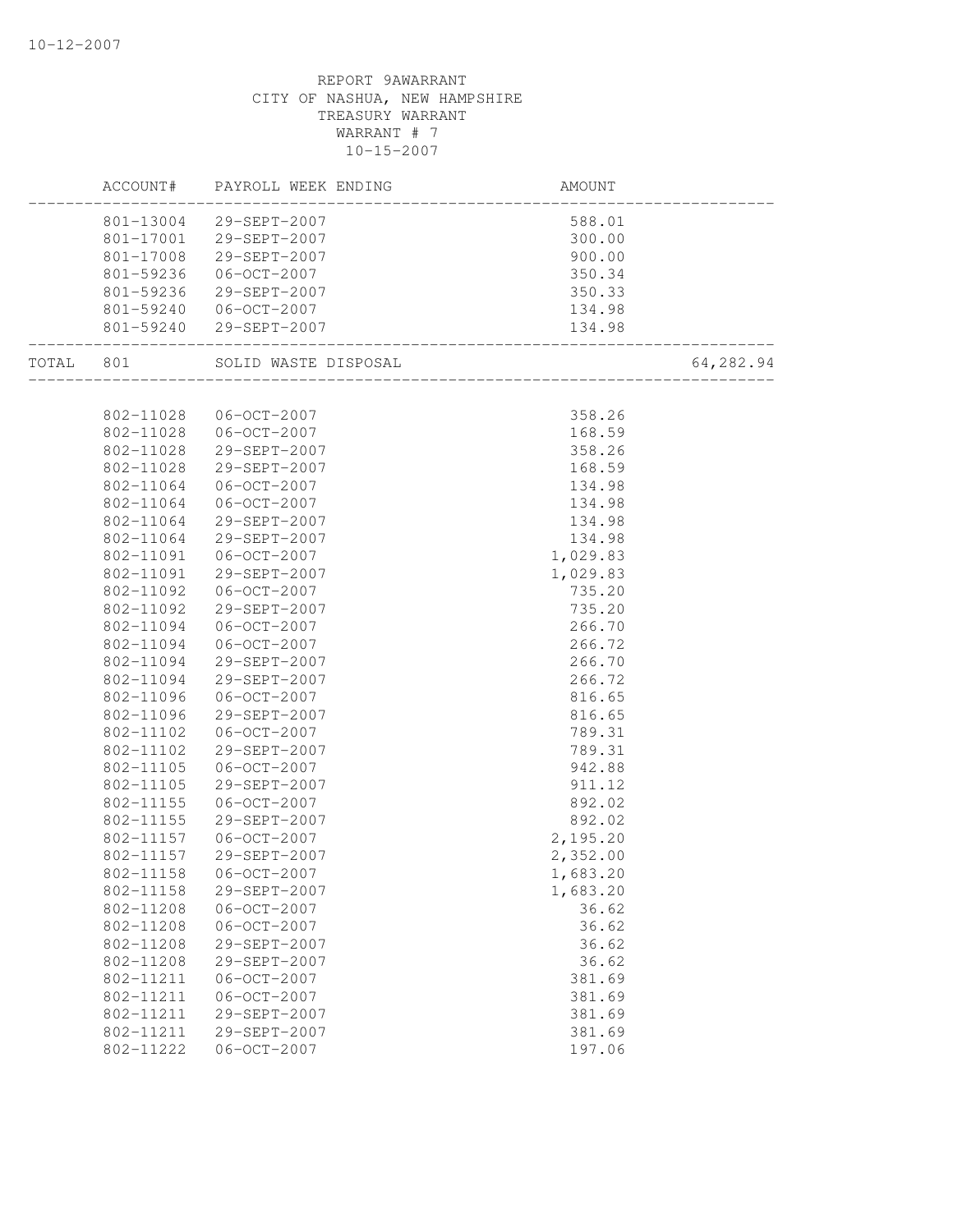| ACCOUNT#  | PAYROLL WEEK ENDING    | AMOUNT   |  |
|-----------|------------------------|----------|--|
|           | 802-11222 29-SEPT-2007 | 197.06   |  |
| 802-11249 | 06-OCT-2007            | 74.85    |  |
| 802-11249 | 06-OCT-2007            | 74.85    |  |
| 802-11249 | 29-SEPT-2007           | 74.85    |  |
| 802-11249 | 29-SEPT-2007           | 74.85    |  |
| 802-11260 | $06 - 0CT - 2007$      | 1,760.00 |  |
| 802-11260 | 29-SEPT-2007           | 1,760.00 |  |
| 802-11270 | $06 - OCT - 2007$      | 944.44   |  |
| 802-11270 | 29-SEPT-2007           | 944.45   |  |
| 802-11330 | $06 - OCT - 2007$      | 967.44   |  |
| 802-11330 | 29-SEPT-2007           | 967.44   |  |
| 802-11333 | 06-OCT-2007            | 948.48   |  |
| 802-11333 | 29-SEPT-2007           | 948.48   |  |
| 802-11435 | $06 - OCT - 2007$      | 425.33   |  |
| 802-11435 | $06 - 0CT - 2007$      | 170.13   |  |
| 802-11435 | 29-SEPT-2007           | 425.33   |  |
| 802-11435 | 29-SEPT-2007           | 170.13   |  |
| 802-11480 | 06-OCT-2007            | 2,524.80 |  |
| 802-11480 | 29-SEPT-2007           | 2,524.80 |  |
| 802-11507 | 06-OCT-2007            | 746.80   |  |
| 802-11507 | 29-SEPT-2007           | 746.80   |  |
| 802-11513 | $06 - OCT - 2007$      | 4,920.48 |  |
| 802-11513 | 29-SEPT-2007           | 4,248.80 |  |
| 802-11514 | $06 - 0CT - 2007$      | 2,644.80 |  |
| 802-11514 | 29-SEPT-2007           | 2,668.99 |  |
| 802-11681 | $06 - OCT - 2007$      | 294.25   |  |
| 802-11681 | 06-OCT-2007            | 1,177.01 |  |
| 802-11681 | 29-SEPT-2007           | 294.25   |  |
| 802-11681 | 29-SEPT-2007           | 1,177.01 |  |
| 802-11693 | 06-OCT-2007            | 1,046.17 |  |
| 802-11693 | 29-SEPT-2007           | 1,046.17 |  |
| 802-11763 | $06 - OCT - 2007$      | 154.67   |  |
| 802-11763 | $06 - OCT - 2007$      | 618.66   |  |
| 802-11763 | 29-SEPT-2007           | 154.67   |  |
| 802-11763 | 29-SEPT-2007           | 618.66   |  |
| 802-11764 | $06 - OCT - 2007$      | 1,103.01 |  |
| 802-11764 | 29-SEPT-2007           | 1,103.01 |  |
| 802-13004 | $06-0CT-2007$          | 391.39   |  |
| 802-13004 | $06 - OCT - 2007$      | 1,691.24 |  |
| 802-13004 | 29-SEPT-2007           | 100.35   |  |
| 802-13004 | 29-SEPT-2007           | 1,025.91 |  |
| 802-17004 | $06 - OCT - 2007$      | 700.00   |  |
| 802-17004 | 29-SEPT-2007           | 700.00   |  |
| 802-59236 | $06 - OCT - 2007$      | 350.33   |  |
| 802-59236 | 29-SEPT-2007           | 350.33   |  |
| 802-59237 | $06 - OCT - 2007$      | 631.46   |  |
| 802-59237 | 29-SEPT-2007           | 631.46   |  |